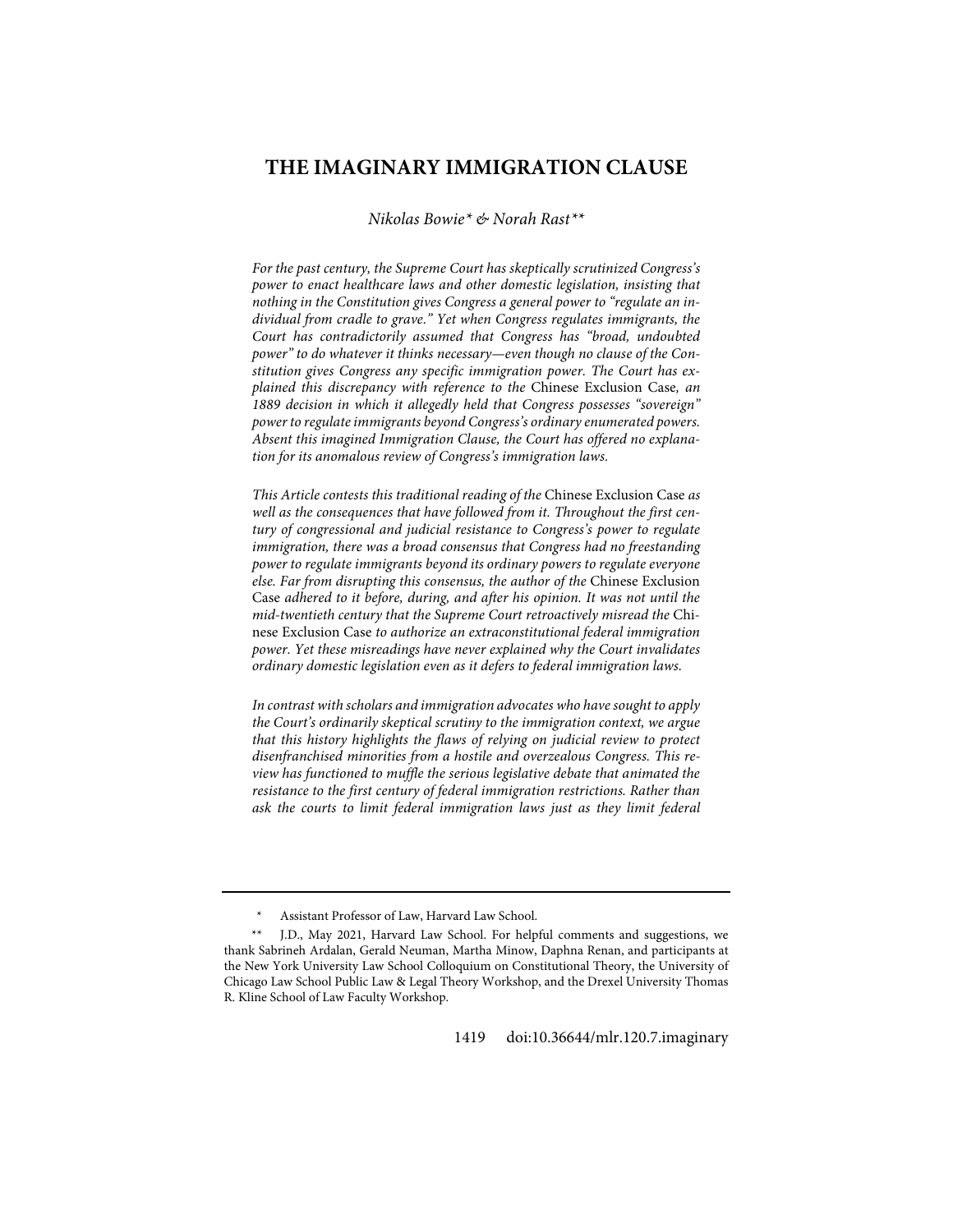*healthcare laws, we therefore argue that Congress itself should rethink whether Article I permits the expanse of its immigration laws in effect today.*

## TABLE OF CONTENTS

| I.   |         | THE IMMIGRATION CLAUSE BEFORE 1876 1429                        |
|------|---------|----------------------------------------------------------------|
|      | А.      | The Political Context of Congress's First Immigration Law.1429 |
|      | B.      | The Federalist Defense of Congress's Power to Deport  1432     |
|      |         | 1.                                                             |
|      |         | 2.                                                             |
|      |         | 3.                                                             |
|      | C.      | The Democratic-Republican Opposition to Congress's             |
|      |         |                                                                |
|      |         | 1.                                                             |
|      |         | 2.                                                             |
|      |         | 3.                                                             |
|      |         |                                                                |
| II.  |         |                                                                |
|      | $A_{-}$ | The State Police Power Versus the Federal Commerce             |
|      |         |                                                                |
|      |         | Chief Justice Marshall and the Federal Commerce<br>1.          |
|      |         |                                                                |
|      |         | 2.                                                             |
|      |         | Congress Exercises the Commerce Clause to Exclude 1456<br>3.   |
|      | B.      | The Commerce Clause Versus the Treaty Clause 1458              |
|      | C.      |                                                                |
|      |         | 1.                                                             |
|      |         | 2.                                                             |
|      | D.      | The Immediate Effect of the Chinese Exclusion Case 1467        |
|      |         | 1.                                                             |
|      |         | The Necessary and Proper Clause  1470<br>2.                    |
|      | Е.      | The Long-Term Effect of the Chinese Exclusion Case  1476       |
| III. |         | THE MODERN LEGACY OF THE CHINESE EXCLUSION CASE  1482          |
|      | А.      | The Inconsistency Between the Regulation of Immigrants         |
|      |         |                                                                |
|      |         | 1.                                                             |
|      |         | 2.                                                             |
|      | В.      | The Missing Explanation for the Existing Regime  1487          |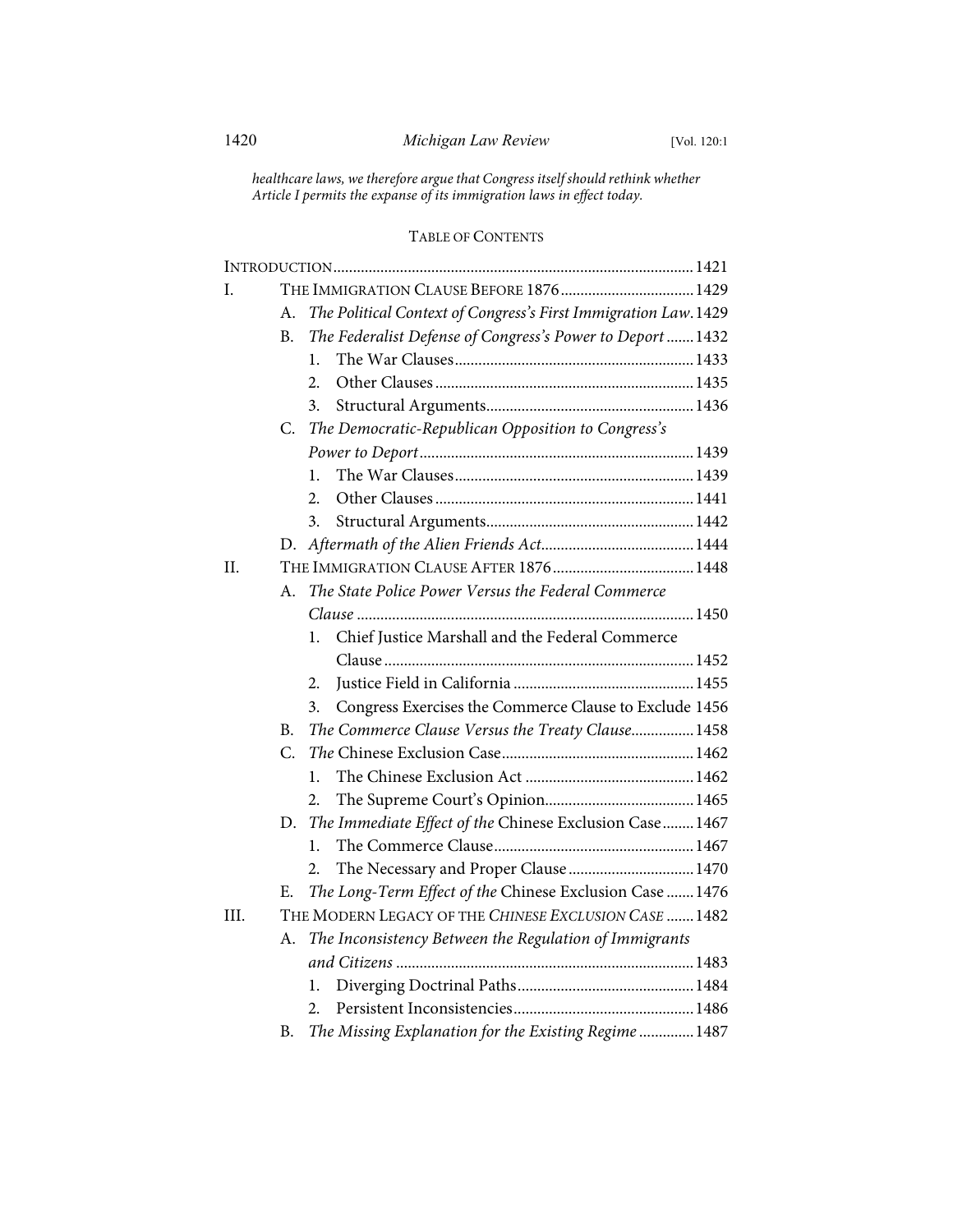| 1. The Relationship Between Foreign Affairs and               |  |  |
|---------------------------------------------------------------|--|--|
|                                                               |  |  |
|                                                               |  |  |
| TOWARD A LEGISLATIVE CONSTITUTIONALISM  1490<br>IV.           |  |  |
| A. Legislative Constitutionalism Modeled After 1798 1491      |  |  |
| B. Judicial Supremacy and Counter-Majoritarian Politics  1495 |  |  |
|                                                               |  |  |

#### <span id="page-2-5"></span>INTRODUCTION

<span id="page-2-6"></span>The United States is a nation of immigrants whose Constitution, ironi-cally, doesn't mention immigration.<sup>[1](#page-2-0)</sup> The document has a Commerce Clause, a Taxing Clause, and even a Post Office Clause, but nothing like an Immigration Clause.[2](#page-2-1) To be sure, the authors of the Constitution anticipated that many new people would soon arrive in the country. They allowed Congress to tax or ban the importation of enslaved people and to establish rules for how new residents could become naturalized citizens.[3](#page-2-2) But while the Constitution gives the federal government many powers, it doesn't give the government any specific power to regulate immigrants.[4](#page-2-3)

This constitutional omission has inspired many legal controversies since 1789. Yet Supreme Court opinions over the past century have dismissed the omission as little more than a drafting error. "The Government of the United States has broad, undoubted power over the subject of immigration and the status of aliens," the Court wrote in 2012.<sup>[5](#page-2-4)</sup> The Court has considered this

<span id="page-2-0"></span> <sup>1.</sup> The United States has also been a nation of enslaved people whose Constitution originally didn't mention slavery, and a nation of Native Americans, Alaskans, and Atlantic and Pacific Islanders whose Constitution doesn't mention colonialism. These omissions are all related. *See* Maggie Blackhawk, *Federal Indian Law as Paradigm Within Public Law*, 132 HARV. L. REV. 1787, 1833–34 (2019); Sarah H. Cleveland, *Powers Inherent in Sovereignty: Indians, Aliens, Territories, and the Nineteenth Century Origins of Plenary Power over Foreign Affairs*, 81 TEX. L. REV. 1, 7 (2002); K-Sue Park, *Self-Deportation Nation*, 132 HARV. L. REV. 1878, 1882–83 (2019).

<span id="page-2-1"></span> <sup>2.</sup> STEPHEN H. LEGOMSKY & DAVID B. THRONSON, IMMIGRATION AND REFUGEE LAW AND POLICY 110 (7th ed. 2019); see Kerry Abrams, Essay, Plenary Power Preemption, 99 VA. L. REV. 601, 612-14 (2013); Anne B. Chandler, *Why Is the Policeman Asking for My Visa? The Future of Federalism and Immigration Enforcement*, 15 TULSA J. COMPAR. & INT'L L. 209, 210 (2008); Peter H. Schuck, *The Transformation of Immigration Law*, 84 COLUM. L. REV. 1, 24 (1984).

 <sup>3.</sup> U.S. CONST. art. I, § 8, cl. 4; *id.* art. I, § 9, cl. 1.

<span id="page-2-4"></span><span id="page-2-3"></span><span id="page-2-2"></span> <sup>4.</sup> This Article uses the term "immigrant" to describe people entering or inside the United States who are not citizens of the United States. We recognize that the term often describes something different from the legal term "alien" or the neologism "noncitizen": many U.S. citizens once immigrated to the United States, and many people who are not U.S. citizens enter the United States for purposes other than immigration. But in discussing the historical development of a constitutional power primarily used to restrict immigration, "immigrant" best captures the target of that power.

 <sup>5.</sup> Arizona v. United States, 567 U.S. 387, 394 (2012).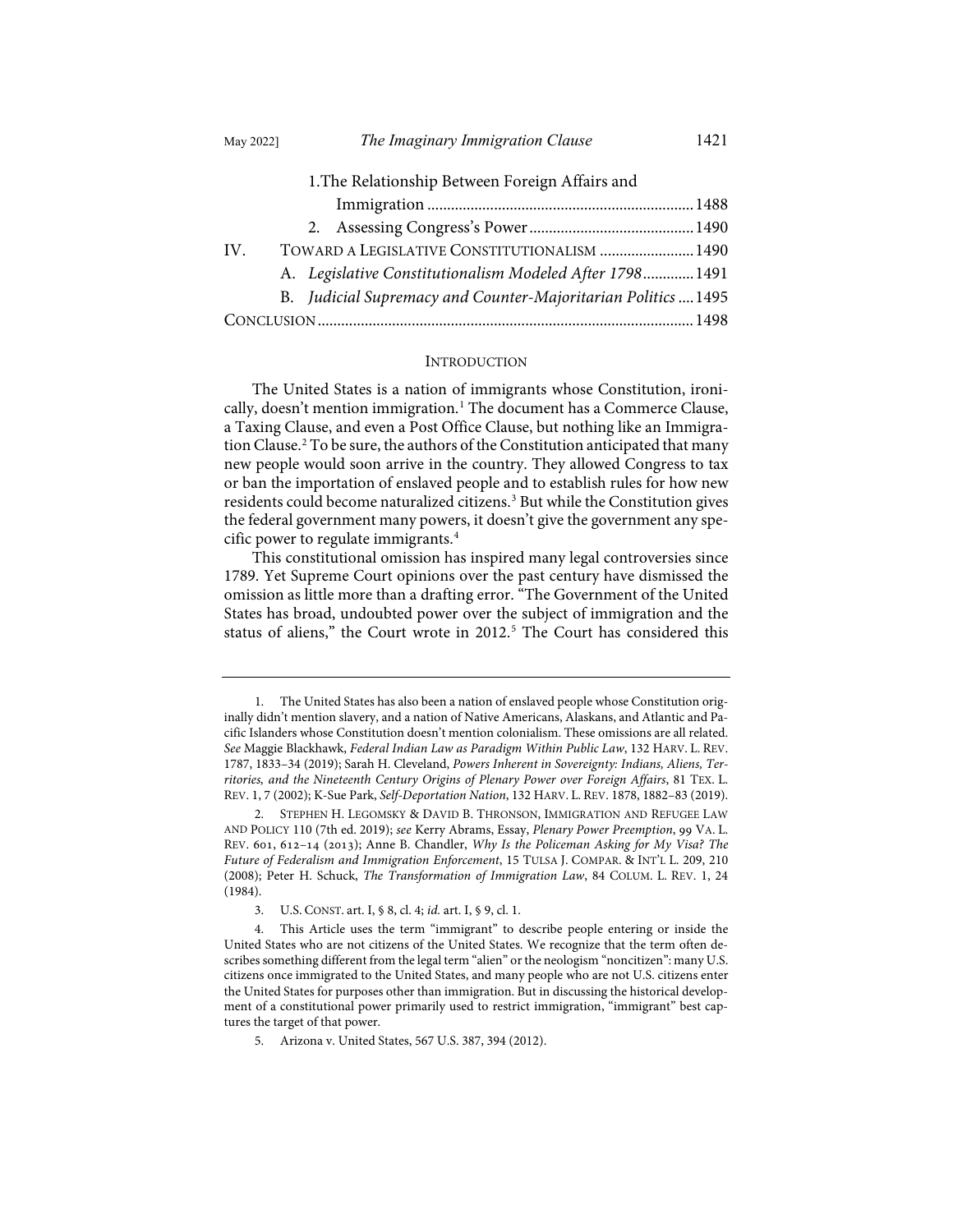power so obvious, so "sovereign," that surely the authors of the Constitution had no need to list it among Congress's powers to tax or to naturalize people.<sup>[6](#page-3-1)</sup> In fact, the Court has declared that "'[o]ver no conceivable subject is the legislative power of Congress more complete.' Thus, 'in the exercise of its broad power over immigration and naturalization, 'Congress regularly makes rules that would be unacceptable if applied to citizens.' "[7](#page-3-2) With this explicit blessing, a federal government that lacks judicial approval to exercise "[a]ny police power to regulate individuals as such"<sup>8</sup> has exercised what might be termed a secret police power over immigrants. The government has given border agents unreviewable discretion to exclude long-term residents returning home from abroad; allowed immigration agents to raid schools and courthouses to arrest children without warrants; required employers and public officials to deny immigrants the right to work, to vote, or to collect the benefits paid for by their income taxes; and permitted group trials to summarily separate immi-grants from their families.<sup>[9](#page-3-4)</sup>

<span id="page-3-10"></span><span id="page-3-9"></span><span id="page-3-0"></span>The existence of this federal power over immigrants hasn't always been so "undoubted." When Congress passed its first immigration law in 1798, James Madison spoke for many of the Constitution's authors when he accused the legislature of "exercis[ing] a power no where delegated to the federal government."[10](#page-3-5) The law, one of the Alien and Sedition Acts, authorized the pres-ident to deport any "alien" suspected of being dangerous to national security.<sup>[11](#page-3-6)</sup> Madison and other critics described deportation as "among the severest of punishments," denouncing the idea that the Constitution silently gave Congress the power to deport immigrants.[12](#page-3-7) "The Constitution gives to Congress no power over aliens, except that of naturalization," they added,[13](#page-3-8) describing naturalization as a power that "neither authorized Congress to prohibit the migration of foreigners to any state, nor to banish them when admitted. It was a power which at most could only authorize Congress to give or withhold the

<span id="page-3-2"></span> 7. Reno v. Flores, 507 U.S. 292, 305–06 (1993) (internal quotations omitted) (citation omitted) (quoting Fiallo v. Bell, 430 U.S. 787, 792 (1977)).

<span id="page-3-8"></span><span id="page-3-7"></span><span id="page-3-6"></span>12. James Madison, The Report of 1800 (Jan. 7, 1800), *in* 17 THE PAPERS OF JAMES MADISON, *supra* not[e 10,](#page-3-0) at 303, 319.

<span id="page-3-1"></span> <sup>6.</sup> *See id.* at 394–95 ("This authority rests, in part, on the National Government's constitutional power to 'establish [a] uniform Rule of Naturalization,' Art. I, § 8, cl. 4, and its inherent power as sovereign to control and conduct relations with foreign nations."); *see also* Sessions v. Dimaya, 138 S. Ct. 1204, 1248–49 (2018) (Thomas, J., dissenting) ("[T]here is some foundingera evidence that 'the executive Power,' Art. II, § 1, includes the power to deport aliens.").

 <sup>8.</sup> Nat'l Fed'n. of Indep. Bus. v. Sebelius, 567 U.S. 519, 557 (2012).

<span id="page-3-4"></span><span id="page-3-3"></span> <sup>9.</sup> *See generally, e.g.*, ELIZABETH F. COHEN, ILLEGAL (2020); CÉSAR CUAUHTÉMOC & GARCÍA HERNÁNDEZ, MIGRATING TO PRISON (2019); S. DEBORAH KANG, THE INS ON THE LINE (2017); ERIKA LEE, AMERICA FOR AMERICANS (2019); JACOB SOBOROFF, SEPARATED (2020).

<span id="page-3-5"></span><sup>10.</sup> James Madison, Virginia Resolutions (Dec. 21, 1798), *in* 17 THE PAPERS OF JAMES MADISON 185, 189 (David B. Mattern, J.C.A. Stagg, Jeanne K. Cross & Susan Holbrook Perdue eds., 1991).

<sup>11.</sup> Alien Friends Act, ch. 58, 1 Stat. 570 (1798) (expired 1800).

<sup>13. 9</sup> ANNALS OF CONG. 3000 (1799) (statement of Rep. Albert Gallatin).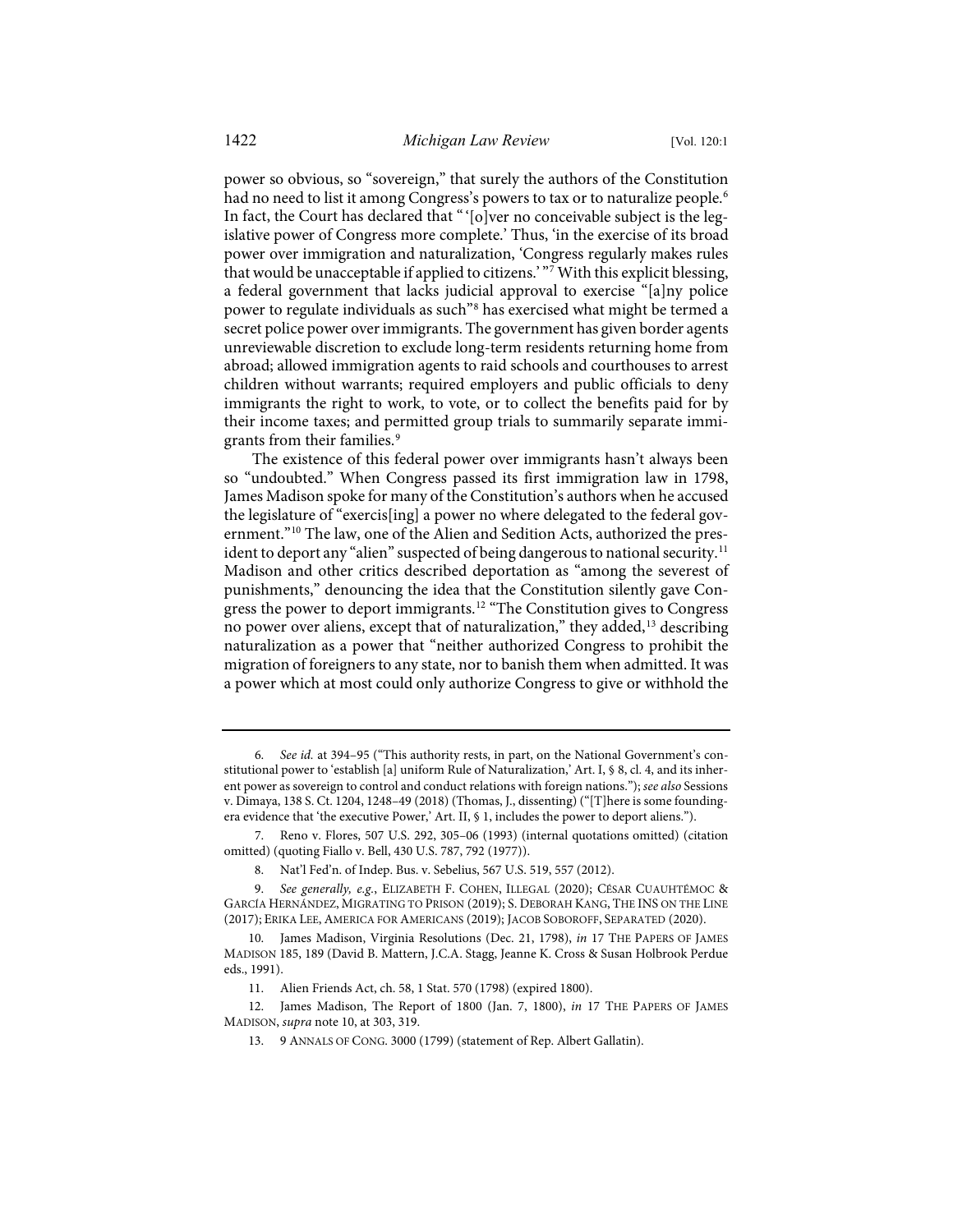<span id="page-4-11"></span><span id="page-4-10"></span>right of citizenship.["14](#page-4-2) Madison was joined by a "mighty wave of public opinion" that sank the Alien and Sedition Acts and swept their authors out of Congress.[15](#page-4-3) For the next century, many politicians and historians would recall the deportation law as "unquestionably unconstitutional."[16](#page-4-4) Congress would not attempt another immigration restriction until 1875.[17](#page-4-5)

<span id="page-4-12"></span><span id="page-4-1"></span><span id="page-4-0"></span>This Article tells the story of how, from this inauspicious beginning, Congress's power over immigration grew into its modern, undoubted form. Part I describes how for over a century after the perceived excesses of 1798, when members of Congress debated immigration laws, most members conceded that Congress was limited to tasks enumerated in the Constitution.[18](#page-4-6) These included the power to declare war, make treaties, naturalize citizens, protect civil rights, and, most importantly, to "regulate Commerce with foreign Nations" and make "all Laws which shall be necessary and proper for carrying into Execution the foregoing Powers."[19](#page-4-7) Part II follows Congress as it resumed regulating immigration in the nineteenth century after its members had concluded that the power to regulate "Commerce" included the power to regulate passengers on incoming ships.<sup>[20](#page-4-8)</sup> The Supreme Court ratified this conclusion in 1884, calling the first federal immigration restrictions "the mere incident of the regulation of commerce—of that branch of foreign commerce which is involved in immigration."[21](#page-4-9)

<span id="page-4-3"></span>15. Letter from Thomas Jefferson to Joseph Priestley (Mar. 21, 1801), *in* 33 THE PAPERS OF THOMAS JEFFERSON, at 393, 394 (Barbara B. Oberg ed., 2006).

<span id="page-4-4"></span>16. 1 H. VON HOLST, THE CONSTITUTIONAL AND POLITICAL HISTORY OF THE UNITED STATES 142 (John J. Lalor & Alfred B. Mason trans., Chicago, Callaghan & Co. 1889) (1876); *see, e.g.*, CONG. GLOBE, 33d Cong., 2d Sess. app. at 68 (1855) (speech of Rep. L.M. Keitt).

<span id="page-4-5"></span>17. *See* Act of Mar. 3, 1875, ch. 141, 18 Stat. 477 (repealed 1974); Gerald L. Neuman, *The Lost Century of American Immigration Law (1776–1875)*, 93 COLUM. L. REV. 1833, 1883 (1993) (describing immigration regulation before 1875 as primarily driven by states, bolstered by federal diplomatic and executive action).

<span id="page-4-6"></span>18. This Part complements the foundational works of Mary Sarah Bilder, Sarah Cleveland, Hidetaka Hirota, Gerald Neuman, Lucy Salyer, and other scholars who have richly chronicled the evolution of public officials' perspectives on the source of the power to regulate immigration. *See, e.g.*, HIDETAKA HIROTA, EXPELLING THE POOR (2017); CHARLES J. MCCLAIN, IN SEARCH OF EQUALITY (1994); GERALD L. NEUMAN, STRANGERS TO THE CONSTITUTION (1996); LUCY E. SALYER, LAWS HARSH AS TIGERS (1995); Cleveland, *supra* not[e 1;](#page-2-5) Mary Sarah Bilder, *The Struggle over Immigration: Indentured Servants, Slaves, and Articles of Commerce*, 61 MO. L. REV. 743 (1996); Neuman, *supra* note [17;](#page-4-0) Matthew J. Lindsay, *Immigration as Invasion: Sovereignty, Security, and the Origins of the Federal Immigration Power*, 45 HARV. C.R.-C.L. L. REV. 1, 31, 47 (2010). As discussed below, we part company with these trailblazers in our interpretation of the *Chinese Exclusion Case* and its long-term effect on constitutional law.

<span id="page-4-7"></span>19. U.S. CONST. art. I, § 8, cl. 3, 18; *id.* art. I, § 8, cl. 11–16 (war); *id.* art. II, § 2 (treaties); *id.* art I, § 8, cl. 4 (naturalization); *id.* amend. XIV, § 5 (civil rights).

20. Bilder, *supra* not[e 18,](#page-4-1) at 790–824.

<span id="page-4-9"></span><span id="page-4-8"></span>21. Edye v. Robertson (The Head Money Cases), 112 U.S. 580, 595 (1884); *see also* Henderson v. Mayor of New York, 92 U.S. 259, 270 (1876) ("[T]he transportation of passengers from

<span id="page-4-2"></span><sup>14.</sup> *Federal Legislature*, AURORA GEN. ADVERTISER (Phila.), June 13, 1798 (statement of Sen. Henry Tazewell).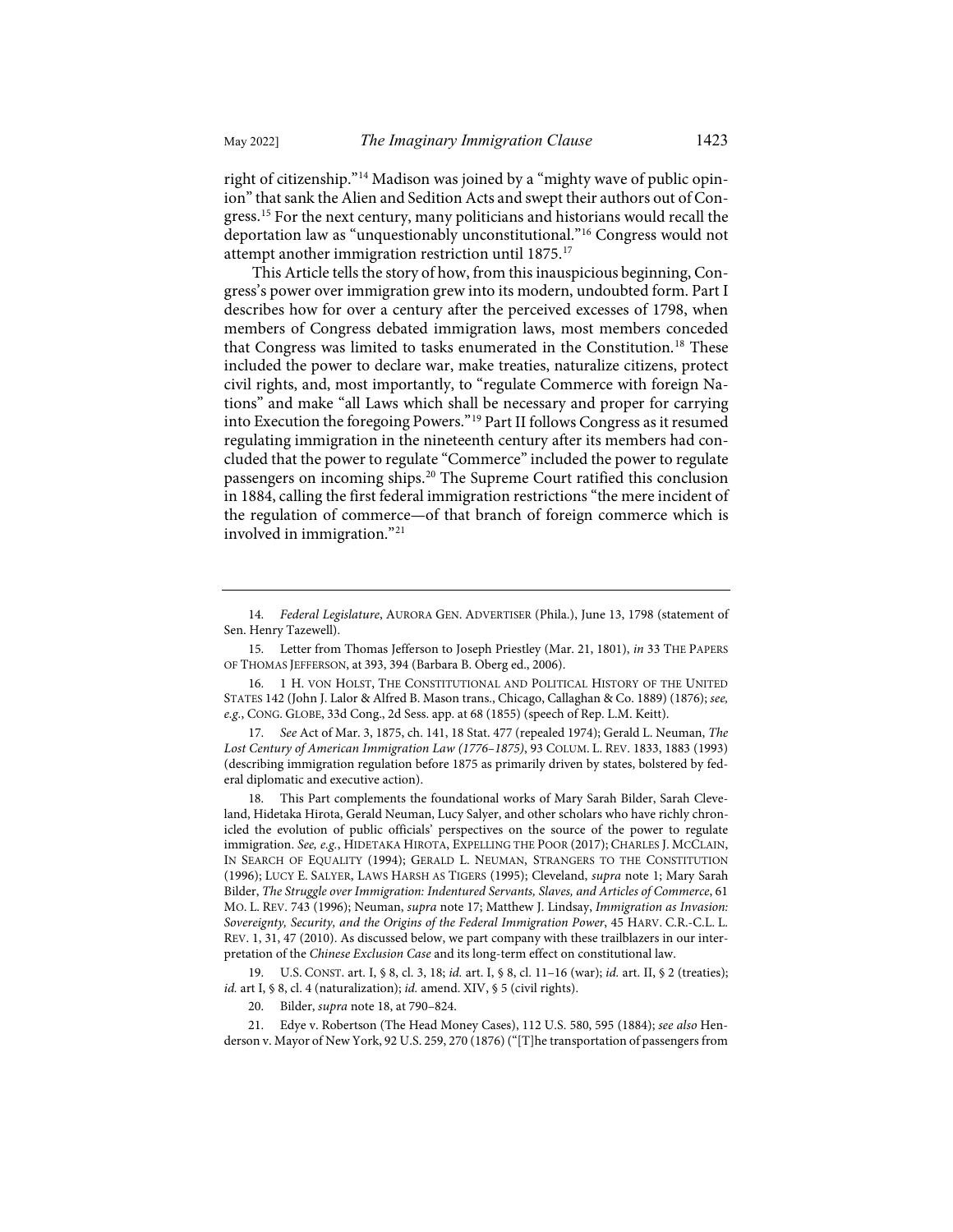The identification of immigrant passengers with foreign commerce proved to be a capacious source of regulatory power. When the Supreme Court first interpreted the Commerce Clause in 1824's *Gibbons v. Ogden*, Chief Justice Marshall wrote that it had "always been understood, [that] the sovereignty of Congress, though limited to specified objects, is plenary as to those objects."[22](#page-5-0) By "limited," Marshall meant that Congress's regulatory authority extended only to the powers conferred by the Constitution. By "plenary," Marshall meant that if a subject involved commerce across state or national boundaries, then Congress's power over that subject "acknowledges no limitations, other than are prescribed in the constitution."[23](#page-5-1) Marshall conceded that Congress might abuse its "plenary" authority to regulate commerce, but observed that "[t]he wisdom and the discretion of Congress, their identity with the people, and the influence which their constituents possess at elections are, in this, as in many other instances, . . . the sole restraints on which [the people] have relied, to secure them from its abuse."<sup>[24](#page-5-2)</sup> In other words, Marshall argued that voters participating in the political process—not the federal judiciary—should prevent undisciplined regulations of commerce.

In the decades after Congress and the Supreme Court extended this "plenary" regulatory power to the subject of immigration, the Court repeated Marshall's observation that electoral politics should be the only restraint on Congress's discretion.[25](#page-5-3) This restraint proved unbridled in practice, however, as domestic white voters increasingly urged Congress to exclude immigrants who had no countervailing influence at the polls.<sup>[26](#page-5-4)</sup> Nevertheless, the Court maintained that "the authority of Congress over foreign commerce and its right to control the coming of aliens into the United States" was a "complete" and "plenary power."[27](#page-5-5) Most notably, in the *Chinese Exclusion Case* of 1889, the Court upheld Congress's power to exclude a Chinese immigrant despite

- 22. 22 U.S. (9 Wheat.) 1, 197 (1824).
- 23. *Id.* at 196.
- 24. *Id.* at 197.

<span id="page-5-5"></span>27. *Oceanic Steam*, 214 U.S. at 334, 343.

<span id="page-5-0"></span>European ports to those of the United States . . . . has become a part of our commerce with foreign nations, of vast interest to this country, as well as to the immigrants who come among us to find a welcome and a home within our borders.").

<span id="page-5-3"></span><span id="page-5-2"></span><span id="page-5-1"></span><sup>25.</sup> For example, in *Oceanic Steam Navigation Co. v. Stranahan*, the Court wrote that Congress's power to regulate immigration was "not open to discussion" because of "the authority of Congress over foreign commerce and its right to control the coming in of aliens into the United States, and to regulate that subject in the fullest degree." 214 U.S. 320, 334 (1909). Although this sentence leaves it ambiguous whether the Court was referring to foreign commerce and the "right to control the coming in of aliens" as one "subject" of regulation or as two separate sources of power, the Court added in the next sentence: "Whatever difference of opinion, if any, may have existed or does exist concerning the limitations of the power resulting from other provisions of the Constitution, so far as interstate commerce is concerned, it is not to be doubted that from the beginning Congress has exercised a plenary power in respect to the exclusion of merchandise brought from foreign countries." *Id.* (quoting Buttfield v. Stranahan, 192 U.S. 470, 492–93 (1904)).

<span id="page-5-4"></span><sup>26.</sup> *See infra* text accompanying note[s 310](#page-38-0)[–316.](#page-38-1)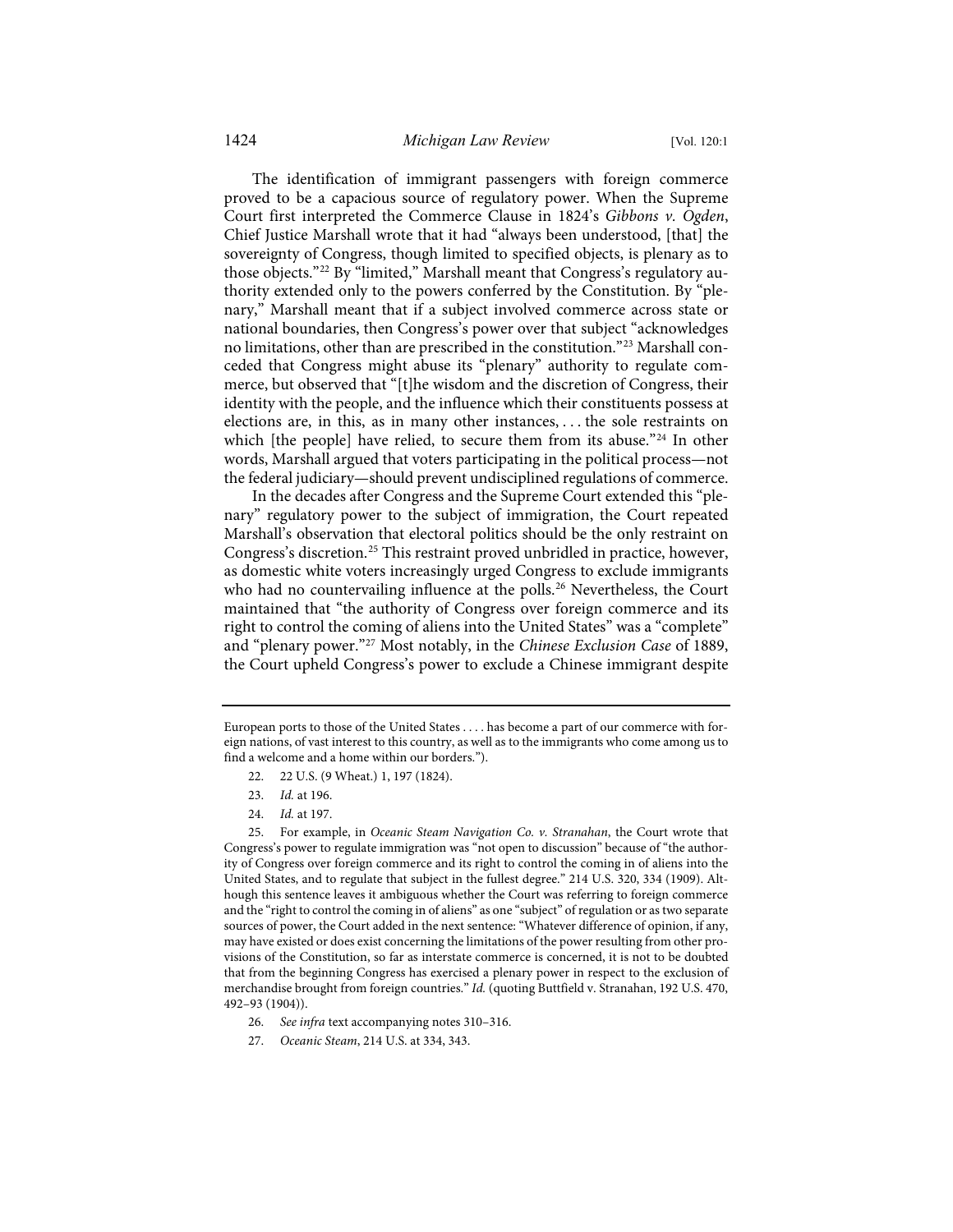preexisting treaties and statutes that promised to admit immigrants in his situation.[28](#page-6-0) Quoting a different Marshall opinion, the Court described Congress's powers to make treaties and regulate foreign commerce as "sovereign powers, restricted in their exercise only by the Constitution itself and considerations of public policy and justice which control, more or less, the conduct of all civilized nations.["29](#page-6-1) Because the power to exclude foreigners was "an incident of sovereignty belonging to the government of the United States, as a part of those sovereign powers delegated by the Constitution," the Court held that the powers could not be "granted away or restrained on behalf of any one," much less a Chinese immigrant.<sup>[30](#page-6-2)</sup> Instead, "the last expression of the sovereign will must control."<sup>[31](#page-6-3)</sup>

<span id="page-6-9"></span>At the time it was decided, the *Chinese Exclusion Case* was regarded as a relatively unimportant decision. From the perspective of the justice who au-thored the opinion,<sup>[32](#page-6-4)</sup> the readers who first reported on it,<sup>[33](#page-6-5)</sup> and the judges who first cited it,<sup>[34](#page-6-6)</sup> the decision did little more than hold that no statute or treaty could prevent Congress from exercising its enumerated powers. The Court's use of the term "sovereignty" was no different from Marshall's use of the same language to describe the Commerce Clause and other enumerated powers. Decisions in the decades that followed the *Chinese Exclusion Case* continued to locate Congress's power to regulate immigration in enumerated powers like the Commerce Clause.[35](#page-6-7)

In the early twentieth century, however, as the historical context surrounding the 1889 decision was forgotten, the Supreme Court began to interpret the *Chinese Exclusion Case* differently: as a turning point in the history of Congress's immigration power. Taking the "incident of sovereignty" language out of context, the Court cited the *Chinese Exclusion Case* as if it held that "the power to expel or exclude aliens [w]as a fundamental sovereign attribute . . . largely immune from judicial control."[36](#page-6-8) Even in the context of domestic legislation, where no clause in the Constitution specifically authorized

<span id="page-6-0"></span><sup>28.</sup> Chae Chan Ping v. United States (The Chinese Exclusion Case), 130 U.S. 581, 603–04 (1889).

<span id="page-6-1"></span><sup>29.</sup> *Id.* at 604 (referencing Chief Justice Marshall's opinion in *Schooner Exchange v. McFaddon*, 11 U.S. (7 Cranch) 116 (1812)).

<sup>30.</sup> *Id.* at 609.

<sup>31.</sup> *Id.* at 600.

<span id="page-6-4"></span><span id="page-6-3"></span><span id="page-6-2"></span><sup>32.</sup> *See* Juilliard v. Greenman (The Legal Tender Case), 110 U.S. 421, 467 (1884) (Field, J., dissenting); Fong Yue Ting v. United States, 149 U.S. 698, 746–50 (1893) (Field, J., dissenting).

<span id="page-6-5"></span><sup>33.</sup> *See, e.g.*, Recent Case, *Constitutional Law—Chinese Exclusion Act—Treaty Rights*, 3 HARV. L. REV. 136, 136 (1889).

<span id="page-6-6"></span><sup>34.</sup> *See, e.g.*, Lone Wolf v. Hitchcock, 187 U.S. 553, 566 (1903); *cf. In re* Florio, 43 F. 114, 115 (C.C.S.D.N.Y. 1890) (considering Congress's power "to regulate the admission of alien passengers coming to this country" without reference to the *Chinese Exclusion Case*).

<sup>35.</sup> *See, e.g.*, Oceanic Steam Navigation Co. v. Stranahan, 214 U.S. 320, 340 (1909).

<span id="page-6-8"></span><span id="page-6-7"></span><sup>36.</sup> Shaughnessy v. United States *ex rel.* Mezei, 345 U.S. 206, 210 (1953) (citing *The Chinese Exclusion Case*, 130 U.S. at 581); United States *ex rel.* Knauff v. Shaughnessy, 338 U.S. 537, 542 (1950) ("The exclusion of aliens is a fundamental act of sovereignty. The right to do so stems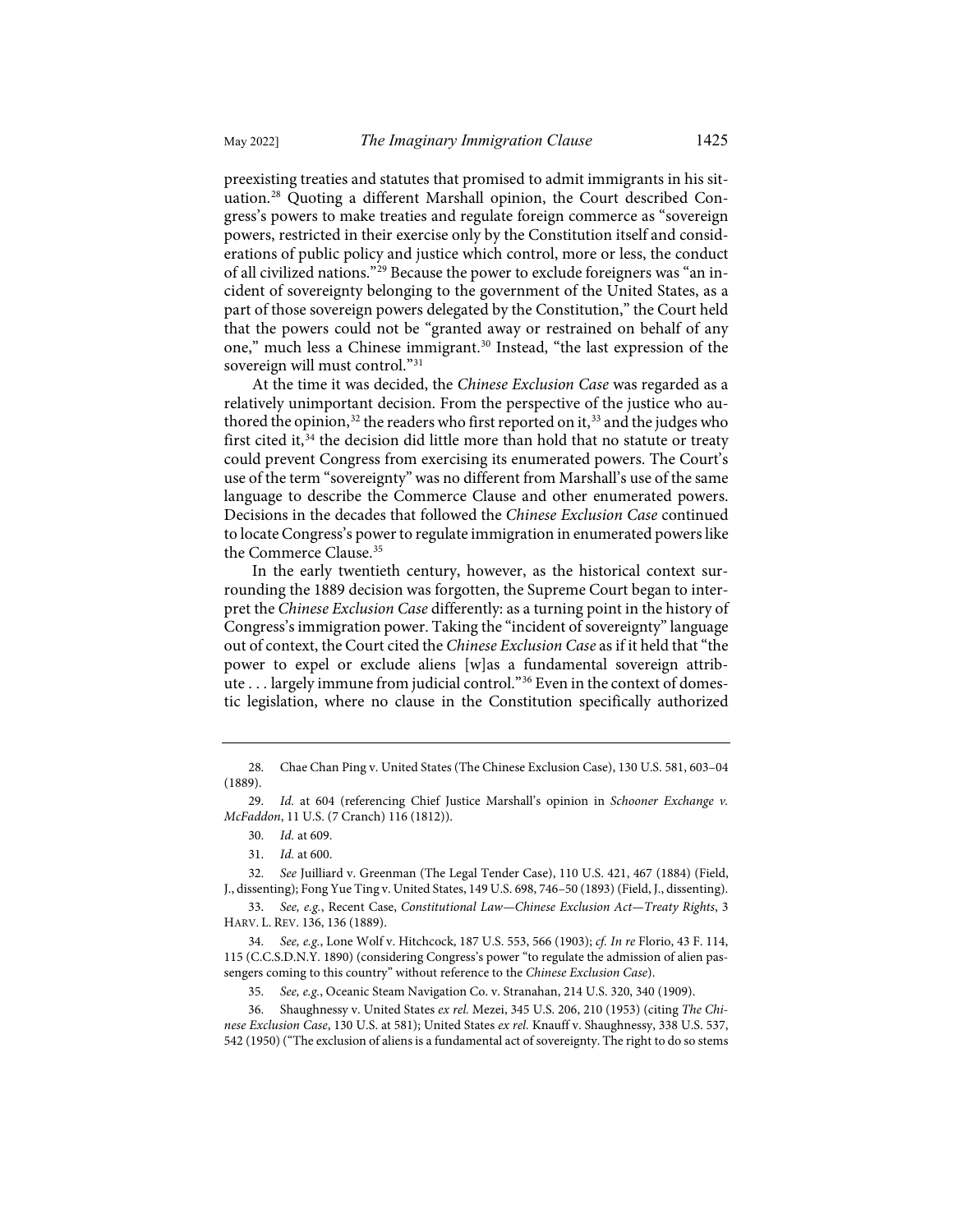Congress to regulate immigrants, the Court imagined an Immigration Clause that gave Congress "power to order at any time the deportation of aliens whose presence in the country it deems hurtful."<sup>37</sup> By the 1970s, Congress routinely regulated immigrants in a manner untethered to any constitutional power. For the Supreme Court, it became an uncontested premise that "[i]n the exercise of its broad power over naturalization *and immigration*, Congress regularly makes rules that would be unacceptable if applied to citizens."[38](#page-7-1)

<span id="page-7-5"></span><span id="page-7-4"></span>Today, judges and legal academics continue to debate the significance and the merits of the Supreme Court's "plenary power" doctrine.<sup>[39](#page-7-2)</sup> Yet there has long been a consensus that the doctrine began with the *Chinese Exclusion Case*. [40](#page-7-3) This consensus is mistaken: through the 1880s and 1890s, when the *Chinese Exclusion Case* was decided, Congress and the Supreme Court consistently tied federal immigration laws to enumerated powers like the Commerce Clause and the Necessary and Proper Clause. This mistaken interpretation of the *Chinese Exclusion Case* has, in turn, produced two significant ongoing effects that plague judicial opinions and constitutional scholarship.

Part III of this Article deconstructs these two effects. First, the *Chinese Exclusion Case* has inspired Congress and the courts to abandon both the enumerated powers and explicit constitutional limits contained in the text of the Constitution—but *only* when Congress regulates immigrants. When Chief Justice Marshall wrote in *Gibbons* that elections must provide the sole restraint on abusive legislation, he was proposing a weak theory of legislative

<span id="page-7-0"></span>not alone from legislative power but is inherent in the executive power to control the foreign affairs of the nation.").

<sup>37.</sup> Ng Fung Ho v. White, 259 U.S. 276, 280 (1922).

<sup>38.</sup> Mathews v. Diaz, 426 U.S. 67, 79–80 (1976) (emphasis added).

<span id="page-7-2"></span><span id="page-7-1"></span><sup>39.</sup> *See, e.g.*, Jenny-Brooke Condon, *Equal Protection Exceptionalism*, 69 RUTGERS U. L. REV. 563, 575–76 (2017); Gabriel J. Chin, *Segregation's Last Stronghold: Race Discrimination and the Constitutional Law of Immigration*, 46 UCLA L. REV. 1, 11 (1998); Stephen H. Legomsky, *Immigration Law and the Principle of Plenary Congressional Power*, 1984 SUP. CT. REV. 255, 273; David A. Martin, *Why Immigration's Plenary Power Doctrine Endures*, 68 OKLA. L. REV. 29, 39 (2015); Cornelia T.L. Pillard & T. Alexander Aleinikoff, *Skeptical Scrutiny of Plenary Power: Judicial and Executive Branch Decision Making in* Miller v. Albright, 1998 SUP. CT. REV. 1; Louis Henkin, *The Constitution and United States Sovereignty: A Century of* Chinese Exclusion *and its Progeny*, 100 HARV. L. REV. 853, 858, 863 (1987); Schuck, *supra* not[e 2,](#page-2-6) at 24. For scholarship denying the existence of the plenary power doctrine or its relationship to constitutional limits, see, for example, Gabriel J. Chin, *Is There a Plenary Power Doctrine? A Tentative Apology and Prediction for Our Strange but Unexceptional Constitutional Immigration Law*, 14 GEO.IMMIGR. L.J. 257, 258 (2000); Kevin R. Johnson, *Immigration in the Supreme Court, 2009-13: A New Era of Immigration Law Unexceptionalism*, 68 OKLA. L. REV. 57, 60–63 (2015); Martin, *supra* at 39.

<span id="page-7-3"></span><sup>40.</sup> *See, e.g.*, ADAM B. COX & CRISTINA M. RODRÍGUEZ, THE PRESIDENT AND IMMIGRATION LAW 34 (2020); Cleveland, *supra* note [1,](#page-2-5) at 129–30; NEUMAN, *supra* note [18,](#page-4-1) at 122; *see also* Jack M. Balkin, *Commerce*, 109 MICH. L. REV. 1, 27 (2010); Amanda Frost, *Independence and Immigration*, 89 S. CAL. L. REV. 485, 488 (2016); Lindsay, *supra* not[e 18,](#page-4-1) at 31, 47; James A.R. Nafziger, *The General Admission of Aliens Under International Law*, 77 AM. J. INT'L L. 804, 823–29 (1983).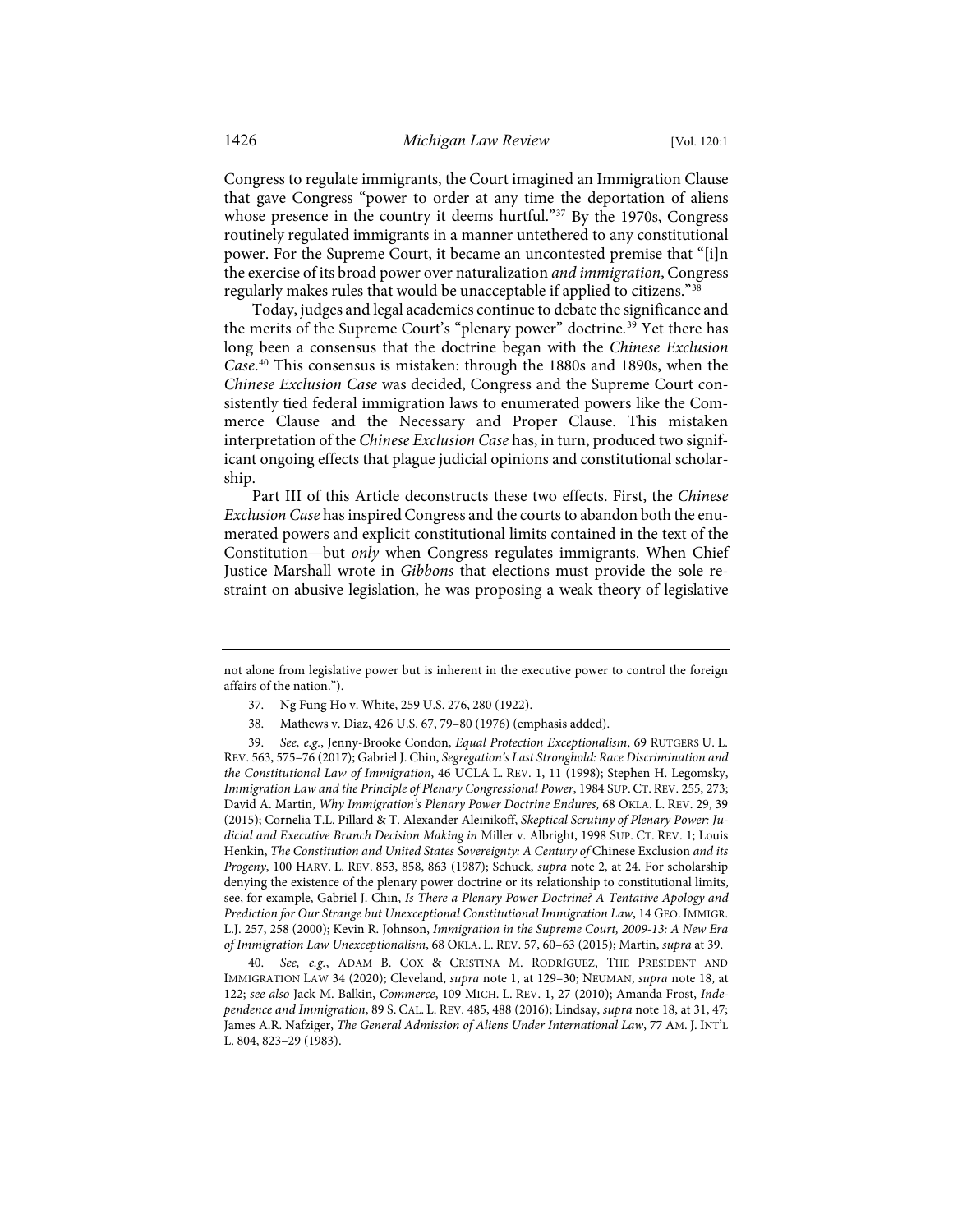constitutionalism. The strong version of this theory holds that in a representative democracy, it is up to voters and their elected representatives, not courts, to determine how best to interpret and apply the Constitution.[41](#page-8-0) In the 1880s, the Court explicitly adopted the strong version of this theory when reviewing federal legislation that regulated immigrants—leaving it up to Congress to determine the constitutional scope of federal law.[42](#page-8-1)

But at the same time that the Court reaffirmed this theory of legislative constitutionalism when reviewing federal regulation of people who were disenfranchised,[43](#page-8-2) the Court repudiated it when reviewing federal regulation of white Americans. From the fall of Reconstruction to the rise of the *Lochner* Era, the Court led a "counter-revolution of property," during which it invented a host of new doctrines to prevent Congress from disrupting the autonomy of white people and capitalists who resided at the top of America's social hierarchy.[44](#page-8-3) It held that Congress's power to regulate commerce did not include intrastate activities outside the "stream of commerce";<sup>[45](#page-8-4)</sup> that Congress's power to enact civil rights legislation did not include the power to reg-ulate white civilians;<sup>[46](#page-8-5)</sup> and that Congress's power to tax did not include the power to tax the officers of states.<sup>47</sup> Many of these doctrines continue to animate the judicial review of federal legislation today, on the theory that the *Court* must monitor the exercise of Congress's enumerated powers and ensure that all federal legislation is "necessary" and "proper" to the beneficial exercise of an enumerated power.[48](#page-8-7) Yet the Supreme Court has deployed the language of "sovereignty" to avoid applying these same doctrines to Congress's immi-gration laws.<sup>[49](#page-8-8)</sup> And the result is that the Court skeptically scrutinizes laws that interfere with wealthy, white, Christian voters while deferentially accepting laws that interfere with disenfranchised people.

Second, and most notably, neither Congress nor the Supreme Court has ever cogently explained the inconsistency between Congress's power over immigrants and its power to regulate citizens and businesses. Over much of the past century, a mere reference to the *Chinese Exclusion Case* has sufficed to explain this anomaly, on the theory that the case establishes a "sovereign" immigration power disconnected from the Constitution's text. But Justice Field's

<span id="page-8-1"></span><span id="page-8-0"></span>42. *See* Chae Chan Ping v. United States (The Chinese Exclusion Case), 130 U.S. 581, 604 (1889).

<sup>41.</sup> RICHARD BELLAMY, POLITICAL CONSTITUTIONALISM 4 (2007).

<span id="page-8-2"></span><sup>43.</sup> *See, e.g.*, Lone Wolf v. Hitchcock, 187 U.S. 553 (1903); Downes v. Bidwell, 182 U.S. 244 (1901).

<span id="page-8-4"></span><span id="page-8-3"></span><sup>44.</sup> W.E.B. DU BOIS, BLACK RECONSTRUCTION IN AMERICA 476 (Henry Louis Gates, Jr. ed., Oxford Univ. Press 2007) (1935) (cleaned up).

<sup>45.</sup> Swift & Co. v. United States, 196 U.S. 375 (1905).

<sup>46.</sup> *See* The Civil Rights Cases, 109 U.S. 3 (1883).

<span id="page-8-8"></span><span id="page-8-7"></span><span id="page-8-6"></span><span id="page-8-5"></span><sup>47.</sup> Collector v. Day, 78 U.S. (11 Wall.) 113 (1871), *overruled in part by* Graves v. New York *ex rel.* O'Keefe, 306 U.S. 466 (1939).

<sup>48.</sup> *See, e.g.*, Nat'l Fed'n of Indep. Bus. v. Sebelius, 567 U.S. 519, 557–58 (2012).

<sup>49.</sup> *See, e.g.*, Arizona v. United States, 567 U.S. 387, 398 (2012).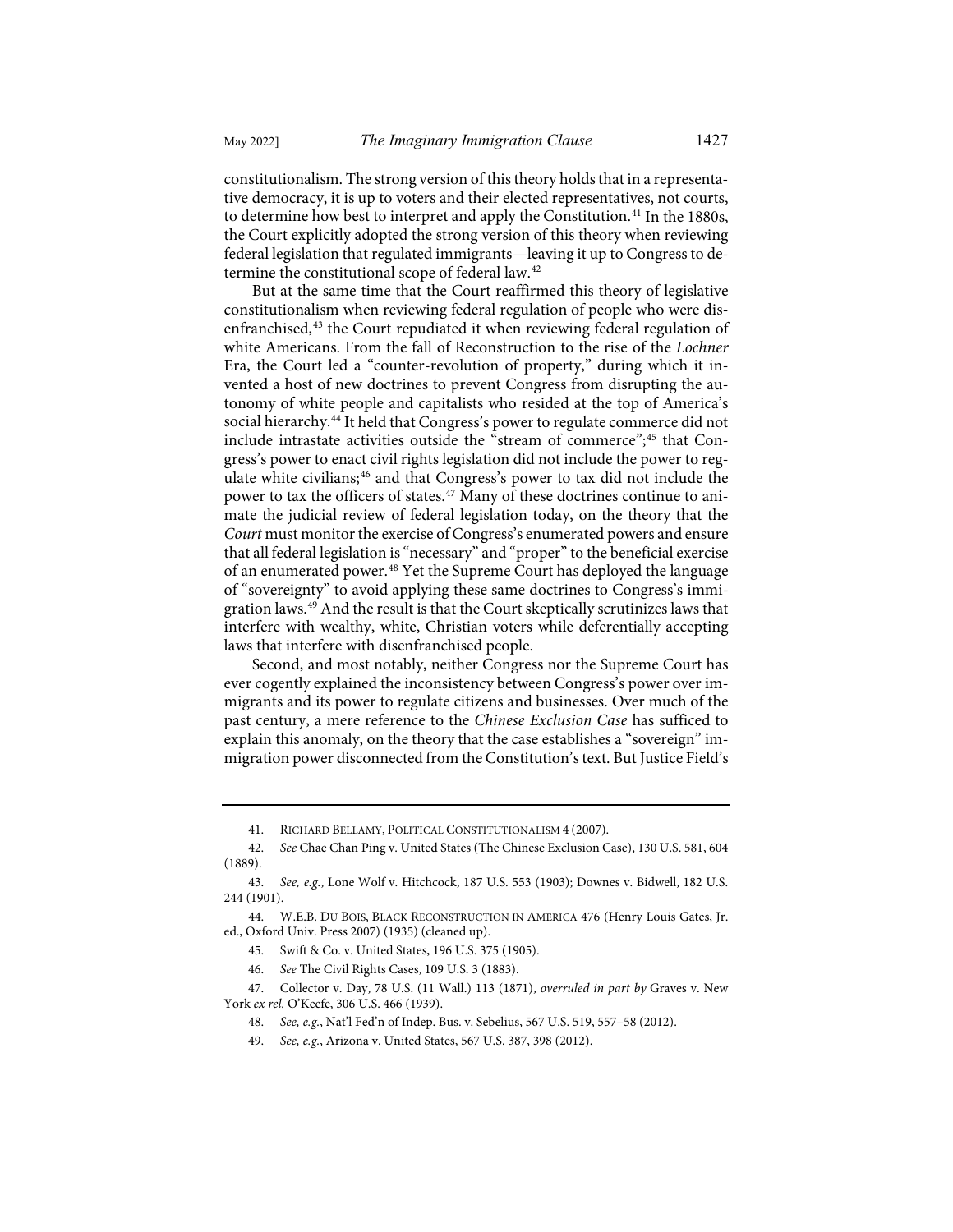reference to "sovereignty" in the *Chinese Exclusion Case* cannot carry the weight of this discrepancy. And despite the Court's gestures to the contrary,<sup>[50](#page-9-0)</sup> any connection between our immigration laws and Congress's power to conduct foreign relations cannot justify Congress's extraordinary power over im-migrants living within the United States.<sup>[51](#page-9-1)</sup>

In Part IV, we argue for resolving this inconsistency in favor of legislative constitutionalism. In contrast with most scholars and immigration advocates who have sought to apply the Court's ordinarily skeptical scrutiny to the immigration context, we argue that the history of federal immigration law highlights the promise of *legislative* solutions to the anomalies we identify.[52](#page-9-2) Rather than protecting disenfranchised immigrants from a hostile and overzealous Congress, judicial review of Congress's immigration law has functioned to entrench the plenary power doctrine, muffling the serious legislative debate that animated the resistance to the Alien Friends Act and the first century of U.S. immigration law. We therefore conclude that James Madison and other opponents of the first federal immigration restrictions were correct: only a "wave of public opinion" can sweep out bad laws.<sup>[53](#page-9-3)</sup> Rather than turn to the courts to limit federal immigration laws just as they limit federal healthcare laws, we argue that Congress itself should rethink the expanse of its immigration laws in effect today. By treating immigration as a subject over which Congress has the same power as it has over everything else—instead of as an extraordinary exercise of sovereignty—we hope to disrupt the modern assumption, powerfully articulated by President Donald Trump, that "[a] nation without borders is not a nation."[54](#page-9-4) In its place, we join Mae Ngai and other historians who have sought to "detach sovereignty and its master, the nation-state, from their claims of transcendence and to critique them as products of history."[55](#page-9-5)

<span id="page-9-7"></span>As a whole, this Article provides a critical legal history of a power that so pervades the modern constitutional landscape that it is often assumed to be a natural feature.[56](#page-9-6) The goal of the Article is to denaturalize this power and to explain, in the words of the intellectual historian Quentin Skinner, "how far

<span id="page-9-3"></span><span id="page-9-2"></span><span id="page-9-1"></span><span id="page-9-0"></span>53. Letter from Thomas Jefferson to Joseph Priestly, *supra* not[e 15,](#page-4-10) at 394; *see also* Madison, *supra* not[e 12,](#page-3-9) at 319; *infra* Section I.C. As Mark Tushnet has written of Thomas Jefferson's opposition to the Alien Friends Act of 1798, "Jefferson was a smart man and, for his times, a real democrat. He did not place his hopes in the Supreme Court." Mark Tushnet, *Democracy Versus Judicial Review*, DISSENT, Spring 2005, at 59, 63.

<span id="page-9-4"></span>54. Darren Samuelsohn & Michael Crowley, *Trump: U.S. Can't Guard Its Interests Abroad If It Doesn't 'Protect Prosperity at Home*,*'* POLITICO (Dec. 18, 2017, 3:17 PM), [https://www.polit](https://www.politico.com/story/2017/12/18/trump-foreign-policy-security-302242)[ico.com/story/2017/12/18/trump-foreign-policy-security-302242](https://www.politico.com/story/2017/12/18/trump-foreign-policy-security-302242) [\[perma.cc/AR2M-V897\]](https://perma.cc/AR2M-V897).

55. MAE M. NGAI, IMPOSSIBLE SUBJECTS 12 (new paperback ed. 2014).

<span id="page-9-6"></span><span id="page-9-5"></span>56. *See generally* Robert W. Gordon, *Critical Legal Histories*, 36 STAN. L. REV. 57, 100–16 (1984) (explaining how critical legal scholars have used descriptive historical accounts to disrupt commonly held but ideologically inflected narratives about the origins of present-day doctrines).

<sup>50.</sup> *E.g.*, *id.* at 394–95.

<sup>51.</sup> *See infra* text accompanying note[s 588](#page-69-0)[–607.](#page-71-0) 

<sup>52.</sup> *See infra* Section IV.A.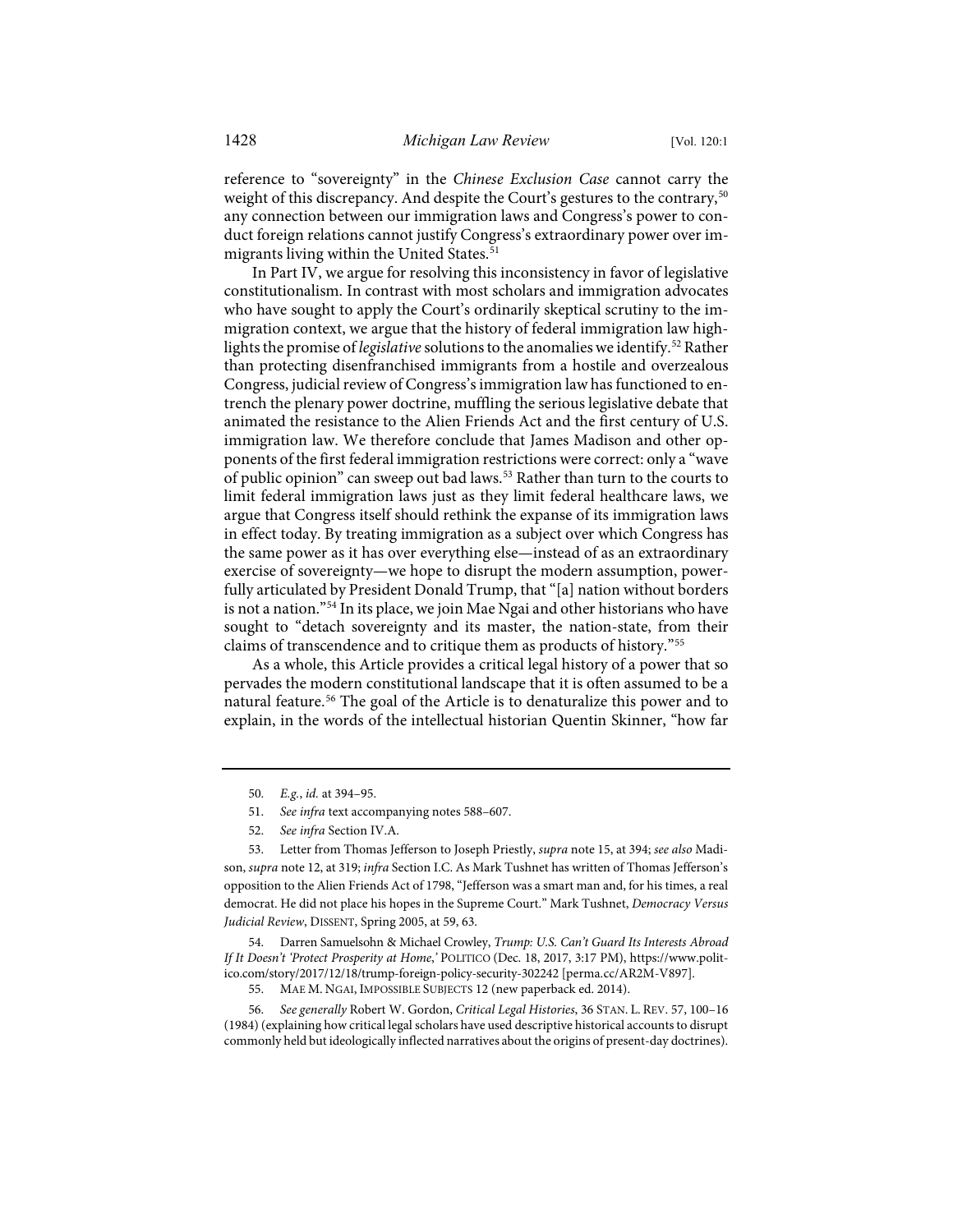the values embodied in our present way of life, and our present ways of thinking about those values, reflect a series of choices made at different times between different possible worlds."[57](#page-10-1) As Skinner suggests, once we are equipped with "a broader sense of possibility, we can stand back from the intellectual commitments we have inherited and ask ourselves in a new spirit of enquiry what we should think of them."<sup>[58](#page-10-2)</sup> In the same spirit, this Article contends that Congress's immigration power is less a product of principled constitutional analysis than of intentional racism and an unintentional judicial game of telephone. And because its relationship to other legal and moral norms is contingent, the present generation has an obligation to imagine alternatives.<sup>59</sup>

### <span id="page-10-13"></span>I. THE IMMIGRATION CLAUSE BEFORE 1876

#### A. *The Political Context of Congress's First Immigration Law*

<span id="page-10-0"></span>In 1798, Moreau de St. Méry was astonished to learn that his name was on a list of "dangerous" immigrants whom the federal government planned to deport.[60](#page-10-4) A refugee of the French Revolution, Moreau considered himself a respectable member of Philadelphia society.<sup>[61](#page-10-5)</sup> He ran a bookstore in what was then the nation's capital, distributing news and gossip to America's growing population of French émigrés.<sup>[62](#page-10-6)</sup> He had even exchanged books with John Ad-ams, who went on to become president of the United States.<sup>[63](#page-10-7)</sup> Puzzled by his inclusion on the list, Moreau dispatched a mutual friend to ask the president what he had done to merit deportation.<sup>[64](#page-10-8)</sup> "Nothing in particular," President Adams responded, "but he's too French."[65](#page-10-9)

Anti-French sentiment was an epidemic in 1798, one as pervasive as the yellow fever that stalked America's cities that summer.<sup>[66](#page-10-10)</sup> Ever since the guillotine had debuted in Paris six years earlier, thousands of French people ducked their heads into ships bound for America's calmer shores.<sup>[67](#page-10-11)</sup> But many Amer-

<span id="page-10-12"></span><sup>57.</sup> QUENTIN SKINNER, LIBERTY BEFORE LIBERALISM 117 (Canto Classics ed. 2012).

<sup>58.</sup> *Id.*

<span id="page-10-3"></span><span id="page-10-2"></span><span id="page-10-1"></span><sup>59.</sup> *See* NGAI, *supra* note [55,](#page-9-7) at 12; JONATHAN GIENAPP, THE SECOND CREATION 3–4 (2018); RICHARD WHITE, RAILROADED 516 (2011).

<span id="page-10-6"></span><span id="page-10-5"></span><span id="page-10-4"></span><sup>60.</sup> *See* MOREAU DE ST. MÉRY'S AMERICAN JOURNEY, 1793–1798, at 253 (Kenneth Roberts & Anna M. Roberts eds. & trans., 1947) [hereinafter MOREAU].

<sup>61.</sup> *See id.* at xvi–xviii.

<sup>62.</sup> SIMON SCHAMA, CITIZENS 866–67 (1989).

<sup>63.</sup> MOREAU, *supra* not[e 60,](#page-10-0) at 253.

<sup>64.</sup> *Id.*

<sup>65.</sup> *Id.*

<span id="page-10-11"></span><span id="page-10-10"></span><span id="page-10-9"></span><span id="page-10-8"></span><span id="page-10-7"></span><sup>66.</sup> *See* Letter from Abigail Adams Smith to John Quincy Adams (Sept. 28, 1798), *in* 13 ADAMS FAMILY CORRESPONDENCE 243–45 (Sara Martin et al. eds., 2017); Letter from Abigail Adams to Mary Smith Cranch (Apr. 26, 1798), *in* 12 ADAMS FAMILY CORRESPONDENCE 529–33 (Sara Martin et al. eds., 2015).

<sup>67.</sup> *See* JAMES MORTON SMITH, FREEDOM'S FETTERS 22–23 (1956).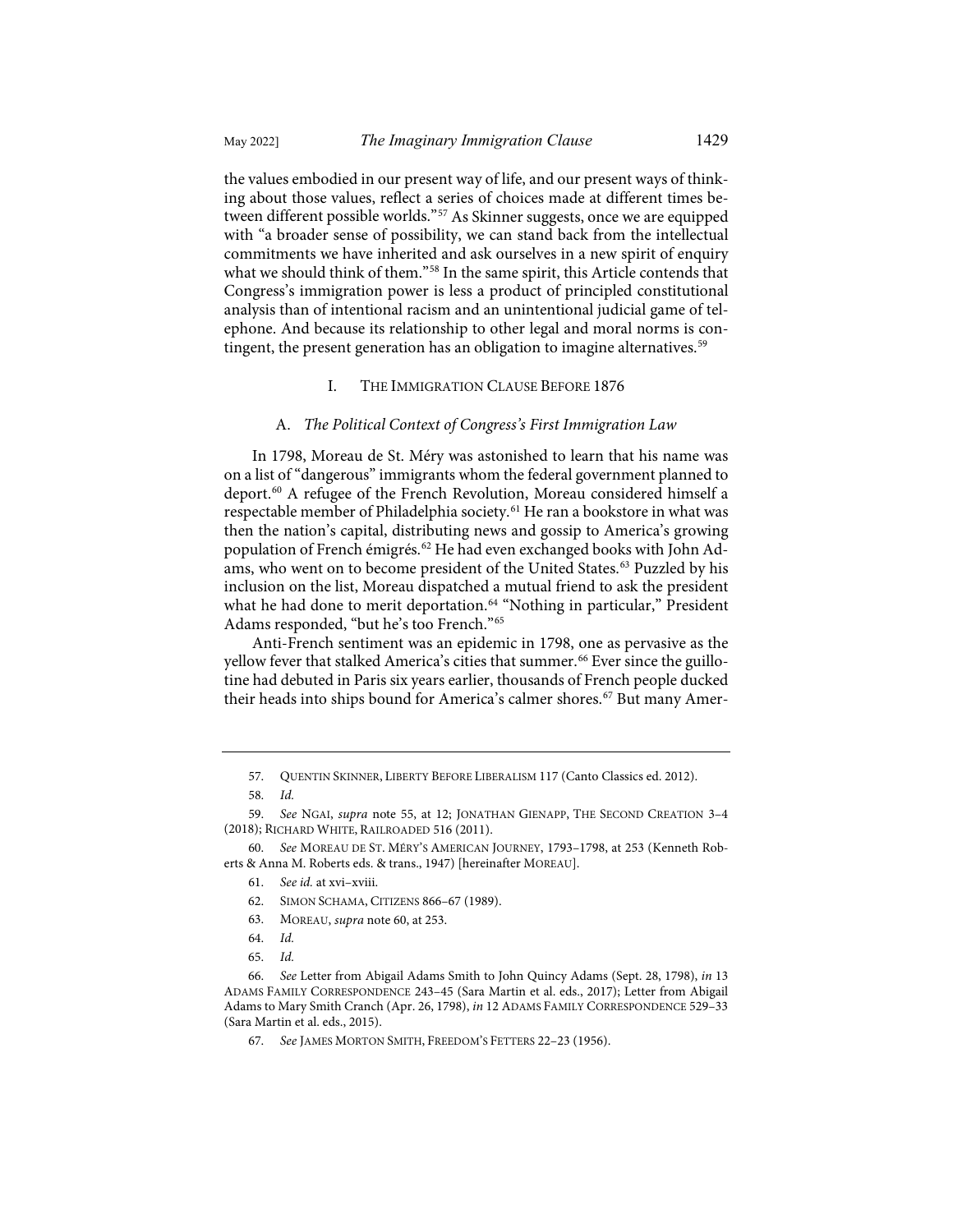<span id="page-11-11"></span><span id="page-11-1"></span>icans reacted to the influx with alarm, regarding France's revolution as a pes-tilence that needed to be quarantined.<sup>[68](#page-11-2)</sup> This alarm grew louder when enslaved Africans in Saint-Domingue, the wealthiest colony in the world, liberated themselves in the name of *liberté*, *égalité*, and *fraternité*. [69](#page-11-3) It grew to a roar when Napoleon Bonaparte's armies and fleets carried *La Marseillaise* as far as Egypt.<sup>[70](#page-11-4)</sup> And it sounded like war drums after three French diplomats humiliated their American counterparts, turning one of them, John Marshall, into a *cause célèbre*. [71](#page-11-5) "People acted as though a French invasion force might land in America at any moment," Moreau later wrote in his diary. "Everybody was suspicious of everybody else."[72](#page-11-6)

<span id="page-11-0"></span>Moreau found himself on a deportation list because leaders of the dominant Federalist Party warned that the American public "will think their present alarm is groundless, if Congress do not now take the lead of the People, and . . . eradicate every species of foreign influence *and* domestic faction."[73](#page-11-7) Francis Dana, the chief justice of Massachusetts's highest court, spoke for many Federalists when he asked President Adams, "Why are not the most decisive measures adopted by Congress for ridding our Country instantaneously of all Aliens dangerous to its safety, especially *all Frenchmen . . .* ?"[74](#page-11-8) A Philadelphia correspondent, sickened by the "French enemies in this city (daily eating the bread of our soil, and probably subsisting on the bounty of the state)," similarly pleaded with Congress to "free our soil from the polluted foot-steps of those base foreigners, and spurn from our bosoms the vipers we are cher-ishing!["75](#page-11-9) Partisan columnists blended this Francophobia with a broader xenophobia, complaining that "these United States have become the resting place of ninety-nine hundredths of the factious villains which Great Britain and Ireland have vomited from their shores."[76](#page-11-10) Inhaling this noxious atmosphere, Senator Humphrey Marshall of Kentucky even published a poem, *The Aliens*,

<span id="page-11-4"></span>70. *See* SMITH, *supra* not[e 67,](#page-10-12) at 5–8; *see, e.g.*, DEBATES IN THE HOUSE OF DELEGATES OF VIRGINIA 20 (Richmond, Nicholson 1798) [hereinafter VIRGINIA DEBATES]; *see also* ANDREW ROBERTS, NAPOLEON 151 (2014) (discussing the proposed invasion of Great Britain).

- 71. *See* SMITH, *supra* note [67,](#page-10-12) at 5–8.
- 72. MOREAU, *supra* not[e 60,](#page-10-0) at 252.

<sup>68.</sup> *See id.*

<span id="page-11-3"></span><span id="page-11-2"></span><sup>69.</sup> *Id.*; *see, e.g.*, DETECTION OF A CONSPIRACY FORMED BY THE UNITED IRISHMEN (May 1798), *reprinted in* 8 WILLIAM COBBETT, PORCUPINE'S WORKS, 199–200 (London, Cobbett & Morgan 1801); THOMAS EVANS, AN ADDRESS TO THE PEOPLE OF VIRGINIA 11–12 (Richmond, Augustine Davis 1798). *See generally* C.L.R. JAMES, THE BLACK JACOBINS (Vintage Books ed. 1989) (discussing the Haitian Revolution).

<span id="page-11-7"></span><span id="page-11-6"></span><span id="page-11-5"></span><sup>73.</sup> Letter from Francis Dana to John Adams (May 27, 1798), NAT'L ARCHIVES, <https://founders.archives.gov/documents/Adams/99-02-02-2508>[\[perma.cc/75B4-WNH6\]](https://perma.cc/75B4-WNH6); *see also* SMITH, *supra* note [67,](#page-10-12) at 7–10; Letter from Alexander Hamilton to Jonathan Dayton (Mar. 15, 1798), *in* 27 THE PAPERS OF ALEXANDER HAMILTON 14 (Harold C. Syrett ed., 1987); Letter from Alexander Hamilton to Jonathan Dayton (Mar. 30, 1798), *supra*, at 17.

<sup>74.</sup> Letter from Francis Dana to John Adams, *supra* not[e 73.](#page-11-0) 

<sup>75.</sup> *See AMERICANS, LOOK OUT!*, PHILA. GAZETTE, Jun. 8, 1798, at 3.

<span id="page-11-10"></span><span id="page-11-9"></span><span id="page-11-8"></span><sup>76.</sup> DETECTION OF A CONSPIRACY FORMED BY THE UNITED IRISHMEN, *supra* not[e 69,](#page-11-1) at 223; *see also Volney and Others*, PORCUPINE'S GAZETTE, Jun. 22, 1798, at 2.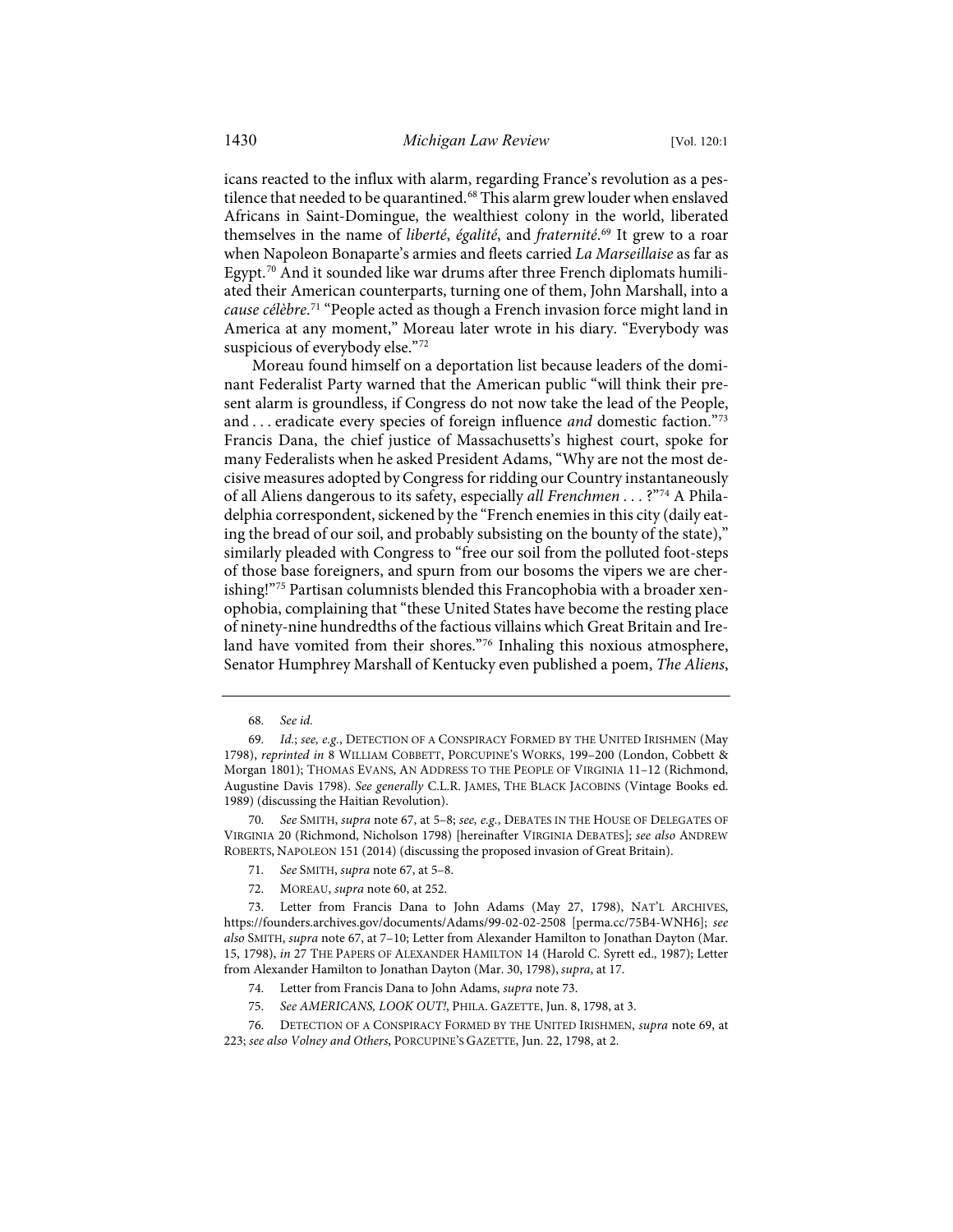in which he called for new laws to "make haste, and arrest" the "malignant" stream pouring through America's open doors.<sup>[77](#page-12-1)</sup>

Congress responded to this call to arms by passing four laws, two of which quickly became the subject of a massive public outcry. One made it a federal crime for anyone to slander the Adams Administration.[78](#page-12-2) This new Sedition Act gave the administration license to prosecute its political opponents despite the First Amendment's protection of a free press. The other controversial law authorized the president "at any time . . . to *order* all such *aliens* as he shall judge dangerous to the peace and safety of the United States, . . . to depart out of the territory of the United States."[79](#page-12-3) This first federal immigration law became known as the Alien *Friends* Act after Congress passed another law, the Alien *Enemies* Act, which authorized further actions against immigrants whose home countries threatened to declare war against or invade the United States.[80](#page-12-4) Because France never actually came close to invading the United States, President Adams invoked only the Alien Friends Act when he placed Moreau's name on a list of "dangerous" aliens.

<span id="page-12-0"></span>The Alien Friends Act terrified French immigrants. Moreau's family soon joined a convoy of émigrés back to France.<sup>[81](#page-12-5)</sup> Along with the Sedition Act, the Alien Friends Act also enraged the opposition party in Congress: the Democratic-Republicans. "[T]he highly coloured dangers we have heard from the residence of certain aliens among us, can be considered in no other light than a[s] a cloak for the usurpation of a power not constitutionally belonging to this government," Senator Henry Tazewell of Virginia observed when he read a draft of the Alien Friends Act in Congress.<sup>[82](#page-12-6)</sup> James Madison called the Alien Friends Act "a monster that must for ever disgrace its parents,"<sup>[83](#page-12-7)</sup> while Thomas Jefferson wrote that it "assumes powers over Alien-friends not delegated by the constitution [and] is not law, but is altogether void  $\&$  of no force."[84](#page-12-8) While the Democratic-Republicans opposed the Sedition Act as a violation of the First Amendment, their principal objection to the Alien Friends Act was that Congress's power to pass legislation was limited to the ends spec-

<span id="page-12-9"></span><sup>77.</sup> *See* H. MARSHALL, THE ALIENS 11, 17 (Philadelphia 1798).

<sup>78.</sup> *See* Sedition Act, ch. 74, 1 Stat. 596, 596–97 (1798) (expired 1801).

<sup>79.</sup> Alien Friends Act, ch. 58, 1 Stat. 570, 571 (1798) (expired 1800).

<span id="page-12-4"></span><span id="page-12-3"></span><span id="page-12-2"></span><span id="page-12-1"></span><sup>80.</sup> Alien Enemies Act, ch. 66, 1 Stat. 577 (1798) (codified as amended at 50 U.S.C. §§ 21– 24).

<span id="page-12-5"></span><sup>81.</sup> MOREAU, *supra* not[e 60,](#page-10-0) at 255; *see* Letter from Thomas Jefferson to James Madison (May 3, 1798), *in* 30 THE PAPERS OF THOMAS JEFFERSON 322 (Barbara B. Oberg ed., 2003); *Communication*, AURORA GEN. ADVERTISER, June 16, 1798, at 3.

<sup>82.</sup> *Federal Legislature*, *supra* not[e 14,](#page-4-11) at 2.

<span id="page-12-8"></span><span id="page-12-7"></span><span id="page-12-6"></span><sup>83.</sup> Letter from James Madison to Thomas Jefferson (May 20, 1798), *supra* note [81,](#page-12-0) at 358, 359.

<sup>84.</sup> Jefferson's Draft (Oct. 4, 1798), *supra* not[e 81,](#page-12-0) at 536, 537.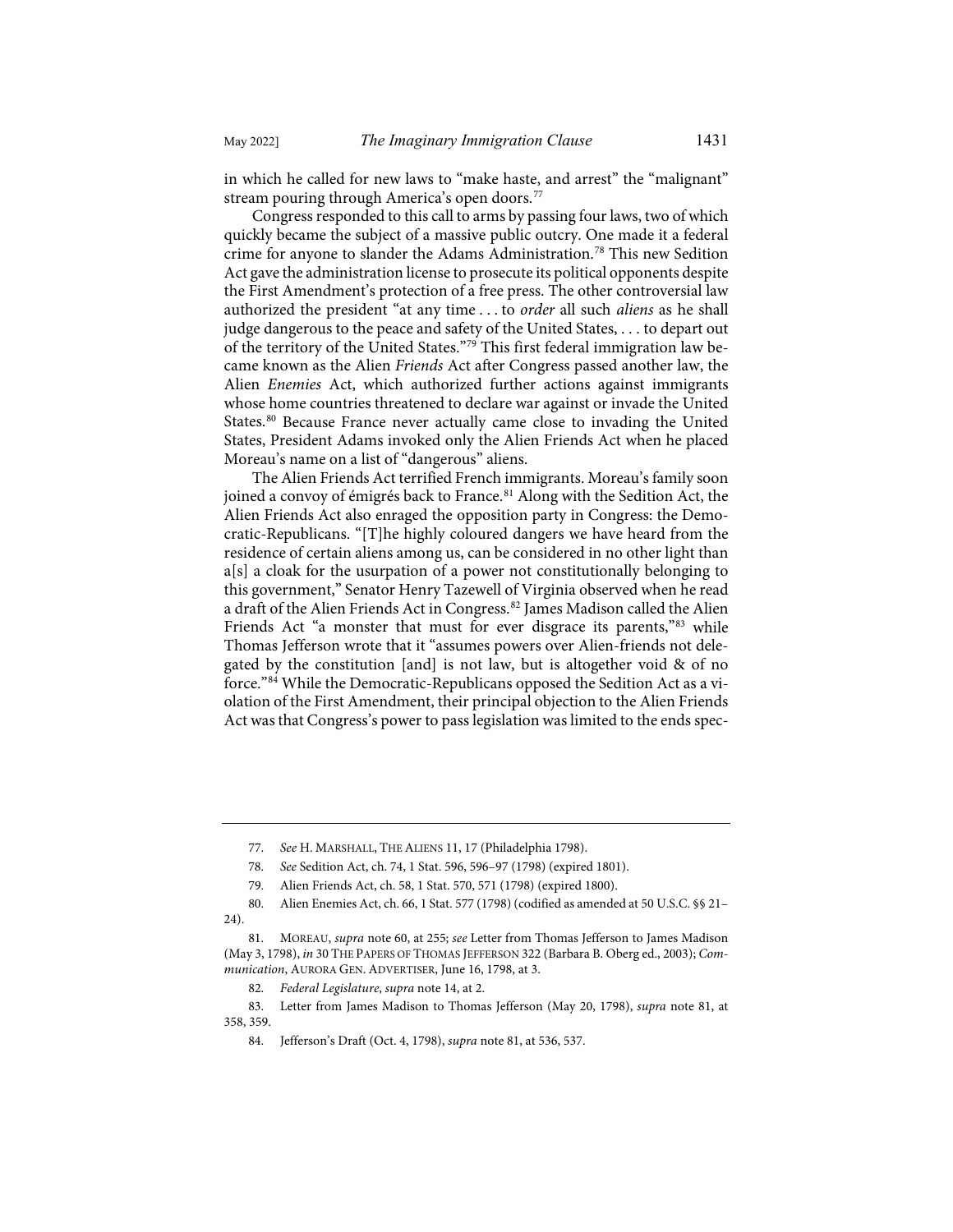ified in the Constitution. Yet nothing in the Constitution "authorized Congress to prohibit the migration of foreigners to any state, nor to banish them when admitted.["85](#page-13-1)

## B. *The Federalist Defense of Congress's Power to Deport*

Federalist politicians in Congress canvassed the Constitution in search of a source for Congress's power to deport "alien friends" like Moreau. For the most part, they were happy to concede that Congress could pass only those laws authorized by the Constitution's specific clauses. But one of those clauses, the Necessary and Proper Clause, authorized Congress to "make all Laws which shall be necessary and proper for carrying into Execution the . . . Powers vested by this Constitution in the Government of the United States."[86](#page-13-2) Federalists like Alexander Hamilton had spent the previous decade refining their interpretation of this clause into an expansive source of implied powers, one that authorized Congress to read the Constitution's other enumerated powers generously. Hamilton's successful defense of Congress's implied power to charter a bank in 1791 had since become a Federalist mantra: "[i]f the end be clearly comprehended within any of the specified powers, & if the measure have an obvious relation to that end, and is not forbidden by any particular provision of the constitution—it may safely be deemed to come within the compass of the national authority."[87](#page-13-3)

<span id="page-13-7"></span><span id="page-13-0"></span>Invoking Hamilton's interpretation of the Necessary and Proper Clause, Federalists in 1798 contended that a deportation law was constitutional so long as it could be understood as a reasonable means of accomplishing one of the Constitution's specified ends. [88](#page-13-4) "[W]e must examine the whole paper, we must examine it fairly, but liberally," a prominent group of Virginia Federalists wrote of the Constitution's text, as they warned readers not to expect any explicit authorization of Congress's deportation power.<sup>89</sup> "It is necessary, in

<span id="page-13-4"></span>88. *See, e.g.*, 4 THE DEBATES IN THE SEVERAL STATE CONVENTIONS, ON THE ADOPTION OF THE FEDERAL CONSTITUTION 533 (Jonathan Elliot ed., 2d ed., Washington, 1836) [hereinafter ELLIOT'S DEBATES] (resolution of the Massachusetts legislature); 9 ANNALS OF CONG. 2986 (1799) (report of the House Select Comm. on the Alien Friends Act); VIRGINIA DEBATES, *supra* not[e 70,](#page-11-11) at 15 (statement of Del. George K. Taylor).

<span id="page-13-5"></span>89. *See* THE ADDRESS OF THE MINORITY IN THE VIRGINIA LEGISLATURE TO THE PEOPLE OF THAT STATE 7 (1799) [hereinafter MINORITY ADDRESS]. For a persuasive attribution of the address's authorship to Henry Lee, see 12 THE PAPERS OF JOHN MARSHALL, *supra* note [87,](#page-13-0) at 515. For an example of the address's prominence and wide distribution, see Letter from Theodore Sedgwick to Alexander Hamilton (Feb. 7, 1799), *in* 22 THE PAPERS OF ALEXANDER HAMILTON 469, 469–72 (Harold C. Syrett ed., 1975) (mistakenly attributing the address to the future Chief Justice John Marshall).

<span id="page-13-6"></span><sup>85.</sup> *Federal Legislature*, *supra* not[e 14,](#page-4-11) at 2.

<sup>86.</sup> U.S. CONST. art. I, § 8, cl. 18.

<span id="page-13-3"></span><span id="page-13-2"></span><span id="page-13-1"></span><sup>87.</sup> Alexander Hamilton, Final Version of an Opinion on the Constitutionality of an Act to Establish a Bank (Feb. 23, 1791), *in* 8 THE PAPERS OF ALEXANDER HAMILTON 97, 97–134 (Harold C. Syrett ed., 1965). For the pervasiveness of this argument, see 12 THE PAPERS OF JOHN MARSHALL 519–20 (Charles F. Hobson ed., 2012).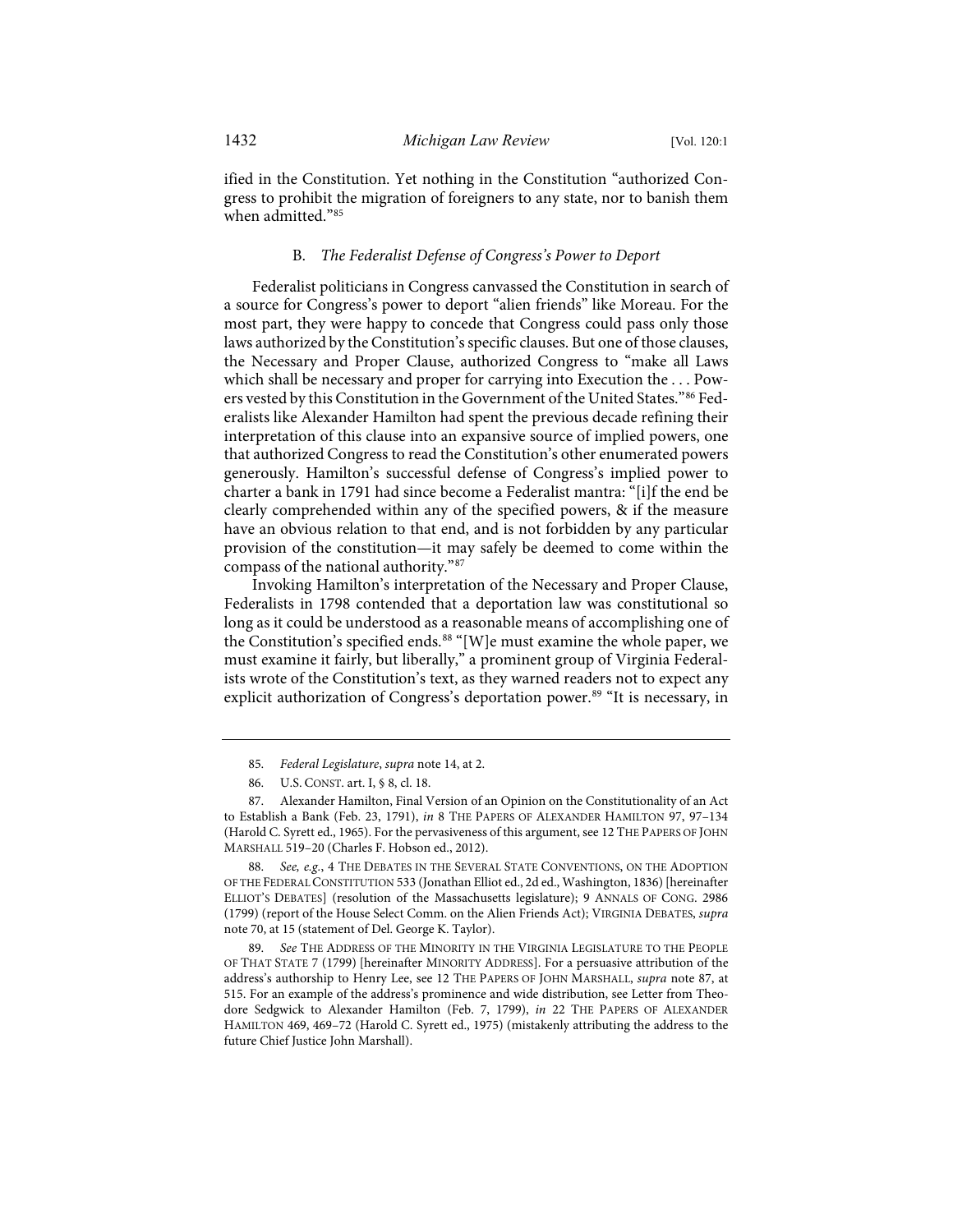pursuing this enquiry, to bear in mind that we are investigating a constitution which must unavoidably be restricted in various points to general expressions, making the great outlines of a subject, and not a law which is capable of de-scending to every minute detail."<sup>[90](#page-14-0)</sup> Soon enough, this approach would become

the undisputed method of interpreting all of Congress's constitutional pow-ers.<sup>[91](#page-14-1)</sup> But finding a clause that could be read "fairly, but liberally"<sup>[92](#page-14-2)</sup> to justify the Alien Friends Act proved tricky.

### 1. The War Clauses

Pointing to Napoleon's ongoing invasion of Egypt, the Federalists primarily defended Congress's deportation power with the arsenal of constitutional provisions that permitted Congress to protect the nation. Article I of the Constitution empowered Congress to "declare War," to "raise and support Armies," and to "provide for calling forth the Militia to . . . suppress Insurrections and repel Invasions,["93](#page-14-3) while Article IV empowered the federal government to "protect each [State] against Invasion."[94](#page-14-4) Members of both parties agreed that these clauses collectively empowered Congress to authorize the bombardment of French soldiers in battle.<sup>[95](#page-14-5)</sup> Federalists therefore considered it "absurd . . . [t]hat Congress may make war, but cannot do a less hostile act,"[96](#page-14-6) such as preventing "the migration of a French army" or deporting French partisans before a war began.<sup>[97](#page-14-7)</sup> "[T]hough there is no express authority to this effect, it is one of those things which is too evident to be doubted," explained Representative Otis of Massachusetts. "[A]n army of soldiers would not be so dangerous to the country, as an army of spies and incendiaries scattered through the Continent.["98](#page-14-8)

This sentiment offered a compelling justification for the Alien *Enemies* Act, which allowed the president to deport citizens of any country that threatened to invade the United States. But the Alien *Friends* Act applied to any immigrant at any time, even when no war or invasion was being contemplated.[99](#page-14-9) Democratic-Republicans stressed this distinction: it was only "[w]ith respect to aliens, who are not enemies, but members of nations in peace and amity with the United States, [that] the power assumed by the act of Congress, is denied to be constitutional," explained James Madison.<sup>[100](#page-14-10)</sup> Virginia legislator

<span id="page-14-0"></span><sup>90.</sup> MINORITY ADDRESS, *supra* not[e 89,](#page-13-6) at 7.

<span id="page-14-1"></span><sup>91.</sup> *See* McCulloch v. Maryland, 17 U.S. (4 Wheat.) 316, 407, 421 (1819).

<sup>92.</sup> MINORITY ADDRESS, *supra* not[e 89,](#page-13-6) at 7.

<span id="page-14-4"></span><span id="page-14-3"></span><span id="page-14-2"></span><sup>93.</sup> U.S. CONST. art. I, § 8, cls. 11–15.

<sup>94.</sup> *Id.* art. IV, § 4.

<span id="page-14-5"></span><sup>95.</sup> *See* 8 ANNALS OF CONG. 1980 (1798) (statement of Rep. Albert Gallatin).

<span id="page-14-6"></span><sup>96.</sup> *Id.* at 1984 (statement of Rep. William Gordon).

<span id="page-14-7"></span><sup>97.</sup> *Id.* at 1960–61 (statement of Rep. Harrison Gray Otis).

<sup>98.</sup> *Id.* at 1961.

<sup>99. 9</sup> ANNALS OF CONG. 2995 (1799) (statement of Rep. Albert Gallatin).

<span id="page-14-10"></span><span id="page-14-9"></span><span id="page-14-8"></span><sup>100.</sup> Madison, *supra* not[e 12,](#page-3-9) at 318.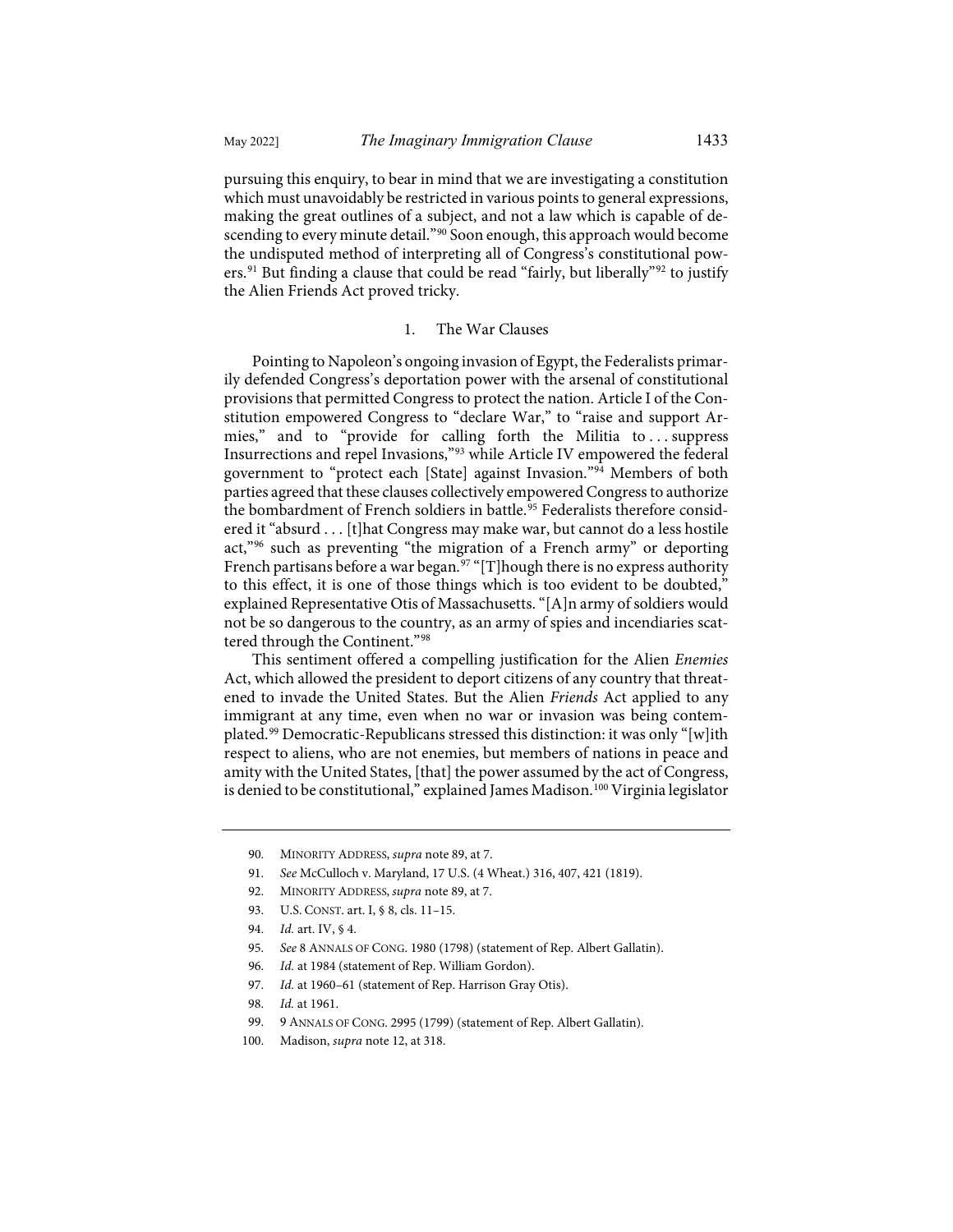Thomas Barbour added that if "no other reason could be assigned in favor of the alien [friends] law, than an idea so wild as the danger of admitting Buonaparte & his army, its supporters must be in pitiful distress."[101](#page-15-1)

<span id="page-15-0"></span>Acknowledging the force of these criticisms, Federalists supplemented their position with more tenuous explanations for why Congress could treat peacetime immigrants as the equivalent of a wartime danger. Attorney General Lee spoke for many when he defended the Act as necessary to protect the nation from the "great number of alien Frenchmen dispersed in various parts of the United States"—twenty thousand according to his estimates—who were "capable of bearing arms . . . , employed to send intelligence of what was passing in our country . . . , [and] ready to join the French standard, whenever it should be erected on our land."<sup>[102](#page-15-2)</sup> Northern Federalists joined him in spreading rumors that "*Frenchmen, and their friends among us*," were planning to burn American cities and "raise the exotic French interests on the ruins of America."[103](#page-15-3) Southern Federalists went even further in this direction, treating the Act as "particularly calculated for the protection of the southern states" because French immigrants would otherwise initiate a Haitian Revolution on American soil.[104](#page-15-4) George K. Taylor, a Virginia legislator who President Adams would soon appoint as a federal judge,<sup>[105](#page-15-5)</sup> described the "devastation and carnage [that] had been exhibited by Frenchmen in their own Island of Saint Domingo."[106](#page-15-6) He said similar attempts "had been already made, by French emigrants, to excite our slaves to insurrection."<sup>[107](#page-15-7)</sup> Taylor dramatically imagined Virginian "wives and daughters torn from their [family's] arms, with naked bosoms, out-stretched hands and disheveled hair, to gratify the brutal passion of a ruthless negro.["108](#page-15-8) He then asked "how all that was to be prevented? By vesting the general government with that power to remove such Aliens."<sup>[109](#page-15-9)</sup>

Connecting all these threats back to Congress's power to "protect each state from invasion," Attorney General Lee cited the voluntary departure of immigrants like Moreau de St. Méry as evidence that the Alien Friends Act was already working to make a French invasion less likely.<sup>110</sup> "The probability of an invasion from [F]rance may be rated by the probability of the invaders receiving effectual aid and support in our country from Aliens and disaffected

<span id="page-15-11"></span><sup>101.</sup> VIRGINIA DEBATES, *supra* not[e 70,](#page-11-11) at 53.

<span id="page-15-6"></span><span id="page-15-5"></span><span id="page-15-4"></span><span id="page-15-3"></span><span id="page-15-2"></span><span id="page-15-1"></span><sup>102.</sup> CHARLES LEE, DEFENCE OF THE ALIEN AND SEDITION LAWS 6 (Philadelphia, John Ward Fenno 1798); *see, e.g.*, *The Alien Bill*, PORCUPINE'S GAZETTE, June 23, 1798, at 3.

<sup>103.</sup> *Capt. Duplex*, PHILA. GAZETTE, Aug. 4, 1798, at 3.

<sup>104.</sup> VIRGINIA DEBATES, *supra* not[e 70,](#page-11-11) at 22 (statement of Del. George K. Taylor).

<sup>105. 2</sup> ALBERT J. BEVERIDGE, THE LIFE OF JOHN MARSHALL 560 n.2 (1916).

<sup>106.</sup> VIRGINIA DEBATES, *supra* note [70,](#page-11-11) at 21.

<span id="page-15-8"></span><span id="page-15-7"></span><sup>107.</sup> *Id.* at 22.

<sup>108.</sup> *Id.*

<span id="page-15-9"></span><sup>109.</sup> *Id.*

<span id="page-15-10"></span><sup>110.</sup> LEE, *supra* not[e 102,](#page-15-0) at 7.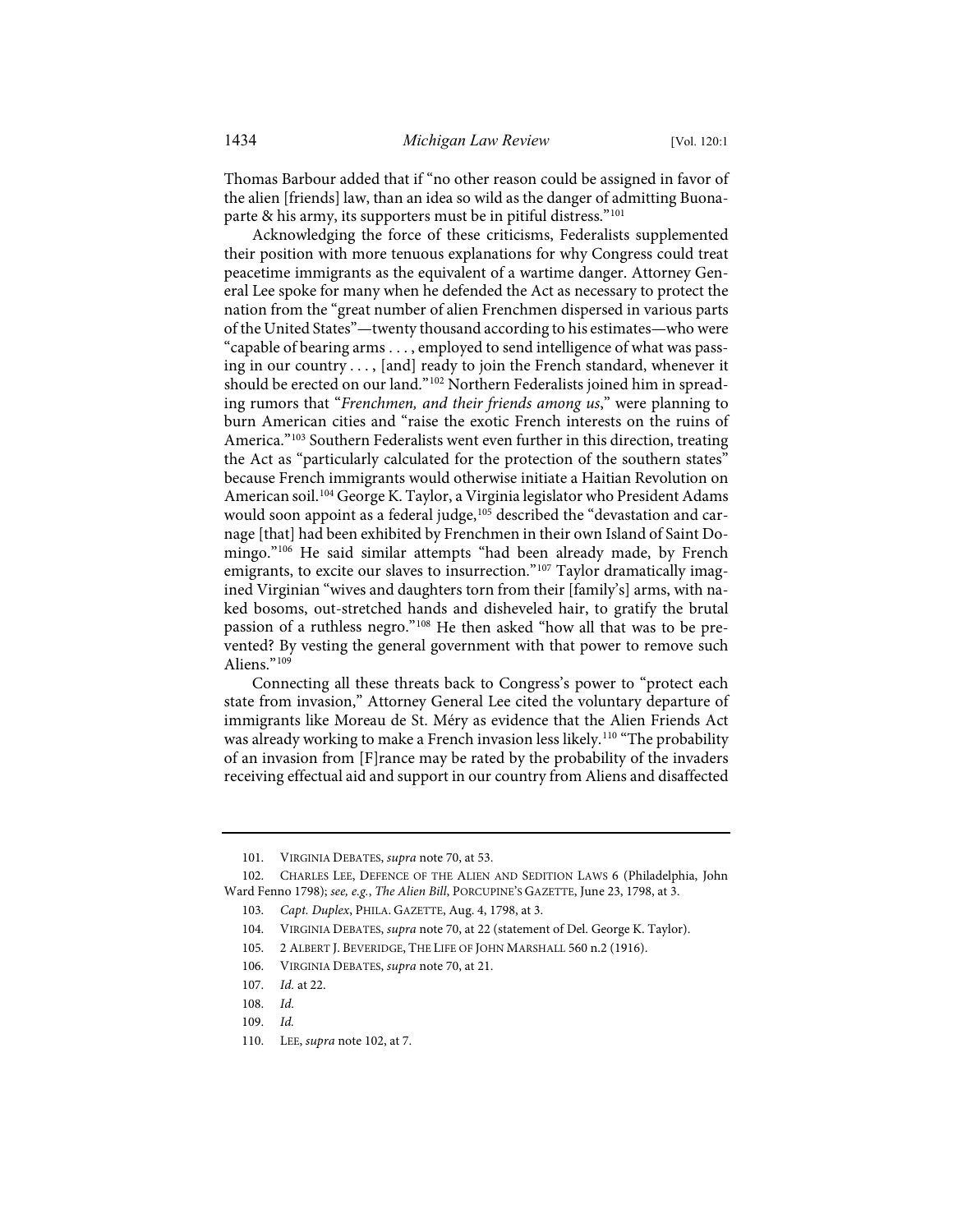<span id="page-16-10"></span>citizens," he reasoned.[111](#page-16-0) "So long as France shall be without reasonable hope of such support so long will it defer an invasion and no longer."[112](#page-16-1) Lee and other Federalists interpreted the War Clauses as if they permitted Congress "to take all reasonable measures with Aliens that tend to prevent an invasion"—even if the effect of such measures was to make an already remote threat marginally less likely.[113](#page-16-2) "Invasion actually made is to be *repelled*, and for that purpose militia may be called out. But congress is to do more than merely to repel the actual invasion," wrote Virginia's Federalist state legislators.[114](#page-16-3) "To *protect* against an evil, includes the right of taking proper and necessary steps for its prevention. Of these proper and necessary steps, the government possessed of the power must judge."[115](#page-16-4) Massachusetts's legislature agreed. "It cannot be seriously believed that the United States should have waited till the *poniard* had in fact been plunged," it resolved.<sup>[116](#page-16-5)</sup>

## <span id="page-16-11"></span>2. Other Clauses

Nearly every other defense of Congress's power to deport immigrants followed from the premise that the Constitution empowered Congress to "adopt any measures of prevention and precaution short of war."[117](#page-16-6) The most frequently cited example of Congress's preventative power was the clause of Article I that empowered Congress to "grant Letters of Marque and Reprisal": a form of diplomatic retaliation that authorized American ships to capture and seize foreign vessels.<sup>[118](#page-16-7)</sup> "To make reprisals is a power distinct from, and which not unfrequently precedes war," the Virginia Federalists wrote, adding that "reprisals may be made on the *persons* as well as the *property* of aliens." [119](#page-16-8) The Virginians therefore reasoned that "the removal of aliens [may] be considered as the exercise, in an inferior degree, of the general power of reprisal on per-sons."<sup>[120](#page-16-9)</sup>

With similar creativity, the Federalists invoked a reserve of other constitutional provisions that merely gestured toward national security. These included the Preamble's declaration that the Constitution was intended to

<span id="page-16-3"></span><span id="page-16-2"></span><span id="page-16-1"></span><span id="page-16-0"></span><sup>111.</sup> Letter from Charles Lee to John Adams (Nov. 1, 1798), NAT'L ARCHIVES[, https://found](https://founders.archives.gov/documents/Adams/99-02-02-3190)[ers.archives.gov/documents/Adams/99-02-02-3190](https://founders.archives.gov/documents/Adams/99-02-02-3190) [\[perma.cc/TKT2-MNVA\]](http://perma.cc/TKT2-MNVA).

<sup>112.</sup> *Id.*

<sup>113.</sup> *Id.*

<sup>114.</sup> MINORITY ADDRESS, *supra* not[e 89,](#page-13-6) at 8.

<sup>115.</sup> *Id.*

<sup>116. 4</sup> ELLIOT'S DEBATES, *supra* not[e 88,](#page-13-7) at 535.

<sup>117.</sup> EVANS, *supra* not[e 69,](#page-11-1) at 18.

<span id="page-16-9"></span><span id="page-16-8"></span><span id="page-16-7"></span><span id="page-16-6"></span><span id="page-16-5"></span><span id="page-16-4"></span><sup>118.</sup> U.S. CONST. art. I, § 8, cl. 11; *see* WILLIAM J. RICH, 3 MODERN CONSTITUTIONAL LAW § 34:6 (3d ed. 2011).

<sup>119.</sup> MINORITY ADDRESS, *supra* not[e 89,](#page-13-6) at 7.

<sup>120.</sup> *Id.*; *see also, e.g.*, EVANS, *supra* not[e 69,](#page-11-1) at 18–19.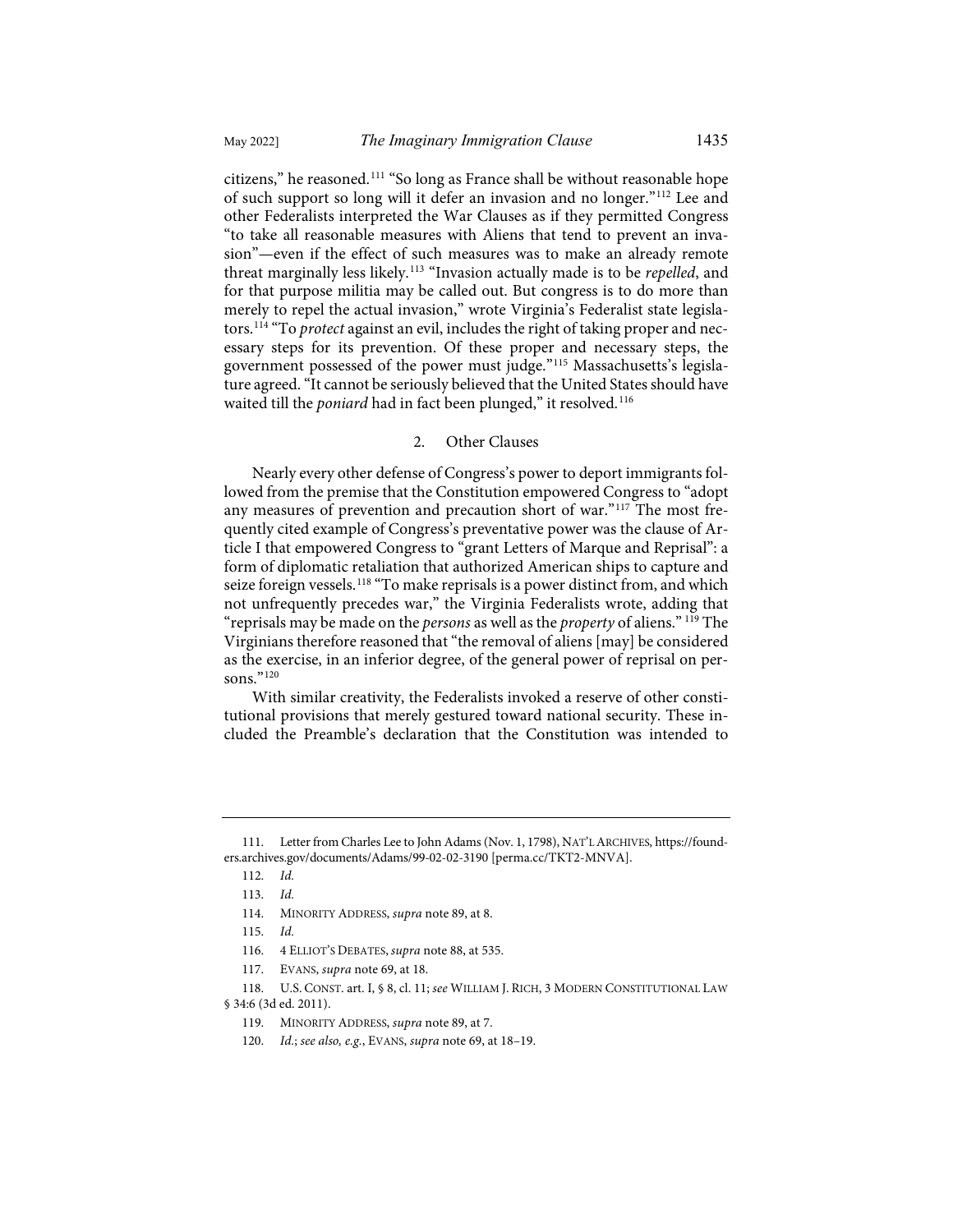"provide for the common defence";<sup>[121](#page-17-0)</sup> Article II's statement that "The Presi-dent shall be Commander in Chief of the Army and Navy";<sup>[122](#page-17-1)</sup> and a clause of Article I that empowered Congress to "define and punish . . . Offences against the Law of Nations."[123](#page-17-2) The last of these clauses allegedly authorized Congress to punish the international offense of living in a foreign country while conspiring "against the peace of the nation."<sup>124</sup> But because Article III and the Sixth Amendment each prohibited Congress from punishing an offense absent an indictment and jury trial—which the Alien Friends Act did not provide for[125—](#page-17-4)Federalists were as likely to invoke this clause as to retreat from it. A House select committee illustrated its uncertainty about the clause's applicability when it resolved that "the removal of aliens, though it may be inconvenient to them, cannot be considered as a punishment inflicted for an offence," because an "alien may be removed without having committed any offence, merely from motives of policy or security."[126](#page-17-5)

### <span id="page-17-9"></span>3. Structural Arguments

Turning beyond the text of Article I, Federalists seeking to defend the Alien Friends Act invoked *The Law of Nations*, a book by the eminent Swiss lawyer Emer de Vattel. First published in America two years earlier, the book was a descriptive account of the customs and expectations of eighteenth-century international law.[127](#page-17-6) Vattel approvingly described a world of open borders, and he urged his readers to be hospitable to migrants. But Federalist politicians selectively excerpted passages describing the "sovereign" powers of exclusion and deportation to reinforce their interpretation of the Constitution's War Clauses.

Considered as a whole, Vattel's book was singularly unhelpful for a group of politicians seeking to hound French immigrants out of their country. Defining a *sovereign* as the supreme "political authority" that the people of each nation established "to order and direct what ought to be done,"[128](#page-17-7) Vattel wrote that all sovereigns had a general duty to provide asylum to all migrants who wished to settle in the sovereign's land.<sup>[129](#page-17-8)</sup> Vattel added that all sovereigns had

127. M. DE VATTEL, THE LAW OF NATIONS (New York, Samuel Campbell 1796) (1758).

<span id="page-17-1"></span><span id="page-17-0"></span><sup>121.</sup> U.S. CONST. pmbl.; *see, e.g.*, 4 ELLIOT'S DEBATES, *supra* not[e 88,](#page-13-7) at 536 (resolution of the Massachusetts legislature); VIRGINIA DEBATES, *supra* not[e 70,](#page-11-11) at 15 (statement of Del. George K. Taylor).

<sup>122.</sup> U.S. CONST. art II, § 1; *see, e.g.*, EVANS, *supra* not[e 69,](#page-11-1) at 17.

<sup>123.</sup> U.S. CONST. art. I, § 8, cl. 10.

<sup>124.</sup> VIRGINIA DEBATES, *supra* not[e 70,](#page-11-11) at 16 (statement of Del. George K. Taylor).

<span id="page-17-8"></span><span id="page-17-7"></span><span id="page-17-6"></span><span id="page-17-5"></span><span id="page-17-4"></span><span id="page-17-3"></span><span id="page-17-2"></span><sup>125.</sup> U.S.CONST. art. III, § 2, cl. 2; U.S.CONST. amend. VI; Alien Friends Act, ch. 58, 1 Stat. 570, 571 (1798) (expired 1800).

<sup>126. 9</sup> ANNALS OF CONG. 2987 (1799).

<sup>128.</sup> *Id.* at 59; *see also id.* at 59–60.

<sup>129.</sup> *See id.* at 169, 245, 249.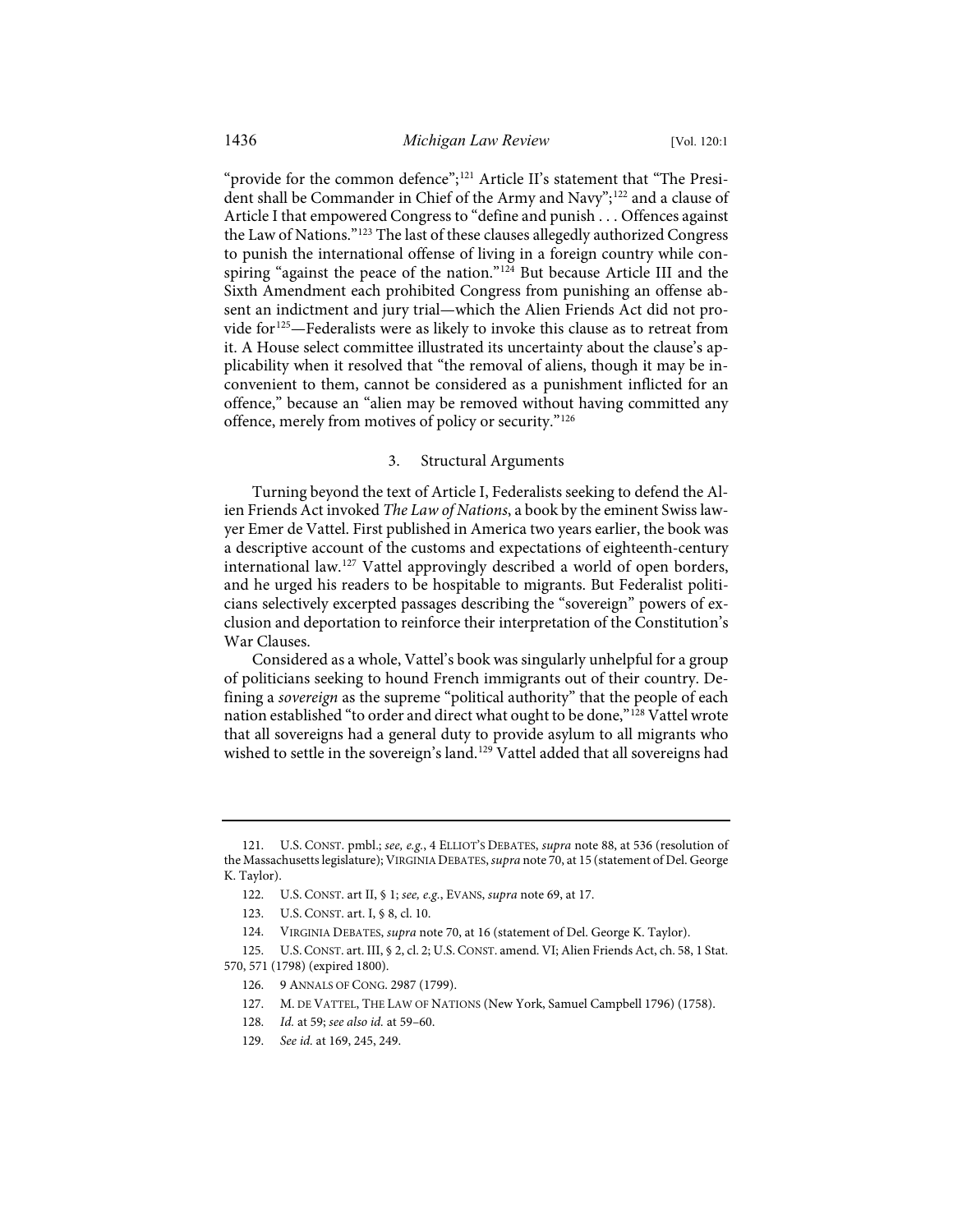a related duty to treat resident foreigners equally under the same legal protec-tions that applied to citizens.<sup>[130](#page-18-0)</sup> Recognizing that almost every sovereign in the world acknowledged these duties "to allow a free passage through, and residence in his state," Vattel encouraged all sovereigns to "give the kindest reception to foreigners, receive them with politeness, and on every occasion shew a disposition to serve them."[131](#page-18-1) Almost teasingly he added, "No nation is in this respect more worthy of praise than the French."<sup>[132](#page-18-2)</sup>

Needless to say, these were not the passages that interested the Federalists. Instead, the Federalists emphasized an extraordinary circumstance when even Vattel admitted that the duties of free passage and residence did not apply: when the duties conflicted with a sovereign's "*right of security*," or its "natural, and indispensable obligation" to preserve its citizens from injury.<sup>[133](#page-18-3)</sup> Vattel explained that if a sovereign had "particular and important reasons" why the residence of certain foreigners would compromise its own ability to guarantee its citizens' security, then a sovereign could, consistent with international law, forbid the entry of foreigners or "adopt, on their admission, every precaution that prudence can dictate."<sup>[134](#page-18-4)</sup> He illustrated the point with examples of ethical exclusions. "Thus a nation, whose lands are scarcely sufficient to supply the wants of the citizens, is not obliged to receive into its territories a company of fugitives or exiles. Thus it ought even absolutely to reject them, if they are infected with a contagious disease," he wrote. "Thus also it has a right to send them elsewhere, if it has just cause to fear that they will corrupt the manners of the citizens, that they will create religious disturbances, or occasion any other disorder, contrary to the public safety."[135](#page-18-5) But Vattel reiterated that a sovereign needed "particular and substantial reasons" before it could "refuse even a perpetual residence to a man driven from his country. . . . [Its] prudence should be free from unnecessary suspicion and jealousy;—it should not be carried so far as to refuse a retreat to the unfortunate, for slight reasons, and on groundless and frivolous fears."[136](#page-18-6)

The defenders of the Alien Friends Act seized on Vattel's description of national security as an "indispensable obligation."[137](#page-18-7) They reasoned that because the United States was "a sovereign and independent nation," something in the Constitution necessarily gave the federal government power to deport

<span id="page-18-3"></span><span id="page-18-2"></span><span id="page-18-1"></span><span id="page-18-0"></span><sup>130.</sup> *Id.* at 236–37. Vattel was not alone. *See, e.g.*, 1 WILLIAM BLACKSTONE, COMMENTARIES \*360–62 (discussing limited exceptions for inheriting property and holding office).

<sup>131.</sup> VATTEL, *supra* not[e 127,](#page-17-9) at 171, 251.

<sup>132.</sup> *Id.* at 251.

<span id="page-18-4"></span><sup>133.</sup> *Id.* at 216.

<sup>134.</sup> *Id.* at 169–70, 184–85.

<span id="page-18-5"></span><sup>135.</sup> *Id.* at 108; *see also id.* at 174 (authorizing the detention of foreigners "in war time").

<sup>136.</sup> *Id.* at 107–08; *see also id.* at 180 ("very important reasons").

<span id="page-18-7"></span><span id="page-18-6"></span><sup>137.</sup> EVANS, *supra* not[e 69,](#page-11-1) at 18.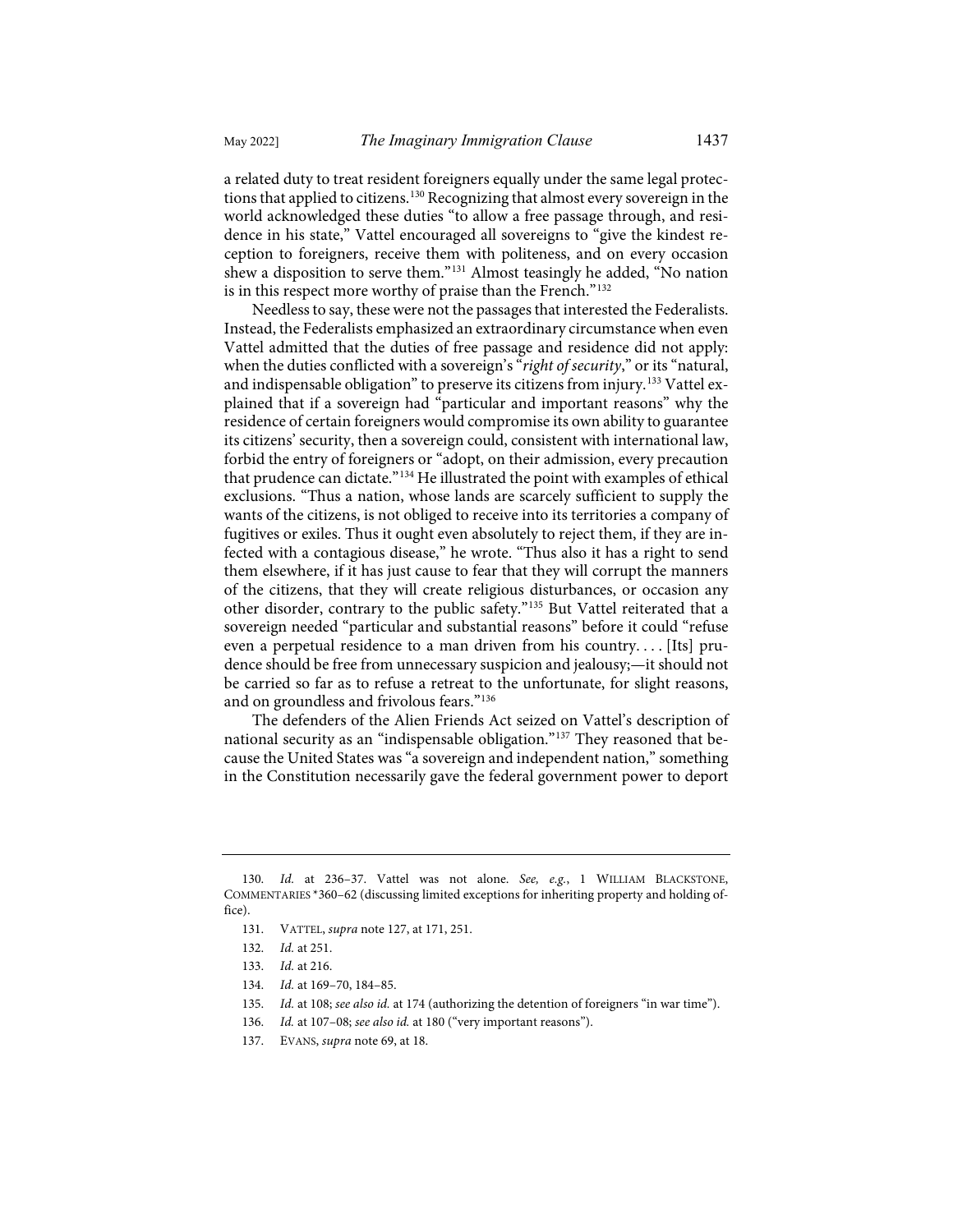foreigners whose ideologies were both contagious and dangerous to the nation's security.[138](#page-19-1)

Attorney General Lee illustrated the logical chain that connected Vattel's sovereign power of deportation with the Federalist interpretation of the Nec-essary and Proper Clause and War Clauses.<sup>[139](#page-19-2)</sup> "The[re] can be no complete sovereignty without the power of removing aliens; and the exercise of such a power is inseparably incident to the *nation*," Lee wrote.[140](#page-19-3) "If the terms of the constitution were less explicit than we find them in granting to Congress the power 'to protect each of the states from invasion,' on this principle it might reasonably be contended that the power was invested in Congress to remove aliens."[141](#page-19-4) Lee insisted, however, that he was not arguing that Vattel's nationalsecurity principle gave the United States a freestanding sovereign power to remove aliens. Instead, Vattel's principle confirmed for Lee that deportation was a necessary and proper means of executing the protect-from-invasion language of Article IV.[142](#page-19-5)

<span id="page-19-0"></span>The most xenophobic Federalists took Lee's structural argument one step further, contending that because the states were individually incapable of protecting the nation from dangerous immigrants, necessity dictated that Congress have a deportation power regardless of what the Constitution said.<sup>143</sup> "It is only necessary to ask whether, without such a power vested in some department, any government ever did, or ever can, long protect itself," wrote Secretary of State Pickering, the member of the Adams Administration charged with enforcing the Alien Friends Act.<sup>144</sup> Pickering and other advocates of mass deportation suggested that the Constitution limited Congress's powers only when Congress legislated with respect to citizens—not when it passed laws that applied only to immigrants.<sup>[145](#page-19-8)</sup> "It is absurd to say that in providing by law for their removal, the constitution is violated," Pickering wrote in a widely published open letter, "for he must be ignorant indeed who does not know that the constitution was established for the protection and security of American citizens, and not of *intriguing foreigners*."[146](#page-19-9)

<span id="page-19-3"></span><span id="page-19-2"></span><span id="page-19-1"></span><sup>138.</sup> *Id.* at 14; *see also, e.g.*, 9 ANNALS OF CONG. 2986 (1799); *The Sedition Act Vindicated*, RUSSELL'S GAZETTE, Dec. 13, 1798, at 1, 2; LEE, *supra* not[e 102,](#page-15-0) at 5; *see also* VIRGINIA DEBATES, *supra* not[e 70,](#page-11-11) at 13–14, 17, 146 (statement of Del. George K. Taylor).

<sup>139.</sup> LEE, *supra* not[e 102,](#page-15-0) at 5, 8.

<sup>140.</sup> *Id.* at 8–9.

<sup>141.</sup> *Id.* at 9.

<sup>142.</sup> *See id.*

<sup>143.</sup> *See* 9 ANNALS OF CONG. 2986–87 (1799).

<span id="page-19-7"></span><span id="page-19-6"></span><span id="page-19-5"></span><span id="page-19-4"></span><sup>144.</sup> *See* Letter from Timothy Pickering to P. Johnson, Esquire (Sept. 29, 1798), *in* DAILY ADVERTISER, Oct. 12, 1798; James Morton Smith, *The Enforcement of the Alien Friends Act of 1798*, 41 MISS. VALLEY HIST. REV. 85, 90–91 (1954).

<span id="page-19-8"></span><sup>145.</sup> *See* Letter from Timothy Pickering to P. Johnson, *supra* note [144,](#page-19-0) at 2; *see also* 9 ANNALS OF CONG. 2987 (1799).

<span id="page-19-9"></span><sup>146.</sup> Letter from Timothy Picketing to P. Johnson, *supra* note [144;](#page-19-0) *see also* VIRGINIA DEBATES, *supra* not[e 70,](#page-11-11) at 106–07 (statement of Del. Cowan).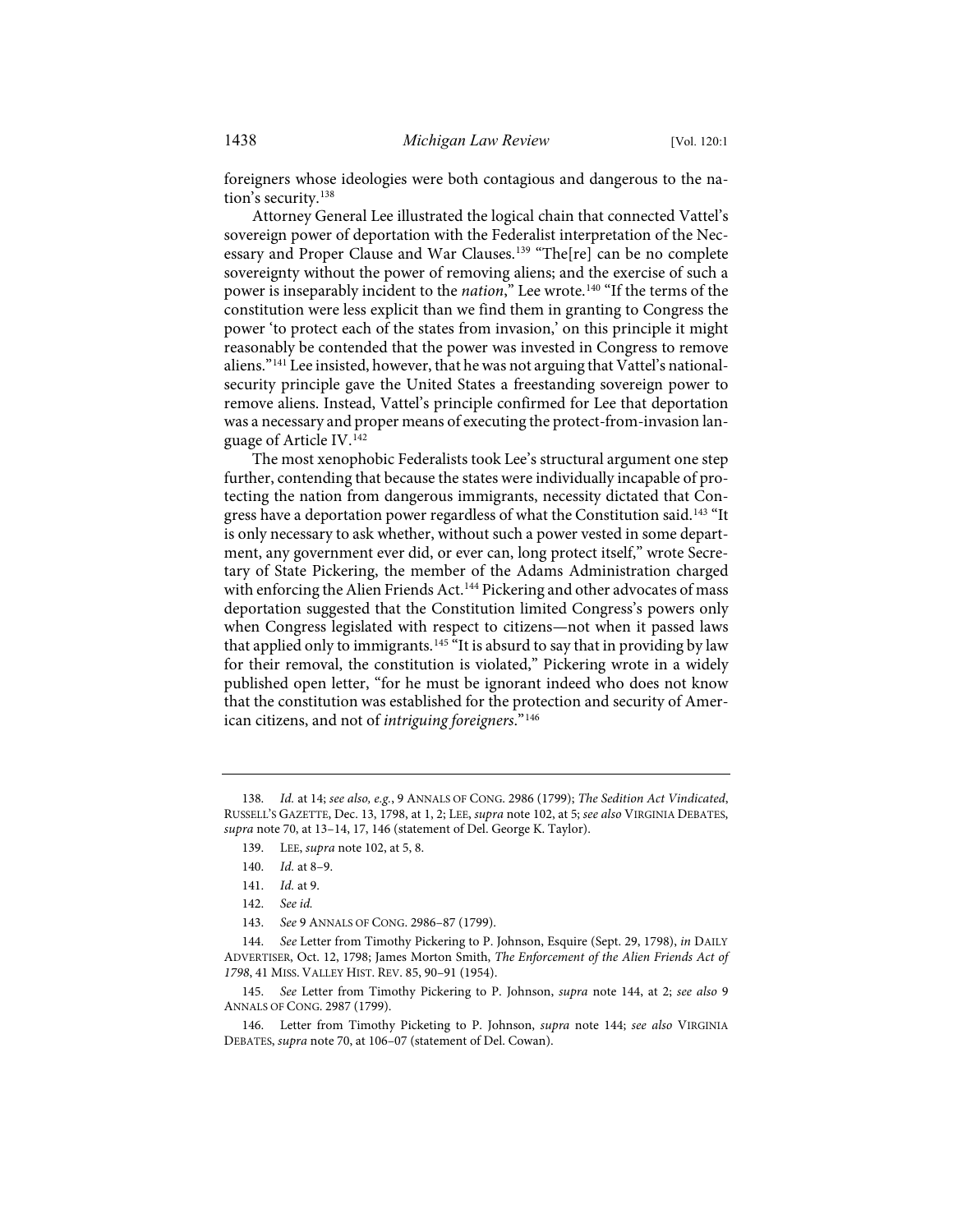### <span id="page-20-10"></span>C. *The Democratic-Republican Opposition to Congress's Power to Deport*

Democratic-Republicans challenged the constitutionality of the Alien Friends Act as soon as the bill was introduced in Congress. Senator Tazewell of Virginia and Representative Gallatin of Pennsylvania—a naturalized citizen with a French accent—led the opposition.<sup>[147](#page-20-0)</sup> Their basic argument was that the Act was "neither among the specific powers granted by the Constitution to the General Government, nor necessary to carry into effect any of those specific powers."[148](#page-20-1) Where many Federalists invoked the Necessary and Proper Clause as a general source of implied power, Gallatin stressed that the words "necessary and proper" had to require at least some reasonable connection to an enumerated power, or else Congress would have the "undefined discretion" to invoke even the most unrelated enumerated power in support of any law.[149](#page-20-2) "[L]et gentlemen remember," Gallatin implored his colleagues, "that it is necessary not only to assert in a vague manner that the authority contended for may be derived from some specific power."[150](#page-20-3) One must also "prove that, in the words of the Constitution, the present law is necessary and proper for carrying into effect some *one specific power* expressly given by the Constitution."[151](#page-20-4) Proceeding through the specific powers invoked by the Federalists, he concluded that the Act could be justified not "by any positive rule laid down by their charter," but only by "suspicions, alarms, popular clamor, private ambition, and by the views of fluctuating factions."[152](#page-20-5)

## 1. The War Clauses

As passionately as the Federalists insisted that the Alien Friends Act was a necessary and proper prewar measure to "protect States against an invasion," the Democratic-Republicans responded that the Act's connection to foreign hostilities was too attenuated to qualify as an exercise of Congress's war powers.[153](#page-20-6) In contrast with the Alien Enemies Act, which applied whenever "any invasion or predatory incursion shall be perpetrated, attempted, or threatened against the territory of the United States,"<sup>[154](#page-20-7)</sup> the Alien Friends Act applied "at any time,"[155](#page-20-8) including before any invasion was threatened and after "the alarms on that subject [were] to be completely at an end.["156](#page-20-9) The Democratic-

- 148. 9 ANNALS OF CONG. 2993 (1799).
- 149. *Id.* at 2995–96.
- 150. 8 ANNALS OF CONG. 1974 (1798).
- 151. *Id.* (emphasis added).
- 152. 9 ANNALS OF CONG. 2996 (1799).
- 153. *Id.* at 2995.

<span id="page-20-9"></span><span id="page-20-8"></span><span id="page-20-7"></span><span id="page-20-6"></span><span id="page-20-5"></span><span id="page-20-4"></span>154. Alien Enemies Act, ch. 66, 1 Stat. 577, 577 (1798) (codified as amended at 50 U.S.C. §§ 21–24); *see, e.g.*, Madison, *supra* not[e 12,](#page-3-9) at 318.

156. *See* Madison, *supra* not[e 12,](#page-3-9) at 318; 9 ANNALS OF CONG. 2995 (1799).

<span id="page-20-3"></span><span id="page-20-2"></span><span id="page-20-1"></span><span id="page-20-0"></span><sup>147.</sup> *See Federal Legislature*, *supra* note [14;](#page-4-11) Douglas Bradburn, *A Clamor in the Public Mind: The Opposition to the Alien and Sedition Acts*, 65 WM. & MARY Q. 565, 572 (2008).

<sup>155.</sup> Alien Friends Act, ch. 58, 1 Stat. 570, 571 (1798) (expired 1800).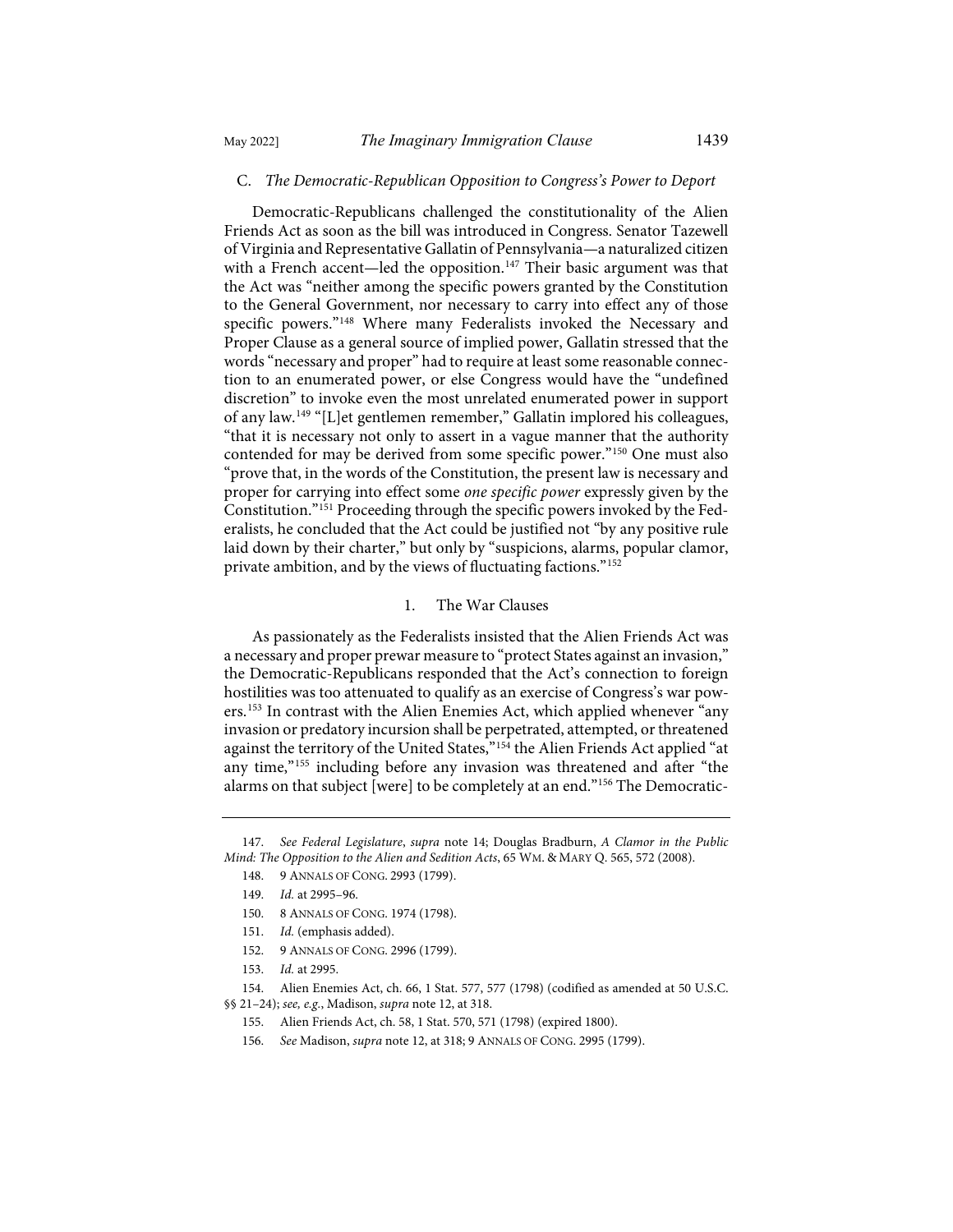<span id="page-21-11"></span>Republicans maintained that the Alien Friends Act was therefore unconstitutional to the extent it applied in situations where the Alien Enemies Act did not.[157](#page-21-0) As Gallatin put the point, their argument was against the Act "which authorizes the President to remove . . . subjects of a nation which is *not* at war with the United States, and which has *not* perpetrated, attempted, or threatened any invasion or predatory incursion against the territory of the United States."<sup>158</sup>

<span id="page-21-12"></span>Gallatin, Madison and other Democratic-Republicans also stridently attacked the Federalist position that Congress had to have the power not only to *respond* to a threatened invasion but also to "*prevent* an invasion."[159](#page-21-2) On a factual level, they regarded the Federalist fearmongering about a French invasion as "the visionary phantoms of a disordered imagination."[160](#page-21-3) And even if French immigrants were up to no good, Gallatin observed that the Act applied broadly "against *Irish* emigrants and other subjects of Great Britain."[161](#page-21-4) He therefore concluded that the Federalists were acting "under pretence of preventing imaginary evils, . . . to introduce doctrines and innovations which would hereafter serve as a precedent to attack the liberties of the citizens them-selves."<sup>[162](#page-21-5)</sup>

On a legal level, the Democratic-Republicans added that even if the evils apprehended by the Federalists were real, the Federalist claim of a power to prevent invasions relied on a logical fallacy that would "establish the omnipotence of Congress, and substantial despotism, on the ruins of our Constitution."[163](#page-21-6) As Madison explained, the Federalist position was "that a power to act on a case when it actually occurs, includes a power over all the means that may *tend to prevent* the occurrence of the case.["164](#page-21-7) But, Madison insisted, "[s]uch a latitude of construction would render unavailing, every practicable definition of particular and limited powers."[165](#page-21-8) For example, if the Necessary and Proper Clause gave Congress a power to prevent war, then Congress could take virtually any action in the name of national security, including the "indiscriminate removal of all aliens."[166](#page-21-9) Madison and other Democratic-Republicans thought it "preposterous" that the War Clauses gave Congress such unlimited power.<sup>[167](#page-21-10)</sup>

<span id="page-21-0"></span><sup>157.</sup> *See, e.g.*, ST. GEORGE TUCKER,ALETTER TO A MEMBER OF CONGRESS 8 (1799); *see also Federal Legislature*, *supra* not[e 14,](#page-4-11) at 2.

<sup>158. 9</sup> ANNALS OF CONG. 2993 (1799) (internal quotations omitted).

<span id="page-21-6"></span><span id="page-21-5"></span><span id="page-21-4"></span><span id="page-21-3"></span><span id="page-21-2"></span><span id="page-21-1"></span><sup>159.</sup> Letter from Charles Lee to John Adams, *supra* note [111](#page-16-10) (emphasis added); *see supra* text accompanying notes [110](#page-15-11)[–115.](#page-16-11) 

<sup>160. 9</sup> ANNALS OF CONG. 3000–01 (1799).

<sup>161.</sup> *Id.* at 3001.

<sup>162.</sup> *Id.* at 3001–02.

<sup>163.</sup> *Id.* at 3001.

<span id="page-21-7"></span><sup>164.</sup> Madison, *supra* not[e 12,](#page-3-9) at 322.

<span id="page-21-8"></span><sup>165.</sup> *Id.*

<span id="page-21-9"></span><sup>166.</sup> *Id.* at 322–23.

<span id="page-21-10"></span><sup>167. 9</sup> ANNALS OF CONG. 2994 (1799).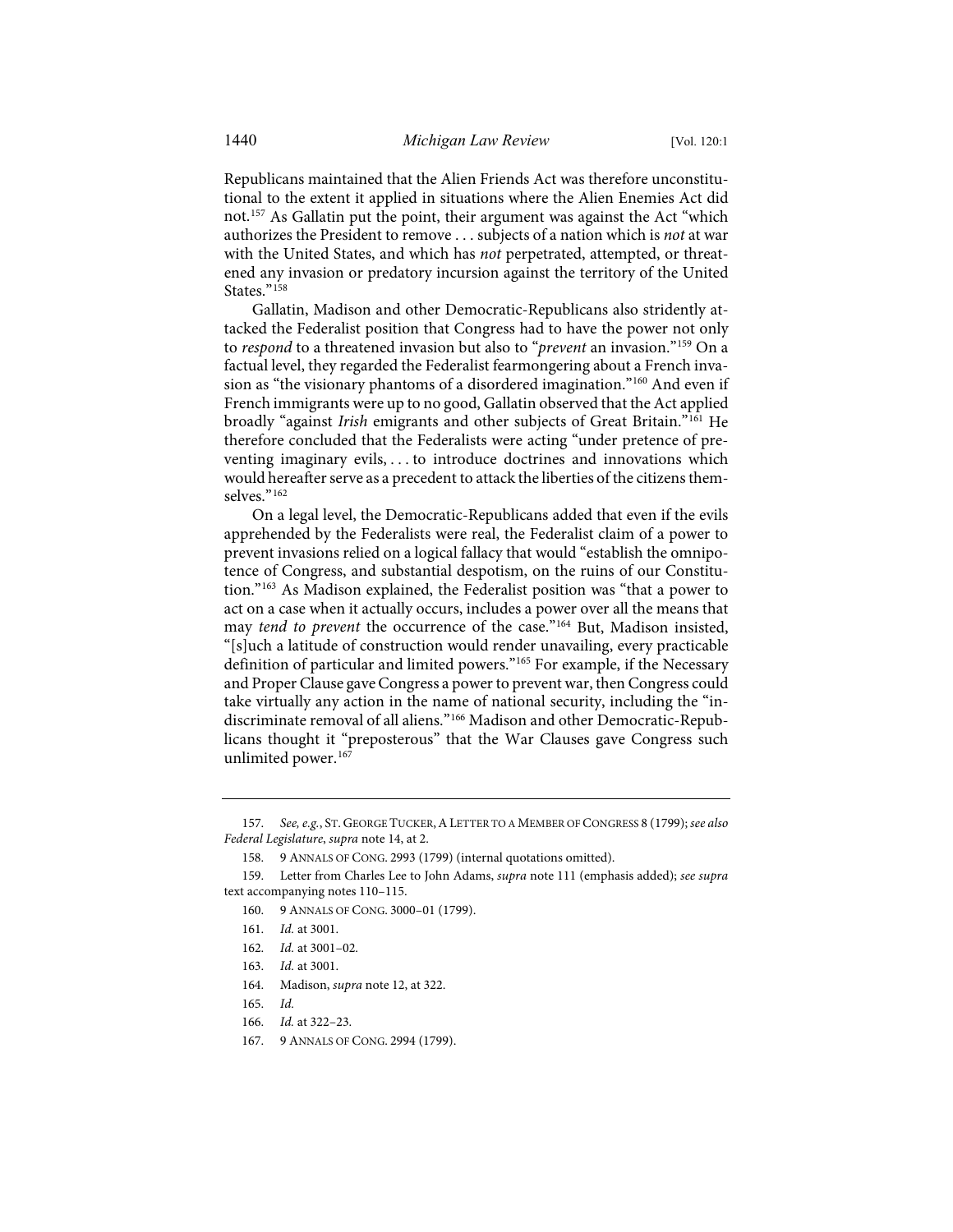#### 2. Other Clauses

The Democratic-Republicans also dismissed the relevance of two clauses that the Federalists rarely invoked but which would later become central to the federal government's immigration power: the Naturalization Clause, which permitted Congress to "establish an uniform Rule of Naturalization,"<sup>[168](#page-22-0)</sup> and the Commerce Clause, which permitted Congress to "regulate Commerce with foreign Nations."[169](#page-22-1) The Naturalization Clause, Senator Tazewell observed, "at most could only authorize Congress to give or withhold the right of citizenship."[170](#page-22-2) Other Democratic-Republicans agreed, distinguishing *naturalization*, or the power to make someone a citizen, from *denization*, or the power to allow someone to reside in a particular territory.<sup>[171](#page-22-3)</sup> "[A]lthough the individual states might, . . . have been willing to give up to congress the power of naturalization, it would have been very dangerous and impolitic to put it in the power of a majority of the states in the union, to prohibit emigration to the other states," wrote George Nicholas, the first attorney general of Kentucky.[172](#page-22-4) Turning the Federalists' sovereignty argument on its head, he observed that "each state, as a sovereign and independent state, had an unquestionable right to declare, on what terms strangers should be permitted to come into the state, and what privileges they should be entitled to after they had emigrated to the state."<sup>[173](#page-22-5)</sup>

<span id="page-22-9"></span>The Democratic-Republicans considered the Commerce Clause an even more laughable ground on which to base the Alien Friends Act. The power to deport immigrants, explained Representative Gallatin, "cannot by any one be considered as a commercial regulation."[174](#page-22-6) Gallatin added that even a commercial regulation of immigration would conflict with Article I, Section 9, which prohibited Congress from regulating the "migration or importation of such persons as any of the States shall think proper to admit . . . prior to the year 1808."[175](#page-22-7) The Federalists stridently argued that Section 9's prohibition applied only to the slave trade and had nothing to do with "sending off, after their arrival, such emigrants . . . [found to be] dangerous to the peace or safety of the country."[176](#page-22-8) But Gallatin cited the Federalists' distinction of *importation* from *deportation* as further evidence that "there does not exist any power

- 174. 8 ANNALS OF CONG. 1974 (1798).
- 175. 9 ANNALS OF CONG. 2986–87 (1799).
- <span id="page-22-8"></span><span id="page-22-7"></span><span id="page-22-6"></span>176. *Id.* at 2986–87 (report of the H. Select Comm. on the Alien Friends Act); *see also* MINORITY ADDRESS, *supra* not[e 89,](#page-13-6) at 8–9.

<sup>168.</sup> U.S. CONST. art. I, § 8, cl. 4.

<sup>169.</sup> *Id.* cl. 3.

<sup>170.</sup> *Federal Legislature*, *supra* not[e 14,](#page-4-11) at 2.

<span id="page-22-3"></span><span id="page-22-2"></span><span id="page-22-1"></span><span id="page-22-0"></span><sup>171.</sup> GEORGE NICHOLAS, A LETTER FROM GEORGE NICHOLAS, OF KENTUCKY, TO HIS FRIEND, IN VIRGINIA 9 (Philadelphia, James Carey 1799).

<sup>172.</sup> *Id.* at 8–9.

<span id="page-22-5"></span><span id="page-22-4"></span><sup>173.</sup> *Id.* at 7. For more arguments on these lines, see, for example, *Federal Legislature*, *supra* not[e 14,](#page-4-11) at 2. For arguments taking the other side, see, for example, TUCKER, *supra* not[e 157,](#page-21-11) at 16–17; Madison, *supra* not[e 12,](#page-3-9) at 319–20; THE FEDERALIST NO. 42 (James Madison).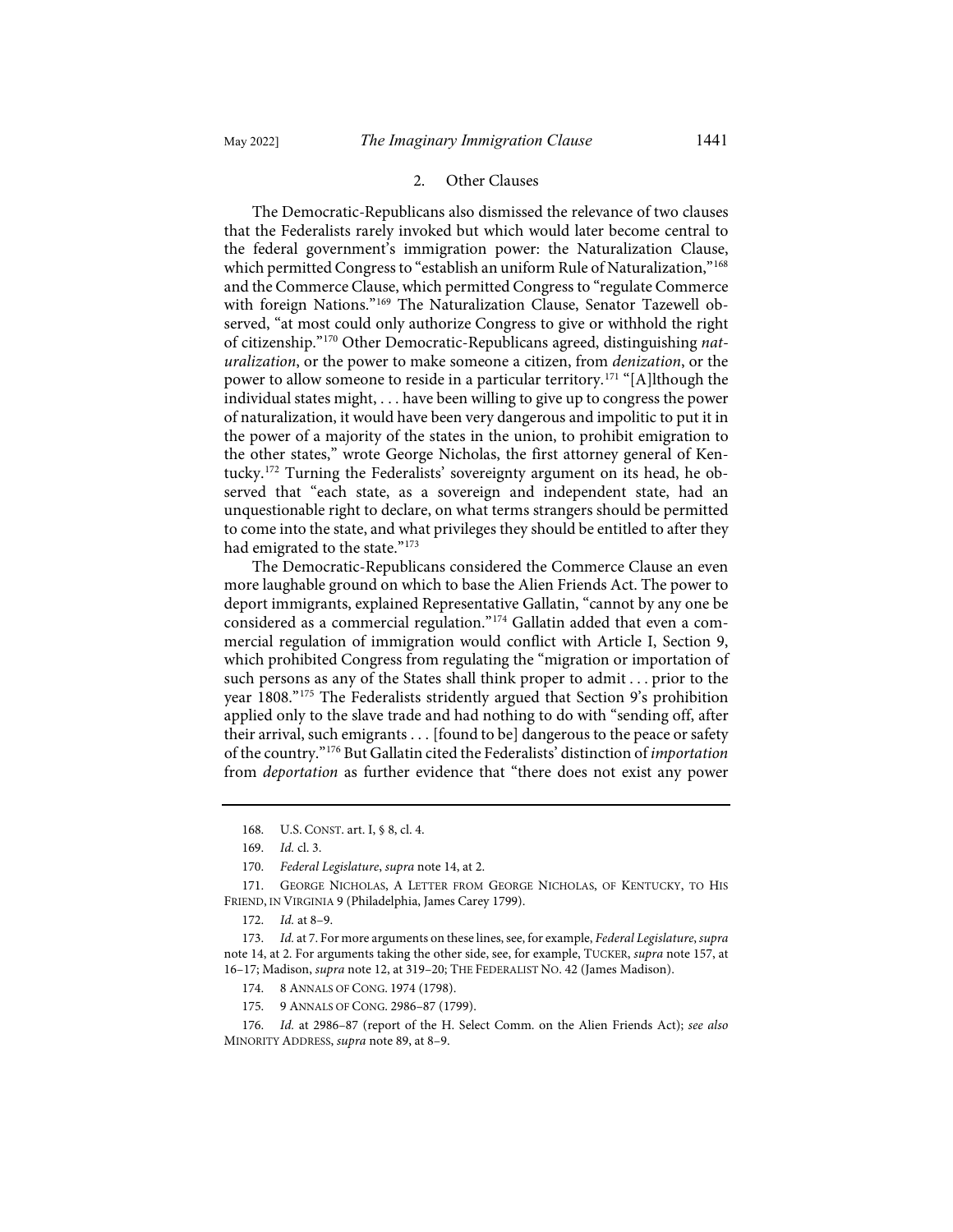granted to the General Government by the Constitution which can rationally serve as a pretence to claim an authority to remove emigrants generally."<sup>[177](#page-23-0)</sup>

#### 3. Structural Arguments

The Democratic-Republicans finally responded to the idea broached by several Federalists that Congress could pass any law that was a necessary and proper incident of "sovereignty" as opposed to an enumerated power. Writing that he could not "pass by so portentous a claim" without noticing "the fatal tendencies with which it would be pregnant," Madison and other opponents of the Alien Friends Act offered two arguments in response.<sup>[178](#page-23-1)</sup>

First, they contended that such an idea was inconsistent with "the idea of limiting a government by constitutional rules."[179](#page-23-2) "By the constitution of the United States, the people of America intended to erect for themselves a general government over the union, with defined and limited powers," the residents of New York's Suffolk County explained in a petition. "They did not conceive it consistent with their political happiness, and the preservation of their liberties, that this general government should legislate in every possible case, and on every possible subject as it might judge most expedient.["180](#page-23-3) So while the Constitution vested Congress with certain "sovereign" powers—including the powers to declare war and naturalize citizens—it necessarily withheld other powers ordinarily possessed by sovereigns, such as the power to enact *ex post facto* laws.[181](#page-23-4) It was therefore insufficient for the Federalists to contend that Great Britain and other sovereigns all had the power to deport immigrants.

Second, they observed that even if the power to deport immigrants were an inherent attribute of sovereignty, it did not follow that Congress was sovereign in this respect.<sup>182</sup> Since the revolution of 1776, it had become a maxim among American intellectuals that sovereignty was lodged not in Parliament, Congress, or any other supreme legislature, but in the people whose consent was necessary for those legislatures to function.<sup>[183](#page-23-6)</sup> As St. George Tucker explained, "the federal government of the *United States*, is that portion, only, of the sovereign power, which is by the constitution entrusted to the public functionaries, who are to administer it, as the *agents* and *servants* of the people."[184](#page-23-7) In other words, while it might be necessary and proper for Congress to execute the sovereign powers actually delegated to it by the Constitution, all other sovereign powers were reserved to the states or to the people—as was evident from the Tenth Amendment. Gallatin reminded his colleagues of the many

<span id="page-23-0"></span><sup>177. 9</sup> ANNALS OF CONG. 2998 (1799) (statement of Rep. Albert Gallatin).

<span id="page-23-1"></span><sup>178.</sup> Madison, *supra* not[e 12,](#page-3-9) at 324.

<span id="page-23-2"></span><sup>179.</sup> VIRGINIA DEBATES, *supra* not[e 70,](#page-11-11) at 130.

<span id="page-23-3"></span><sup>180.</sup> *Memorial*, AURORA GEN. ADVERTISER, Jan. 30, 1799, at 3.

<span id="page-23-4"></span><sup>181.</sup> VIRGINIA DEBATES, *supra* not[e 70,](#page-11-11) at 129–130; Madison, *supra* not[e 12,](#page-3-9) at 323.

<span id="page-23-5"></span><sup>182.</sup> *Federal Legislature*, *supra* not[e 14,](#page-4-11) at 2.

<span id="page-23-6"></span><sup>183.</sup> *See* TUCKER, *supra* not[e 157,](#page-21-11) at 2.

<span id="page-23-7"></span><sup>184.</sup> *Id.* (cleaned up).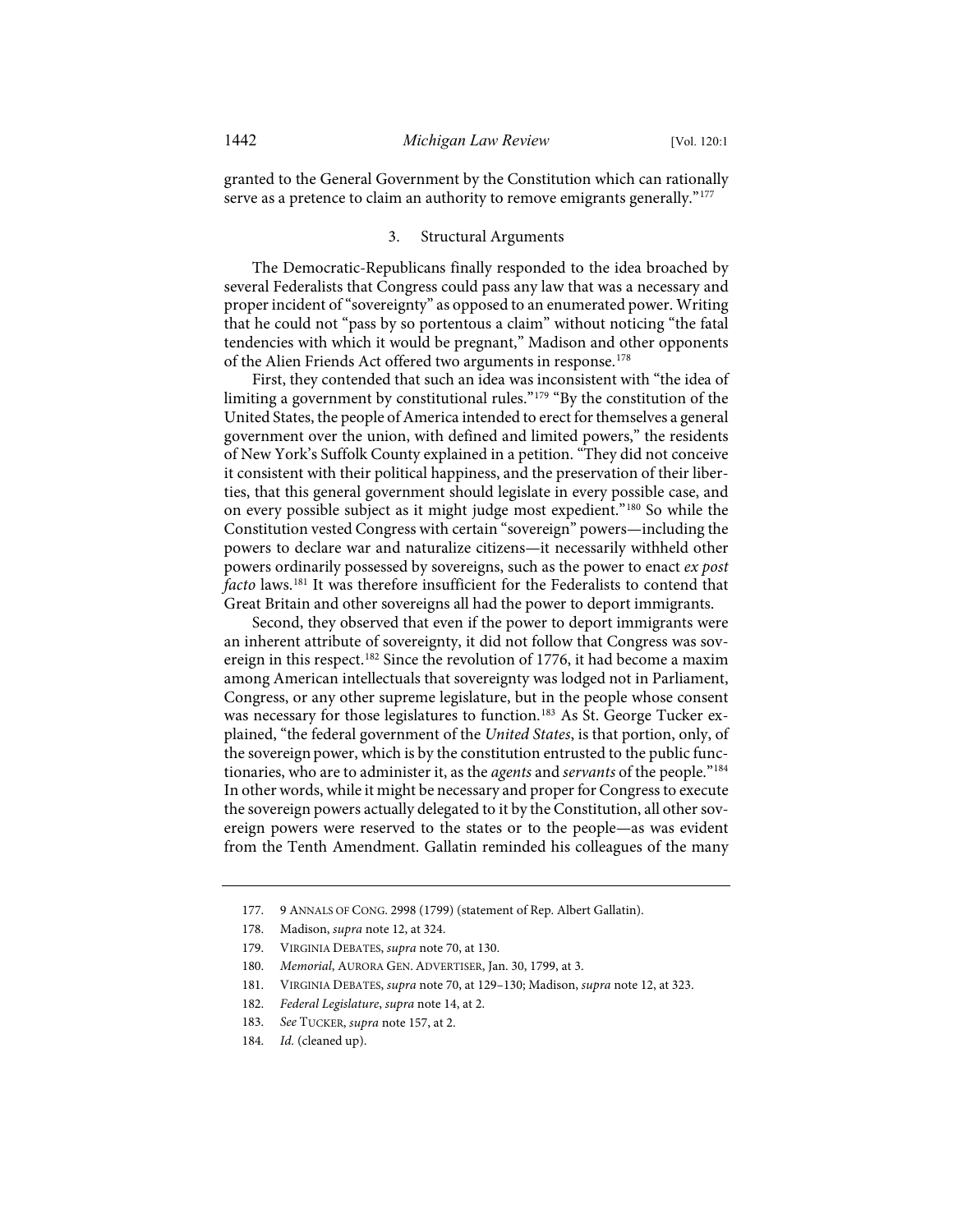state immigration laws still in effect.<sup>[185](#page-24-0)</sup> So even if the sovereign nation possessed "the power of removing aliens," such a power was not "one of those granted by the nation to the General Government," but rather "intrusted by the nation to the Governments of the individual States respectively."[186](#page-24-1)

Third, and finally, the Democratic-Republicans took issue with the claim that whatever limits applied to Congress with respect to citizens did not apply when Congress legislated as a sovereign with respect to foreigners.<sup>[187](#page-24-2)</sup> Thomas Jefferson dismissed this distinction as something of a Trojan horse, writing that "the friendless alien has indeed been selected as the safest subject of a first experiment; but the citizen will soon follow.["188](#page-24-3) Madison and other Democratic-Republicans took the argument seriously enough to respond with a broad claim that Congress was subject to the same constitutional rules no mat-ter who was the subject of its legislation.<sup>[189](#page-24-4)</sup> The Fifth Amendment, for instance, prohibited Congress from depriving any "person," not just any citizen, of their right to life, liberty, or property, without due process of law.[190](#page-24-5) For Madison, this meant that the federal government could not arrest an immigrant unless "some probable ground of suspicion be exhibited before some judicial authority; . . . the party may avoid being thrown into confinement, by finding pledges or sureties for his legal conduct sufficient in the judgment of some judicial authority," and "he may have the benefit of a writ of habeas cor-pus, and thus obtain his release, if wrongfully confined."<sup>[191](#page-24-6)</sup> Similarly, a group of Democratic-Republican legislators in Pennsylvania objected that under the Alien Friends Act, an immigrant "may have invested his whole property in the lands and funds of this country, married himself or children into American families, or fled hither from civil or religious oppression, and yet, at the pleasure of ONE MAN, thus unprotected, may be banished without the privilege of a jury trial."[192](#page-24-7) Madison added that such an outcome violated the Sixth Amendment: "if a banishment of this sort be not a punishment, and among the severest of punishments, it will be difficult to imagine a doom to which the name can be applied."[193](#page-24-8) Moreover, Madison observed, if Congress could pass any law with respect to immigrants, then immigrants "might not only be banished, but even capitally punished, without a jury or the other incidents to a

191. Madison, *supra* not[e 12,](#page-3-9) at 318.

<sup>185. 8</sup> ANNALS OF CONG. 1983 (1798).

<span id="page-24-1"></span><span id="page-24-0"></span><sup>186. 9</sup> ANNALS OF CONG. 2994, 2999 (1799); *see also* VIRGINIA DEBATES, *supra* not[e 70,](#page-11-11) at 74 (statement of Del. Foushee).

<span id="page-24-4"></span><span id="page-24-3"></span><span id="page-24-2"></span><sup>187.</sup> *See, e.g.*, *Federal Legislature*, *supra* note [14,](#page-4-11) at 2; VIRGINIA DEBATES, *supra* not[e 70,](#page-11-11) at 49 (statement of Del. Barbour).

<sup>188.</sup> Jefferson's Draft, *supra* not[e 84,](#page-12-9) at 540.

<sup>189.</sup> *See* Extracts from the Address to the People (Jan. 23, 1799), *supra* not[e 88,](#page-13-7) at 531.

<sup>190.</sup> U.S. CONST. amend. V; *see* TUCKER, *supra* not[e 157,](#page-21-11) at 19.

<span id="page-24-8"></span><span id="page-24-7"></span><span id="page-24-6"></span><span id="page-24-5"></span><sup>192.</sup> Nathan Boileau et al., *Dissent: On Address to the President*, CARLISLE GAZETTE, Feb. 6, 1799, at 2.

<sup>193.</sup> *See* Madison, *supra* not[e 12,](#page-3-9) at 319.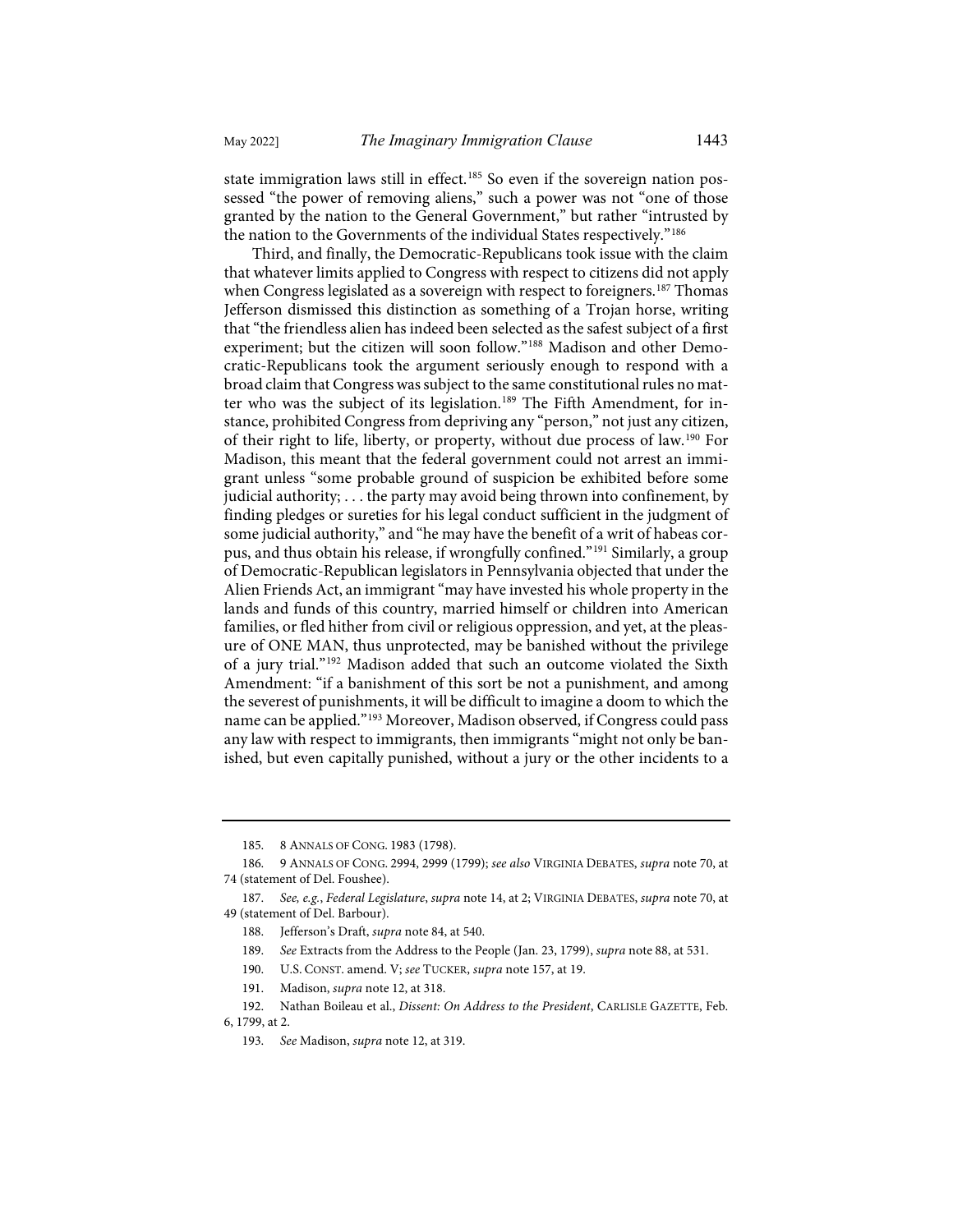fair trial."[194](#page-25-1) Calling such an outcome absurd, Madison concluded that "although aliens are not parties to the constitution, it does not follow that the constitution has vested in Congress an absolute power over them."[195](#page-25-2)

## <span id="page-25-0"></span>D. *Aftermath of the Alien Friends Act*

In the end, even though congressional opponents of the Alien Friends Act were unable to stop the bill's passage, they were quickly joined by legions of farmers, immigrants, and county lawyers who used the guerilla tactics of pop-ular constitutionalism to undermine the Act's perceived legitimacy.<sup>[196](#page-25-3)</sup> While Attorney General Lee and Secretary Pickering entrenched themselves behind sophisticated legal defenses, this popular front spent the summer of 1798 erecting liberty poles and drafting petitions that bluntly quoted the Constitution.[197](#page-25-4) "To the text then of the constitution we appeal," petitioned the residents of Albemarle County, Virginia, after a fractious day of discussing the Alien Friends Act and its equally despised companion legislation, the Sedition Act, which banned publications that defamed the Adams Administration.<sup>[198](#page-25-5)</sup> "[I]n all [the Constitution's] parts we have examined it: in none do we read the delegation of an authority competent to the enaction of either of those laws."[199](#page-25-6)

These popular demonstrations reflected the political culture of early America, in which constitutional debates were resolved not by courts but by public opinion.[200](#page-25-7) They gave power and a forum to Jefferson and Madison's legal objections that the Act "assum[ed] power over alien friends not delegated by the Constitution.["201](#page-25-8) Together, they refined the growing movement against the Alien and Sedition Acts into a trenchant constitutional challenge that per-suaded voters to support their party in the 1800 elections.<sup>[202](#page-25-9)</sup>

Alexander Hamilton played little part in the debate over the Alien Friends Act, and he ultimately advocated for strict enforcement of the law. But as he read the Democratic-Republicans' legal arguments and listened to the public outcry, he nonetheless wondered whether "laws of this kind passed merely to

<sup>194.</sup> *Id.* at 320.

<sup>195.</sup> *Id.*

<span id="page-25-3"></span><span id="page-25-2"></span><span id="page-25-1"></span><sup>196.</sup> *See* Bradburn, *supra* note [147,](#page-20-10) at 567–72; LARRY D. KRAMER, THE PEOPLE THEMSELVES 4–7 (2004).

<sup>197.</sup> Bradburn, *supra* not[e 147,](#page-20-10) at 567–78.

<span id="page-25-5"></span><span id="page-25-4"></span><sup>198.</sup> *Id.* at 569–71; *To the Senate and House of Representatives of the United States*, UNIVERSAL GAZETTE, Nov. 1, 1798, at 4.

<span id="page-25-6"></span><sup>199.</sup> *To the Senate and House of Representatives of the United States, supra* not[e 198,](#page-25-0) at 4; *see also, e.g.*, *Virginia*, AURORA GEN. ADVERTISER, Nov. 20, 1798, at 2–3.

<sup>200.</sup> *See* Bradburn, *supra* not[e 147,](#page-20-10) at 590–91.

<span id="page-25-9"></span><span id="page-25-8"></span><span id="page-25-7"></span><sup>201.</sup> Resolutions Adopted by the Kentucky General Assembly (Nov. 10, 1798), *supra* note [81,](#page-12-0) at 550, 550–56.

<sup>202.</sup> *See* Bradburn, *supra* not[e 147,](#page-20-10) at 594.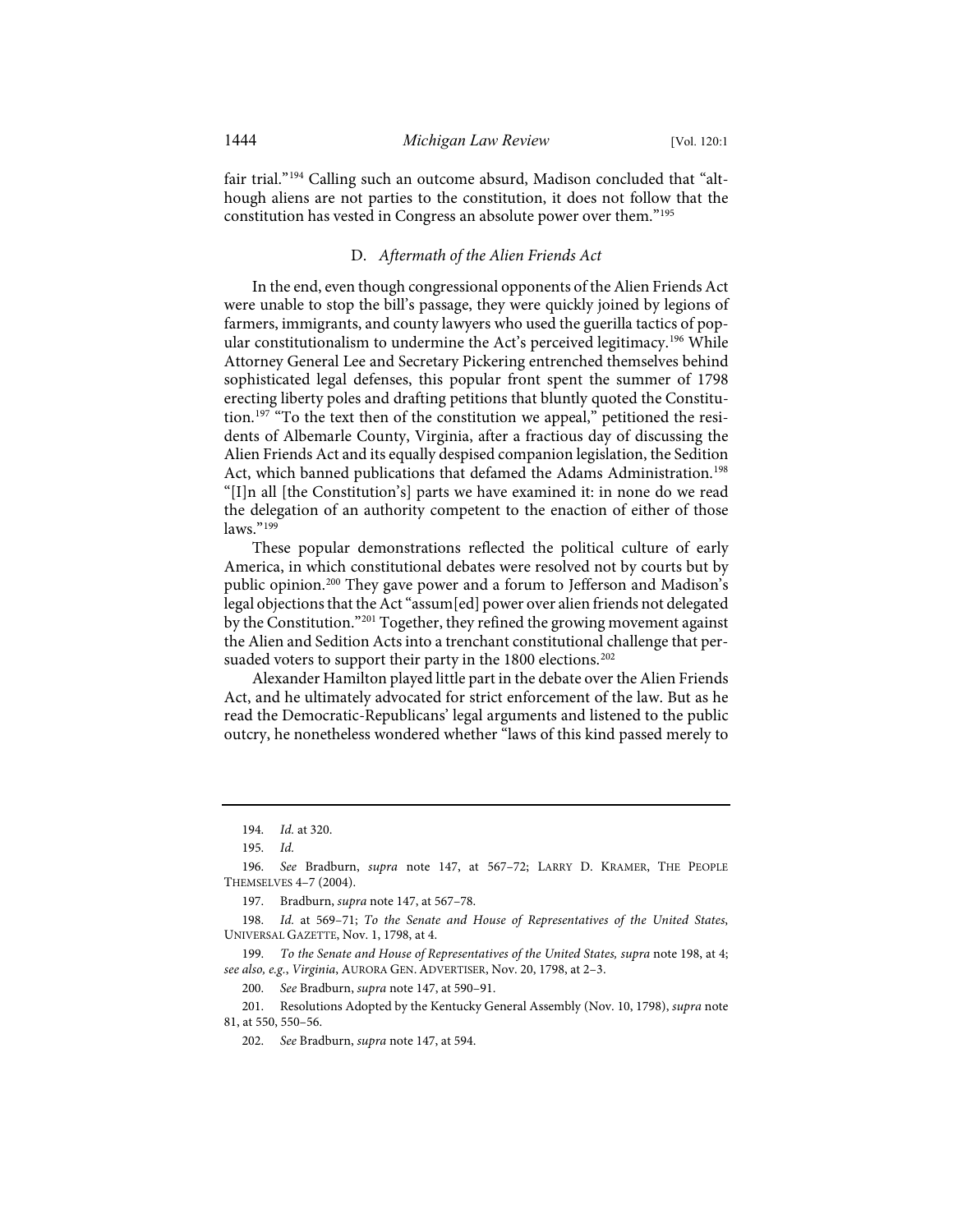excite odium and remain a dead letter."<sup>[203](#page-26-0)</sup> Indeed, the opposition to the Alien Friends Act helped inspire a "mighty wave of public opinion" that crushed the Federalist Party in the 1800 elections.<sup>[204](#page-26-1)</sup> The victorious new president, Thomas Jefferson, soon promised French émigrés that the federal government would never engage in similar behavior again.<sup>[205](#page-26-2)</sup> "[I]t is with heartfelt satisfaction that, in the first moment of my public action, I can hail you with welcome to our land . . . and disclaim the legitimacy of that libel on legislation which under the form of a law was for sometime placed among them," he wrote in 1801.[206](#page-26-3)

Jefferson's party would not entirely uphold this promise. Although the Alien Friends Act expired in disgrace, the Alien Enemies Act survived unscathed. When the War of 1812 began during James Madison's presidency, he enforced the Alien Enemies Act by requiring all British subjects in America to register with federal officials and relocate away from the eastern seaboard.[207](#page-26-4) An incredulous John Adams scoffed at Madison's apparent hypocrisy, but the Democratic-Republicans maintained that they always believed that Congress's powers to wage a declared war were far broader than its powers merely to prevent an invasion.<sup>[208](#page-26-5)</sup> Applying similar logic, future Congresses and presidents would exercise an implied "power to wage war successfully" by registering, relocating, detaining, and deporting citizens and immigrants alike, most notably with U.S. citizens of Japanese descent during World War II.[209](#page-26-6)

The Democratic-Republicans would also enact their own federal legislation regulating the movement of people. For example, as the year 1808 approached during Jefferson's second term, Congress enacted a bill to abolish the transatlantic slave trade. The year was constitutionally significant: Article I, Section 9 temporarily barred Congress from prohibiting "[t]he Migration or Importation of such Persons as any of the States now existing shall think proper to admit ... prior to the Year one thousand eight hundred and

<span id="page-26-6"></span>209. Hirabayashi v. United States, 320 U.S. 81, 93 (1943) (internal quotations omitted) (citation omitted); *see also, e.g.*, Korematsu v. United States, 323 U.S. 214 (1944) (relocation of U.S. citizens); *Ex parte* Quirin, 317 U.S. 1 (1942) (juryless tribunal of German saboteurs). This war power has since been expanded to apply during undeclared wars and "is not exhausted when the shooting stops." Ludecke v. Watkins, 335 U.S. 160, 167–68 (1948) (citing United States v. Anderson, 76 U.S. (9 Wall.) 56, 70 (1869); The Protector, 79 U.S. (12 Wall.) 700 (1871); McElrath v. United States, 102 U.S. 426, 438 (1880); Hamilton v. Ky. Distilleries & Warehouse Co., 251 U.S. 146, 167 (1919)) (deportation of German national after World War II); *see* Hamdi v. Rumsfeld, 542 U.S. 507 (2004) (detention of U.S. citizens during undeclared War on Terror).

<span id="page-26-1"></span><span id="page-26-0"></span><sup>203.</sup> Letter from Alexander Hamilton to Jonathan Dayton (1799), *in* 23 THE PAPERS OF ALEXANDER HAMILTON 599, 604 (Harold C. Syrett ed., 1987).

<sup>204.</sup> Letter from Thomas Jefferson to Joseph Priestly, *supra* not[e 15,](#page-4-10) at 394–95.

<sup>205.</sup> *Id.*

<sup>206.</sup> *Id.* at 393–94.

<span id="page-26-4"></span><span id="page-26-3"></span><span id="page-26-2"></span><sup>207.</sup> *See* Lockington v. Smith, 15 F. Cas. 758 (C.C.D. Pa. 1817) (No. 8,448); *In re* Lockington, 5 AM. L.J. 92 (Pa. 1813).

<span id="page-26-5"></span><sup>208.</sup> *See supra* text accompanying not[e 159;](#page-21-12) Letter from John Adams to Thomas Jefferson (June 14, 1813), *in* 6 THE PAPERS OF THOMAS JEFFERSON, RETIREMENT SERIES 191, 191–93 (J. Jefferson Looney ed., 2009).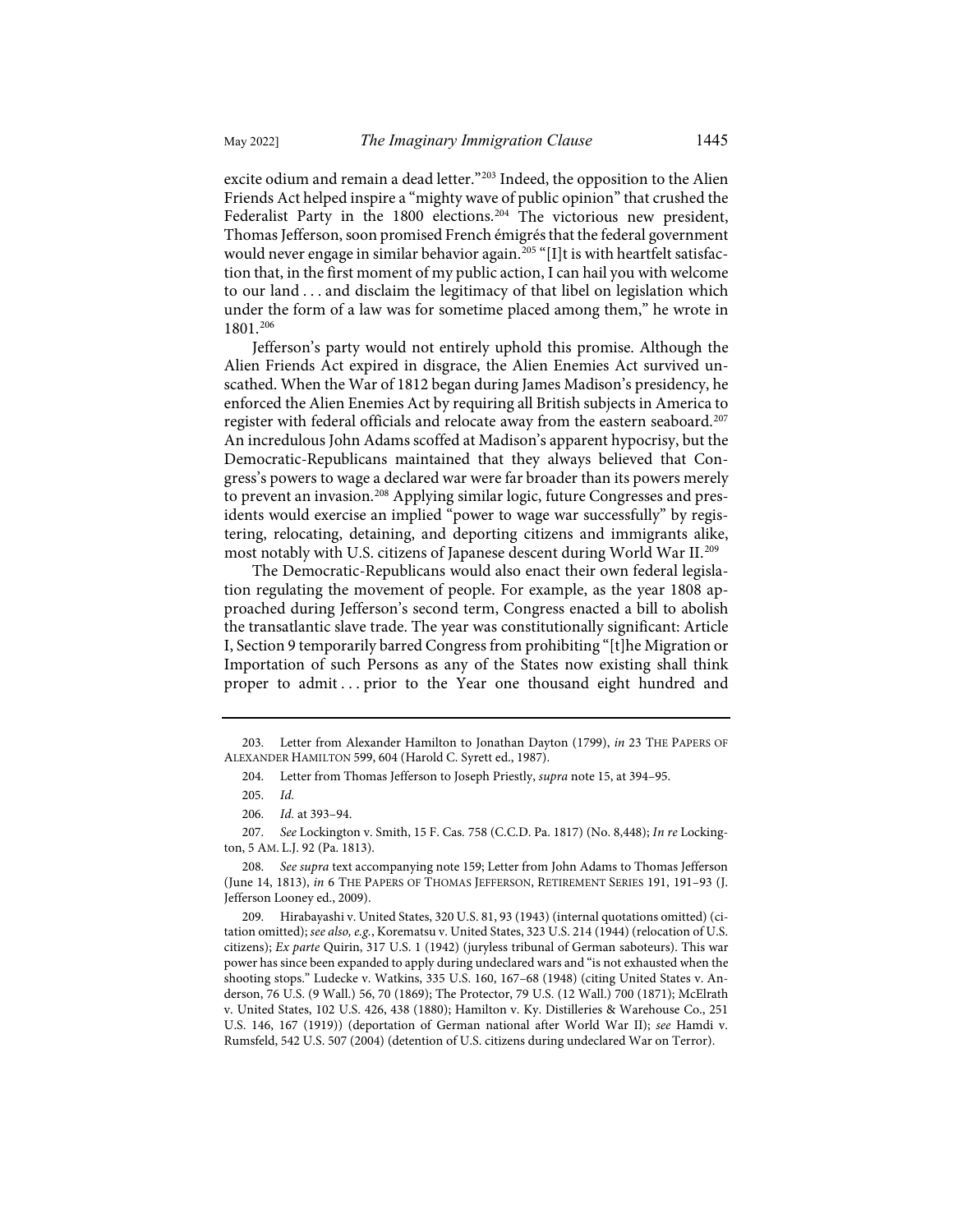eight."[210](#page-27-0) This language strongly implied that something in the Constitution permitted Congress to suppress the transatlantic slave trade *after* 1808. But in light of the party's arguments against the Alien Friends Act a decade earlier, Democratic-Republicans thought it important to be precise about which clause in the Constitution empowered them to regulate the importation of enslaved people.

Congress's power to "regulate Commerce with foreign Nations" was an appealing candidate.[211](#page-27-1) But just as Gallatin had disparaged the idea that the Commerce Clause permitted Congress to deport people in 1798,<sup>212</sup> a House committee in 1807 feared that relying on the Commerce Clause would "sanction the principle that it was lawful for Congress to deal in human beings as an article of commerce—a principle abhorrent to humanity, and at war with our fundamental institutions."[213](#page-27-3) Ultimately, the supporters of the bill invoked the clause that permitted Congress to "define and punish Piracies and Felonies committed on the high Seas, and Offences against the Law of Na-tions."<sup>[214](#page-27-4)</sup> The final series of acts declared that anyone convicted of participating in the transatlantic slave trade would be "adjudged a pirate" and punished for committing an offence against the law of nations.<sup>215</sup>

Congress's specificity about the source of its power to abolish the transatlantic slave trade illustrates how, like scar tissue, memories of the Alien Friends Act limited how flexibly subsequent Congresses exercised federal power. Over the next century, the defunct Alien Friends Act would be remem-bered as "a flagrant violation of the Constitution;"<sup>[216](#page-27-6)</sup> an "insidious attack upon the freedom of the person"; [217](#page-27-7) an "inva[sion of] the political rights and powers of the States";[218](#page-27-8) and a product of"that 'reign of terror,' which stands recorded, in such dark characters, upon the pages of our history."[219](#page-27-9)

212. *See supra* not[e 174](#page-22-9) and accompanying text.

<span id="page-27-5"></span><span id="page-27-4"></span><span id="page-27-3"></span><span id="page-27-2"></span><span id="page-27-1"></span>215. Act of May 15, 1820, ch. 63, §§ 4–5, 3 Stat. 600, 601; *see also* Act of Mar. 2, 1807, ch. 22, 2 Stat. 426; Gabriel J. Chin & Paul Finkelman, *Birthright Citizenship, Slave Trade Legislation, and the Origins of Federal Immigration Regulation*, 54 U.C. DAVIS L. REV. 2215, 2227–50 (2021) (discussing prosecutions under these Acts).

- 216. 3 REG. DEB. 1269 (1827) (statement of Rep. William C. Rives).
- 217. 25 ANNALS OF CONG. 664 (1813) (statement of Speaker Henry Clay).
- 218. 9 REG. DEB. 288 (1833) (statement of Sen. George M. Bibb).

<span id="page-27-9"></span><span id="page-27-8"></span><span id="page-27-7"></span><span id="page-27-6"></span>219. 3 REG. DEB. 1268 (1827) (statement of Rep. William C. Rives); *see also, e.g.*, Smith v. Turner (The Passenger Cases), 48 U.S. (7 How.) 283, 527 (1849) (Woodbury, J., dissenting) (observing that the Alien Friends Act "was generally denounced as unconstitutional, and suffered to expire without renewal"); CONG. GLOBE, 28th Cong, 2d Sess. app. at 243 (1845) (statement of Rep. Henry C. Murphy); ST. GEORGE TUCKER, VIEW OF THE CONSTITUTION OF THE UNITED STATES 227 & n.67 (Liberty Fund 1999) (1803); 2 WILLIAM BLACKSTONE, COMMENTARIES \*137 n.24.

<sup>210.</sup> U.S. CONST. art. I, § 9, cl. 1.

<span id="page-27-0"></span><sup>211.</sup> *Id.* § 8, cl. 3.

<sup>213. 16</sup> ANNALS OF CONG. 271 (1807).

<sup>214.</sup> U.S. CONST. art. I, § 8, cl. 10; *see* 16 ANNALS OF CONG. 271 (1807).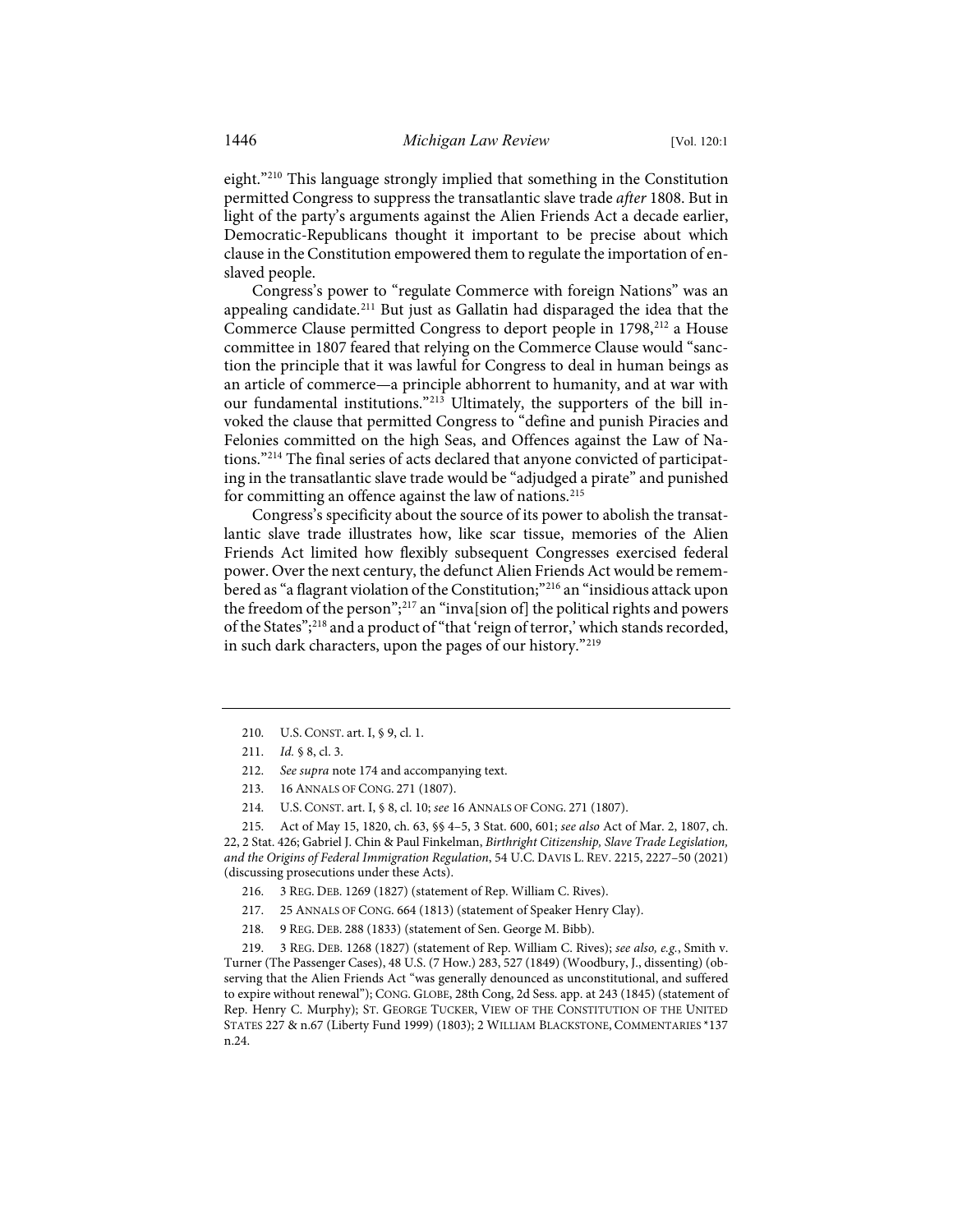Yet the transatlantic slave trade ban also illustrates how even while Congress maintained fidelity to the Democratic-Republican arguments of 1798, it creatively exercised its enumerated powers to regulate the movement of people. Later Congresses similarly invoked specific provisions of the Constitution to regulate the movement of enslaved people<sup>[220](#page-28-0)</sup> and to expel indigenous com-

munities from their homes.<sup>221</sup> And while members of Congress long remained skeptical that Congress could regulate *people* as articles of commerce, they had no compunction about using the Commerce Clause to regulate *ships*, including ships bearing immigrant passengers[.222](#page-28-2) Accordingly, beginning in 1819, Congress required all passenger ships to ensure that immigrants received suf-ficient water, provisions, and space to survive the voyage.<sup>[223](#page-28-3)</sup> Congress later awarded these immigrants homesteads by invoking its power to "dispose of" federal territory. [224](#page-28-4) And Congress protected these immigrants' civil rights by invoking its power to make treaties and enforce the Fourteenth Amend-ment.<sup>[225](#page-28-5)</sup>

The expiration of the Alien Friends Act therefore did not signal the end of federal immigration law. But the first century of federal immigration law was constructed in the shadow of the Act's presumed unconstitutionality.<sup>[226](#page-28-6)</sup> Indeed, when politicians intermittently proposed federal laws to discourage immigration, members of Congress rejected their proposals as "the old 'alien law,' under a thin disguise."[227](#page-28-7) Senator Benjamin Wade of Ohio even predicted in 1854 that "with the repeal of the odious *alien law*, these illiberal and unjust

<span id="page-28-4"></span>224. *See, e.g.*, Act of July 4, 1864, ch. 246, 13 Stat. 385 (repealed 1868); Act of May 20, 1862, ch. 75, 12 Stat. 392 (repealed 1976).

<span id="page-28-0"></span><sup>220.</sup> *See, e.g.*, Bilder, *supra* not[e 18,](#page-4-1) at 790–822 (discussing the Commerce Clause and Territory Clause).

<span id="page-28-1"></span><sup>221.</sup> *See, e.g.*, CLAUDIO SAUNT, UNWORTHY REPUBLIC 44, 239–49 (2020) (discussing the Commerce Clause and the war powers).

<span id="page-28-2"></span><sup>222.</sup> COX & RODRÍGUEZ, *supra* not[e 40,](#page-7-4) at 21 (calling these enactments "oft-overlooked in discussions of American immigration history"). For example, the second statute passed by the First Congress was an act that regulated customs duties for incoming commercial traffic, and subsequent Congresses passed laws regulating the coastal shipping trade without objection. Act of Jul. 4, 1789, ch. 2, 1 Stat. 24.

<span id="page-28-3"></span><sup>223.</sup> *See, e.g.*, Act of Mar. 3, 1855, ch. 213, 10 Stat. 715; Act of Mar. 2, 1819, ch. 46, 3 Stat. 488, 489.

<span id="page-28-5"></span><sup>225.</sup> *See, e.g.*, Enforcement Act of 1870, ch. 114, 16 Stat. 140; Act of Feb. 9, 1869, ch. 24, 15 Stat. 269; Additional Articles to the Treaty Between the United States and China, of June 18, 1958, China-U.S., July 28, 1868, 16 Stat. 739, 740 [hereinafter Burlingame-Seward Treaty of 1868]; Act of Feb. 19, 1862, ch. 27, 12 Stat. 340 (repealed 1974).

<span id="page-28-6"></span><sup>226.</sup> *See, e.g.*, 1 VON HOLST, *supra* not[e 16,](#page-4-12) at 142 (calling the Alien Friends Act "unquestionably unconstitutional" in 1876).

<span id="page-28-7"></span><sup>227.</sup> CONG. GLOBE, 33d Cong., 2d Sess. app. at 60 (1854) (statement of Rep. William Barry); *see, e.g*., 3 REG. DEB. 1268–69 (1829) (statement of Rep. William C. Rives) (describing the Alien Friends Act as "a flagrant violation of the Constitution" and "a reign of terror"); *see also, e.g.*, CONG. GLOBE, 32d Cong., 1st Sess. app. at 832–33 (1852) (statement of Rep. Edson B. Olds); 9 REG. DEB. 287–88 (1833) (statement of Sen. George M. Bibb).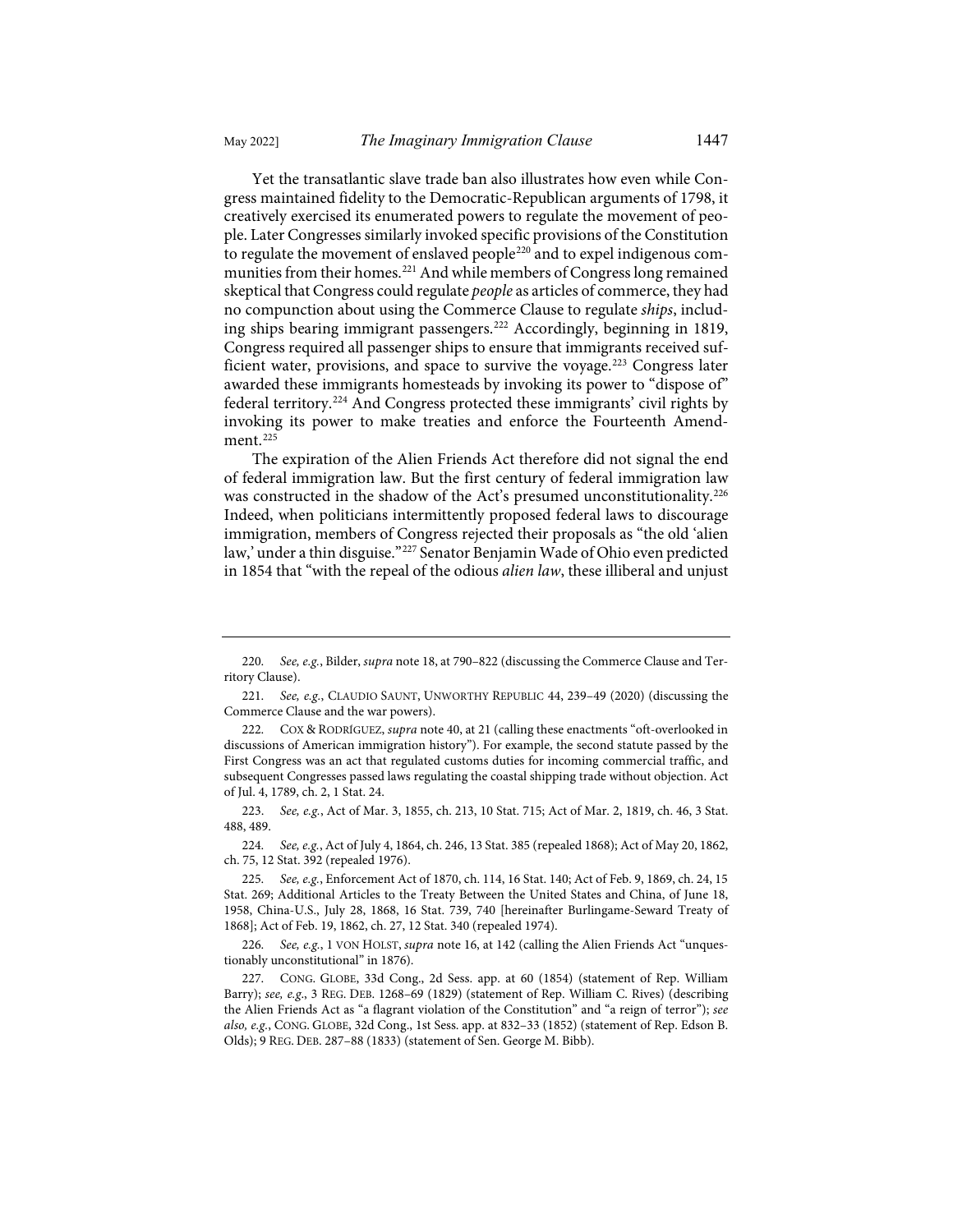notions, prejudices, and practices passed away, I trust forever."[228](#page-29-0) Unfortunately, this prediction would prove to be wildly incorrect.

#### II. THE IMMIGRATION CLAUSE AFTER 1876

In 1884, shortly before he returned home to California to launch a short-lived bid for the presidency,<sup>[229](#page-29-1)</sup> Stephen Field wrote a blistering opinion for his day job on the Supreme Court of the United States. The Court had just suggested that Congress could exercise whatever financial powers are "inherent in the United States as a sovereign government,"<sup>[230](#page-29-2)</sup> and Justice Field was enraged. Excoriating his colleagues for neglecting the "framers of the Constitution," Field insisted "there is no such thing as a power of inherent sovereignty in the government of the United States."[231](#page-29-3) Instead, Field wrote, the United States was "a government of delegated powers, supreme within its prescribed sphere, but powerless outside of it. In this country sovereignty resides in the people, and Congress can exercise no power which they have not, by their Constitution, entrusted to it."[232](#page-29-4)

Field repeated his anti-sovereign sentiment a few years later in an 1893 immigration opinion. This time he observed that he was merely repeating James Madison's arguments against the Alien Friends Act.<sup>233</sup> "When, therefore, power is exercised by Congress, authority for it must be found in express terms in the Constitution, or in the means necessary or proper for the execu-tion of the power expressed," Field wrote.<sup>[234](#page-29-6)</sup> "If it cannot be thus found, it does not exist."[235](#page-29-7)

Despite Field's twin denunciations of "a power of inherent sovereignty" in 1884 and 1893, he allegedly reached the opposite conclusion in a fateful opinion in 1889: the *Chinese Exclusion Case*. [236](#page-29-8) Although Field understood this 1889 opinion as a relatively insignificant discussion of Congress's power to abrogate a treaty, his opinion would later be interpreted as if he were awarding Congress a novel, freestanding immigration power derived from the "sovereignty" of the United States rather than the text of the Constitution.<sup>237</sup> This interpretation of the *Chinese Exclusion Case* would profoundly transform immigration law long after Field's death. Yet it is based on a misunderstanding.

<sup>228.</sup> CONG. GLOBE, 33d Cong., 1st Sess. 1717 (1854).

<sup>229.</sup> *See* PAUL KENS, JUSTICE STEPHEN FIELD 234 (1997).

<span id="page-29-5"></span><span id="page-29-4"></span><span id="page-29-3"></span><span id="page-29-2"></span><span id="page-29-1"></span><span id="page-29-0"></span><sup>230.</sup> Juilliard v. Greenman, 110 U.S. 421, 440 (1884) (citing the General Welfare Clause, U.S. CONST. art. I, § 8, cl. 1).

<sup>231.</sup> *Id.* at 467 (Field, J., dissenting).

<sup>232.</sup> *Id.*

<sup>233.</sup> Fong Yue Ting v. United States, 149 U.S. 698, 746–50 (1893) (Field, J., dissenting).

<sup>234.</sup> *Id*. at 758.

<sup>235.</sup> *Id.*

<sup>236. 130</sup> U.S. 581 (1889).

<span id="page-29-9"></span><span id="page-29-8"></span><span id="page-29-7"></span><span id="page-29-6"></span><sup>237.</sup> *See, e.g.*, Shaughnessy v. United States *ex rel.* Mezei, 345 U.S. 206, 210 (1953) (citing *The Chinese Exclusion Case*, 130 U.S. 581).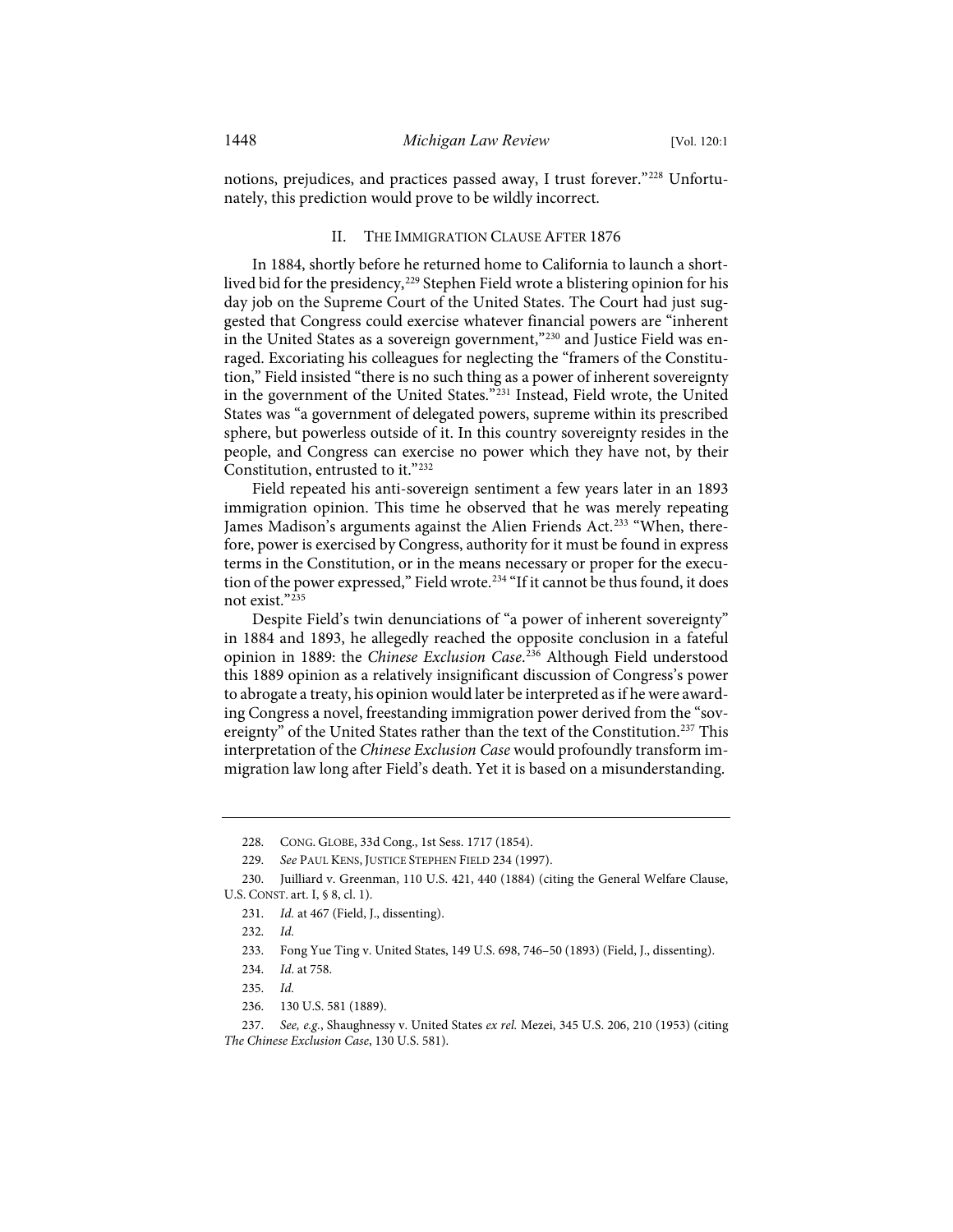Field's intended meaning in the *Chinese Exclusion Case*, which continues to vex scholars and judges today, can by clarified by reading it in the context of his lengthy career on the bench. As a judge who served on the California Supreme Court for over fifteen years and then the Supreme Court of the United States, Field participated in the national trend of interpreting the Commerce Clause and the Treaty Clause to give the federal government "plenary" power over foreign shipping, including ships carrying immigrants.[238](#page-30-0) The term *plenary* did not mean unlimited, unchecked, or extraconstitutional power. It merely signified that the Constitution established a "representative government[]," and therefore when Congress exercised its enumerated powers within constitutional limits, the only things that could control Congress's discretion were the "[t]he wisdom" of its members, "their identity with the people, and the influence which their constituents possess at elections."[239](#page-30-1) This meant that when Congress exercised its enumerated powers to *encourage* immigration, Field invalidated xenophobic state laws to the contrary.<sup>[240](#page-30-2)</sup> And when federal legislation shifted after 1875 to *restrict* immigration,<sup>241</sup> Field and his judicial colleagues upheld Congress's power "to pass a law regulating im-migration as a part of commerce of this country with foreign nations."<sup>[242](#page-30-4)</sup>

Yet these newly restrictive federal laws often interfered with earlier laws and treaties that encouraged immigration, particularly immigration from China.[243](#page-30-5) In the *Chinese Exclusion Case*, the Court addressed whether Congress's enumerated powers permitted the government to repudiate promises made in earlier treaties.<sup>[244](#page-30-6)</sup> In a unanimous opinion, Field answered yes.<sup>[245](#page-30-7)</sup> He explained that if China or any another nation could control Congress's discretion with a treaty, the United States would no longer be an independent "sov-ereign," in control of its own destiny.<sup>[246](#page-30-8)</sup> Instead, Field held that the enumerated powers that permitted Congress to protect the nation—including its powers to regulate foreign commerce and to make treaties—were "all sov-ereign powers, restricted in their exercise only by the Constitution itself."[247](#page-30-9)

245. *The Chinese Exclusion Case*, 130 U.S. at 599–603.

246. *Id.* at 603–04.

<span id="page-30-1"></span><span id="page-30-0"></span><sup>238.</sup> *See, e.g.*, *In re* Ah Fong, 1 F. Cas. 213, 216 (Field, Circuit Justice, C.C.D. Cal. 1874) (No. 102).

<sup>239.</sup> Gibbons v. Ogden, 22 U.S. (9 Wheat.) 1, 197 (1824).

<sup>240.</sup> *See In re* Ah Fong, 1 F. Cas. at 217–18.

<span id="page-30-3"></span><span id="page-30-2"></span><sup>241.</sup> *See* Neuman, *supra* not[e 17,](#page-4-0) at 1837 n.20 (describing "pervasive federal regulation" as "obviously absent prior to 1875").

<span id="page-30-4"></span><sup>242.</sup> Edye v. Robertson (The Head Money Cases), 112 U.S. 580, 591, 600 (1884); *see also* Henderson v. Mayor of N.Y.C., 92 U.S. 259, 270–71 (1876).

<span id="page-30-5"></span><sup>243.</sup> *See The Chinese Cannot Come*, S.F. CHRON., May 14, 1889, at 4; Brief for Appellant at 5–9, Chae Chan Ping v. United States (The Chinese Exclusion Case), 130 U.S. 581 (1889) (No. 1446).

<span id="page-30-9"></span><span id="page-30-8"></span><span id="page-30-7"></span><span id="page-30-6"></span><sup>244.</sup> *The Chinese Exclusion Case*, 130 U.S. at 600; *see also* Brief for Respondent at 3, *The Chinese Exclusion Case*, 130 U.S. 581 (No. 1446) ("There is but one question before the Court, which is, as to the power of Congress to rescind the treaty.").

<sup>247.</sup> *Id.* at 604.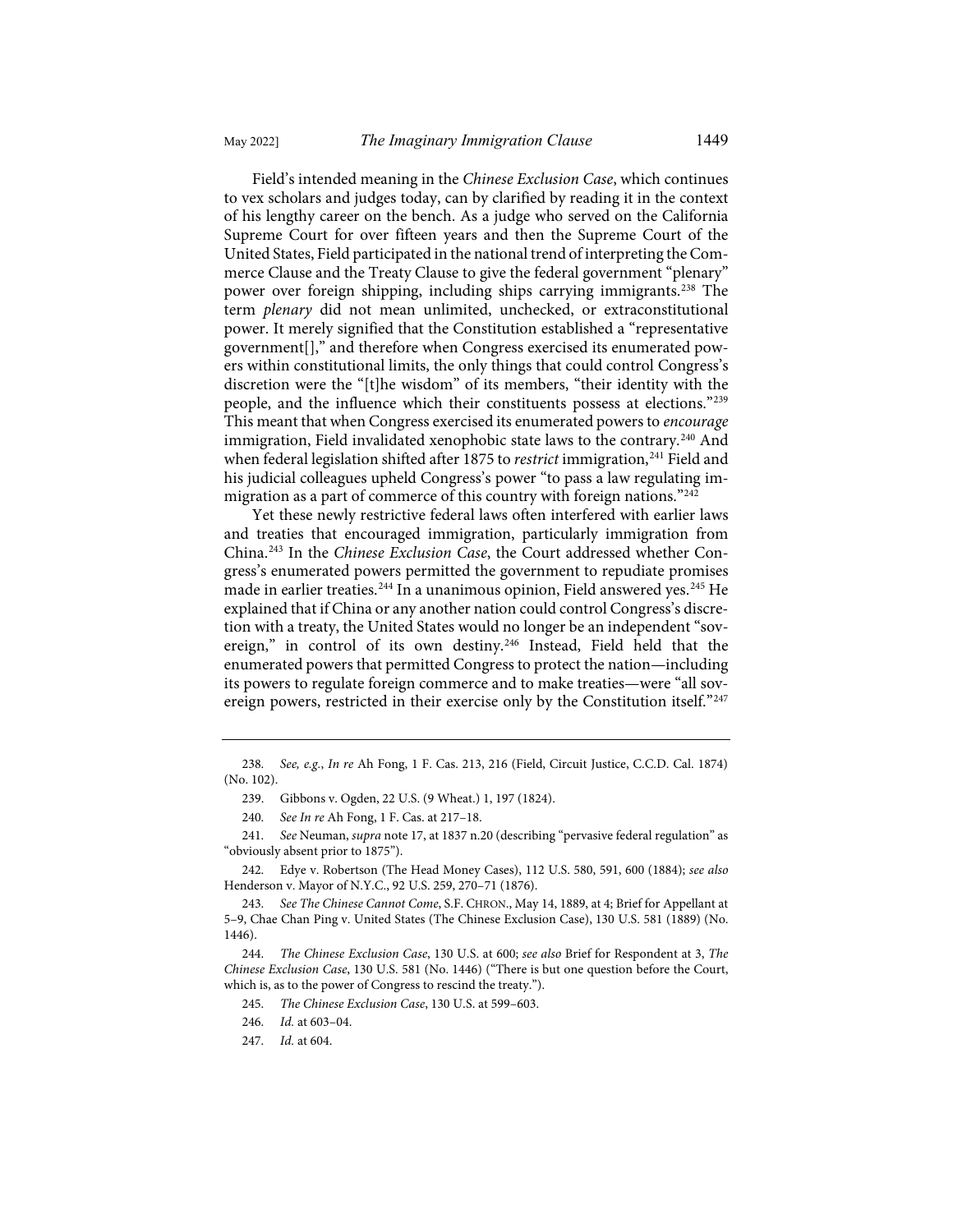He therefore concluded that no actions of any previous administrations could divest Congress of "an incident of sovereignty belonging to the government of the United States, as a part of those sovereign powers delegated by the Constitution."[248](#page-31-0)

Field invoked the term "sovereignty" not to provide an extraconstitutional source of Congress's power to exclude immigrants but to explain why Congress's enumerated powers permitted exclusion and could not be re-stricted by another nation.<sup>[249](#page-31-1)</sup> Contemporary readers understood this, describing the *Chinese Exclusion Case* as a case about "Treaty Rights."[250](#page-31-2) But since the early twentieth century, readers have mistakenly interpreted Field's language as if "he believed . . . that every sovereign nation had inherent authority to exclude strangers from its territory."[251](#page-31-3) Even the Supreme Court began to cite the *Chinese Exclusion Case* as if Congress's power to exclude immigrants were a power derived from its "sovereignty,"[252](#page-31-4) not, as Field had written, an ordi-nary exercise of "those sovereign powers delegated by the Constitution."<sup>[253](#page-31-5)</sup> This misreading of the *Chinese Exclusion Case* has provided an extraconstitutional foundation for federal immigration law that neither the Supreme Court nor Congress has ever explained. The story of Field's career and legacy therefore goes further toward answering where Congress's power over immigration came from than does the Constitution itself.

## A. *The State Police Power Versus the Federal Commerce Clause*

When Stephen Field joined the California Supreme Court in 1857,<sup>[254](#page-31-6)</sup> he presided over a state whose legislature exercised virtually unchecked authority to exclude, deport, and otherwise regulate the residence of immigrants within its borders[.255](#page-31-7) As in 1798, when opponents of the Alien Friends Act argued that immigration was a power reserved to the states by the Tenth Amendment, states across the country continued to treat immigration as an issue firmly within their control, like slavery.

States took advantage of this liberal legal regime to regulate immigration in a variety of ways. From Mississippi to Illinois, many state legislatures spent the early nineteenth century passing laws that excluded from their borders all new black people, whether enslaved or free.<sup>[256](#page-31-8)</sup> Oregon's 1857 constitution was

<span id="page-31-9"></span><sup>248.</sup> *Id.* at 609.

<sup>249.</sup> Fong Yue Ting v. United States, 149 U.S. 698, 757–58 (1893) (Field, J., dissenting).

<sup>250.</sup> Recent Case, *supra* not[e 33,](#page-6-9) at 136.

<span id="page-31-3"></span><span id="page-31-2"></span><span id="page-31-1"></span><span id="page-31-0"></span><sup>251.</sup> COX & RODRÍGUEZ, *supra* note [40,](#page-7-4) at 34; *see, e.g.*, Henkin, *supra* note [39,](#page-7-5) at 857–58 n.20.

<sup>252.</sup> *See, e.g.*, Bridges v. Wixon, 326 U.S. 135, 161 (1945).

<sup>253.</sup> *The Chinese Exclusion Case*, 130 U.S. at 609.

<span id="page-31-7"></span><span id="page-31-6"></span><span id="page-31-5"></span><span id="page-31-4"></span><sup>254.</sup> *Field, Stephen Johnson*, CQ PRESS, [https://library.cqpress.com/scc/document.php?](https://library.cqpress.com/scc/document.php?id=bioenc-427-18166-979216&v=397d0887e8b70877) [id=bioenc-427-18166-979216&v=397d0887e8b70877](https://library.cqpress.com/scc/document.php?id=bioenc-427-18166-979216&v=397d0887e8b70877) [\[perma.cc/P3Q7-PK3W\]](https://perma.cc/P3Q7-PK3W).

<sup>255.</sup> COX & RODRIGUEZ, supra note 40, at 21-23.

<span id="page-31-8"></span><sup>256.</sup> *See* HIROTA, *supra* note [18,](#page-4-1) at 87; KATE MASUR, UNTIL JUSTICE BE DONE 71–72 (2021); *see, e.g.*, Groves v. Slaughter, 40 U.S. (15 Pet.) 449, 497 (1841).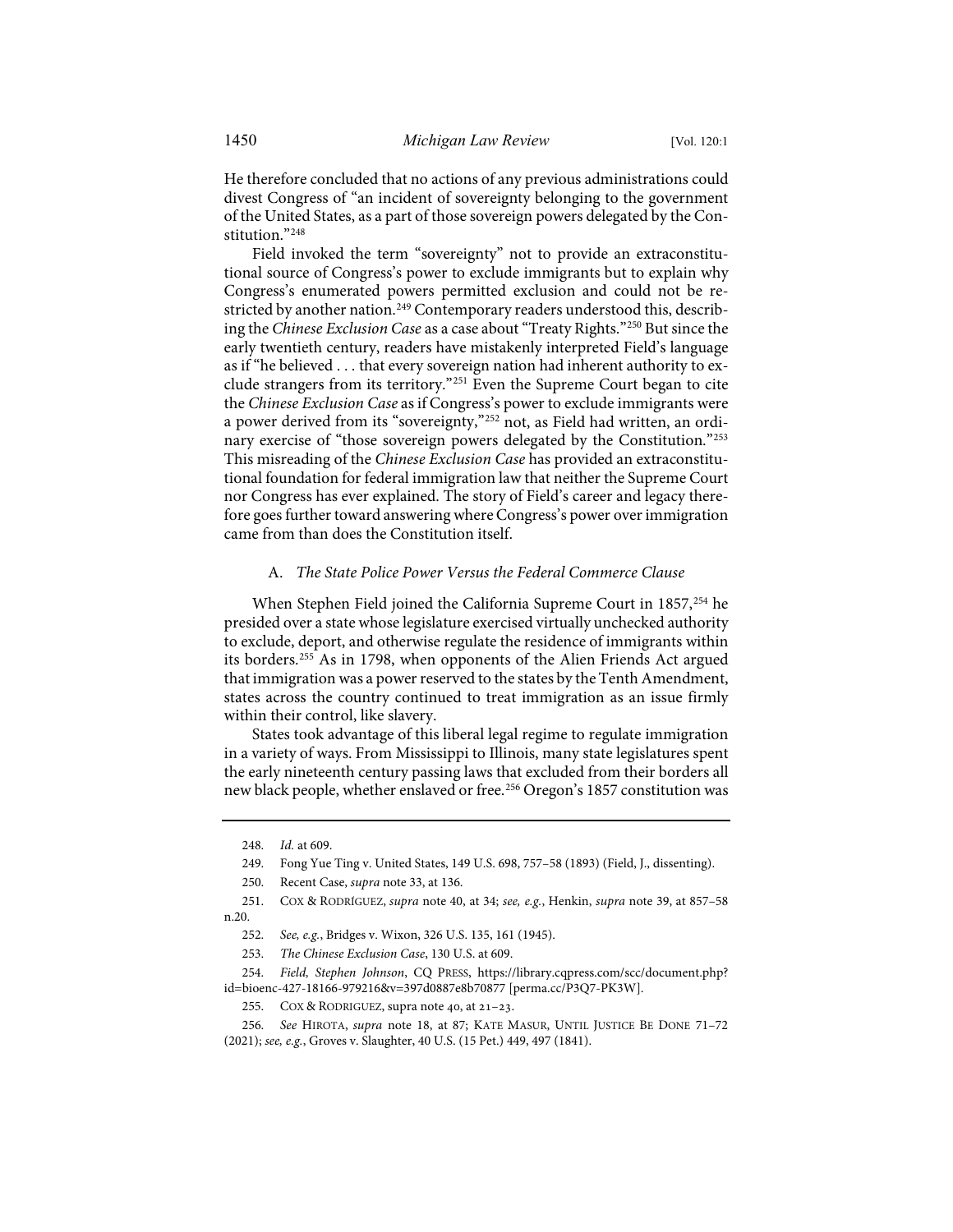typical, requiring state officials to deport and punish any "free negro or mulatto, not residing in this state at the time of the adoption of this constitution."[257](#page-32-1) Even as they excluded black people, most states outside the Northeast were eager for white settlers, actively encouraging European immigration.<sup>[258](#page-32-2)</sup> Many, like Oregon, even opened the franchise to "every white male of foreign birth" who lived in the state and "declared his intention to become a citizen of the United States."[259](#page-32-3)

<span id="page-32-0"></span>By contrast, as ports of entry for the majority of European immigrants, New York and Massachusetts adopted restrictive codes that sought to exclude any immigrant considered too impoverished or criminal to sustain themselves peaceably. [260](#page-32-4) The two states also began levying taxes and bonds on incoming arrivals and using the funds to pay for the relief of "the alien poor."[261](#page-32-5) By the mid-nineteenth century, a xenophobic political organization, the Know Nothing Party, emerged in New York and quickly dominated the politics of Mas-sachusetts.<sup>[262](#page-32-6)</sup> The hub of abolitionism adopted one of the first complex bureaucracies to exclude and expel allegedly inferior immigrants.<sup>[263](#page-32-7)</sup>

California soon followed suit, adopting a policy of admitting white and black Americans but excluding immigrants[.264](#page-32-8) In 1850, California prohibited "foreign miners" from working in the state unless they paid a steep license fee.[265](#page-32-9) And over the next two decades, the state focused its anti-immigrant leg-islation against Chinese immigrants in particular.<sup>[266](#page-32-10)</sup> In 1852, on the theory that all Chinese men belonged "to a class of Asiatics known as 'Coolies,' who are sent here . . . under contract to work," California's governor urged the legislature to suppress the "wholesale importation to this country, of immigrants from the Asiatic quarter of the globe."<sup>[267](#page-32-11)</sup> By purposefully conflating voluntary immigration with the involuntary "coolie trade,"<sup>[268](#page-32-12)</sup> the governor treated Chi-

<span id="page-32-5"></span>261. Smith v. Turner (The Passenger Cases), 48 U.S. (7 How.) 283, 316 (1849); *see* HIROTA, *supra* not[e 18,](#page-4-1) at 55–69.

<span id="page-32-1"></span><sup>257.</sup> OR. CONST. of 1857, art. I, § 35; *see* MASUR, *supra* note [256,](#page-31-9) at 264–66 (discussing congressional debate over Oregon's provision).

<sup>258.</sup> COX & RODRÍGUEZ, *supra* not[e 40,](#page-7-4) at 20; HIROTA, *supra* not[e 18,](#page-4-1) at 86–87 & n.56.

<span id="page-32-3"></span><span id="page-32-2"></span><sup>259.</sup> OR. CONST. of 1857, art. II, § 2; *see* ALEXANDER KEYSSAR, THE RIGHT TO VOTE 27–28 (rev. ed. 2009).

<span id="page-32-4"></span><sup>260.</sup> *See* LEE, *supra* not[e 9,](#page-3-10) at 70; HIROTA, *supra* not[e 18,](#page-4-1) at 58–59, 86 (referencing a third major port, New Orleans); Kunal M. Parker, *State, Citizenship, and Territory: The Legal Construction of Immigrants in Antebellum Massachusetts*, 19 LAW & HIST. REV. 583, 591 (2001).

<sup>262.</sup> HIROTA, *supra* not[e 18,](#page-4-1) at 95–96.

<span id="page-32-8"></span><span id="page-32-7"></span><span id="page-32-6"></span><sup>263.</sup> *See* LEE, *supra* note [9,](#page-3-10) at 69–70; HIROTA, *supra* not[e 18,](#page-4-1) at 75–83; Parker, *supra* note [260,](#page-32-0) at 611, 621–27.

<sup>264.</sup> *See* HIROTA, *supra* not[e 18,](#page-4-1) at 88.

<sup>265.</sup> *See* People *ex rel.* Att'y Gen. v. Naglee, 1 Cal. 232, 233, 240 (1850).

<sup>266.</sup> HIROTA, *supra* not[e 18,](#page-4-1) at 89–91.

<span id="page-32-12"></span><span id="page-32-11"></span><span id="page-32-10"></span><span id="page-32-9"></span><sup>267.</sup> Governor's Message to the Senate and Assembly (Apr. 23, 1852), *in* JOURNAL OF THE THIRD SESSION OF THE LEGISLATURE OF THE STATE OF CALIFORNIA 373 (1852).

<sup>268.</sup> *See* Act of Feb. 19, 1862, ch. 27, 12 Stat. 340–41 (1862) (repealed 1974).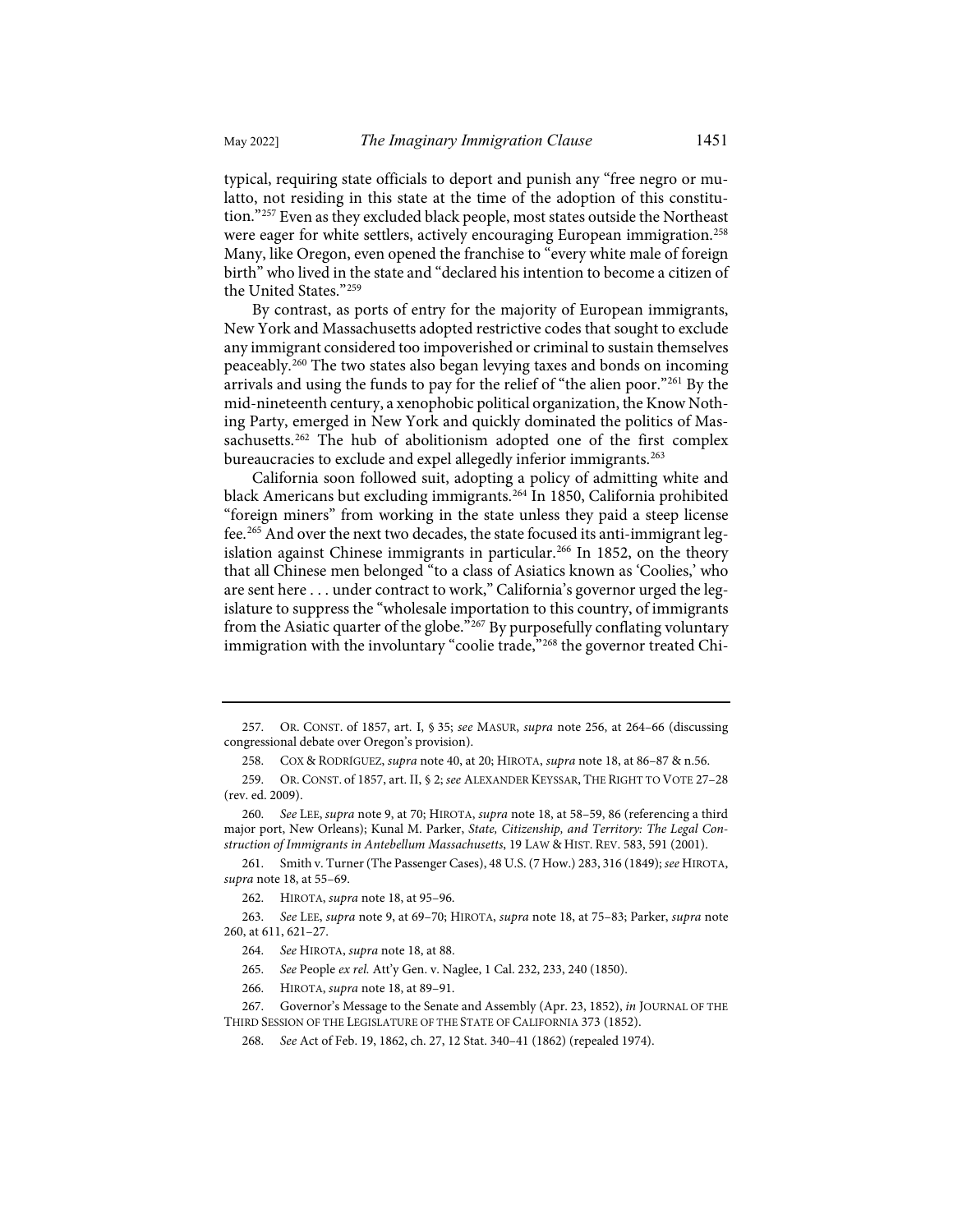nese immigration as if it were as devastating as slavery to free labor and republican values.[269](#page-33-0) And beginning in 1855, California's legislature adopted a half-dozen laws with names like "An Act to prevent the further immigration of Chinese or Mongolians to this State."[270](#page-33-1)

California's business community challenged several of these laws in a court whose leader, Stephen Field, was sympathetic to the community's demand for cheap labor. Against the backdrop of a constitutional jurisprudence drafted by the Federalist chief justice of the United States, John Marshall, Justice Field used these cases to draw a firm boundary between Congress's power to regulate the entry of immigrants and states' power to "police" them after their arrival. Justice Field's understanding of Marshall's division between state and federal power provides us with a crucial backdrop both for Congress's late-twentieth century immigration laws and for the *Chinese Exclusion Case* itself.

### 1. Chief Justice Marshall and the Federal Commerce Clause

The courts were not the most intuitive place to challenge California's anti-Chinese laws before the Civil War. No provision of the U.S. Constitution expressly prohibited state immigration laws. But in a series of decisions between 1819 and 1849, the U.S. Supreme Court interpreted Congress's power to "reg-ulate Commerce with foreign Nations, and among the several States,"<sup>[271](#page-33-2)</sup> as an exclusive power that states could not exercise. Counterintuitively, these decisions would shape the trajectory of immigration laws in California and elsewhere for the entire nineteenth century.

These Supreme Court cases were initiated by Chief Justice John Marshall, a former member of John Adams's cabinet whose career on the bench survived long after the Democratic-Republican takeover of the federal government.[272](#page-33-3) Bowing to his opponents' triumph, Marshall accepted their argument that Congress's power to enact legislation was limited only to laws that could be "implied as incidental to [its enumerated powers], or used as a means of

<sup>269.</sup> *See* WHITE, *supra* not[e 59,](#page-10-13) at 298–300.

<span id="page-33-1"></span><span id="page-33-0"></span><sup>270.</sup> Act of Apr. 26, 1858, ch. 313, 1858 Cal. Stat. 295 ("An Act to prevent the further immigration of Chinese or Mongolians to this State"); Act of Apr. 26, 1862, ch. 339, 1862 Cal. Stat. 462 ("An Act to protect Free White Labor against competition with Chinese Coolie Labor, and to discourage the Immigration of the Chinese into the State of California"); Act of Mar. 18, 1870, ch. 230, 1870 Cal. Stat. 330 ("An Act to prevent the kidnapping and importation of Mongolian, Chinese, and Japanese females, for criminal or demoralizing purposes"); Act of Mar. 31, 1866, ch. 505, 1866 Cal. Stat. 641 ("An Act for the suppression of Chinese houses of ill-fame"); Act of Mar. 18, 1870, ch. 231, 1870 Cal. Stat. 332 ("An Act to prevent the importation of Chinese criminals and to prevent the establishment of Coolie slavery"); Act of Feb. 7, 1874, ch. 76, 1874 Cal. Stat. 84 ("An Act to amend an Act entitled an Act for the suppression of Chinese houses of illfame").

<sup>271.</sup> U.S. CONST. art. I, § 8, cl. 3.

<span id="page-33-3"></span><span id="page-33-2"></span><sup>272.</sup> *See* HERBERT A. JOHNSON, THE CHIEF JUSTICESHIP OF JOHN MARSHALL, 1801–1835, at 9, 53 (1997).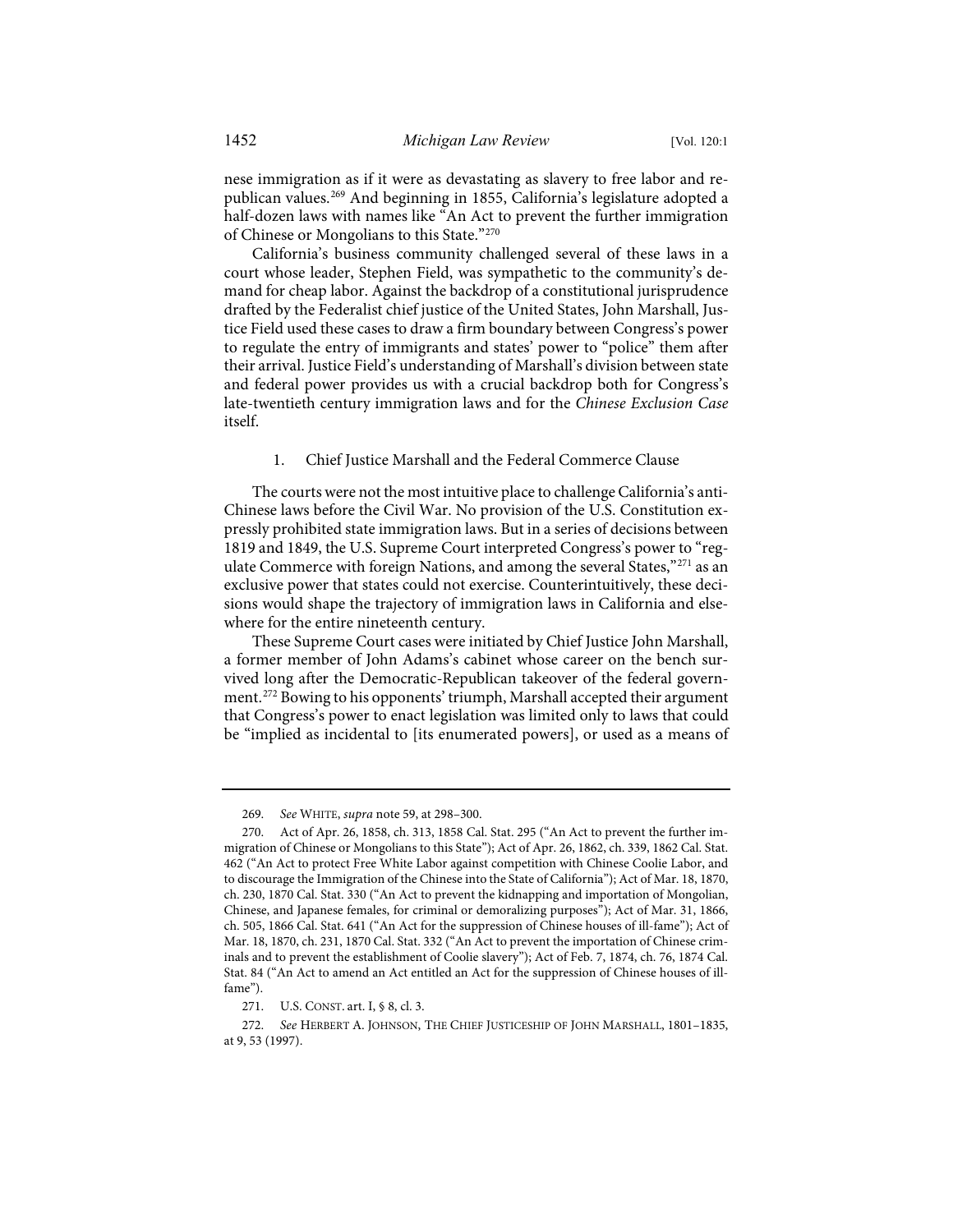executing them."[273](#page-34-0) Yet he put a Federalist spin on this limited federal power by adding that the Constitution made Congress "supreme within its sphere of action," giving it all "power appertaining to sovereignty . . . so far as it is calculated to subserve the legitimate objects of that government."[274](#page-34-1) In other words, Marshall conceded that the federal government did not possess all the powers held by other sovereigns; its "power appertaining to sovereignty"<sup>[275](#page-34-2)</sup> existed only within a limited "sphere of action.["276](#page-34-3) But within that sphere, the Constitution permitted Congress to act like any other sovereign, with the exclusive power to decide how to achieve its "legitimate objects."[277](#page-34-4)

Marshall first applied this exclusive "sphere of action" idea to the Commerce Clause in a famous 1824 opinion, *Gibbons v. Ogden*. At issue were two conflicting laws: a New York law that prohibited certain steamship operators from running ferries to neighboring New Jersey and a federal law that permitted anyone with a federal license to engage in commerce along the Atlantic coast[.278](#page-34-5) When New York enjoined a federal license holder from operating a ferry, the license holder complained that New York was interfering with Congress's exclusive power to "regulate commerce with foreign nations, or among the several States."[279](#page-34-6) Marshall agreed. Defining "Commerce" broadly to refer to all shipping,<sup>280</sup> Marshall wrote that passenger shipping was part of the "commerce . . . among the several States."[281](#page-34-8) Because regulating interstate commerce fell within Congress's exclusive sphere of action, Marshall concluded that no other government, including the New York legislature, could obstruct Congress's judgment about who could engage in the transportation of passengers across state lines.[282](#page-34-9)

Marshall's description of Congress's power to regulate commerce would later provide the vocabulary for judicial discussions of federal and state immigration law. Just as Marshall had earlier identified a constitutional sphere of action in which Congress could exercise "power appertaining to sovereignty,"[283](#page-34-10) in *Gibbons*, he identified the Commerce Clause as one sector of this sphere.[284](#page-34-11) So long as an issue reflected "commerce with foreign nations, and among the several States," the issue fell within "the sovereignty of Congress" and was subject to Congress's "plenary" power.[285](#page-34-12) By the terms *sovereignty* and

- <span id="page-34-6"></span><span id="page-34-5"></span>278. Gibbons v. Ogden, 22 U.S. (9 Wheat.) 1, 1-3 (1824).
- 279. *See id.* at 199–201.
- <span id="page-34-7"></span>280. *Id.* at 189–90.
- <span id="page-34-8"></span>281. *See id.* at 177.
- <span id="page-34-9"></span>282. *Id.*
- <span id="page-34-10"></span>283. McCulloch v. Maryland, 17 U.S. (4 Wheat.) 316, 411 (1819).
- <span id="page-34-11"></span>284. *Gibbons*, 22 U.S. at 196–97.
- <span id="page-34-12"></span>285. *Id.* at 197.

<span id="page-34-0"></span><sup>273.</sup> *See* McCulloch v. Maryland, 17 U.S. (4 Wheat.) 316, 405–06, 411, 421 (1819).

<span id="page-34-1"></span><sup>274.</sup> *Id.*

<span id="page-34-2"></span><sup>275.</sup> *Id.* at 411.

<span id="page-34-3"></span><sup>276.</sup> *Id.* at 405.

<span id="page-34-4"></span><sup>277.</sup> *Id.* at 411.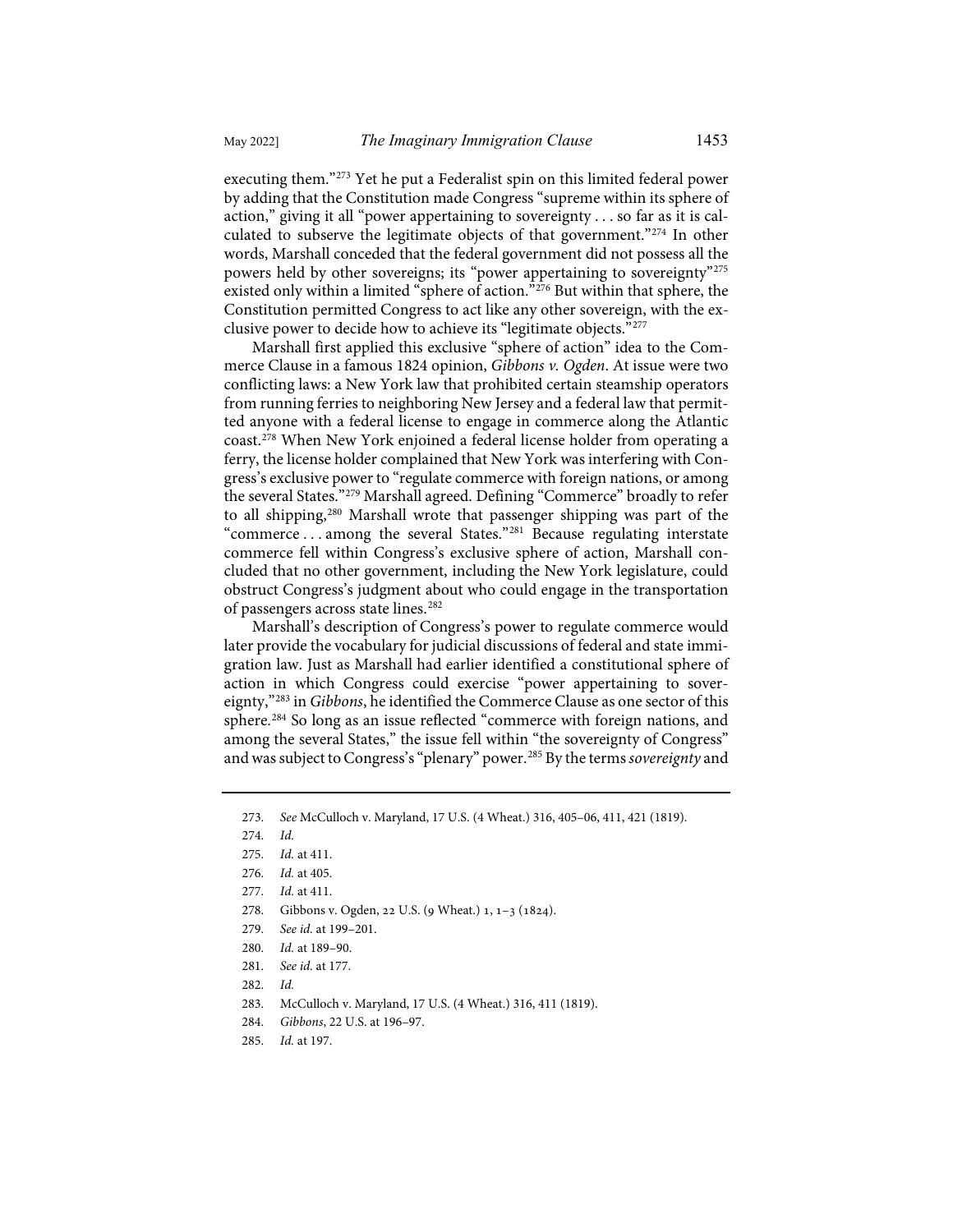*plenary*, Marshall did not mean Congress possessed limitless power. He cautioned that Congress remained subject to the "restrictions on the exercise of the power as are found in the constitution."[286](#page-35-0) Instead, he used the two terms to explain that when Congress exercised one of its enumerated powers, its power was as supreme as that of any other sovereign nation. In "all representative governments," Marshall wrote, the only restraints on a legislature's constitutional exercises of power were political, not legal.[287](#page-35-1) These political restraints included "[t]he wisdom and the discretion of [legislators], their identity with the people, and the influence which their constituents possess at elections."[288](#page-35-2) These restraints did not, by contrast, include obstructions raised by New York, whose law therefore had to give way to federal supremacy.

An important implication of Marshall's logic in *Gibbons* was that a jurisdictional boundary separated Congress's exclusive sphere of action from the states' power to "police" their internal affairs.<sup>[289](#page-35-3)</sup> Within Congress's sphere, Congress possessed "plenary" authority to impose whatever regulations that were consistent with constitutional limits and the tolerance of voters. States like New York were not permitted to enter this sphere. Yet Marshall also accepted that Congress's sphere had to end somewhere. Before he died in 1835, Marshall drew the boundary of Congress's exclusive sphere at the point where an article of commerce stopped traveling across state or international borders and "bec[a]me incorporated and mixed up with the mass of property in the [state]."<sup>[290](#page-35-4)</sup> At that point—once the voyage ended and the article stopped moving—Congress's power over it ceased, and the article instead became subject to the states' "police power."[291](#page-35-5)

After Marshall's death, a new generation of Supreme Court justices reevaluated his precedents and adopted a more limited vision of federal power. Yet the Court's immigration cases drew the federal-state boundary in the same place he did—even as it inconsistently determined on which side of the boundary a particular law fell.[292](#page-35-6) For instance, in 1837's *City of New York v. Miln*, the Court considered a state law that required passenger ships to provide descriptions of their passengers so that municipal officials would know

<span id="page-35-6"></span><span id="page-35-5"></span><span id="page-35-4"></span><span id="page-35-3"></span><span id="page-35-2"></span>292. This inconsistency was attributable in part to slavery, as Marshall's boundary threatened to undermine the dozens of state laws that regulated the admission of free or enslaved black people. *See, e.g.*, The Cynosure, 6 F. Cas. 1102 (D. Mass. 1844) (No. 3,529) (striking down a state exclusion of free black people); Groves v. Slaughter, 40 U.S. (15 Pet.) 449, 505–07 (1841) (enslaved persons at issue) (upholding a Mississippi regulation of slavery); *id.* at 510 (Story, J., concurring) ("[T]he provision of the Constitution of the United States, which gives the regulation of commerce to Congress, did not interfere with the provision of the constitution of the state of Mississippi, which relates to the introduction of slaves as merchandise, or for sale.").

<sup>286.</sup> *Id.*

<span id="page-35-1"></span><span id="page-35-0"></span><sup>287.</sup> *Id.*

<sup>288.</sup> *Id.*

<sup>289.</sup> *Id.* at 203–04.

<sup>290.</sup> Brown v. Maryland, 25 U.S. (12 Wheat.) 419, 441–43 (1827).

<sup>291.</sup> *Id.*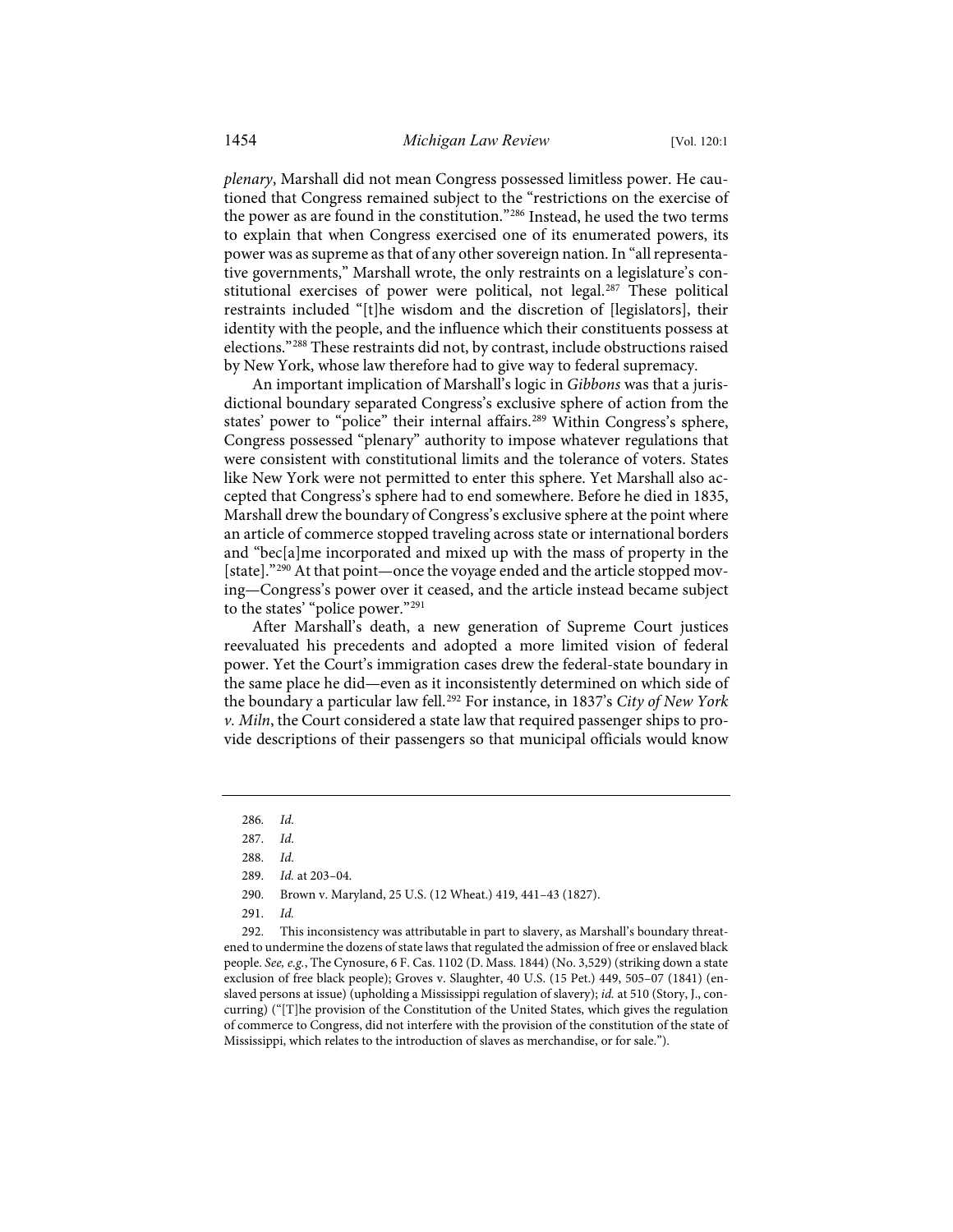who to scrutinize as "liable to become chargeable on the city."<sup>[293](#page-36-0)</sup> Like Marshall, the Court emphasized that Congress's commercial power extended only to passengers "whilst on their voyage, and until they shall have landed."[294](#page-36-1) After landing—"when they have ceased to have any connexion [sic] with the ship"—people became subject to the exclusive regulation of state laws, "whose operation only begins when that of the laws of congress ends."[295](#page-36-2) On the theory that New York's law applied only after the immigrants landed, the *Miln* Court determined that New York's law was not "a regulation of commerce, but of police," and was therefore valid.[296](#page-36-3) In 1849, by contrast, in the *Passenger Cases*, a fractured Court invalidated a similar New York law that imposed a blanket tax on all immigrants before "the persons who may be brought as pas-sengers have been landed."<sup>[297](#page-36-4)</sup>

## 2. Justice Field in California

After the *Passenger Cases*, the Supreme Court wouldn't reconsider the constitutionality of a state or federal immigration law until 1876.[298](#page-36-5) In the meantime, Stephen Field reviewed California's anti-Chinese laws several times from his seat on the California Supreme Court. Even after he was elevated to the U.S. Supreme Court in 1863, Field continued to review anti-Chinese laws as he "rode circuit" in California and Oregon and spent much of his time sitting individually on federal trial courts.<sup>[299](#page-36-6)</sup>

In decision after decision between 1857 and 1876, Field applied Marshall's boundary line to hold that the Commerce Clause gave Congress the "exclusive power" to regulate "the transportation of passengers from foreign ports to the ports of the United States as a branch of commerce."<sup>[300](#page-36-7)</sup> He voted to uphold California's laws only if they took effect after "foreigners become residents of [the] State."<sup>[301](#page-36-8)</sup> Because his decisions involved zero-sum interpretations of Congress's power to regulate commerce, every time Justice Field limited California's power to exclude Chinese immigrants, he necessarily implied that

<sup>293.</sup> *See* 36 U.S. (11 Pet.) 102, 104–05 (1837).

<sup>294.</sup> *Id.* at 138.

<sup>295.</sup> *Id.*

<span id="page-36-3"></span><span id="page-36-2"></span><span id="page-36-1"></span><span id="page-36-0"></span><sup>296.</sup> *Id.* at 132. In his dissent, Justice Joseph Story observed that the late Chief Justice Marshall personally thought the New York immigration law was unconstitutional for the same reasons as the New York monopoly law in *Gibbons* (and the Maryland law in *Brown v. Maryland*, 25 U.S. (12 Wheat.) 419 (1827)). *Id.* at 161 (Story, J., dissenting). The Court's disagreement, therefore, was more over the application of Marshall's rules than the rules themselves.

<span id="page-36-4"></span><sup>297.</sup> Smith v. Turner (The Passenger Cases), 48 U.S. (7 How.) 283, 410, 422 (1849) (Wayne, J., concurring).

<span id="page-36-8"></span><span id="page-36-7"></span><span id="page-36-6"></span><span id="page-36-5"></span><sup>298.</sup> *See* Chy Lung v. Freeman, 92 U.S. 275 (1876); Henderson v. Mayor of New York, 92 U.S. 259 (1876). *But see* Crandall v. Nevada, 73 U.S. (6 Wall.) 35 (1867) (considering a state transit tax).

<sup>299.</sup> KENS, *supra* not[e 229,](#page-29-0) at 93–98, 134–35, 202–06.

<sup>300.</sup> Lin Sing v. Washburn, 20 Cal. 534, 583–85 (1862) (Field, C.J., dissenting).

<sup>301.</sup> *Id.*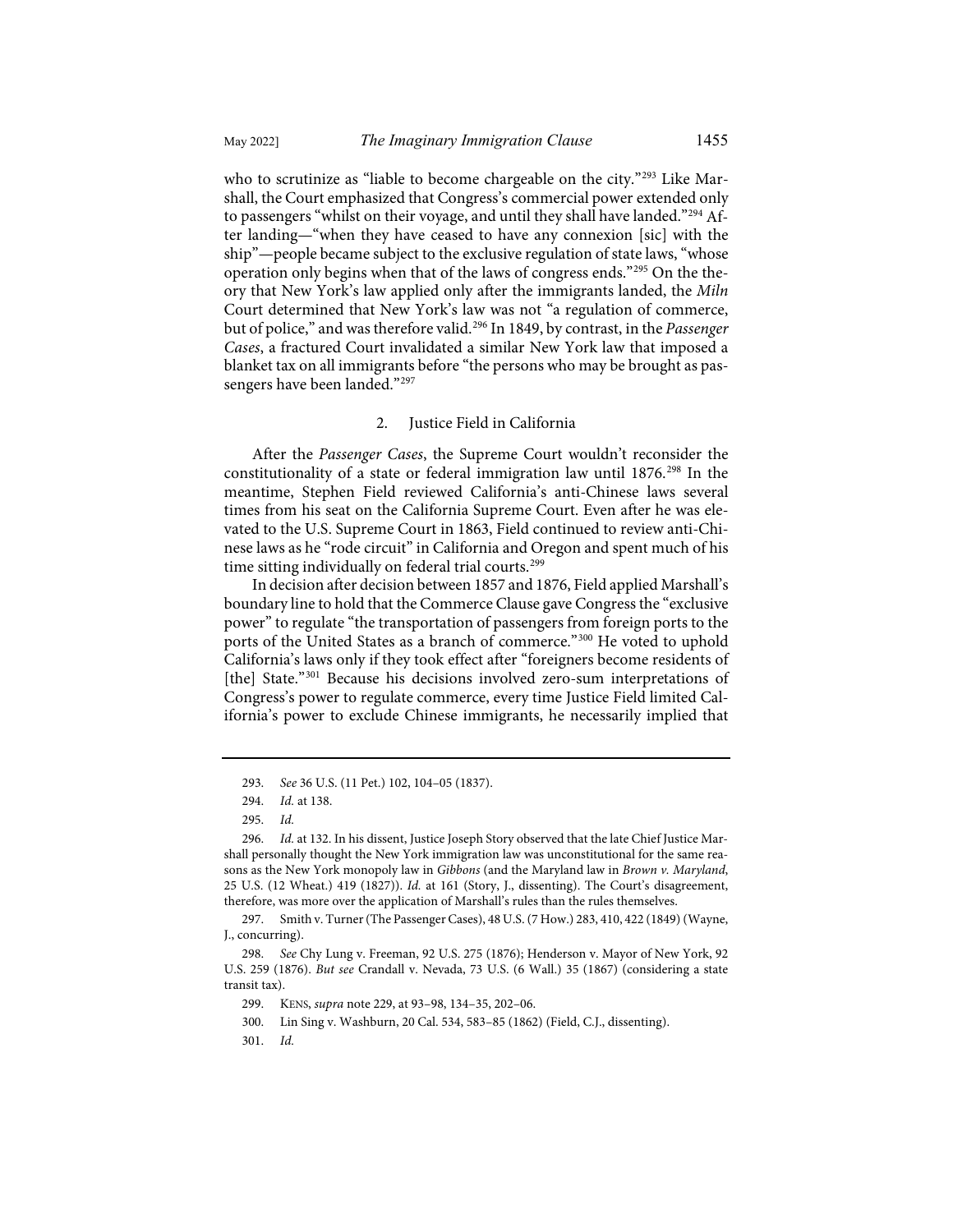"recourse must be had to the federal government, where the whole power over this subject lies.["302](#page-37-0) The reverse was true, too: if he believed California had the power to regulate or deport people, it was only because "the power of Congress over them, as subjects within its commercial regulations, was exhausted."[303](#page-37-1) So even as Field steadily recognized Congress's exclusive power to regulate the immigration of foreigners, he derived that power from the Commerce Clause—whose operation within a state's borders he considered as limited as it had been during the 1798 debate over the Alien Friends Act. Eventually acceding to Justice Field's widely shared interpretation of Marshall's boundary line, even the California legislature accepted the premise that under the Commerce Clause, "[t]he [p]olice of the ocean belongs to Congress. The [p]olice of the land belongs to the States."[304](#page-37-2)

Field's application of the federal Commerce Clause reached the U.S. Supreme Court in 1876. At issue was another California law that imposed a \$500 penalty on any ship that attempted to land any "lewd or debauched woman"— a crude euphemism for Chinese women.<sup>[305](#page-37-3)</sup> Evaluating the law in 1874 while riding circuit, Field expressed his sympathy with the "very general feeling prevailing in this state against the Chinese, and in opposition to the extension of any encouragement to their immigration hither."<sup>[306](#page-37-4)</sup> But because the Commerce Clause gave Congress the exclusive power to regulate ongoing voyages, Field invalidated the law while urging white Californians to seek recourse with the federal government instead.<sup>[307](#page-37-5)</sup> The rest of the U.S. Supreme Court unanimously affirmed Field's ruling in *Chy Lung v. Freeman*. [308](#page-37-6) The Court explained that the power to enact "laws which concern the admission of citizens and subjects of foreign nations to our shores belongs to Congress, and not to the States. It has the power to regulate commerce with foreign nations: the responsibility for the character of those regulations . . . belongs solely to the national government."[309](#page-37-7)

#### 3. Congress Exercises the Commerce Clause to Exclude

Listening to Field and his colleagues repeatedly declare that only Congress could regulate the admission of foreigners, politicians in California began lobbying Congress to adopt their state's immigration policies as federal

<sup>302.</sup> *In re* Ah Fong, 1 F. Cas. 213, 217 (Field, Circuit Justice, C.C.D. Cal. 1874) (No. 102).

<span id="page-37-2"></span><span id="page-37-1"></span><span id="page-37-0"></span><sup>303.</sup> *Lin Sing*, 20 Cal. at 584.

<sup>304.</sup> *Id.* at 554.

<sup>305.</sup> *In re Ah Fong*, 1 F. Cas. at 215.

<sup>306.</sup> *Id.* at 217.

<sup>307.</sup> *Id.*

<sup>308. 92</sup> U.S. 275, 281 (1876).

<span id="page-37-7"></span><span id="page-37-6"></span><span id="page-37-5"></span><span id="page-37-4"></span><span id="page-37-3"></span><sup>309.</sup> *Chy Lung*, 92 U.S. at 280; *see also* Henderson v. Mayor of New York., 92 U.S. 259 (1876) (invalidating a New York law the same day on identical grounds).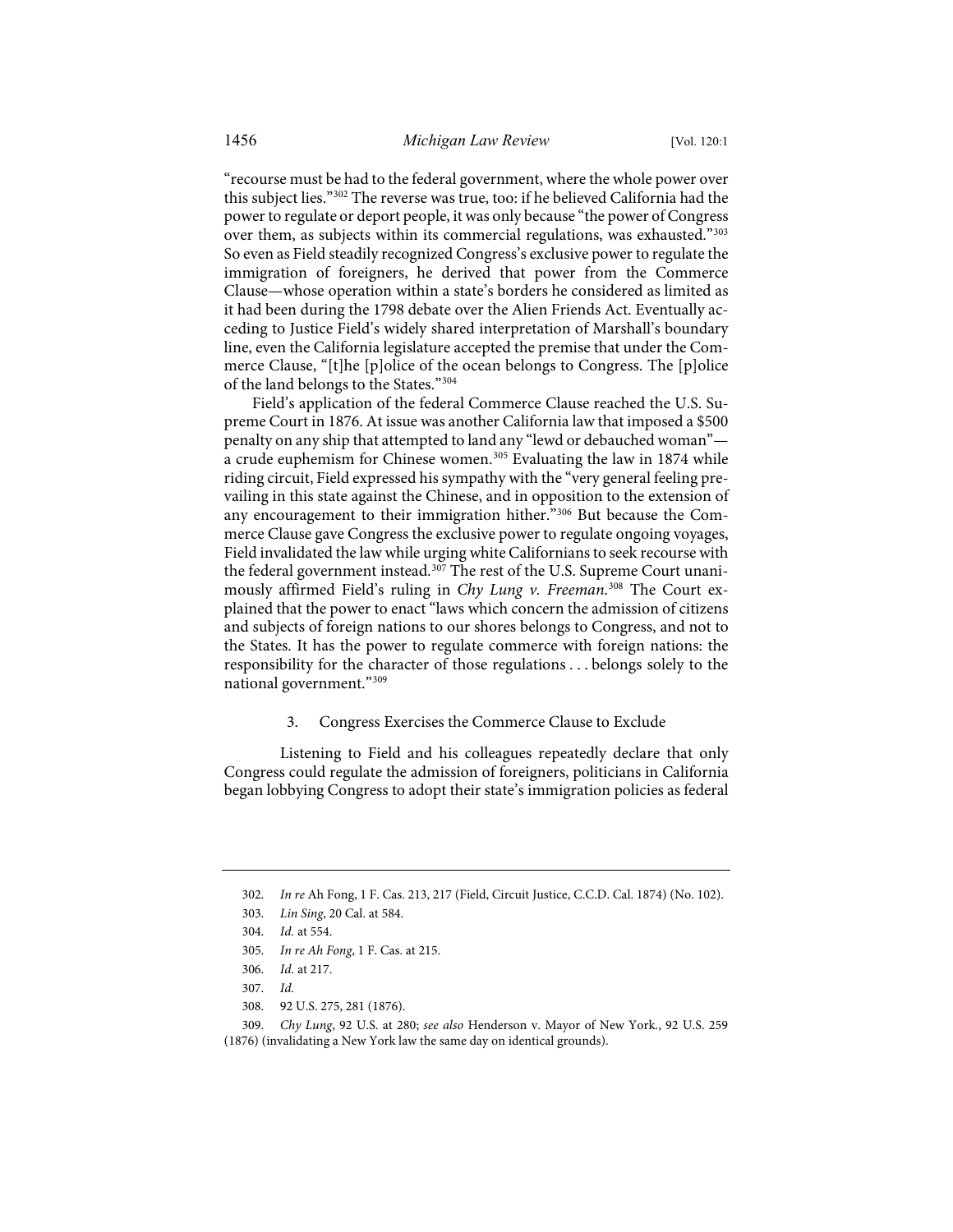<span id="page-38-0"></span>exercises of the Commerce Clause.[310](#page-38-1) After Field invalidated California's "debauched women" ban in 1874, Representative Page of California even quoted the entirety of Field's opinion on the House floor.<sup>[311](#page-38-2)</sup> "It appears by the opinion . . . that the Legislature of California have attempted to deal with this sub-ject," Page explained.<sup>[312](#page-38-3)</sup> "But . . . in the opinion of the Federal courts, we find that the State Legislature has no power over the subject, and that it is entirely

within the control of Congress."<sup>[313](#page-38-4)</sup> Page therefore proposed a federal bill to make it illegal to "import" into the United States "women for the purposes of prostitution."[314](#page-38-5) Congress passed the Page Act of 1875—the first-ever federal restriction of

immigration—after virtually no debate about the law's constitutionality.<sup>[315](#page-38-6)</sup> None was necessary: Field's earlier interpretations of the Commerce Clause supplied Congress with sufficient constitutional justification to enact the law. And his opinions afterward continued to declare that "the treaty-making power and the power to regulate commerce with foreign nations" permitted Congress "to prescribe the conditions of immigration or importation of per-sons."<sup>[316](#page-38-7)</sup>

As California emerged as a critical swing state in the presidential election of 1876,[317](#page-38-8) the national Republican and Democratic Parties each praised the Page Act and inserted planks into their platforms calling for "such legislation within constitutional limitations, as shall prevent further importation or immigration of the Mongolian race.["318](#page-38-9) For the next two decades, members of Congress noticed that "[a] campaign does not appear to be complete without some additional Chinese legislation";<sup>[319](#page-38-10)</sup> a new law arrived "every other year with the elections, and the writer searches the dictionary for words to surpass

<span id="page-38-2"></span><span id="page-38-1"></span><sup>310.</sup> The state Republican and Democratic parties supported federal action as early as 1869. *See* WINFIELD J. DAVIS,HISTORY OF POLITICAL CONVENTIONS IN CALIFORNIA, 1849–1892, at 293, 299–300, 307–08, 327 (Sacramento, Cal. State Libr. 1893). The California legislature itself began petitioning Congress for immigration restrictions in 1872. H.R. Misc. Doc. No. 43-204, at 1 (1874); *see also* CONG. GLOBE, 42d Cong., 2d Sess. 1556 (1872).

<sup>311. 3</sup> CONG. REC. app. at 42–43 (1875) (statement of Rep. Horace Page).

<sup>312.</sup> *Id.* at 43.

<sup>313.</sup> *Id.*

<sup>314.</sup> Act of Mar. 3, 1875, ch. 141, 18 Stat. 477 (repealed 1974).

<sup>315.</sup> *See* 3 CONG. REC. 1,113, 1,454, 1,599 (1875).

<span id="page-38-7"></span><span id="page-38-6"></span><span id="page-38-5"></span><span id="page-38-4"></span><span id="page-38-3"></span><sup>316.</sup> Ho Ah Kow v. Nunan, 12 F. Cas. 252, 256 (Field, Circuit Justice, C.C.D. Cal. 1879) (No. 6,546); *see also* New York v. Compagnie Générale Transatlantique, 107 U.S. 59 (1883).

<span id="page-38-8"></span><sup>317.</sup> Vincent Geloso & Linan Peng, *Postbellum Electoral Politics in California and the Genesis of the Chinese Exclusion Act of 1882* (Geo. Mason Univ., Working Paper in Economics No. 21-29, 2021).

<span id="page-38-9"></span><sup>318.</sup> THE REPUBLICAN CAMPAIGN TEXT-BOOK FOR 1884, at 187 (New York, Republican Nat'l Comm. 1884); ELMER CLARENCE SANDMEYER, THE ANTI-CHINESE MOVEMENT IN CALIFORNIA 49 (Illini Books ed. 1991); *see also* DAVIS, *supra* not[e 310,](#page-38-0) at 341.

<span id="page-38-10"></span><sup>319. 19</sup> CONG. REC. 7,698 (1888) (statement of Rep. O'Neill); *see, e.g.*, S. REP. NO. 44-689 (1877) (calling for the restriction of Chinese immigration in a bipartisan 1,200-page report developed over the summer of 1876).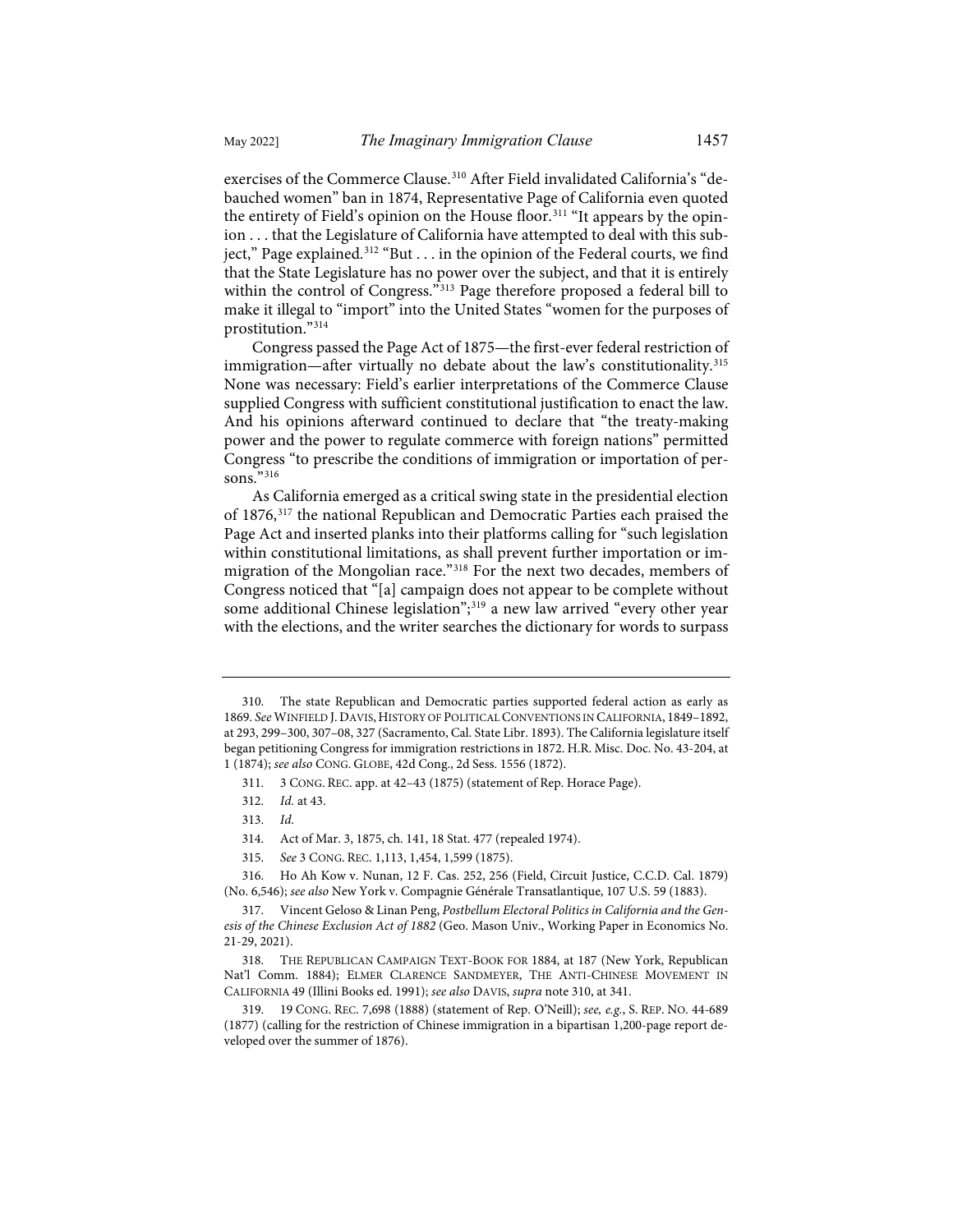predecessors."[320](#page-39-0) Although skeptics condemned the federal government for adopting "a new governmental policy upon the basis of color . . . [predicated on] antipathy to the Mongolian race [that] is equal to that which was formerly entertained in the older States against the negro,"[321](#page-39-1) none challenged the restrictionists' certainty about their "unquestionable" authority to restrict im-migration.<sup>[322](#page-39-2)</sup>

Representatives from the largest swing state of all, New York, also clamored for Congress to federalize their own state's immigration laws.<sup>323</sup> Congress listened in 1882, passing a general Immigration Act that authorized New York and other states to exclude certain immigrants and collect passenger taxes for those they admitted.<sup>[324](#page-39-4)</sup> When a shipping company challenged the constitutionality of these new federal taxes in 1884, the Supreme Court unanimously upheld them. Citing a half-century of precedent applying Marshall's boundary line, the Court declared in the *Head Money Cases* that "[t]he burden imposed on the ship owner by this statute is the mere incident of the regulation of commerce—of that branch of foreign commerce which is involved in immigration.["325](#page-39-5)

## B. *The Commerce Clause Versus the Treaty Clause*

After 1875, virtually no member of Congress contested the constitutional power of the federal government to exclude certain immigrants as an exercise of the Commerce Clause. But many politicians objected to the constitutionality of a federal law that violated a treaty. In contrast with ordinary legislation, a treaty could take effect only with supermajority support from the Senate.<sup>[326](#page-39-6)</sup> It also represented a promise with a foreign nation that could lead to international trouble if repudiated.

The issue of treaties cast a shadow on Congress's attempt to restrict Chinese immigration because in 1868, the United States entered into a treaty with China in which it promised to guarantee the "voluntary emigration" of Chinese immigrants.[327](#page-39-7) When Congress passed the Page Act in 1875, it limited

- 325. Edye v. Robertson (The Head Money Cases), 112 U.S. 580, 595 (1884).
- <span id="page-39-6"></span>326. *See* GIENAPP, *supra* note [59,](#page-10-0) at 248–86.
- <span id="page-39-7"></span>327. Burlingame-Seward Treaty of 1868, *supra* note 225, at 740.

<span id="page-39-0"></span><sup>320. 23</sup> CONG. REC. 2,913 (1892) (statement of Rep. Hitt); *id.* at 3625 (statement of Sen. Sherman) (finding the progression of anti-Chinese legislation to reflect a "mere political race" between the two parties).

<sup>321.</sup> Sen. Misc. Doc. No. 45-20, at 3, 8 (1878) (statement of former Sen. Morton).

<sup>322.</sup> *Cf.* 8 CONG. REC. 797 (1879) (statement of Rep. Page).

<span id="page-39-5"></span><span id="page-39-4"></span><span id="page-39-3"></span><span id="page-39-2"></span><span id="page-39-1"></span><sup>323.</sup> HISTORICAL DICTIONARY OF THE GILDED AGE 387–88 (Leonard Schlup & James G. Ryan eds., 2003); ANNUAL REPORT OF THE COMMISSIONERS OF EMIGRATION, FOR THE YEAR ENDING DECEMBER 31, 1876, S. 100-21, 1st Sess., at 8 (N.Y. 1877); H. COMM. ON FOREIGN AFFS., THE REGULATION OF IMMIGRATION, H.R. REP. NO. 46-1, at 3 (1879).

<sup>324.</sup> Act of Aug. 3, 1882, ch. 376, 22 Stat. 214.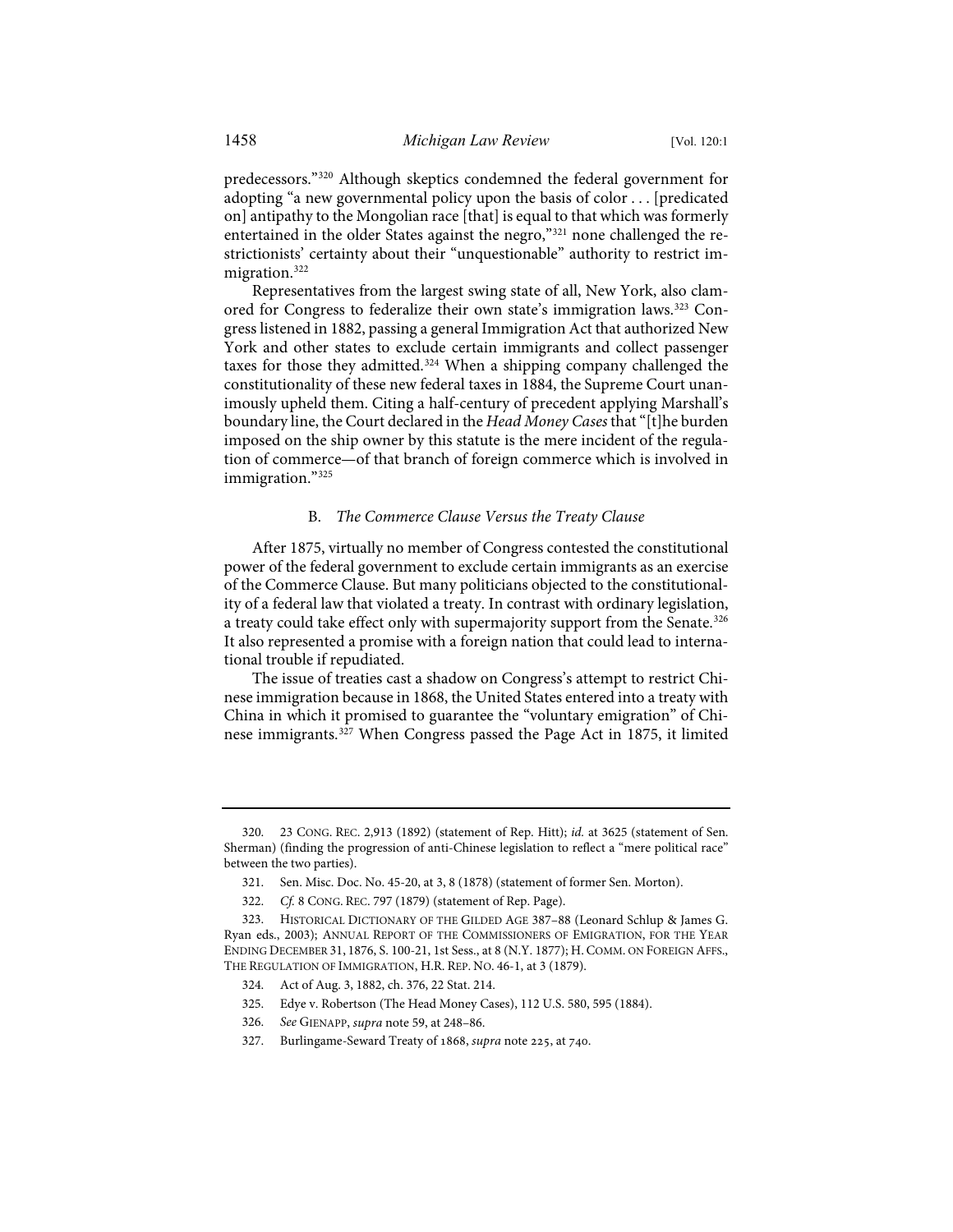itself to prohibiting the *involuntary* migration of Chinese laborers and prosti-tutes<sup>[328](#page-40-0)</sup>—a limit that many members of Congress regarded as consistent with the treaty but insufficient to slow immigration.<sup>[329](#page-40-1)</sup> By contrast, when Congress passed a bill in 1879 that prohibited incoming steamships from carrying more than fifteen Chinese passengers, President Rutherford B. Hayes vetoed the bill on the ground that it violated the treaty.<sup>[330](#page-40-2)</sup> President Hayes argued that even though Congress had the constitutional power to unilaterally repeal an entire treaty by statute, the law of nations typically required the repealing nation to offer "some reason both of the highest justice and of the highest necessity" neither of which he thought was evident.<sup>331</sup> Hayes worried that such a "casual infraction" would effectively repeal the treaty and lead to penalties against American merchants abroad.<sup>[332](#page-40-4)</sup> He therefore urged Congress to wait for his administration to renegotiate the treaty, which he sent commissioners to ac-complish in 1880.<sup>[333](#page-40-5)</sup>

<span id="page-40-11"></span>In China, Commissioner James B. Angell presented the Chinese commissioners with a proposal to authorize the United States to "regulate, limit, suspend, or prohibit" the "coming of Chinese laborers to the United States, or their residence therein."<sup>334</sup> When the Chinese delegation objected that such language would authorize the United States to adopt blatantly discriminatory legislation, Angell's team accepted a compromise.<sup>[335](#page-40-7)</sup> The final version of the Angell Treaty of 1880 allowed the United States to "regulate, limit, or suspend" the entry of Chinese laborers, but not to absolutely prohibit it.[336](#page-40-8) It also required any such limitation to be "reasonable" and to "apply only to Chinese . . . laborers, other classes not being included in the limitations."[337](#page-40-9) The treaty also declared that "Chinese laborers who are now in the United States shall be allowed to go and come of their own free will and accord," and that if any Chinese person in the United States received "ill treatment at the hands of any other persons," then the federal government would "exert all its power to devise measures for their protection."[338](#page-40-10)

330. 8 CONG. REC. 2,275–76 (1879).

<span id="page-40-5"></span><span id="page-40-4"></span><span id="page-40-3"></span><span id="page-40-2"></span><span id="page-40-1"></span><span id="page-40-0"></span>333. *See id.*; James Tobin, *Angell, China, and Opium*, UNIV. OF MICH. HERITAGE PROJECT, <https://heritage.umich.edu/stories/angell-china-and-opium>[\[perma.cc/H2X5-M3BF\]](https://perma.cc/H2X5-M3BF).

<span id="page-40-9"></span><span id="page-40-8"></span><span id="page-40-7"></span><span id="page-40-6"></span>334. Letter from the United States Commission to Mr. Evarts (October 23, 1880), *in* PAPERS RELATING TO THE FOREIGN RELATIONS OF THE UNITED STATES 177–78 (Washington, Government Printing Office 1882).

<sup>328.</sup> Act of Mar. 3, 1875, ch. 141, 18 Stat. 477 (repealed 1974).

<sup>329.</sup> *See* S. REP. NO. 44-689, at viii (1877).

<sup>331.</sup> *Id.* at 2276.

<sup>332.</sup> *Id.*

<sup>335.</sup> *See id.* at 186–88.

<sup>336.</sup> Angell Treaty of 1880, China-U.S., Nov. 17, 1880, 22 Stat. 826, 826.

<sup>337.</sup> *Id.*

<span id="page-40-10"></span><sup>338.</sup> *Id.* at 827.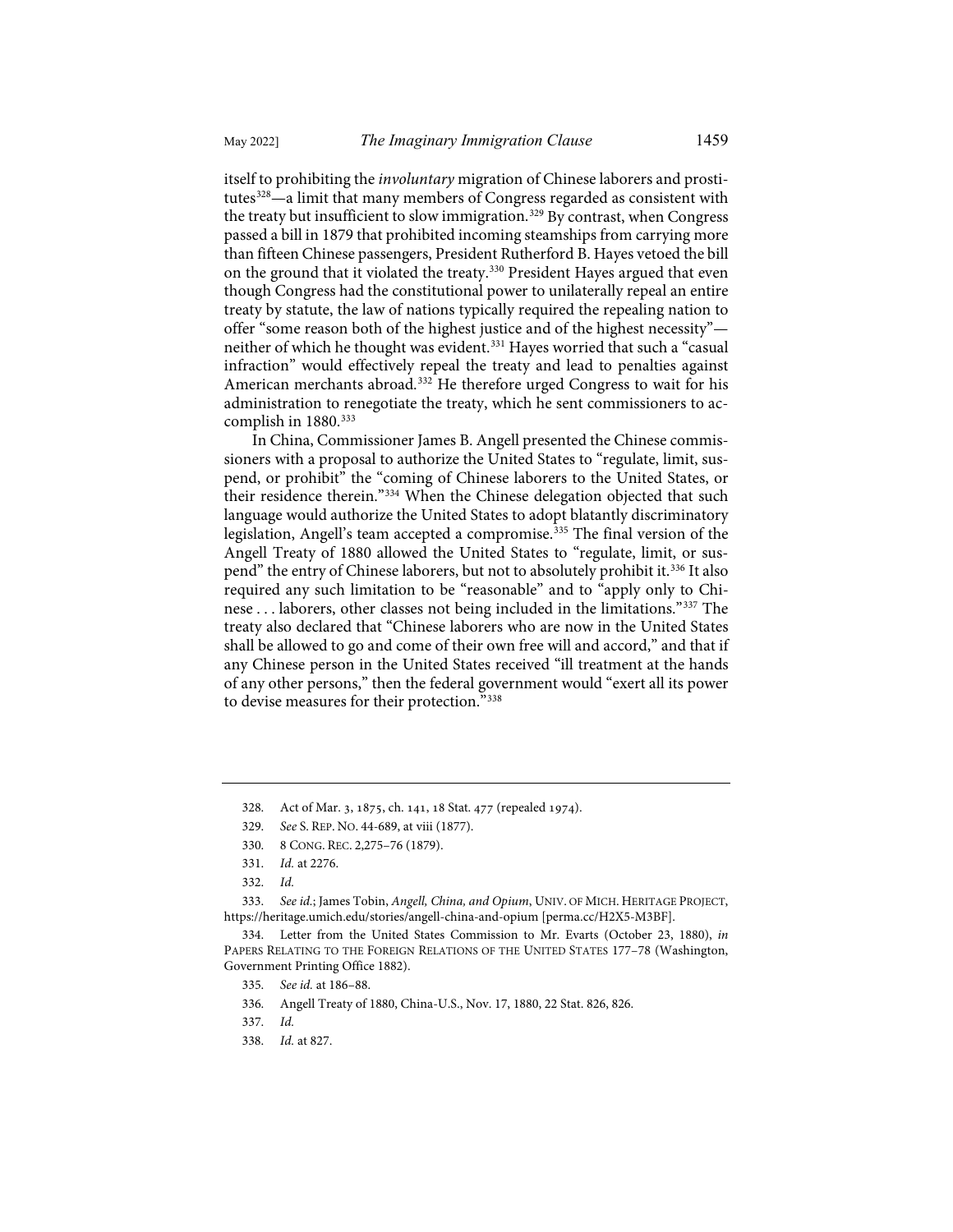<span id="page-41-11"></span>In 1882, after the Senate ratified the Angell Treaty, Representative Page of California proposed legislation to enforce it.<sup>[339](#page-41-0)</sup> Over the objection of oppo-nents who criticized Page's bill as racist and demeaning,<sup>[340](#page-41-1)</sup> supporters maintained that Congress's power to enforce treaties was an unassailable implication of the Necessary and Proper Clause.<sup>[341](#page-41-2)</sup> President Chester Arthur signed Page's bill into law as "An act to execute certain treaty stipulations re-lating to Chinese."<sup>[342](#page-41-3)</sup> The new law—remembered today as the Chinese Exclusion Act but described at the time as the Chinese Restriction  $Act^{343} Act^{343} Act^{343}$ contained four main provisions. First, it suspended the immigration of Chinese laborers for ten years, authorizing federal customs officials to prohibit ships from landing Chinese miners or manual workers.<sup>344</sup> Second, it required incoming Chinese merchants, students, diplomats, and other nonlaborers to obtain certificates from the Chinese government identifying their occupation.[345](#page-41-6) Third, it required Chinese laborers already in the United States to obtain certificates from the federal government if they wished to leave temporarily and return.<sup>[346](#page-41-7)</sup> Finally, it authorized the president to remove "any Chinese person found unlawfully within the United States" after a federal court evaluated their legal status.<sup>347</sup>

Justice Field embraced the supporters' interpretation of the Act when he first reviewed it in 1882 while riding circuit in California. Observing that the Act "was framed in supposed conformity with the provisions of this supplementary treaty," he interpreted its provisions narrowly so as not to "go beyond the limitations prescribed by the treaty."[348](#page-41-9) In one notable opinion, he even suggested that the Act applied only to immigrants from China and not to immigrants of Chinese descent from places not covered by the Angell Treaty, such as the British colony of Hong Kong.<sup>[349](#page-41-10)</sup> Other judges followed his lead, declaring that the "only object" of the Act was to enforce the Angell Treaty,

- 345. *See id.* §§ 6, 9, at 60.
- 346. *Id.* §§ 4–5, at 59–60.
- <span id="page-41-8"></span>347. *Id.* § 12, at 61.

<span id="page-41-10"></span>349. *Id.* at 609.

<span id="page-41-0"></span><sup>339.</sup> *See* H.R. REP. NO. 47-1017 (1882). The initial version of this bill was vetoed for being too restrictive in violation of the Angell Treaty. 13 CONG. REC. 2,551–52 (1882).

<span id="page-41-1"></span><sup>340.</sup> *See, e.g.*, 13 CONG. REC. 3,265 (1882) (statement of Sen. Hoar); *id.* at 3264 (statement of Sen. Hawley); *id.* at 2177–83 (statement of Rep. Browne).

<span id="page-41-2"></span><sup>341.</sup> *See, e.g.*, 13 CONG. REC. app. 54–55 (1882) (statement of Rep. Tucker); 13 CONG.REC. 3,408–09 (1882) (statement of Sen. Edmunds); *In re* Low Yam Chow, 13 F. 605, 607–11 (Field, Circuit Justice, C.C.D. Cal. 1882).

<span id="page-41-3"></span><sup>342.</sup> Chinese Exclusion Act, ch. 126, 22 Stat. 58 (1882) (repealed 1943); *see* H.R. REP. NO. 47-1017.

<span id="page-41-7"></span><span id="page-41-6"></span><span id="page-41-5"></span><span id="page-41-4"></span><sup>343.</sup> *See, e.g.*, United States v. Jung Ah Lung, 124 U.S. 621, 625–26 (1888). *See generally* Beth Lew-Williams, *Before Restriction Became Exclusion: America's Experiment in Diplomatic Immigration Control*, 83 PAC. HIST. REV. 24, 26 (2014).

<sup>344. §§</sup> 1, 15, 22 Stat. at 59, 61.

<span id="page-41-9"></span><sup>348.</sup> *In re* Low Yam Chow, 13 F. 605, 608 (Field, Circuit Justice, C.C.D. Cal. 1882).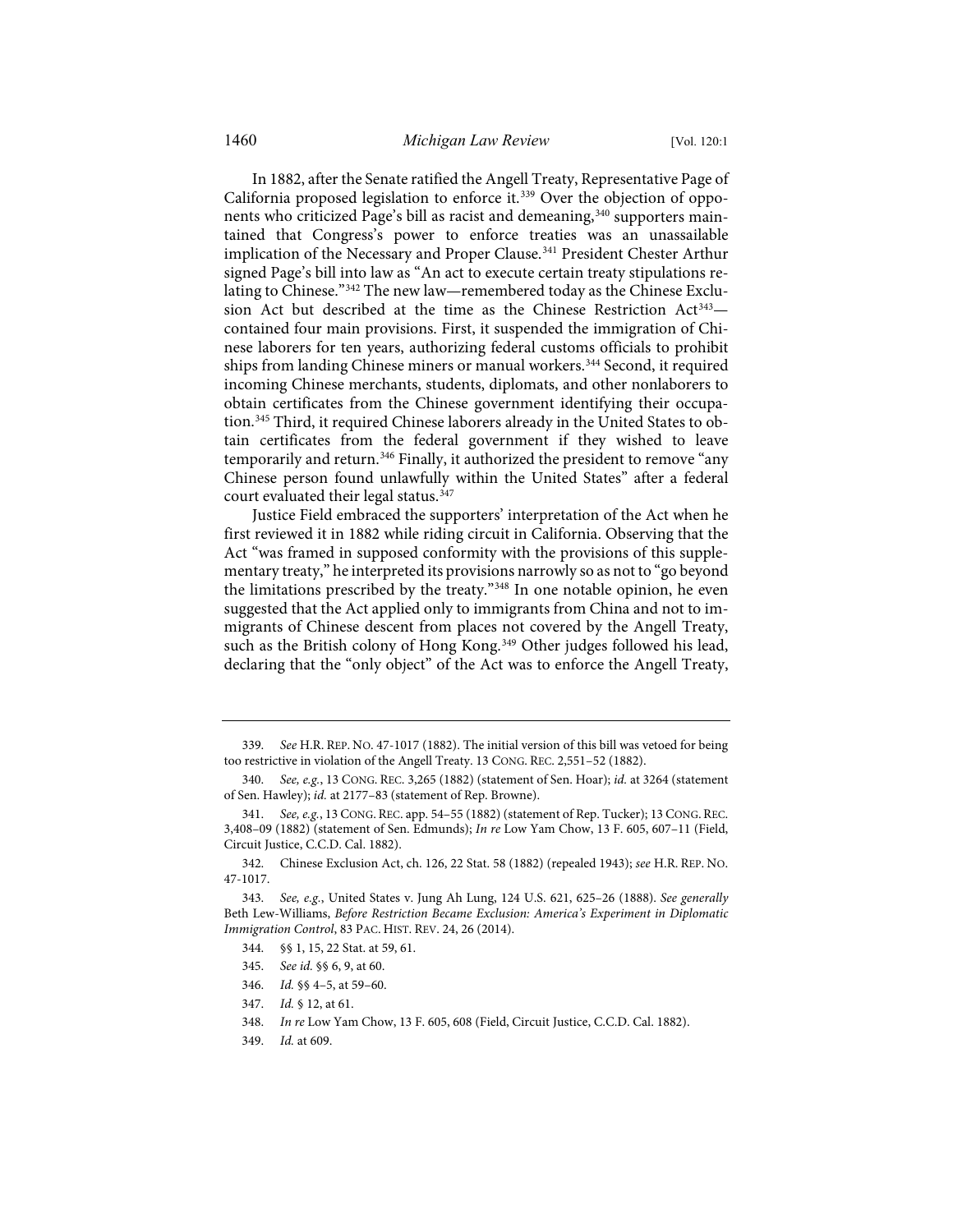not to exercise some alternative power to restrict immigration from outside of China.<sup>[350](#page-42-0)</sup>

Field adjusted course the following year, however, as Hong Kong became a major port of departure for Chinese immigrants to the United States. Predicting that "the island of Hong Kong would pour such laborers into our country every year in unnumbered thousands, unless they also were covered by the restriction act," Field concluded that the Act's authors must have "had a double purpose": one to enforce the treaty with China, and a second to exclude "laborers of the Chinese race coming from any other part of the world."[351](#page-42-1) Field's new interpretation of the Act was consistent with his personal views: he privately worried that the United States was made "for our race—the Caucasian race," and that "everything connected with the Chinese prevent the possibility of their ever assimilating with our people.["352](#page-42-2) But it raised a constitutional problem: if the Chinese Restriction Act excluded immigrants whom the Angell Treaty did not cover, then the statute might conflict with treaties involving the United Kingdom, which controlled Hong Kong.[353](#page-42-3)

In an 1883 case involving a Chinese immigrant from Hong Kong, *In re Ah Lung*, Field offered an explanation of the relationship between federal immigration laws and treaties—one he would revive several times over the next decade, including in the *Chinese Exclusion Case* six years later. Field began by observing that the Constitution treats both treaties and statutes as the supreme law of the land: an act of Congress "upon a subject within its legislative power is as binding upon the courts as a treaty on the same subject."[354](#page-42-4) Because neither a statute nor a treaty has "paramount authority over the other," he continued, a court's role in evaluating a conflict between them is simply applying whichever came later in time.<sup>[355](#page-42-5)</sup> In this respect, Congress's power to repeal an act passed by an old Congress was equivalent to Congress's power to repeal a treaty ratified by an old Senate. So long as the new acts "relate to subjects which the constitution has placed under that legislative power," then no prior Congress could forever bar a future Congress from exercising its legislative power.[356](#page-42-6)

Applying this analysis to the situation before him, Field concluded that the Constitution permitted Congress to exclude Chinese immigrants from

<span id="page-42-0"></span><sup>350.</sup> United States v. Douglas, 17 F. 634, 637–38 (C.C.D. Mass. 1883); *In re* Moncan, 14 F. 44, 45–46 (C.C.D. Or. 1882).

<sup>351.</sup> *In re* Ah Lung, 18 F. 28, 32 (Field, Circuit Justice, C.C.D. Cal. 1883).

<span id="page-42-3"></span><span id="page-42-2"></span><span id="page-42-1"></span><sup>352.</sup> Letter from Stephen J. Field to Professor J.N. Pomeroy (Apr. 14, 1882), *in Four Letters of Mr. Justice Field*, 47 YALE L.J. 1100, 1104 (1938).

<sup>353.</sup> *See* 15 CONG. REC. 3,761 (1884) (statement of Rep. R.R. Hitt).

<sup>354.</sup> *Id.* at 3762 (quoting *In re Ah Lung*, 18 F. at 29).

<sup>355.</sup> *In re Ah Lung*, 18 F. at 29–32.

<span id="page-42-6"></span><span id="page-42-5"></span><span id="page-42-4"></span><sup>356.</sup> *Id.* (quoting Taylor v. Morton, 23 F. Cas. 784, 786 (Curtis, Circuit Justice, C.C.D. Mass. 1855) (No. 13,799)).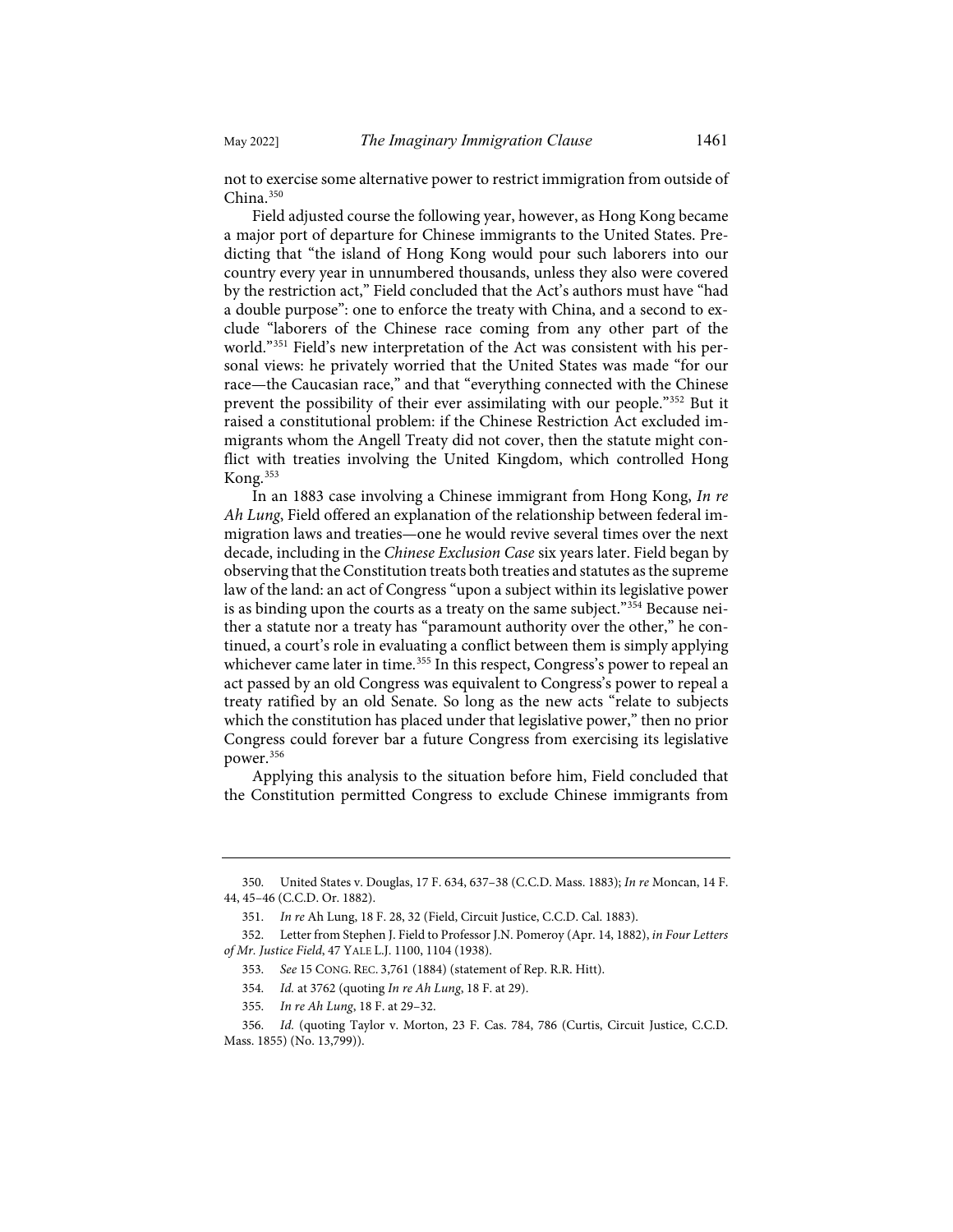Hong Kong even if a treaty with the United Kingdom said otherwise.<sup>[357](#page-43-0)</sup> Field had already held that the exclusion of Chinese immigrants fell within Congress's power to regulate commerce.[358](#page-43-1) He therefore wrote in *Ah Lung* that "[t]he immigration of foreigners to the United States, and the conditions upon which they shall be permitted to remain, are appropriate subjects of legislation as well as of treaty stipulation. No treaty can deprive congress of its power in that respect."[359](#page-43-2) If the United Kingdom objected, Field continued, such an objection was not a constitutional problem but a diplomatic problem: it "may present its complaint to the executive department, and take such other measures as it may deem that justice to its own citizens or subjects requires."<sup>[360](#page-43-3)</sup>

The Supreme Court adopted Field's analysis the following year, in 1884. One of the issues in the *Head Money Cases*—the decision challenging the Immigration Act of 1882—was whether Congress's regulation of European im-migration violated a treaty with Russia that called for open immigration.<sup>[361](#page-43-4)</sup> Citing Field's opinion in *Ah Lung*, the Court held that a federal exercise of the Commerce Clause could be constitutional even if it conflicted with preexisting treaties[.362](#page-43-5) "It is enough to say that, Congress having the power to pass a law regulating immigration as a part of the commerce of this country with foreign nations, we see nothing . . . forbidden by any other part of the Constitution," the Court wrote.<sup>[363](#page-43-6)</sup> Field added on behalf of the Court four years later that "[t]he duty of the courts is to construe and give effect to the latest expression of the sovereign will."[364](#page-43-7)

C. *The* Chinese Exclusion Case

### 1. The Chinese Exclusion Act

As Field and the Supreme Court gave Congress legal sanction to violate existing treaties, members of Congress became increasingly aggressive about restricting Chinese immigration further than the Angell Treaty allowed. In 1884, for instance, Congress codified Field's opinion in *Ah Lung* by amending the Chinese Restriction Act to apply to all Chinese laborers "from any foreign port or place."[365](#page-43-8) But for members from California and other Western states, the Angell Treaty continued to pose three problems.

<sup>357.</sup> *Id.* at 32.

<span id="page-43-4"></span><span id="page-43-3"></span><span id="page-43-2"></span><span id="page-43-1"></span><span id="page-43-0"></span><sup>358.</sup> Ho Ah Kow v. Nunan, 12 F. Cas. 252, 256 (Field, Circuit Justice, C.C.D. Cal. 1879) (No. 6,546).

<sup>359.</sup> *In re Ah Lung*, 18 F. at 29.

<sup>360.</sup> *Id.* at 29–30.

<sup>361.</sup> Edye v. Robertson (The Head Money Cases), 112 U.S. 580, 597 (1884).

<sup>362.</sup> *Id.* at 598 (citing *In re Ah Lung*, 18 F. at 28).

<sup>363.</sup> *Id.* at 600.

<sup>364.</sup> Whitney v. Robertson, 124 U.S. 190, 195 (1888).

<span id="page-43-8"></span><span id="page-43-7"></span><span id="page-43-6"></span><span id="page-43-5"></span><sup>365.</sup> Act of July 5, 1884, ch. 220, 23 Stat. 115 (1884) (repealed 1943); H.R. REP. NO. 48-614, at 2 (1884).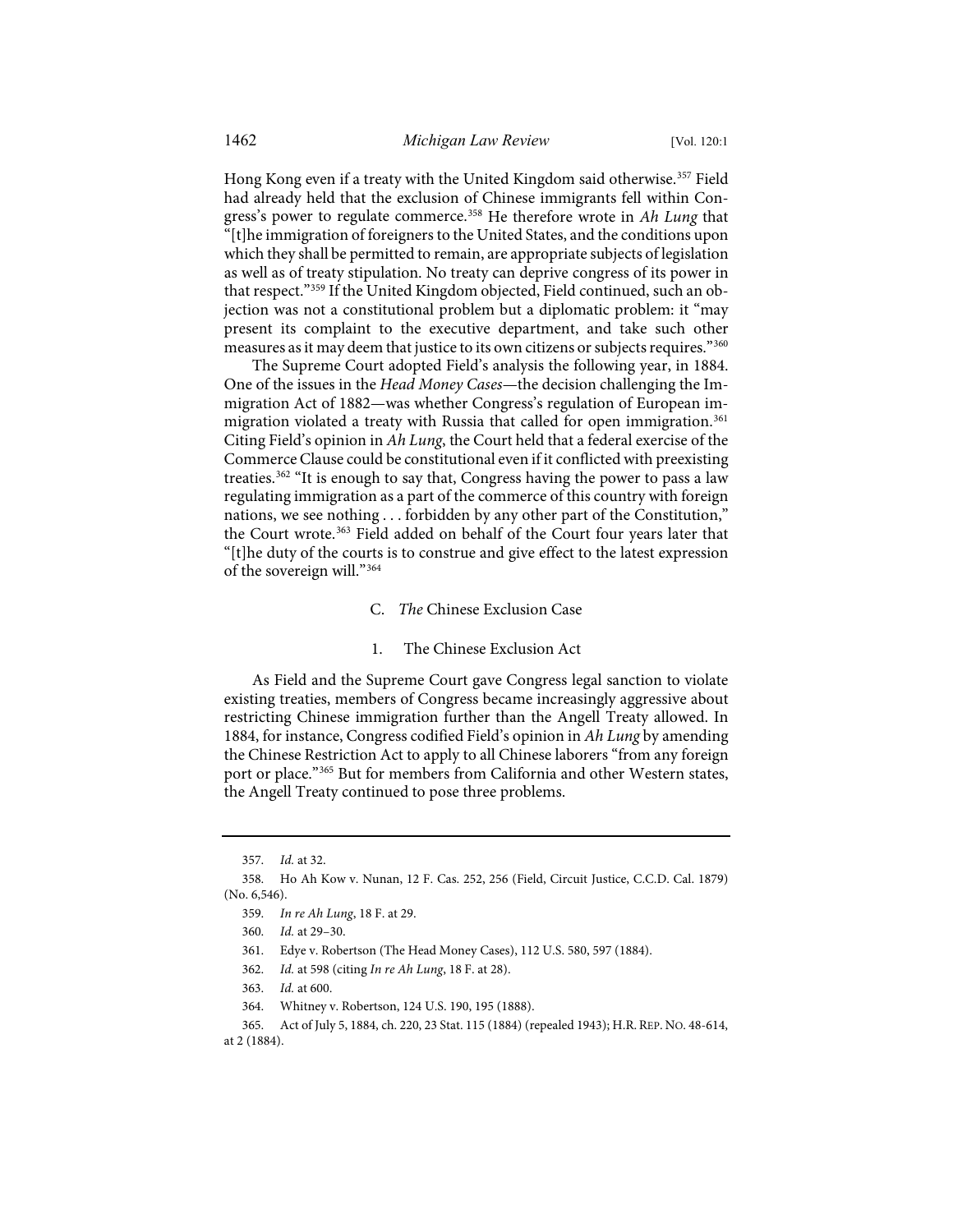First, the treaty explicitly required Congress to freely admit Chinese merchants, students, tourists, and people in transit.<sup>366</sup> As thousands of Chinese immigrants claimed to be members of these exempted classes, federal customs officials developed arbitrary and ultimately ineffective metrics to distinguish "laborers" from "merchants."<sup>[367](#page-44-2)</sup> Second, the treaty also protected the right of Chinese laborers already in the United States "to go and come of their own free will and accord."[368](#page-44-3) Although the Chinese Restriction Act instructed departing Chinese laborers to obtain a "certificate" as evidence of their U.S. res-idence,<sup>[369](#page-44-4)</sup> the Secretary of the Treasury interpreted the treaty to allow any incoming Chinese immigrant to present evidence that they had once lived in the United States but had lost their certificate.<sup>[370](#page-44-5)</sup> By 1887, over ten thousand Chinese immigrants entered the United States every year—far more than before the Act was first passed.[371](#page-44-6)

Third, the treaty also required the United States to protect Chinese residents from "ill treatment at the hands of any other persons"[372—](#page-44-7)a responsibility that each branch of the federal government shirked. When white lynch mobs in California began terrorizing Chinese residents, for example, the Supreme Court held over Field's dissent that federal prosecutors had no power to protect them.[373](#page-44-8) Yet the federal government's reluctance to protect Chinese residents was not merely due to the law. Even when white people massacred their Chinese neighbors in the U.S. territory of Wyoming, President Grover Cleveland's Administration blamed Chinese victims for choosing to live in such a "remote and unprotected region." [374](#page-44-9)

<span id="page-44-0"></span>Beginning in 1886, as thousands of Chinese immigrants entered the United States only to face hostile vigilantes, the government of China offered to renegotiate the Angell Treaty.<sup>375</sup> In exchange for the United States' payment

<span id="page-44-5"></span><span id="page-44-4"></span>370. United States v. Jung Ah Lung, 142 U.S. 621, 634–35 (1888); *see* Circular from the Treasury, No. 124 (Oct. 25, 1882), *in* SYNOPSIS OF THE DECISIONS OF THE TREASURY DEPARTMENT ON THE CONSTRUCTION OF THE TARIFF, NAVIGATION, AND OTHER LAWS FOR THE YEAR ENDING DECEMBER 31, 1882, at 314, 315 (Washington, Government Printing Office 1883).

<sup>366.</sup> Angell Treaty of 1880, *supra* not[e 336,](#page-40-11) at 826.

<span id="page-44-3"></span><span id="page-44-2"></span><span id="page-44-1"></span><sup>367.</sup> *See* Kitty Calavita, *Collisions at the Intersection of Gender, Race, and Class: Enforcing the Chinese Exclusion Laws*, 40 LAW & SOC'Y REV. 249, 265 (2006).

<sup>368.</sup> Angell Treaty of 1880, *supra* not[e 336,](#page-40-11) at 827.

<sup>369.</sup> Chinese Exclusion Act, ch. 126, §§ 3, 6, 9, 22 Stat. 58, 59 (repealed 1943).

<sup>371.</sup> Lew-Williams, *supra* not[e 343,](#page-41-11) at 25.

<sup>372.</sup> Angell Treaty of 1880, *supra* not[e 336,](#page-40-11) at 686.

<sup>373.</sup> Baldwin v. Franks, 120 U.S. 678, 682, 704–05 (1887); *id.* at 707 (Field, J., dissenting).

<span id="page-44-9"></span><span id="page-44-8"></span><span id="page-44-7"></span><span id="page-44-6"></span><sup>374.</sup> Letter from T.F. Bayard to Mr. Cheng Tsao Ju (Feb. 18, 1886), *in* PAPERS RELATING TO THE FOREIGN RELATIONS OF THE UNITED STATES 158, 158–60 (Washington, Government Printing Office 1887).

<span id="page-44-10"></span><sup>375.</sup> Letter from Cheng Tsao Ju to T.F. Bayard (Feb. 15, 1886), *supra* not[e 374,](#page-44-0) at 154, 156; Telegram from Kwong Lun Hing & Co. to Cheng Tsao Ju (Feb. 11, 1886), *supra* at 156; Telegram from Lee Kim Wah to Cheng Tsao Ju (Feb. 13, 1886), *supra* at 157; Telegram from Mr. Owyang Ming to Mr. Cheng (Feb. 16, 1886), *supra* at 157; Telegram from Mr. Owyang Ming to Mr. Cheng (Feb. 18, 1886), *supra* at 158.; *see The Treaty with China: The Correspondence on the Convention*, N.Y. TIMES, Sep. 19, 1888, at 9.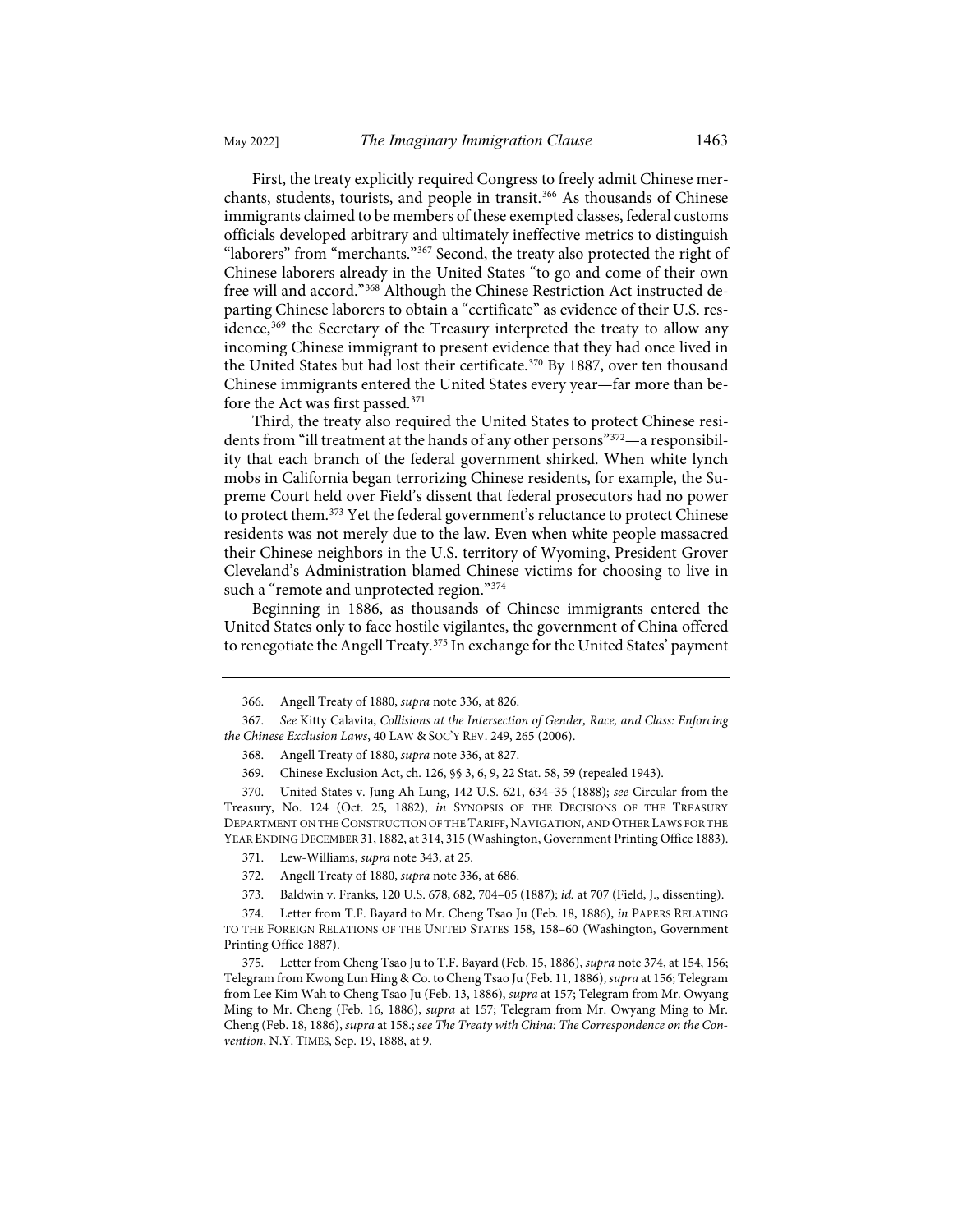of an indemnification to support the victims of anti-Chinese violence, China offered to allow the United States to prohibit the admission of all Chinese laborers, including former U.S. residents, with limited exceptions.[376](#page-45-0) President Cleveland agreed to these terms in 1888, and the Senate ratified the Bayard– Zhang Treaty that spring.<sup>377</sup> As Congress waited for the Chinese government to ratify the treaty, it passed a statute known as the Chinese *Exclusion* Act "to carry into effect the provisions of the treaty . . . and to provide against the evasion of its provisions by the classes prohibited from entering the United States.["378](#page-45-2) The Act stated that it would take effect as soon as China ratified the treaty.[379](#page-45-3)

Almost immediately after Congress passed the Chinese Exclusion Act in September 1888, however, rumors circulated that the Chinese government was having second thoughts about ratification.<sup>[380](#page-45-4)</sup> The timing could not have been worse for the Cleveland Administration, as the presidential election was only two months away. With "a wink or a nod from the White House," one of the president's closest friends in Congress, Representative Scott of Pennsylva-nia, quickly proposed a backup bill in case the treaty fell apart.<sup>[381](#page-45-5)</sup> His bill promised to prohibit the admission of all Chinese laborers—including residents returning home from abroad under the terms of existing treaties—re-gardless of whether China ratified the new treaty.<sup>[382](#page-45-6)</sup>

The House unanimously passed Scott's bill without debate,<sup>[383](#page-45-7)</sup> and no senators doubted that the bill was "a regulation of commerce with foreign nations."[384](#page-45-8) But some senators expressed concern about the "injustice in the bill arising out of the provision which prohibits the coming into this country of any Chinese who have departed and have not returned at the time of the pas-sage of the act."<sup>[385](#page-45-9)</sup> Even the bill's supporters agreed that it violated the Angell Treaty's protection of returning U.S. residents.<sup>386</sup>

But almost all of the bill's supporters regarded its violation of existing treaties as a feature, not a bug, because it restored to the United States its sovereign power "to exclude any and every class of people who are supposed to

<span id="page-45-1"></span><span id="page-45-0"></span><sup>376.</sup> Letter from Cheng Tsao Ju to T.F. Bayard (Nov. 30, 1886), *supra* not[e 374,](#page-44-0) at 101, 108; *see also* 19 CONG. REC. 7,694–95 (1888).

<sup>377.</sup> Lew-Williams, *supra* not[e 343,](#page-41-11) at 48.

<sup>378. 19</sup> CONG. REC. 6,569 (1888) (statement of Sen. Dolph).

<sup>379.</sup> Act of Sept. 13, 1888, ch. 1015, 25 Stat. 476 (repealed 1943).

<sup>380.</sup> Lew-Williams, *supra* not[e 343,](#page-41-11) at 48.

<span id="page-45-6"></span><span id="page-45-5"></span><span id="page-45-4"></span><span id="page-45-3"></span><span id="page-45-2"></span><sup>381. 19</sup> CONG. REC. 8,365 (statement of Sen. Mitchell); 19 CONG. REC. 8,226 (statement of Rep. Scott); *see also William L. Scott Dead*, N.Y. TIMES, Sept. 21, 1891, at 5.

<sup>382.</sup> Scott Act, ch. 1064, 25 Stat. 504 (1888) (repealed 1943).

<sup>383. 19</sup> CONG. REC. 8,227 (1888).

<span id="page-45-10"></span><span id="page-45-9"></span><span id="page-45-8"></span><span id="page-45-7"></span><sup>384.</sup> *Id.*; *id.* at 8374 (statement of Sen. Hoar); *see also id.* at 8217 (statement of Sen. Sherman).

<sup>385.</sup> *Id.* at 8215 (statement of Sen. George); *see, e.g.*, *id.* at 8219 (statement of Sen. Butler).

<sup>386.</sup> *Id.* at 8218 (statement of Sen. Mitchell).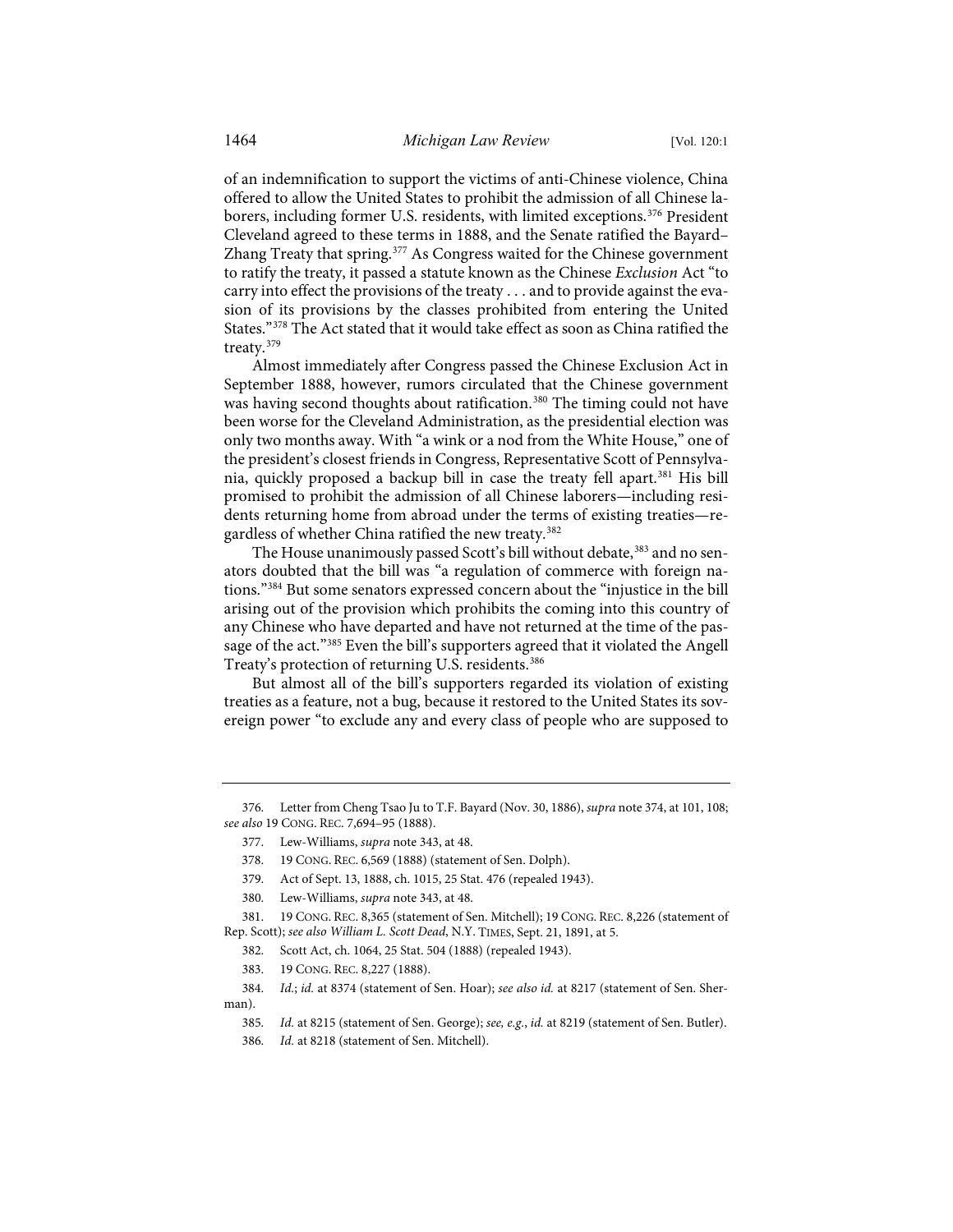be detrimental to the interests of the commonwealth.["387](#page-46-0) Senator Mitchell of Oregon, for example, urged his colleagues to repeal "all our treaties with China which restrict Congress and tie up its hands and prevent us from passing a law which would forever exclude all Chinese from this country."<sup>[388](#page-46-1)</sup> President Cleveland adopted similar reasoning when the Senate presented the bill for his signature.<sup>[389](#page-46-2)</sup> Although the president mentioned the injustice of excluding returning residents currently "on their way" to the United States, he signed the Scott Act without waiting for an amendment by which they "may be permitted to land."[390](#page-46-3)

## 2. The Supreme Court's Opinion

One of those returning residents was Chae Chan Ping, a Chinese resident of San Francisco who was on a ship in the Pacific when President Cleveland signed the Scott Act.<sup>[391](#page-46-4)</sup> When Chae arrived in San Francisco days later, federal customs officials refused to allow him to disembark even though he had a return certificate authorized by the Chinese Restriction Act and Angell Treaty[.392](#page-46-5) With the assistance of local counsel, Chae challenged the constitutionality of the Scott Act because it "divest[ed] a right indefeasibly vested under the treaties and laws."[393](#page-46-6) He contended that the certificate was, in effect, "a contract" that Congress had no power to breach by subsequent legisla-tion.<sup>[394](#page-46-7)</sup>

The federal circuit court summarily rejected Chae's argument, citing the *Head Money Cases* and Field's decision in *Ah Lung* for the proposition that Congress had the constitutional power to repeal or violate existing treaties by statute.<sup>[395](#page-46-8)</sup> Chae appealed this decision to the Supreme Court, conceding in his briefing that "the power 'to regulate commerce with foreign nations' may authorize congressional legislation to prevent the *entry* of foreign subjects."[396](#page-46-9) But he argued that such a power didn't authorize Congress "to prohibit the *return* to this country of the appellant. He had a *vested right* to return, which could not be taken from him by any exercise of mere *legislative* power."[397](#page-46-10)

<span id="page-46-0"></span>G.A. Jenks, the U.S. solicitor general, defended the constitutionality of the Scott Act by arguing that if Chae's theory were correct, then a treaty could

394. *Id.*

397. *Id.*

<span id="page-46-1"></span><sup>387.</sup> *Id.* at 8217 (statement of Sen. Teller).

<sup>388.</sup> *Id.* at 8219 (statement of Sen. Mitchell).

<span id="page-46-2"></span><sup>389.</sup> Grover Cleveland, *The Chinese Barred Out*, N.Y. TIMES, Oct. 2, 1888, at 1.

<sup>390.</sup> *Id.* at 2.

<span id="page-46-3"></span><sup>391.</sup> *In re* Chae Chan Ping, 36 F. 431, 431 (C.C.N.D. Cal. 1888).

<sup>392.</sup> *Id.*

<sup>393.</sup> *Id.* at 433.

<span id="page-46-10"></span><span id="page-46-9"></span><span id="page-46-8"></span><span id="page-46-7"></span><span id="page-46-6"></span><span id="page-46-5"></span><span id="page-46-4"></span><sup>395.</sup> *Id.* at 433–35; *see also* Recent Case, *Constitutional Law—Chinese Exclusion Act of 1888*, 2 HARV. L. REV. 287 (1889).

<sup>396.</sup> Brief for Appellant, *supra* not[e 243,](#page-30-0) at 4.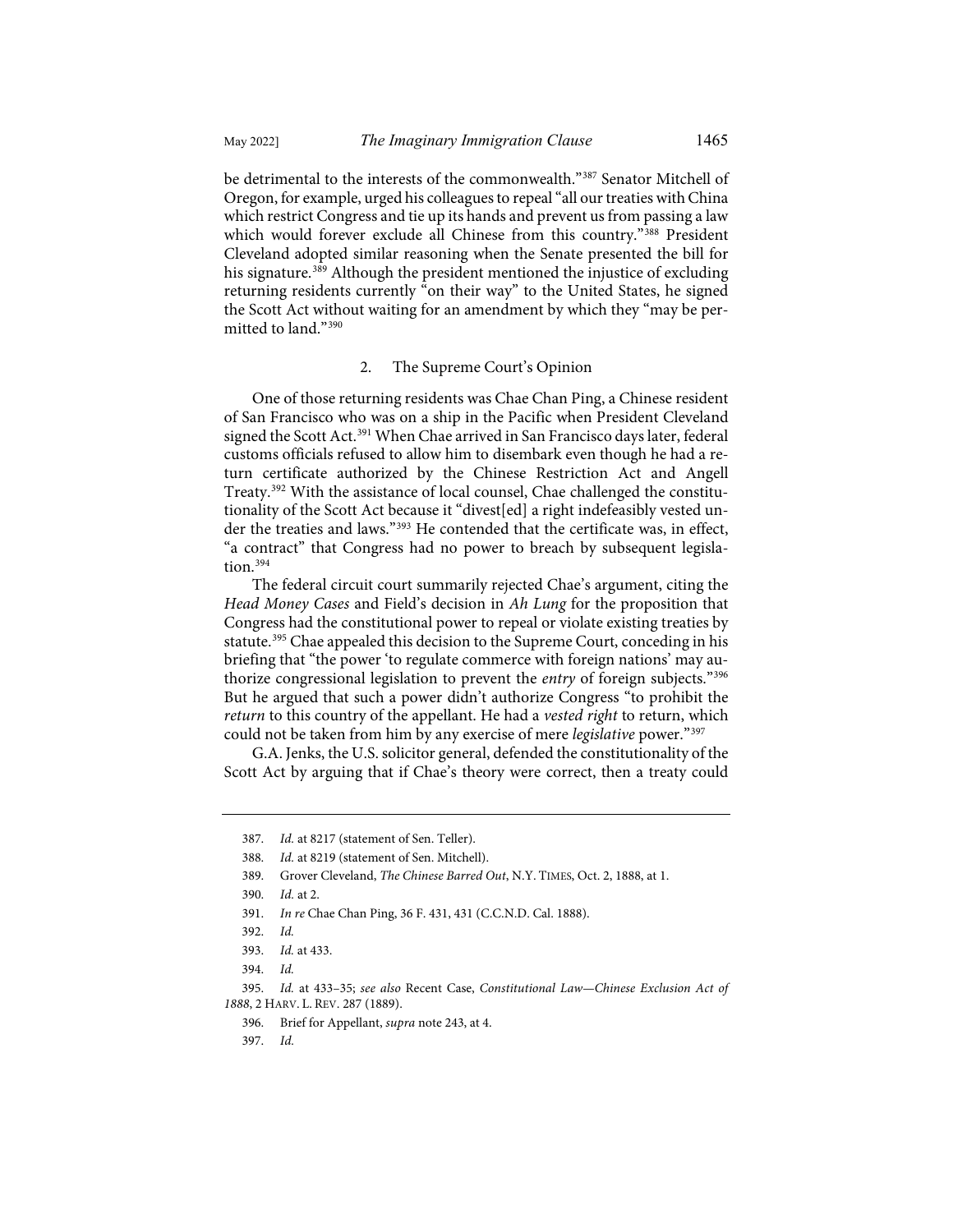forever deprive Congress of its sovereign powers to legislate. "Full legislative powers, in the United States, are committed to Congress," Jenks wrote, citing the Commerce Clause, the Necessary and Proper Clause, and other enumerated powers.[398](#page-47-0) Jenks therefore thought it absurd to suggest that Congress could not exercise one of these "full sovereign powers" because of a treaty with a foreign nation or a certificate given to an individual.<sup>[399](#page-47-1)</sup> Nor did the law of nations require the United States to admit Chae: "International law fully es-tablishes the right of a nation to exclude foreigners from its domain."[400](#page-47-2)

Justice Field wrote a unanimous opinion on behalf of the Supreme Court in Chae's case, which was reported as the *Chinese Exclusion Case*. In light of Chae's argument and the solicitor general's defense, the primary question before the Court was whether Congress could exercise its legislative powers to nullify any right of return Chae possessed under the Angell Treaty of 1880 or the Chinese Restriction Act of 1882, both of which Chae regarded as a "contract."[401](#page-47-3)

<span id="page-47-10"></span>Field began his opinion by conceding that "[a] treaty, it is true, is in its nature a contract between nations."[402](#page-47-4) But because a treaty was "only the equivalent of a legislative act," it could be "repealed or modified at the pleasure of Congress. In either case the last expression of the sovereign will must control."[403](#page-47-5) The Court had just decided this point in the *Head Money Cases*. [404](#page-47-6) Field therefore dispensed with the suggestion that Congress could not abrogate the Angell Treaty.

Field spent far more time on Chae's related argument that the Angell Treaty and his certificate gave him a "*vested right*" to return to the United States, a right that no statute could take away. He began his analysis by describing the power to exclude aliens as an "incident of every independent nation."[405](#page-47-7) Quoting Chief Justice Marshall, he wrote that a country's "sovereignty" could be limited only by its own laws, not "from an external source" like a treaty with another nation.<sup>[406](#page-47-8)</sup> But he did not end his analysis by concluding that because other nations could exclude people, so could Congress. Instead, he immediately turned to "our Constitution" and wrote that it empowered Congress alone to decide when to exercise all the sovereign pow-ers that the document delegated to it.<sup>[407](#page-47-9)</sup>

<span id="page-47-7"></span>405. *Id.* at 603.

<span id="page-47-4"></span><span id="page-47-3"></span><span id="page-47-2"></span><span id="page-47-1"></span><span id="page-47-0"></span><sup>398.</sup> Brief for the United States at 5, Chae Chan Ping v. United States (The Chinese Exclusion Case), 130 U.S. 581 (1889) (No. 1446).

<sup>399.</sup> *See id.*

<sup>400.</sup> *Id.* at 6.

<sup>401.</sup> *The Chinese Exclusion Case*, 130 U.S. at 589.

<sup>402.</sup> *Id.* at 600.

<span id="page-47-5"></span><sup>403.</sup> *Id.*

<span id="page-47-6"></span><sup>404.</sup> *Id.* at 600–03.

<span id="page-47-8"></span><sup>406.</sup> *Id.* at 604.

<span id="page-47-9"></span><sup>407.</sup> *Id.*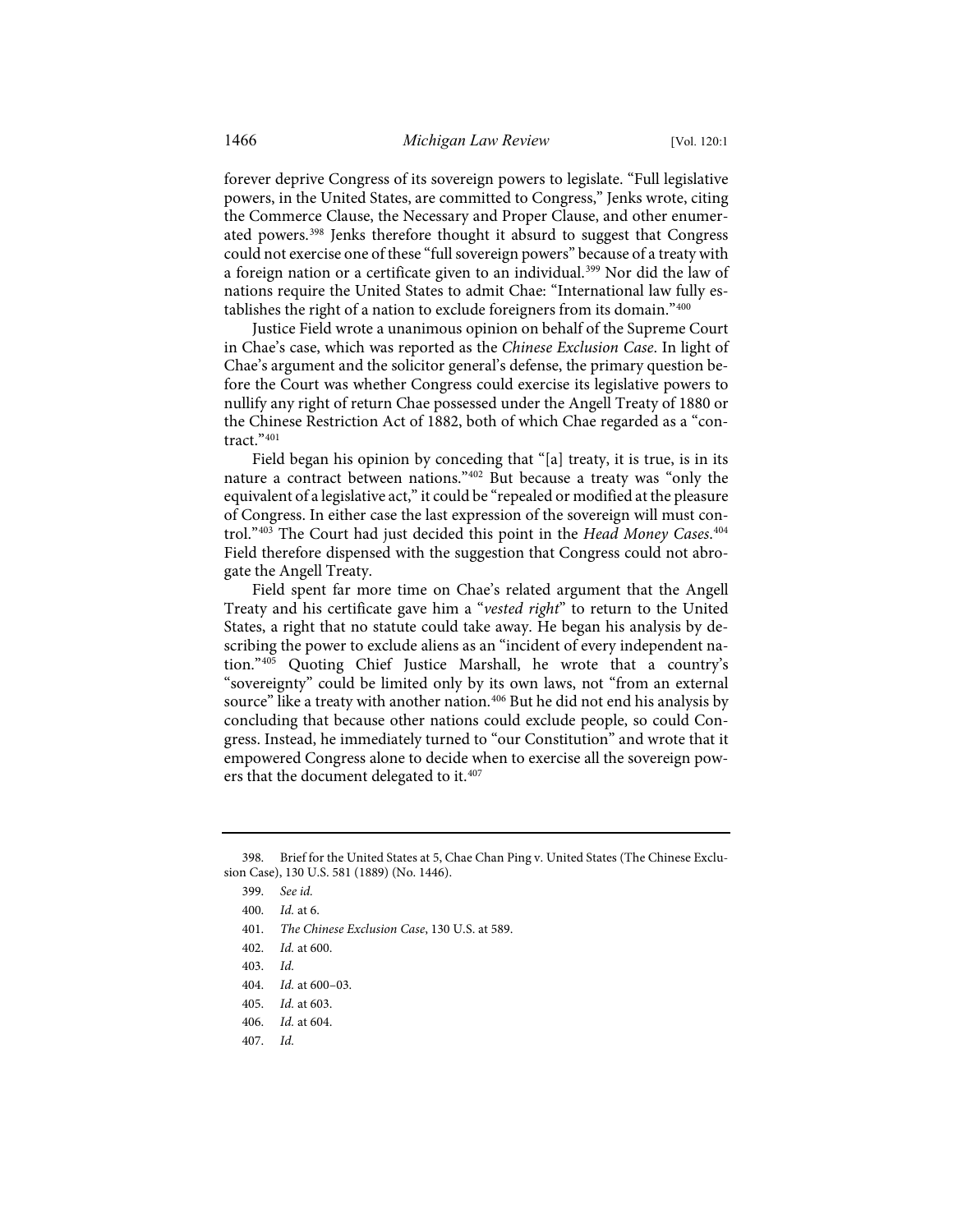"While under our Constitution and form of government the great mass of local matters is controlled by local authorities," he wrote, "the United States, in their relation to foreign countries and their subjects or citizens, are one nation, invested with powers which belong to independent nations, the exercise of which can be invoked for the maintenance of its absolute independence and security throughout its entire territory."<sup>408</sup> Like the solicitor general, he listed some of these powers: "[t]he powers to declare war, make treaties, suppress insurrection, repel invasion, regulate foreign commerce, secure republican governments to the States, and admit subjects of other nations to citizenship."[409](#page-48-1) He explained that these powers "are all sovereign powers, restricted in their exercise only by the Constitution itself and considerations of public policy and justice which control, more or less, the conduct of all civilized nations."[410](#page-48-2) These "sovereign powers," Field wrote, authorized Congress to conduct "our relations with foreign nations" and "give security against foreign aggression and encroachment," including when such aggression came from "vast hordes of its people crowding in upon us."<sup>[411](#page-48-3)</sup> If Congress "considers the presence of foreigners of a different race in this country, who will not assimilate with us, to be dangerous to its peace and security," Field concluded, no contract, treaty, or condition of war or peace could prevent Congress from excluding them.[412](#page-48-4) "The power of exclusion of foreigners [is] an incident of sovereignty belonging to the government of the United States, as a part of those sovereign powers delegated by the Constitution," Field wrote.<sup>[413](#page-48-5)</sup> "[T]he right to its exercise at any time when, in the judgment of the government, the interests of the country require it, cannot be granted away or restrained on behalf of any one."[414](#page-48-6)

## <span id="page-48-7"></span>D. *The Immediate Effect of the* Chinese Exclusion Case

# 1. The Commerce Clause

Read in context, the *Chinese Exclusion Case* was a relatively straightforward, racist opinion that reaffirmed Congress's sovereign power to legislate despite a contrary agreement. Field didn't resurrect the old Federalist argument that because the United States was "sovereign," it had an inherent power to exclude people—an argument that would not have resolved whether such a power belonged to Congress or to the states. Rather, he wrote that the Constitution delegated many powers to Congress, that those enumerated powers

- 408. *Id.*
- 409. *Id.*

- 412. *Id.* at 606–09.
- <span id="page-48-5"></span>413. *Id.* at 609.
- <span id="page-48-6"></span>414. *Id.*

<span id="page-48-4"></span><span id="page-48-3"></span><span id="page-48-2"></span><span id="page-48-1"></span><span id="page-48-0"></span><sup>410.</sup> *Id.*

<sup>411.</sup> *Id.* at 604, 606.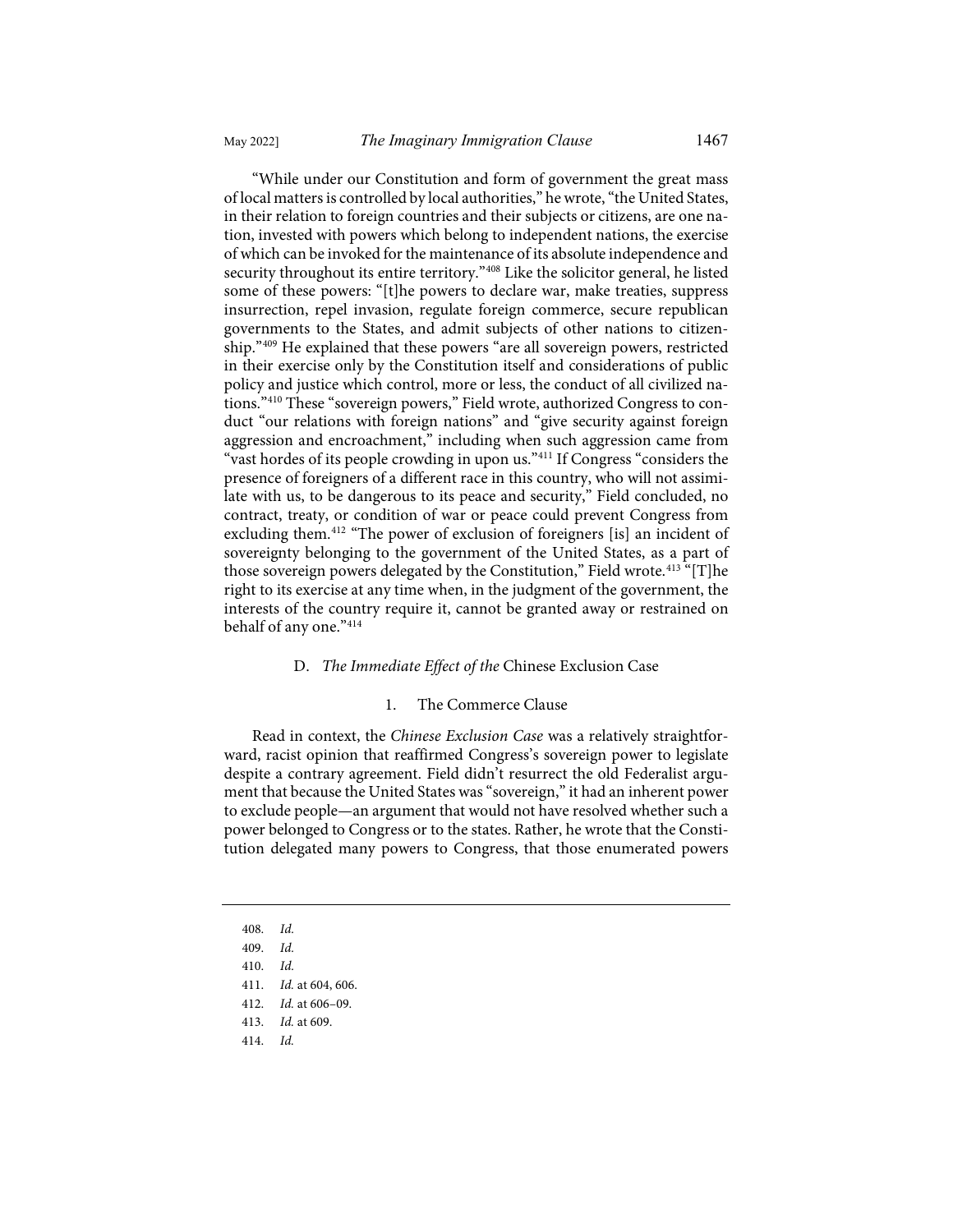"are all sovereign powers," and that Congress's sovereign powers could be restricted "only by the Constitution itself and considerations of public policy," not by treaty with China.<sup>[415](#page-49-0)</sup>

Toward the end of the *Chinese Exclusion Case*, Field specifically distinguished the 1798 Act as "entirely different from the act before us."[416](#page-49-1) Unlike the sort of admission restriction law that the Court had recently upheld under the Commerce Clause, the 1798 Act was a deportation law. And in the years before and after the *Chinese Exclusion Case*, Field stridently declared that "there is no such thing as a power of inherent sovereignty in the government of the United States."[417](#page-49-2) Instead, he considered the United States "a government of delegated powers, supreme within its prescribed sphere but powerless outside of it. In this country, sovereignty resides in the people, and Congress can exercise no power which they have not, by their Constitution, entrusted to it."[418](#page-49-3)

Contemporary readers of the *Chinese Exclusion Case* adopted similar interpretations. The *Harvard Law Review* described the opinion as a case about "Treaty Rights" in which the Court declared that Chae's certificate "conferred upon him no right to return to the United States of which he could not be deprived by a subsequent act of Congress."[419](#page-49-4) The *San Francisco Chronicle* praised the decision for rejecting "[t]he fine-spun argument of counsel for Chae Chan Ping that a return certificate constituted a contract with the outgoing Chinaman, by virtue of which the United States was legally bound to readmit him."[420](#page-49-5) When lower-court judges and members of Congress considered "[t]he question as to the power of congress to regulate the admission of alien passengers coming to this country,["421](#page-49-6) they typically cited Commerce Clause cases like the *Head Money Cases*. They cited the *Chinese Exclusion Case* only for the specific principle that Congress could abrogate treaties.<sup>[422](#page-49-7)</sup>

Free to exercise the Commerce Clause's power without worrying about the constitutionality of violating existing treaties, Congress steadily modified its immigration statutes after 1889 to secure "a stricter enforcement of the present laws, and for such amendments to be made as would more clearly define

<sup>415.</sup> *Id.* at 604.

<sup>416.</sup> *See id.* at 610–11.

<span id="page-49-3"></span><span id="page-49-2"></span><span id="page-49-1"></span><span id="page-49-0"></span><sup>417.</sup> Juilliard v. Greenman, 110 U.S. 421, 467 (1884) (Field, J., dissenting); *see also* Fong Yue Ting v. United States, 149 U.S. 698, 746–50 (1893) (Field, J., dissenting).

<sup>418.</sup> *Juilliard*, 110 U.S. at 467 (Field, J., dissenting).

<sup>419.</sup> Recent Case, *supra* not[e 33,](#page-6-0) at 136.

<span id="page-49-5"></span><span id="page-49-4"></span><sup>420.</sup> *The Chinese Cannot Come*, *supra* note [243,](#page-30-0) at 4; *see also The Chinese Act Sustained*, BALT. SUN, May 14, 1889, at 1.

<sup>421.</sup> *In re* Florio, 43 F. 114, 115 (C.C.S.D.N.Y. 1890).

<span id="page-49-7"></span><span id="page-49-6"></span><sup>422.</sup> *See id.* at 115; *see, e.g.*, H.R. REP. NO. 52-255, at 4 (1892); *see also* Lone Wolf v. Hitchcock, 187 U.S. 553, 566 (1903) (citing the *Chinese Exclusion Case* for the proposition that "the legislative power might pass laws in conflict with treaties").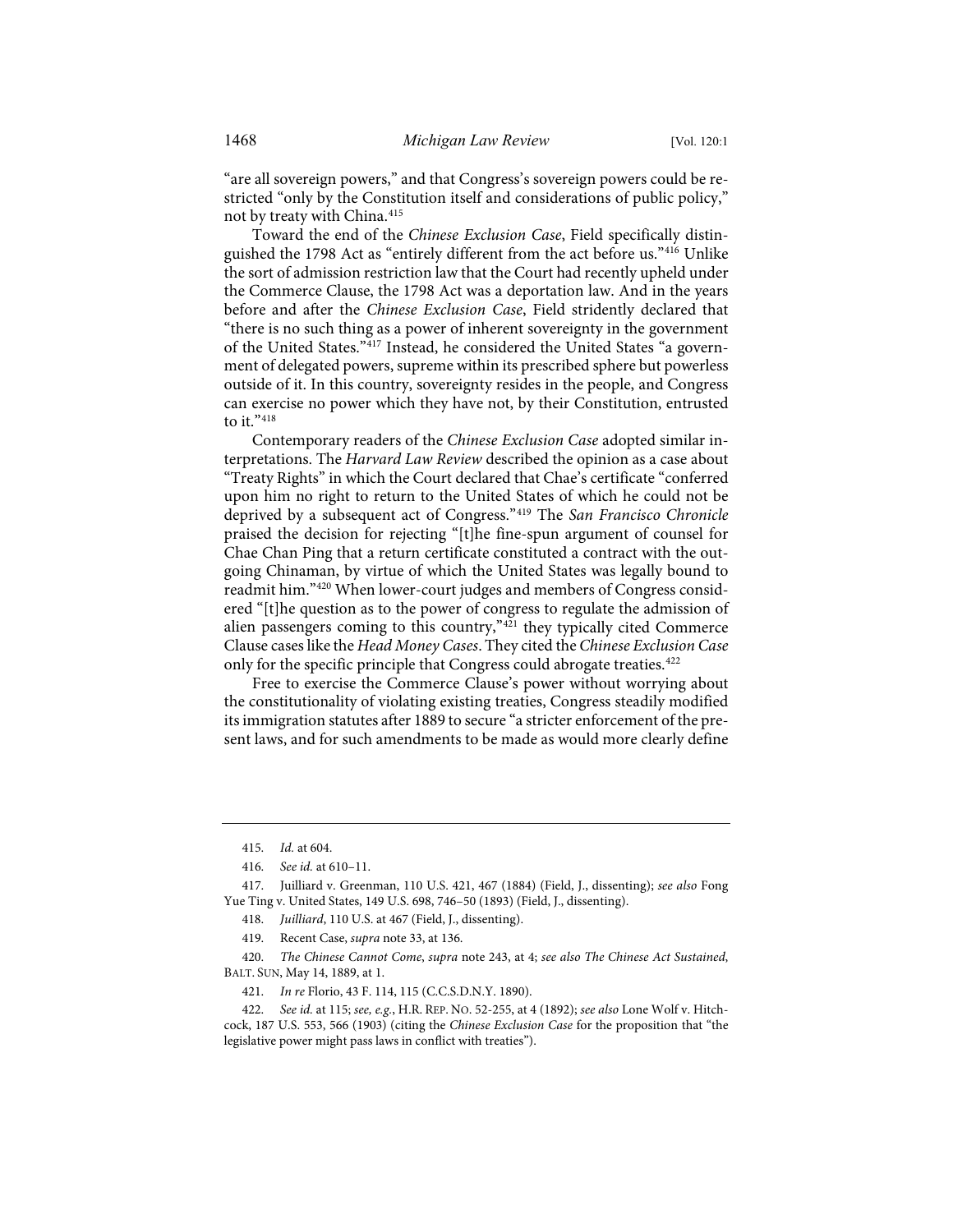the desirable from the undesirable immigrants."[423](#page-50-0) Beginning in 1890, for example, Congress began appropriating money for "the appointment of suitable officers to enforce the laws" rather than relying exclusively on state immigra-tion officials and federal customs collectors.<sup>[424](#page-50-1)</sup> In 1891, it added to what would become a long list of excludable immigrants, including "persons likely to become a public charge," "polygamists," "idiots," and "persons who have been convicted of a felony or other infamous crime or misdemeanor involving moral turpitude."[425](#page-50-2) Because so many immigrants like Chae Chan Ping chal-lenged their exclusion in time-consuming federal court proceedings,<sup>[426](#page-50-3)</sup> Congress declared in 1891 that the decisions of immigration officials "shall be final," "subject to review [only] by the Secretary of the Treasury."[427](#page-50-4) Congress also began codifying the specific procedure by which federal immigration officials could evaluate whether an immigrant was excludable—including by authorizing officials to temporarily detain immigrants on shore and strip search them before deciding whether they could enter the country.<sup>[428](#page-50-5)</sup>

When the Supreme Court considered these statutes, it upheld virtually all of them either by citing the *Chinese Exclusion Case* and other pre-1890 prece-dents or by invoking the Commerce Clause.<sup>[429](#page-50-6)</sup> In describing Congress's discretion to regulate immigration, the Court borrowed heavily from Chief Justice Marshall's discussion in *Gibbons* that the clause gave Congress a "plenary" power in which its "sovereignty" was limited only by the Constitution and electoral politics.[430](#page-50-7) Yet where Chief Justice Marshall used this language to prohibit New York from interfering with Congress's discretion, Justice Field and the rest of the Court used this language to prohibit China and the

<span id="page-50-0"></span><sup>423.</sup> H.R. REP. NO. 51-3472, at viii (1891); *e.g.*, Act of May 5, 1892, ch. 60, 27 Stat. 25 (amended 1943) (extending Chinese exclusion by ten years); Act of Apr. 29, 1902, ch. 641, 32 Stat. 176 (repealed 1943) (making Chinese exclusion permanent); Act of Apr. 27, 1904, ch. 1630, 33 Stat. 394, 428 (repealed 1943) (reenacting provisions after expiration of treaties with China).

<span id="page-50-1"></span><sup>424.</sup> Act of Aug. 30, 1890, ch. 837, 26 Stat. 371, 387; *see* H.R. REP. NO. 50-3792, at 4 (1889) (calling for the federalization of the general immigration laws); Act of Mar. 3, 1891, ch. 551, 26 Stat. 1084 (federalizing the general immigration laws).

<sup>425. § 1, 26</sup> Stat. at 1084.

<sup>426.</sup> *See* H.R. REP. No. 51-4048, at ii–iii (1891).

<span id="page-50-4"></span><span id="page-50-3"></span><span id="page-50-2"></span><sup>427. § 8, 26</sup> Stat. at 1085; *see also* Act of Aug. 18, 1894, ch. 301, 28 Stat. 372, 390 (repealed 1943) (extending finality to Chinese immigrants).

<span id="page-50-5"></span><sup>428. § 8, 26</sup> Stat. at 1085; Wong Kai Kah, *A Menace to America's Oriental Trade*, 178 N. AM. REV. 414, 422 (1904); *see also* Act of Mar. 3, 1893, ch. 206, 27 Stat. 569; Act of Oct. 19, 1888, ch. 1210, 25 Stat. 565–67 (repealed 1943). For early justifications of temporary onshore detention, see H.R. DOC. NO. 59-847, at 10 (1906); C.S. Fairchild, Immigrants—Landing and Examination of, *in* SYNOPSIS OF THE DECISIONS OF THE TREASURY DEPARTMENT ON THE CONSTRUCTION OF THE TARIFF, NAVIGATION, AND OTHER LAWS FOR THE YEAR ENDING DECEMBER 31, 1885, at 359, 359 (Washington, Government Printing Office 1886).

<span id="page-50-6"></span><sup>429.</sup> *See, e.g.*, Oceanic Steam Navigation Co. v. Stranahan, 214 U.S. 320, 334 (1909).

<span id="page-50-7"></span><sup>430.</sup> *Id.* at 334–35, 342–43.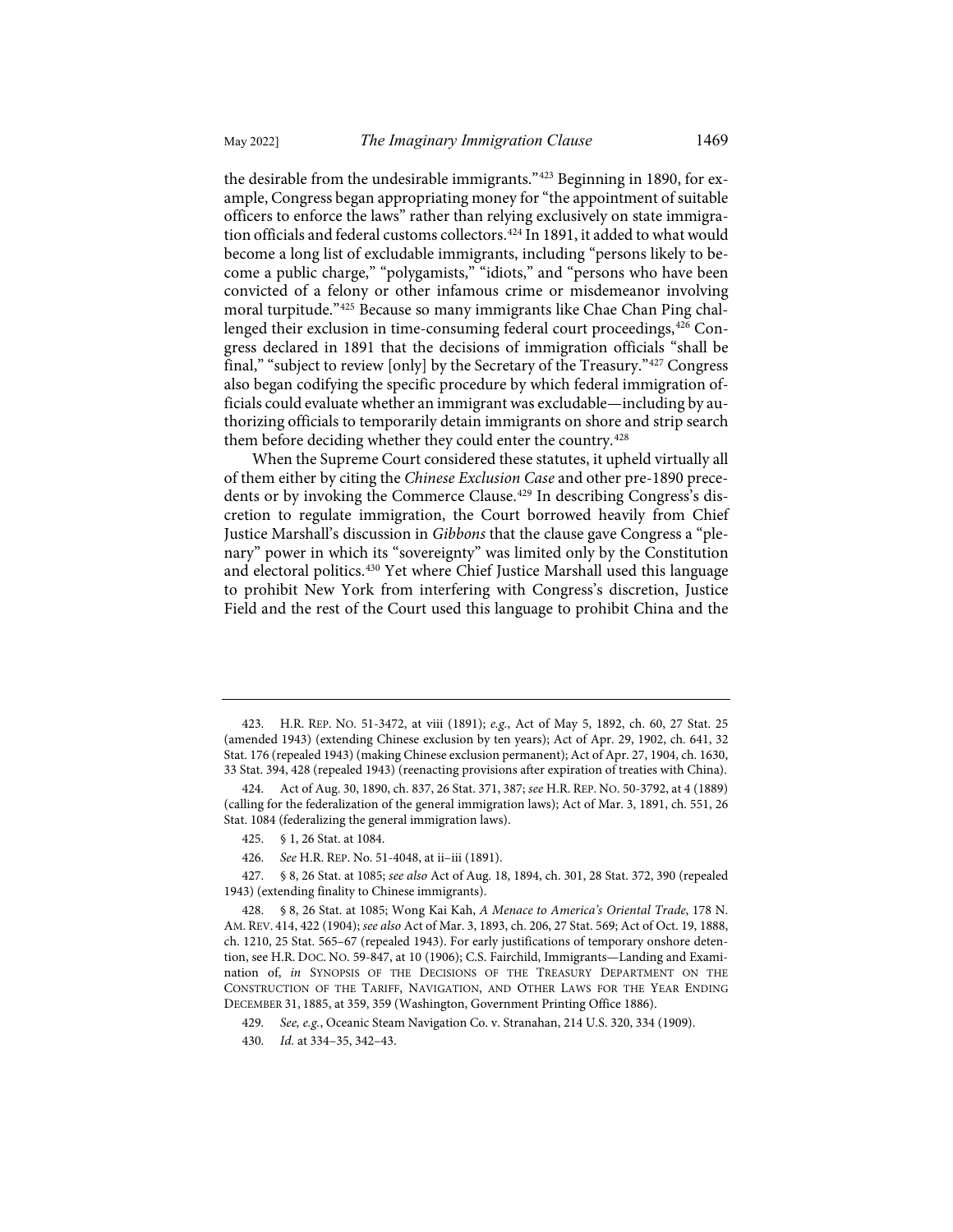<span id="page-51-8"></span>Court itself from interfering with Congress's discretion.[431](#page-51-0) In 1892's *Nishimura Ekiu v. United States*, for example, the Court upheld the constitutionality of an immigration law that authorized federal officials to detain and summarily exclude immigrants without a court hearing.<sup>[432](#page-51-1)</sup> The Court opened its opinion by invoking "an accepted maxim of international law, that every sovereign nation has the power, as inherent in sovereignty, and essential to self-preservation, to forbid the entrance of foreigners within its dominions, or to admit them only in such cases and upon such conditions as it may see fit to prescribe."[433](#page-51-2) This maxim was relevant not because "inherent . . . sovereignty" was the source of Congress's power to exclude people.<sup>434</sup> Rather, it was relevant because it explained why the Court was bound to defer to exercises of the Necessary and Proper Clause, the Treaty Clause, the Naturalization Clause, and other "statutes enacted by Congress, upon whom the Constitution has conferred power to regulate commerce with foreign nations, including the entrance of ships, the importation of goods and the bringing of persons into the ports of the United States."[435](#page-51-4) Similarly, in 1909, the Court declared that "over no conceivable subject is the legislative power of Congress more complete" than "the authority of Congress over foreign commerce and its right to control the coming of aliens into the United States, and to regulate that subject in the fullest degree."[436](#page-51-5) Yet as broad as this language was, it was not a declaration of unlimited legislative power, but rather a judicial unwillingness to question the method by which Congress exercised a power that the Court had already up-held.<sup>[437](#page-51-6)</sup> Indeed, the Court was careful not to formally abandon the idea that it could review the constitutionality of Congress's immigration laws, even as it stridently deferred to Congress's judgments.<sup>438</sup>

## 2. The Necessary and Proper Clause

Even though the *Chinese Exclusion Case* didn't make any doctrinal changes, it did help to reopen a source of immigration power that had been

<span id="page-51-2"></span><span id="page-51-1"></span><span id="page-51-0"></span><sup>431.</sup> *See, e.g.*, Chae Chan Ping v. United States (The Chinese Exclusion Case), 130 U.S. 581, 606 (1889).

<sup>432. 142</sup> U.S. 651, 660 (1892).

<sup>433.</sup> *Id.* at 659.

<sup>434.</sup> *Id.*

<sup>435.</sup> *Id.*

<span id="page-51-5"></span><span id="page-51-4"></span><span id="page-51-3"></span><sup>436.</sup> *See* Oceanic Steam Navigation Co. v. Stranahan, 214 U.S. 320, 334, 339 (1909); *see also* Buttfield v. Stranahan, 192 U.S. 470, 492 (1904).

<span id="page-51-6"></span><sup>437.</sup> *See, e.g.*, Lem Moon Sing v. United States, 158 U.S. 538, 543, 546–47 (1895); Lees v. United States, 150 U.S. 476, 480 (1893).

<span id="page-51-7"></span><sup>438.</sup> *See, e.g.*, Kwock Jan Fat v. White, 253 U.S. 454, 464 (1920); Gegiow v. Uhl, 239 U.S. 3, 9 (1915); Low Wah Suey v. Backus, 225 U.S. 460, 475–76 (1912); Chin Yow v. United States, 208 U.S. 8, 13 (1908); United States v. Ju Toy, 198 U.S. 253, 263 (1905); United States v. Wong Kim Ark, 169 U.S. 649, 653, 694 (1898); *In re* Tom Yum, 64 F. 485, 489 (N.D. Cal. 1894); *see also* Recent Case, *Chinese Exclusion Acts—Exclusion of Chinaman Claiming Citizenship*, 19 HARV. L. REV. 58, 60–61 (1905).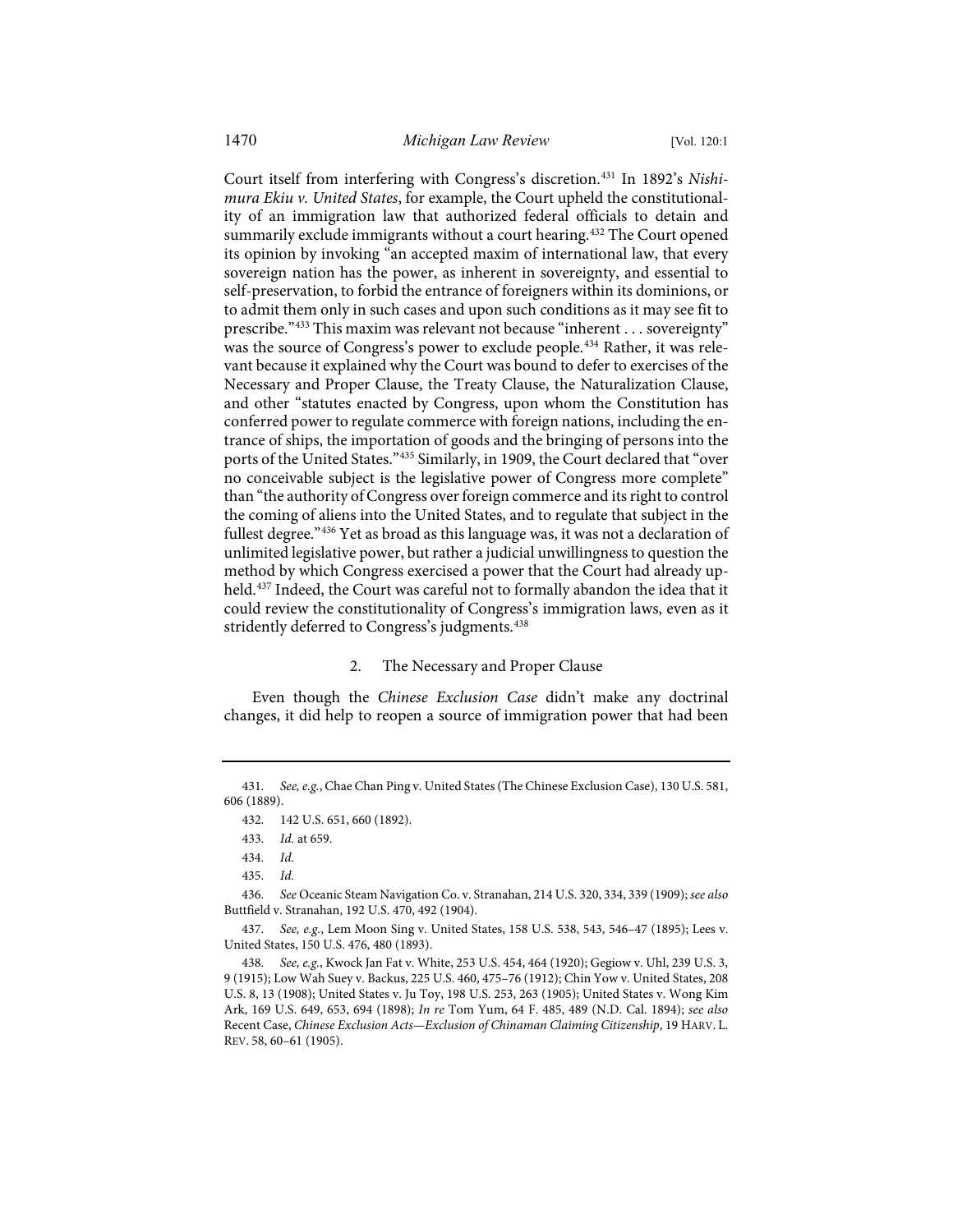closed to Congress since 1798: the Necessary and Proper Clause. This reopening began a few years earlier, when the Supreme Court first invited Congress to regulate immigrants under the Commerce Clause.<sup>[439](#page-52-0)</sup> Accepting this invitation, members of Congress concluded that it was necessary and proper for Congress to ensure that no immigrants "evaded" its regulations.<sup>[440](#page-52-1)</sup> Accordingly, the year before the *Chinese Exclusion Case*, Congress began appropriating funds to facilitate the arrest and deportation of immigrants "within the period of one year after landing or entry."[441](#page-52-2) At the same time, federal courts also began authorizing officials to detain immigrants on shore instead of in their ships, a practice that expanded into formal detention centers on Angel Island in California and Ellis Island in New York.<sup>[442](#page-52-3)</sup>

Even after the Supreme Court decided the *Chinese Exclusion Case*, the shadow of the Alien Friends Act continued to loom large. Many members of Congress remained skeptical about federal immigration officers—preferring instead to rely on state immigration officials.[443](#page-52-4) But nativist labor leaders, from Samuel Gompers to Terence Powderly, remained frustrated with the number of contract and Chinese laborers they believed were illegally entering the United States.[444](#page-52-5) And a House immigration committee investigating contract labor issues argued "that the enforcement of all acts designed to regulate immigration should be intrusted to the Federal Government and not to the States. The regulation of immigration is a matter affecting the whole Union, and is pre-eminently a proper subject for Federal control."[445](#page-52-6)

In 1890, Congress accepted this criticism and hired the first federal officers dedicated to enforcing immigration laws.[446](#page-52-7) The following year, with the

<span id="page-52-0"></span><sup>439.</sup> *See, e.g.*, Edye v. Robertson (The Head Money Cases), 112 U.S. 580, 594–96 (1884). The very first domestic immigration regulations were enacted to enforce federal treaties. *See, e.g.*, Chinese Exclusion Act, ch. 126, § 12, 22 Stat. 58, 61 (1882) (repealed 1943). But Congress did not, at first, appropriate funds toward arrests or deportations away from ports of entry. *See* Li Sing v. United States, 180 U.S. 486, 488 (1901); Charles Foster, Circular—Exclusion of Chinese, *in* 1 SYNOPSIS OF THE DECISIONS OF THE TREASURY DEPARTMENT AND BOARD OF U.S. GENERAL APPRAISERS ON THE CONSTRUCTION OF THE TARIFF, NAVIGATION, AND OTHER LAWS, FOR THE YEAR ENDING DECEMBER 31, 1892, at 541, 541 (Washington, Government Printing Office 1893).

<sup>440.</sup> H.R. REP. NO. 52-255, at 1 (1892).

<span id="page-52-2"></span><span id="page-52-1"></span><sup>441.</sup> Act of Oct. 19, 1888, ch. 1210, 25 Stat. 565–67; *see also* H.R. 10896, 50th Cong. (1888); H.R. EXEC. DOC. NO. 50-396, at 3 (1888).

<span id="page-52-3"></span><sup>442.</sup> *E.g.*, *In re* Cummings, 32 F. 75 (C.C.S.D.N.Y. 1887); United States v. Craig, 28 F. 795, 799 (C.C.E.D. Mich. 1886); *In re* Day, 27 F. 678, 680 (C.C.S.D.N.Y. 1886); *see also* CUAUHTÉMOC & HERNÁNDEZ, *supra* not[e 9,](#page-3-0) at 24–32.

<span id="page-52-4"></span><sup>443.</sup> *See* ADAM GOODMAN,THE DEPORTATION MACHINE 11–21 (2020); *see, e.g.*, 23 CONG. REC. 3,623 (1892) (statement of Sen. Call); *id.* at 3,878 (statement of Sen. Palmer).

<span id="page-52-5"></span><sup>444.</sup> *See, e.g.*, H.R. REP. NO. 51-3472, at 104–05 (1891) (statement of Samuel Gompers, President, American Federation of Labor); *id.* at 235–36 (statement of T.V. Powderly).

<sup>445.</sup> H.R. REP. NO. 50-3792, at 4 (1889).

<span id="page-52-7"></span><span id="page-52-6"></span><sup>446.</sup> *See* Act of Aug. 30, 1890, ch. 837, 26 Stat. 371, 387; C.S. Fairchild, Circular—Assignment of Duties Under Acts Relating to Alien Contract-Labor and Exclusion of the Chinese, *in* SYNOPSIS OF THE DECISIONS OF THE TREASURY DEPARTMENT ON THE CONSTRUCTION OF THE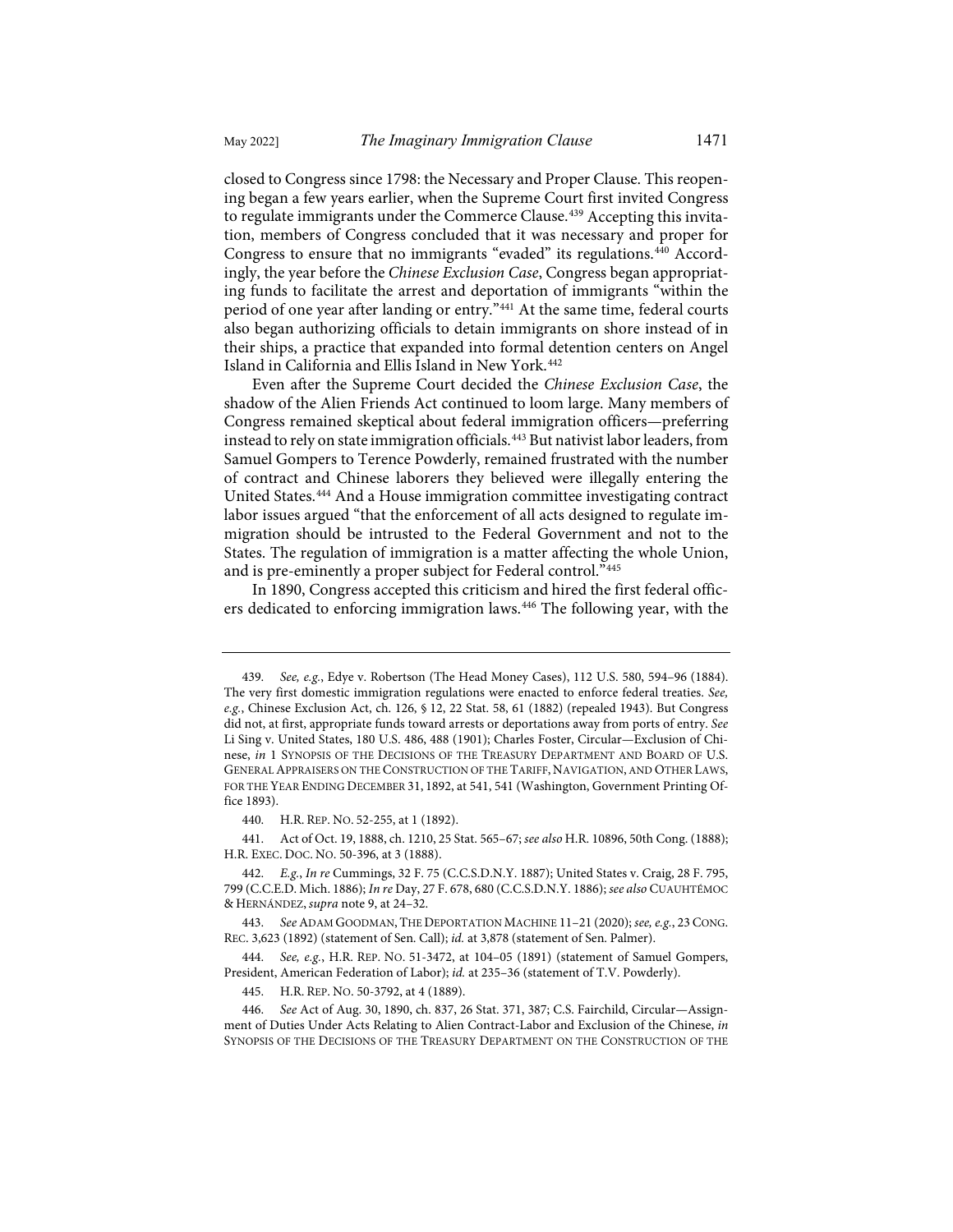Immigration Act of 1891, Congress completely federalized all immigration enforcement[.447](#page-53-0) And in 1892, when the Chinese Restriction Act of 1882 was due to expire, Congress enacted the Geary Act, named for Representative Geary of California. The Act declared that any Chinese laborers who failed to obtain a certificate of residence by May 1893 "shall be deemed and adjudged to be unlawfully within the United States, and may be arrested [by certain fed-eral officials] ..., and taken before a United States judge."[448](#page-53-1) The Act then required the judge to order the Chinese person's imprisonment and deportation.[449](#page-53-2) If an arrested person claimed to be entitled to live in the United States without a certificate, he could earn his release only if he could "establish clearly to the satisfaction of said judge, . . . and by at least one credible white witness, that he was a resident of the United States at the time of the passage of this act."[450](#page-53-3)

The Geary Act of 1892 was one of the first immigration laws since 1798 that faced serious constitutional objections in Congress.<sup>[451](#page-53-4)</sup> Members furiously decried its "provisions of savagery rare in legislation["452](#page-53-5) as "harsh and cruel,"[453](#page-53-6) "unquestionably an act of barbarous legislation,"[454](#page-53-7) "beyond the power of Congress,"[455](#page-53-8) and "far beyond any bill that probably was ever introduced into the Congress of the United States."[456](#page-53-9) Senator Sherman of Ohio doubted that anyone in Congress would think it constitutional to accost "the English, Irish, Scotch, and French who come here, . . . and require them to show their certificates wherever they went to any officer who might demand it at any time whatever, upon the penalty of being deported."[457](#page-53-10) Senator Palmer agreed that he had "never imagined a time would come in this country when our condition would render it necessary to place it within the discretion, the absolute discretion, of that horde of [federal] officers, more or less, all or any of them, to arrest any human being."[458](#page-53-11)

Within months of the Geary Act's passage, Chinese advocacy organizations raised tens of thousands of dollars to challenge the Act as a resurrection of "[t]he hated Alien and Sedition Laws, whose *unconstitutionality will* 

<span id="page-53-1"></span><span id="page-53-0"></span>TARIFF, NAVIGATION, AND OTHER LAWS, FOR THE YEAR ENDED DECEMBER 31, 1889, at 144, 144–45 (Washington, Government Printing Office 1890).

<sup>447.</sup> *See* Act of Mar. 3, 1891, ch. 551, 26 Stat. 1084.

<sup>448.</sup> Act of May 5, 1892, ch. 60, § 6, 27 Stat. 25, 25–26 (amended 1943).

<sup>449.</sup> *Id.*

<sup>450.</sup> *Id.*

<span id="page-53-7"></span><span id="page-53-6"></span><span id="page-53-5"></span><span id="page-53-4"></span><span id="page-53-3"></span><span id="page-53-2"></span><sup>451.</sup> *See* 23 CONG.REC. 2,913–14 (1892) (statement of Rep. Hitt); *see also id.* at 3,524 (statement of Sen. Chandler).

<sup>452. 23</sup> CONG. REC. 2,914 (1892) (statement of Rep. Hitt).

<sup>453.</sup> *Id.* at 3,481 (statement of Sen. Sherman).

<span id="page-53-8"></span><sup>454.</sup> *Id.* at 3,877 (statement of Sen. Call).

<sup>455.</sup> *Id.*

<span id="page-53-9"></span><sup>456.</sup> *Id.* at 3,480 (statement of Sen. Sherman).

<sup>457.</sup> *Id.* at 3,871.

<span id="page-53-11"></span><span id="page-53-10"></span><sup>458.</sup> *Id.* at 3,878.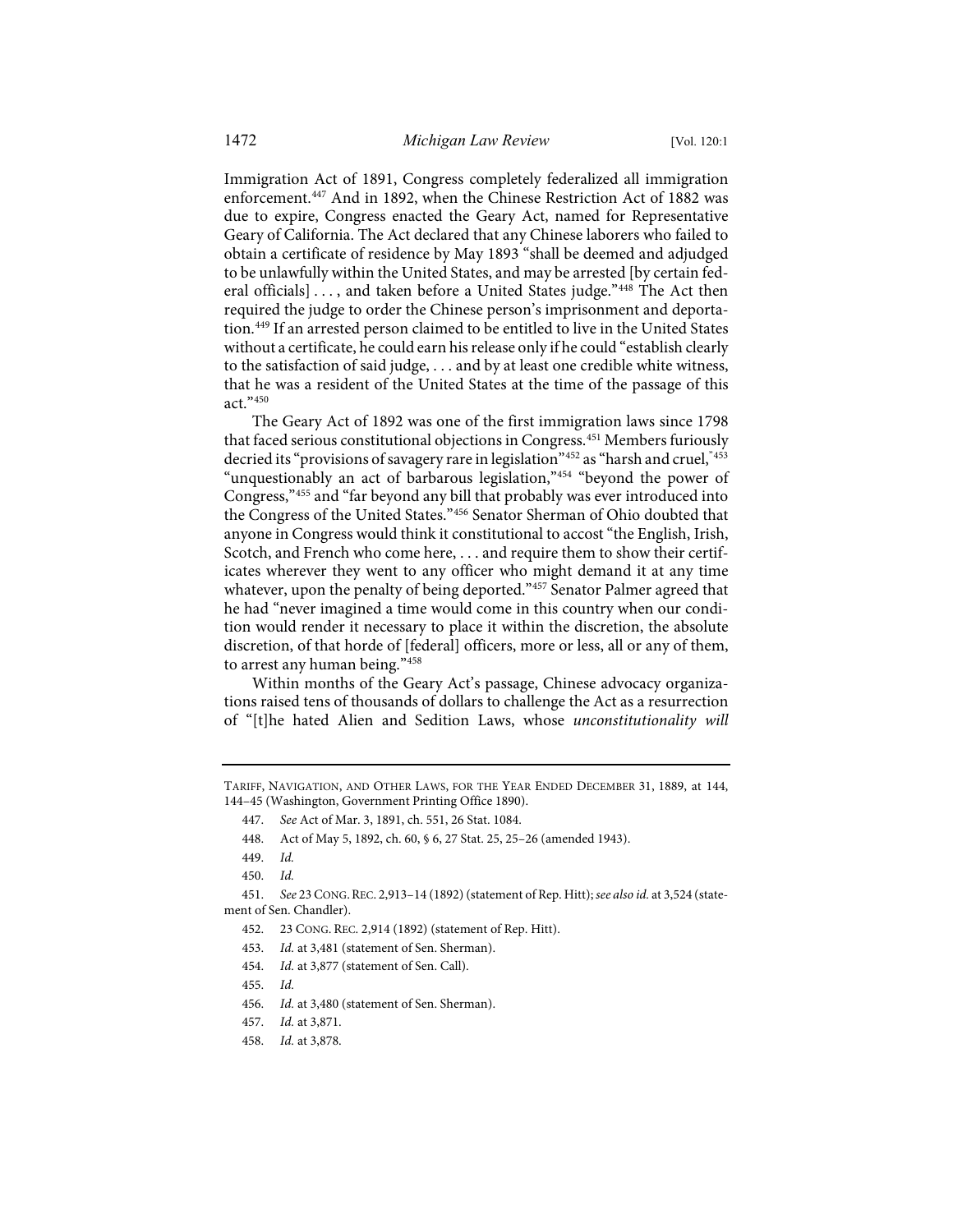<span id="page-54-0"></span>*scarcely be questioned by any one to-day*."[459](#page-54-1) By the time the Act took effect on May 5, 1893, over 85 percent of Chinese residents in the United States had refused to register.[460](#page-54-2) On May 6, three Chinese residents of New York—Fong Yue Ting, Wong Quan, and Lee Joe—initiated test cases against the Act.<sup>[461](#page-54-3)</sup> One of them reported that he could not produce a white witness as the Act required, leading a federal judge to order him deported.<sup>[462](#page-54-4)</sup>

Although the lawyers for Fong Yue Ting cited the *Chinese Exclusion Case* and *Nishimura Ekiu* as Commerce Clause cases,<sup>[463](#page-54-5)</sup> they also anticipated that the solicitor general might defend the Geary Act as an "incident of sovereignty."[464](#page-54-6) They therefore strenuously objected "that there is no such thing as an inherent power of sovereignty resting in Congress, that is not conferred upon it by the Consti[tu]tion."[465](#page-54-7) Citing Justice Field's opinions rejecting the idea of inherent powers, the lawyers observed that "Congress has never been upheld in the attempt to exercise any power as an inherent power of government, but only as it may have been given to it by the Constitution or the amendments thereto."[466](#page-54-8) Canvassing the rest of the Constitution, they concluded that there were only two occasions when Congress could deport a U.S. resident: "Congress has the same power to expel a friendly alien resident as a punishment for a crime as it has to expel a citizen as a punishment for a crime," and "Congress has power under the Constitution, as an incident to the power to declare war, to expel an alien enemy."[467](#page-54-9)

Defending the Geary Act, Solicitor General Aldrich ignored Fong Yue Ting's lawyers' bait and refused to justify the statute as an exercise of sovereignty alone. Instead, as in the *Chinese Exclusion Case*, he cited international lawyers to argue that "there is a sovereign power somewhere, either in the Congress, the States, or the people, to prevent the intrusion of objectionable strangers into the country, and to remove them from it."[468](#page-54-10) To prove that this power resided in Congress, he then turned to the one enumerated power Fong Yue Ting's lawyers had ignored: the Necessary and Proper Clause. "That the

- <span id="page-54-3"></span>461. Brief on behalf of the Petitioners, *supra* not[e 459.](#page-54-0)
- <span id="page-54-4"></span>462. *Id.* at 4–5.

<span id="page-54-2"></span><span id="page-54-1"></span><sup>459.</sup> Brief on behalf of the Petitioners at 47, Fong Yue Ting v. United States, 149 U.S. 698 (1893) (No. 1345) (quoting 1 H. VON HOLST, THE CONSTITUTIONAL LAW OF THE UNITED STATES OF AMERICA 40 (John J. Lalor & Alfred B. Mason trans., 1887) (1876)); *The Six Companies Will Fight: They Are Ready to Contest the Geary Law's Constitutionality*, N.Y. TIMES, Mar. 18, 1893, at 1.

<sup>460.</sup> H.R. REP. NO. 53-70, at 2 (1893).

<sup>463.</sup> *Id.* at 37.

<sup>464.</sup> *Id.* at 18–19.

<sup>465.</sup> *Id.* at 19.

<sup>466.</sup> *Id.* at 20–21.

<sup>467.</sup> *Id.* at 17.

<span id="page-54-10"></span><span id="page-54-9"></span><span id="page-54-8"></span><span id="page-54-7"></span><span id="page-54-6"></span><span id="page-54-5"></span><sup>468.</sup> Brief for the Respondents at 30, Fong Yue Ting v. United States, 149 U.S. 698 (1893) (No. 1345).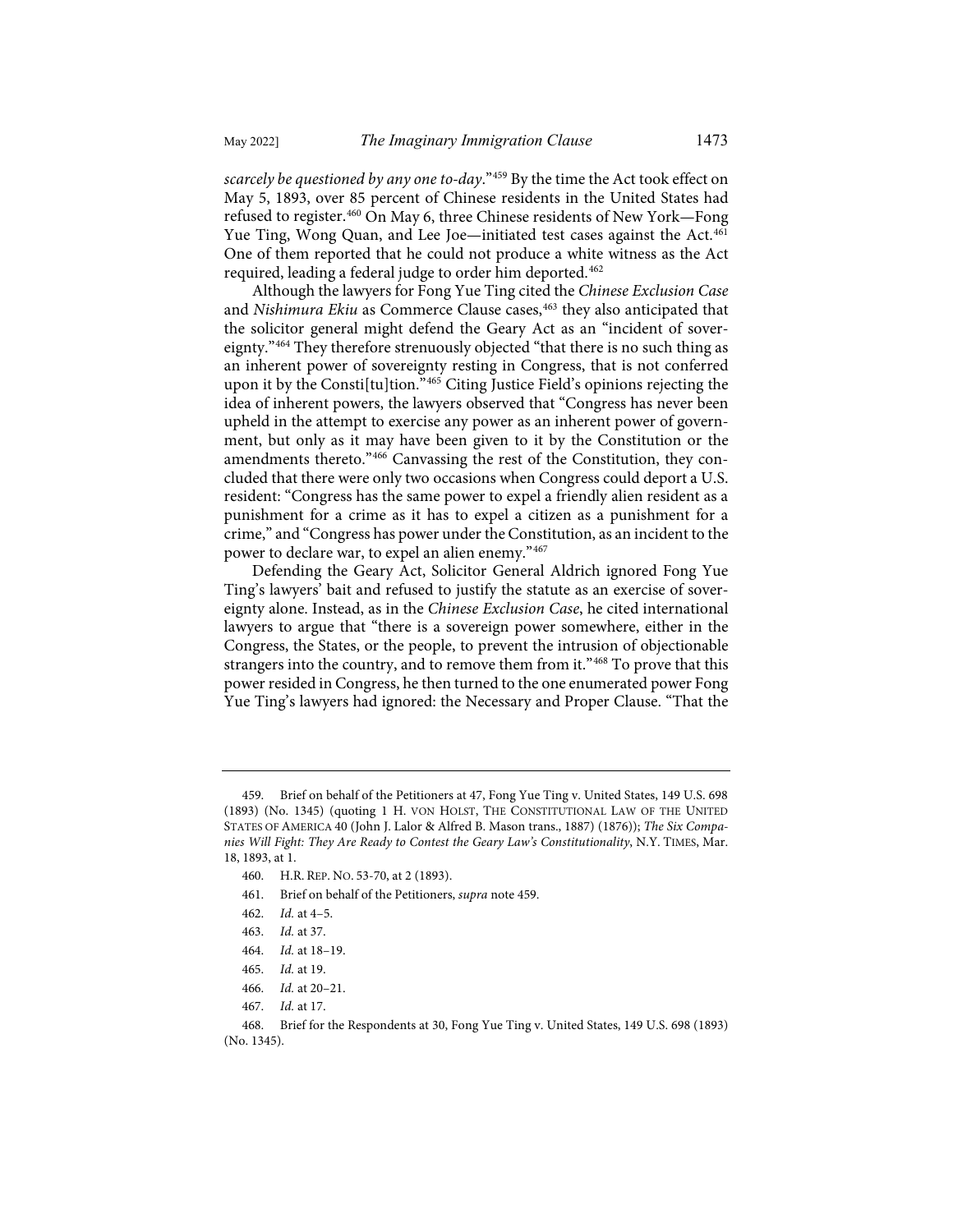United States have all powers necessary and proper to carry the granted powers into effect is a principle of constitutional interpretation too well estab-lished to require argument," he wrote.<sup>[469](#page-55-0)</sup>

Conceding that resident immigrants were not literally in commerce, the solicitor general cited the *Chinese Exclusion Case* for the proposition that the Necessary and Proper Clause permitted Congress to make its regulations of commerce more effective.[470](#page-55-1) In fact, he argued, by listing all the other enumerated powers that gave Congress "complete control . . . over our foreign relations," the *Chinese Exclusion Case* gave Congress wide latitude to determine what counted as necessary and proper.<sup>[471](#page-55-2)</sup> "Any person reading this opinion will see that the conclusion is based upon the implications necessary to sustain the express and delegated powers considered as a whole," he explained. [472](#page-55-3) "It seems sufficient to say that in the exercise of the enumerated powers of the Constitution, and those implied powers necessary to carry the express powers into effect, the Federal Government is sovereign, supreme, and [can properly express its will] through laws of Congress."[473](#page-55-4)

<span id="page-55-11"></span>In *Fong Yue Ting v. United States*, also known as the *Chinese Removal Case*, the Supreme Court agreed with the solicitor general, delivering an opin-ion that heavily excerpted from his brief.<sup>[474](#page-55-5)</sup> Justice Gray divided his majority opinion into three parts: "principles of international law, . . . the Constitution and laws of the United States, and . . . the previous decisions of this court." [475](#page-55-6) As a matter of international law, Justice Gray had no difficulty concluding that at least one government within the United States could deport any immigrant that it considered a threat to its welfare.<sup>476</sup> "The right to exclude or to expel all aliens, or any class of aliens, absolutely or upon certain conditions, in war or in peace, [is] an inherent and inalienable right of every sovereign and independent nation," he declared.[477](#page-55-8)

Justice Gray next turned to "whether the manner in which Congress has exercised this right . . . is consistent with the Constitution."[478](#page-55-9) He began by observing that the Constitution vested the federal government "with the entire control of international relations[,] and with all the powers of government necessary to maintain that control *and to make it effective*."[479](#page-55-10) He then para-

- <span id="page-55-9"></span>478. *Id.*
- <span id="page-55-10"></span>479. *Id.* at 711 (emphasis added).

<span id="page-55-0"></span><sup>469.</sup> *Id.* at 34.

<span id="page-55-1"></span><sup>470.</sup> *Id.* at 35–36 (quoting The *Chinese Exclusion Case*, 130 U.S. 581 (1889)).

<span id="page-55-2"></span><sup>471.</sup> *Id.* at 36–37.

<span id="page-55-3"></span><sup>472.</sup> *Id.* at 36.

<span id="page-55-4"></span><sup>473.</sup> *Id.* at 34.

<span id="page-55-5"></span><sup>474. 149</sup> U.S. 698 (1893).

<span id="page-55-6"></span><sup>475.</sup> *Id.* at 732.

<span id="page-55-7"></span><sup>476.</sup> *Id.* at 704–711.

<span id="page-55-8"></span><sup>477.</sup> *Id.* at 711.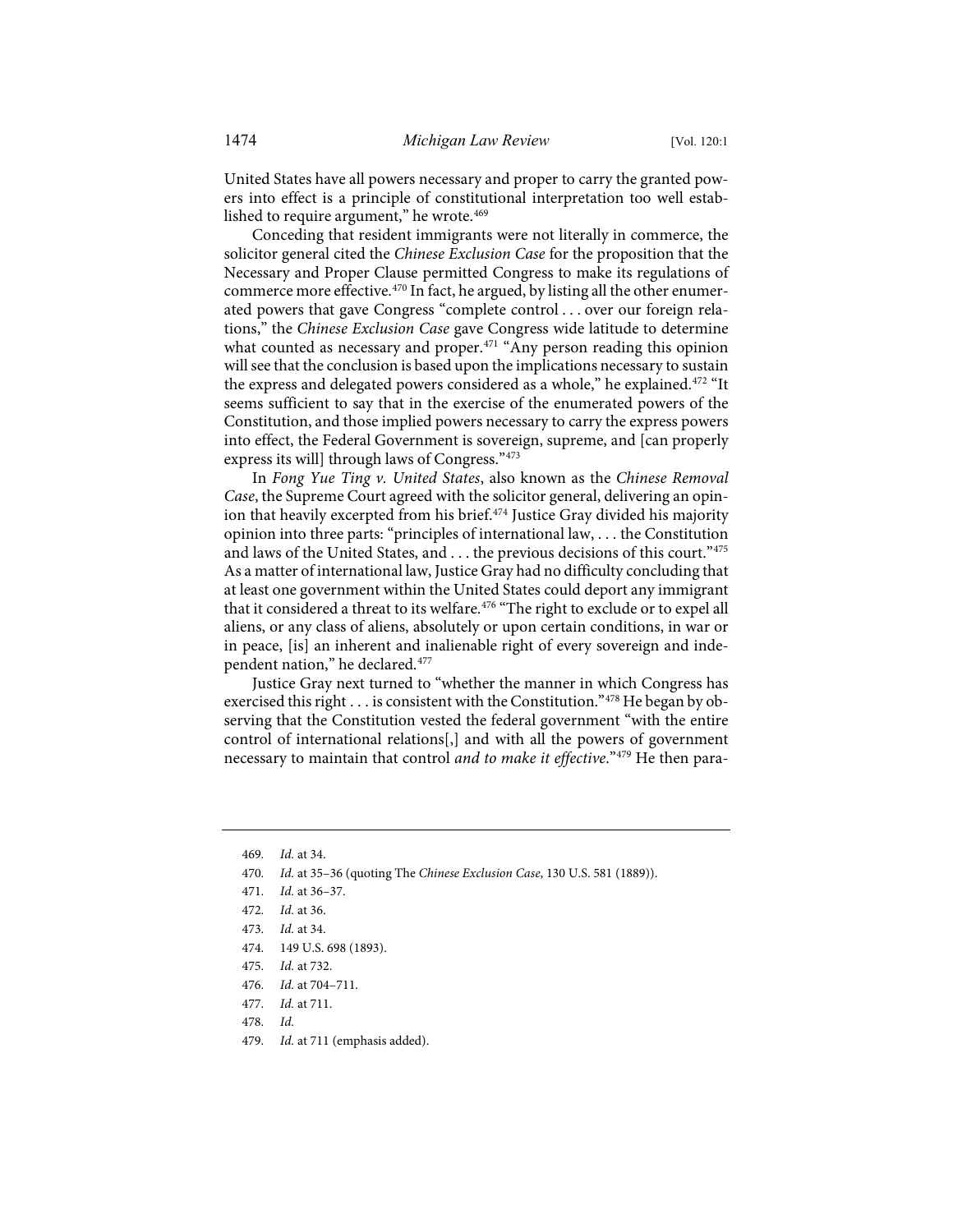phrased the list of enumerated powers from the *Chinese Exclusion Case*, in-cluding the Necessary and Proper Clause.<sup>[480](#page-56-0)</sup> Quoting Alexander Hamilton and John Marshall's famous definition of the Necessary and Proper Clause, he declared that if "the end be legitimate," then Congress could enact "all means which are appropriate, which are plainly adapted to that end."<sup>[481](#page-56-1)</sup> In this case, the obvious "end" was Congress's power to exclude. "The power to exclude aliens and the power to expel them rest upon one foundation, are derived from one source, are supported by the same reasons, and are in truth but parts of one and the same power," Justice Gray wrote.<sup>[482](#page-56-2)</sup> He concluded that when the *Chinese Exclusion Case* itself upheld Congress's exclusion laws, it authorized Congress "to take all proper means to carry out the system which it provides."[483](#page-56-3)

Although the solicitor general and Justice Gray relied heavily on the *Chinese Exclusion Case*, the author of that opinion, Justice Field, strongly dissented from *Fong Yue Ting's* "extraordinary doctrines."<sup>[484](#page-56-4)</sup> From Field's perspective, there was "a wide and essential difference" between his opinion upholding an exclusion law and this opinion upholding a deportation law, the latter of which he regarded as unnecessary, improper, and "severely denounced" by James Madison in 1798.[485](#page-56-5) Not only did Field "utterly dissent" from the majority's willingness to condone the Geary Act as a necessary and proper exercise of Congress's sovereign powers, but he also warned of "a great deal of confusion in the use of the word 'sovereignty.' "[486](#page-56-6) He presciently anticipated that the majority's discussion of "inherent and inalienable" sovereign rights might soon be interpreted to give Congress an "unlimited and despotic power so far as aliens domiciled in the country are concerned."[487](#page-56-7)

As Justice Field predicted, *Fong Yue Ting*'s interpretation of the Necessary and Proper Clause—combined with the *Chinese Exclusion Case*'s interpretation of the Commerce Clause—invited Congress to enact far more restrictive legislation than anyone would have guessed permissible in 1875. So long as Congress called its legislation necessary and proper to enforce its exclusion laws, it appeared that the Court would uphold the regulations.[488](#page-56-8) "Given the power to exclude, [Congress] has a right to make that exclusion effective," the

<span id="page-56-1"></span><span id="page-56-0"></span><sup>480.</sup> *Id.* at 712.

<sup>481.</sup> *Id.* at 713 (quoting McCulloch v. Maryland, 17 U.S. (4 Wheat) 316, 421 (1819)).

<sup>482.</sup> *Id.*

<sup>483.</sup> *Id.* at 714.

<sup>484.</sup> *Id.* at 744 (Field, J., dissenting).

<sup>485.</sup> *Id.* at 746–50, 759.

<sup>486.</sup> *Id.* at 757.

<span id="page-56-7"></span><span id="page-56-6"></span><span id="page-56-5"></span><span id="page-56-4"></span><span id="page-56-3"></span><span id="page-56-2"></span><sup>487.</sup> *Id.* at 755–57; *see also id.* at 760 ("The decision of the court and the sanction it would give to legislation depriving resident aliens of the guaranties of the Constitution fills me with apprehensions.").

<span id="page-56-8"></span><sup>488.</sup> *See, e.g.*, Caminetti v. United States, 242 U.S. 470, 491 (1917); United States *ex rel.* Turner v. Williams, 194 U.S. 279, 289–91 (1904).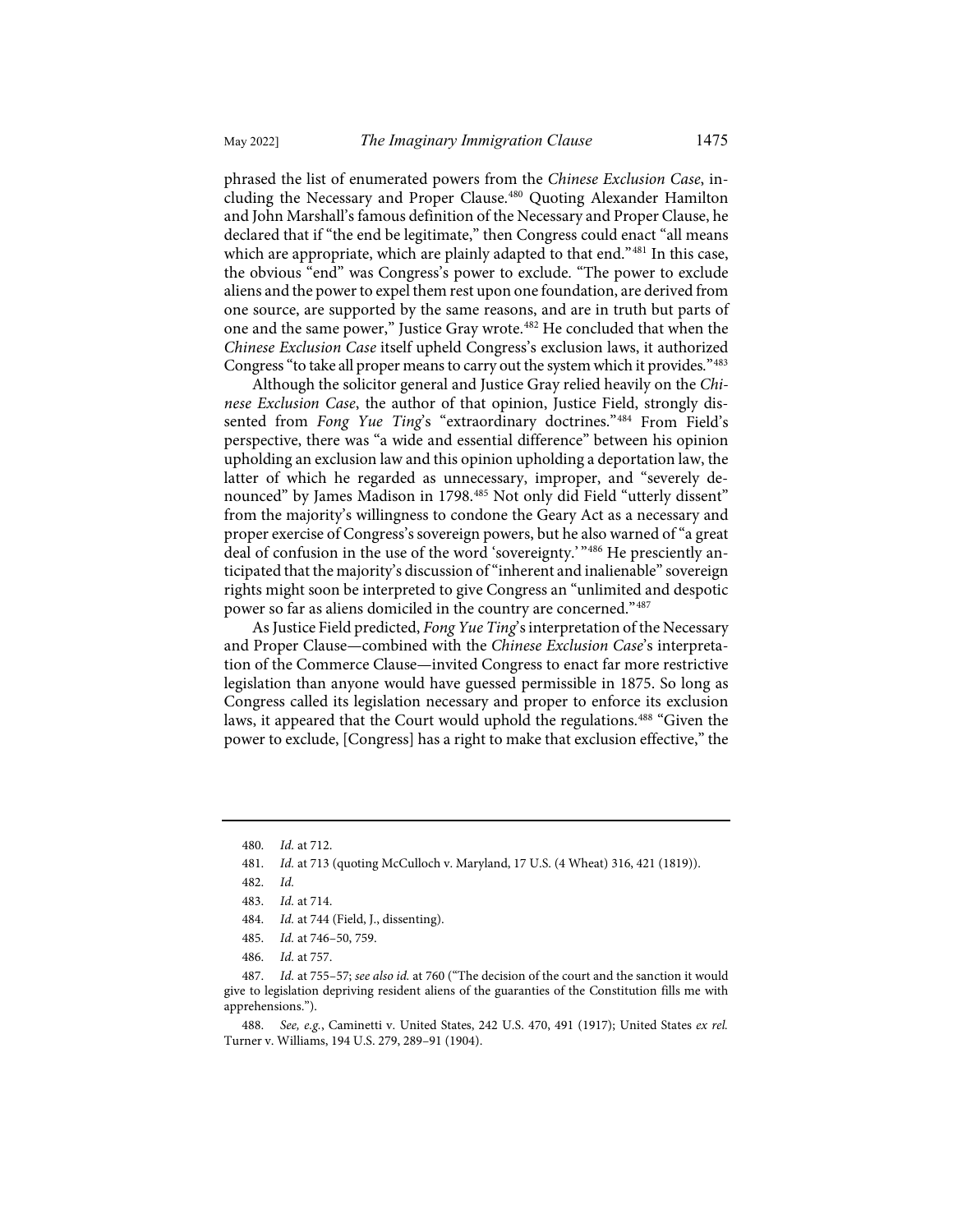Court unanimously affirmed later that year.<sup>[489](#page-57-0)</sup> In the name of making its exclusion laws effective, Congress spent the next twenty years appropriating unprecedented sums for raiding, arresting, detaining, and summarily deporting "*all* Chinese persons found to be unlawfully in the United States"—a prece-dent it expanded to include other immigrants as well.<sup>[490](#page-57-1)</sup>

## E. *The Long-Term Effect of the* Chinese Exclusion Case

Although Congress's immigration legislation dramatically expanded in scope in the twenty years after the *Chinese Exclusion Case*, both Congress and the Supreme Court continued to evaluate the constitutionality of federal immigration laws with reference to Congress's enumerated powers—just as opponents of the Alien Friends Act had done a century earlier. The main doctrinal difference between 1798 and 1898 was that Congress had begun invoking the Commerce Clause and the Necessary and Proper Clause. These references to enumerated powers began to disappear in the early twentieth century, however, as Congress passed increasingly aggressive domestic immigration laws that went well beyond enforcing its exclusion legislation. To uphold these laws, Congress and the Court embraced two new justifications, the last of which read the *Chinese Exclusion Case* as if it recognized a plenary and unlimited Immigration Clause.

The shift began in 1907, when Congress enacted a law to prohibit immi-grants from engaging in prostitution for "three years" after their arrival.<sup>[491](#page-57-2)</sup> As interpreted by the Supreme Court, the Commerce Clause permitted Congress to impose this sort of temporary condition on anyone who wanted to voyage into the country.[492](#page-57-3)

In 1910, however, Congress repealed the "three years" language, thereby *permanently* prohibiting immigrants from engaging in prostitution.<sup>[493](#page-57-4)</sup> For a woman like Helen Bugajewitz, who had immigrated to the United States long before there were any federal bans on prostitution, this 1910 amendment had the effect of imposing a new restriction on her domestic conduct that could not be justified under existing doctrine.[494](#page-57-5) Because the prostitution ban did not exist when she first entered the United States, it could not be described as a regulation of her voyage into the country. Nor could it be described as necessary to make Congress's entry conditions effective—at least with respect to immigrants already in the United States.

- 492. *See* Yamataya v. Fisher (The Japanese Immigrant Case), 189 U.S. 86, 97–99 (1903).
- 493. Act of Mar. 26, 1910, ch. 128, § 3, 36 Stat. 263, 264–65 (repealed 1917).

<sup>489.</sup> Lees v. United States, 150 U.S. 476, 480 (1893).

<span id="page-57-4"></span><span id="page-57-3"></span><span id="page-57-2"></span><span id="page-57-1"></span><span id="page-57-0"></span><sup>490.</sup> *See, e.g.*, Act of Aug. 18, 1894, ch. 301, 28 Stat. 372, 390 (repealed 1943) (emphasis added).

<sup>491.</sup> Act of Feb. 20, 1907, ch. 1134, § 3, 34 Stat. 898, 899.

<span id="page-57-5"></span><sup>494.</sup> Bugajewitz v. Adams, 228 U.S. 585, 591 (1913).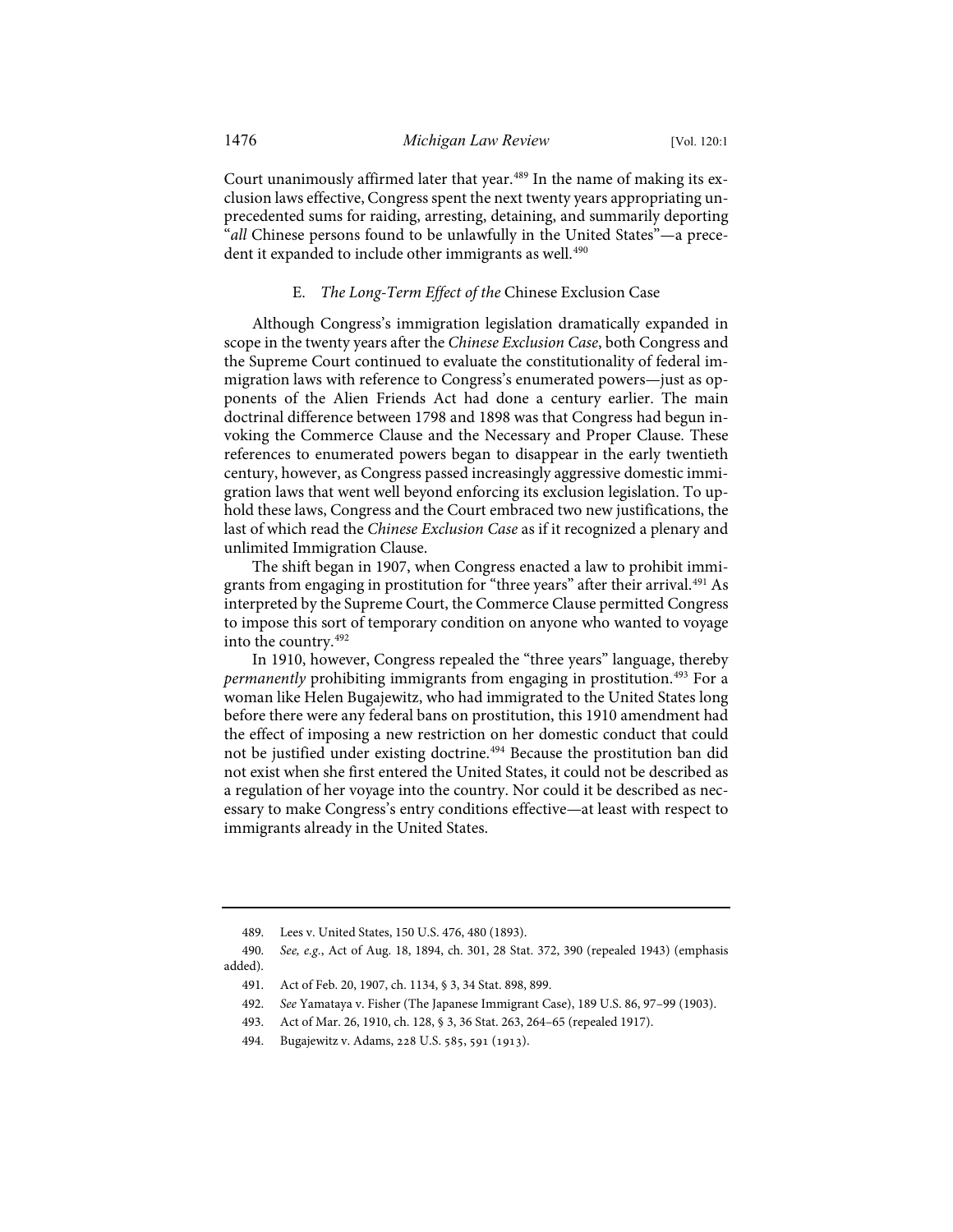Federal officials soon attempted to deport Bugajewitz for engaging in prostitution after the 1910 amendment took effect.<sup>[495](#page-58-0)</sup> Faced with a deportation that could not be upheld as a condition on entry, the Supreme Court impatiently upheld the deportation anyway. "It is thoroughly established that Congress has power to order the deportation of aliens whose presence in the country it deems hurtful," the Court wrote, citing *Fong Yue Ting*. [496](#page-58-1) In a similar case the following year involving a woman named Anna Lapina, the Court defended this theory by citing the *Chinese Exclusion Case*. [497](#page-58-2) "The authority of Congress over the general subject-matter is plenary," the Court wrote; "it may exclude aliens altogether, or prescribe the terms and conditions upon which they may come into *or remain* in this country."[498](#page-58-3)

Neither *Bugajewitz* nor *Lapina* offered any doctrinal rationale for this new theory of congressional power that relied on Congress's "plenary" authority. They simply treated the theory as an application of prior cases, particularly the *Chinese Exclusion Case* and *Fong Yue Ting*. But by authorizing Congress to regulate the conditions not only of an immigrant's *entry* but also of their *residence*, the Court massively expanded the federal government's do-mestic power with respect to immigrants.<sup>[499](#page-58-4)</sup> The Court did not defend the 1910 immigration law as a regulation of foreign commerce or necessary to enforce such regulations. Rather, it declared that Congress's authority over the entire subject of immigration—exclusion, deportation, *and* residence—was "plenary."[500](#page-58-5)

This definition of "plenary" power differed from how the *Chinese Exclusion Case* or any immigration case previously used the term. In *Gibbons v. Ogden*, Chief Justice Marshall wrote that when Congress exercised one of its enumerated powers, Congress's authority was "plenary" in the sense that neither New York nor any other government could restrain that authority if it were within constitutional limits.<sup>[501](#page-58-6)</sup> Justice Field reached a similar conclusion in the *Chinese Exclusion Case*, adding that if Congress acted within constitu-tional limits, then the Court would defer its exercises of discretion.<sup>[502](#page-58-7)</sup> Neither decision invited Congress to regulate anyone whose presence in the country it deemed hurtful, regardless of whether the Constitution authorized such regulation.

- 497. Lapina v. Williams, 232 U.S. 78, 88 (1914).
- 498. *Id.* (emphasis added).

- 500. *Lapina*, 232 U.S. at 88; *see also Bugajewitz*, 228 U.S. at 591.
- 501. *See* Gibbons v. Ogden, 22 U.S. (9 Wheat.) 1, 197 (1824).

<sup>495.</sup> *See id.* at 590–91.

<sup>496.</sup> *Id.* at 591.

<span id="page-58-4"></span><span id="page-58-3"></span><span id="page-58-2"></span><span id="page-58-1"></span><span id="page-58-0"></span><sup>499.</sup> *See* Siegfried Hesse, *The Constitutional Status of the Lawfully Admitted Permanent Resident Alien: The Inherent Limits of the Power to Expel*, 69 YALE L.J. 262, 263–69 (1959) (discussing the significance of this development); Brief of the Nat'l Laws. Guild as Amicus Curiae at 8–9, Niukkanen v. McAlexander, 362 U.S. 390 (1960) (No. 130) (same).

<span id="page-58-7"></span><span id="page-58-6"></span><span id="page-58-5"></span><sup>502.</sup> Chae Chan Ping v. United States (The Chinese Exclusion Case), 130 U.S. 581, 604 (1889).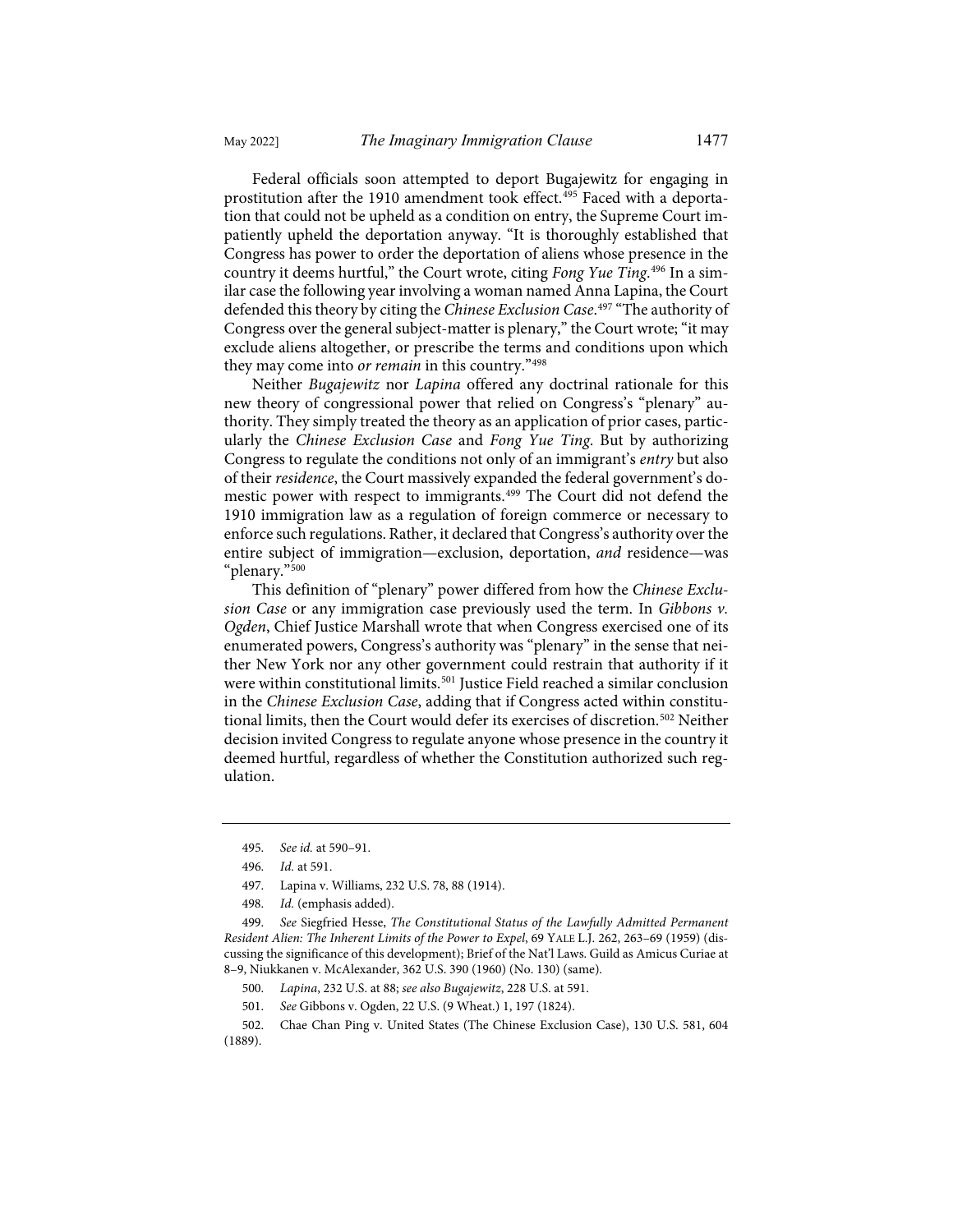Nevertheless, it did not take long for Congress to take advantage of the Court's new plenary power doctrine. Summarizing *Lapina* in 1916, the Senate Committee on Immigration giddily reported that the Court "emphatically and distinctly" upheld Congress's power to deport any "undesirable" immigrants it wanted—and at any time[.503](#page-59-0) After "labor[ing] earnestly in its efforts to keep out the most undesirable of those coming to our shores," Congress passed the Immigration Act of 1917.<sup>[504](#page-59-1)</sup> The Act authorized the deportation of several new groups of people, including "any alien who at any time after entry shall be found advocating or teaching the unlawful destruction of property, or advocating or teaching anarchy."[505](#page-59-2) The federal government soon enforced this law to suppress the Industrial Workers of the World and other leftist organizations whose members Congress pilloried as "revolutionary radicals, convicted criminals, individuals with long police records, anti-American propagandists, and individuals known to be, or reasonably suspected of being, enemy agents."[506](#page-59-3) A 1920 law even paralleled the Alien Friends Act, giving the secretary of labor unreviewable authority to deport a number of detained immigrants if he considered them to be "undesirable residents of the United States."<sup>[507](#page-59-4)</sup>

After over a century in which judges and members of Congress rejected the premise that sovereignty permitted Congress to exercise powers that the Constitution itself failed to authorize, the Court cited the *Chinese Exclusion Case* and *Fong Yue Ting* as if they held that the sovereignty of border control alone was sufficient to justify any legislation.<sup>[508](#page-59-5)</sup> When the Supreme Court in the 1950s cited these decisions, it interpreted them as holding that "[t]he exclusion of aliens is a fundamental act of sovereignty," for which enumerated powers and the judicial restraints imposed on ordinary domestic legislation were basically irrelevant. [509](#page-59-6) Although the Court insisted that it was doing nothing more than confirming "the traditional power of the Nation over the alien  $\dots$  [,] leav[ing] the law on the subject as we find it,"<sup>[510](#page-59-7)</sup> it in fact cited the *Chinese Exclusion Case* to justify a new, unexplained "power to expel or exclude aliens as a fundamental sovereign attribute exercised by the Govern-ment's political departments largely immune from judicial control."<sup>[511](#page-59-8)</sup>

503. S. REP. NO. 64-352, at 15 (1916).

<span id="page-59-1"></span><span id="page-59-0"></span><sup>504.</sup> *See* H.R. REP. NO. 64-95, at 7 (1916); Immigration Act of 1917, ch. 29, 39 Stat. 874 (repealed 1952).

<sup>505. § 19, 39</sup> Stat. at 889.

<span id="page-59-3"></span><span id="page-59-2"></span><sup>506.</sup> S. REP. NO. 66-283, at 2 (1919); *see also* SALYER, *supra* not[e 18,](#page-4-0) at 234; H.R. REP. NO. 66-504, at 4 (1919).

<sup>507.</sup> Act of May 10, 1920, ch. 174, 41 Stat. 593; *see also* S. REP. NO. 66-283 (1919).

<span id="page-59-5"></span><span id="page-59-4"></span><sup>508.</sup> Mahler v. Eby, 264 U.S. 32, 39 (1924) (citing *Fong Yue Ting v. United States*, 149 U.S. 698, 722 (1893)); Ng Fung Ho v. White, 259 U.S. 276, 278 (1922).

<span id="page-59-6"></span><sup>509.</sup> United States *ex rel.* Knauff v. Shaughnessy, 338 U.S. 537, 542–43 (1950); *see also* Harisiades v. Shaughnessy, 342 U.S. 580, 587–89 (1952).

<sup>510.</sup> *Harisiades*, 342 U.S. at 588.

<span id="page-59-8"></span><span id="page-59-7"></span><sup>511.</sup> Shaughnessy v. United States *ex rel.* Mezei, 345 U.S. 206, 210 (1953) (citing *Chae Chan Ping v. United States* (The Chinese Exclusion Case), 130 U.S. 581 (1889)).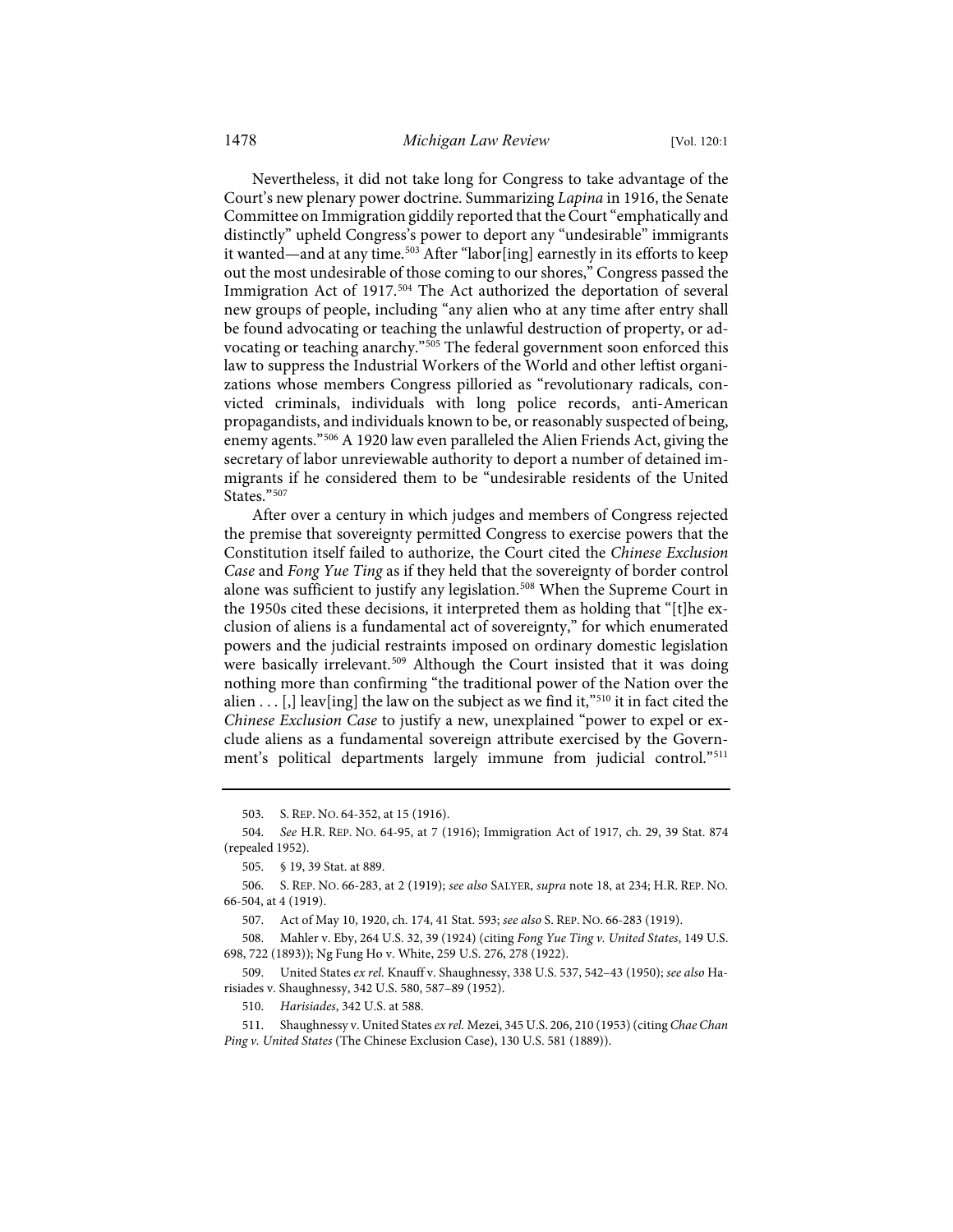Invoking this power in subsequent cases, the Court has invited Congress to regulate immigrants however it wants—even where a law could not be justified as an exercise of one of Congress's enumerated powers.

Federal immigration law transformed, then—not because of the *Chinese Exclusion Case* in 1889—but because of the *memory* of the *Chinese Exclusion Case* decades later. In stark contrast to their predecessors—who sought to trace the power to deport back to the Constitution—legislators began to point to Congress's "sovereign" powers to conclude that "[t]he United States has plenary power . . . to exclude an alien at any time for a good reason, for a bad reason, or for no reason at all."[512](#page-60-0) Once Senators concluded that procedurally rigorous deportation proceedings were "thwart[ing]" the "sovereign power of this Nation," Congress began to provide for the lengthy detention of immi-grants in federal facilities.<sup>[513](#page-60-1)</sup> And by mere reference to the federal government's undoubted power to "control its own borders,"[514](#page-60-2) Congress authorized aggressive warrantless immigration raids and arrests throughout the coun-try,<sup>[515](#page-60-3)</sup> created an expansive federal immigration law enforcement agency,<sup>[516](#page-60-4)</sup> punished domestic employers who hired undocumented immigrations,<sup>[517](#page-60-5)</sup> and denied immigrants public benefits[.518](#page-60-6) Even though many of these laws *could* be justified as exercises of the Commerce Clause or Necessary and Proper Clause, immigration is often treated as if a distinct Immigration Clause justified Congress's actions and permitted regulations that might exceed the scope of Congress's ordinary powers.

The 1986 Immigration Reform and Control Act (IRCA)<sup>519</sup> provides a useful illustration of the disconnect between Congress's modern immigration laws and its nineteenth-century theory of enumerated powers. With the IRCA, Congress made it unlawful for domestic employers to hire, recruit, or refer undocumented immigrants for employment.[520](#page-60-8) The Act also required all

<span id="page-60-0"></span><sup>512. 86</sup> CONG. REC. 8,345 (1940) (statement of Sen. Ashurst); *see also Deportation and Detention of Aliens: Hearings on H.R. 10 Before Subcomm. No. 1 of the H. Comm. on the Judiciary*, 81st Cong. 6 (1949) (statement of Watson B. Miller, Comm'r of Immigration and Naturalization) (referencing *Fong Yue Ting* for the proposition that the United States has an "inherent and inalienable right" to exclude and expel immigrants).

<sup>513.</sup> *See, e.g.*, H.R. REP. NO. 76-397, at 1 (1939).

<sup>514.</sup> *See* 131 CONG. REC. 23, 324–25 (1985) (statement of Sen. Grassley).

<span id="page-60-3"></span><span id="page-60-2"></span><span id="page-60-1"></span><sup>515.</sup> Almeida-Sanchez v. United States, 413 U.S. 266, 272 (1973); *see also id.* at 279 (Powell, J., concurring).

<sup>516.</sup> *See* COHEN, *supra* not[e 9,](#page-3-0) at 18.

<span id="page-60-5"></span><span id="page-60-4"></span><sup>517.</sup> *See* Illegal Immigration Reform and Immigrant Responsibility Act of 1996, Pub. L. No. 104-208, 110 Stat. 3009-546 (1996) (codified in part at 18 U.S.C. §§ 921–922, 925); *see also* 132 CONG. REC. 29,984 (1986) (statement of Rep. Rodino).

<span id="page-60-6"></span><sup>518.</sup> *See, e.g.*, S. REP. NO. 104-249, at 6 (1996) (noting the "compelling [f]ederal interest" in "reduc[ing] any additional incentive for illegal immigration provided by easy availability of welfare and other taxpayer-funded benefits").

<span id="page-60-8"></span><span id="page-60-7"></span><sup>519.</sup> Immigration Reform and Control Act of 1986, Pub. L. No. 99-603, 100 Stat. 3359 (1986).

<sup>520.</sup> *Id.* § 121(a)(1)–(2).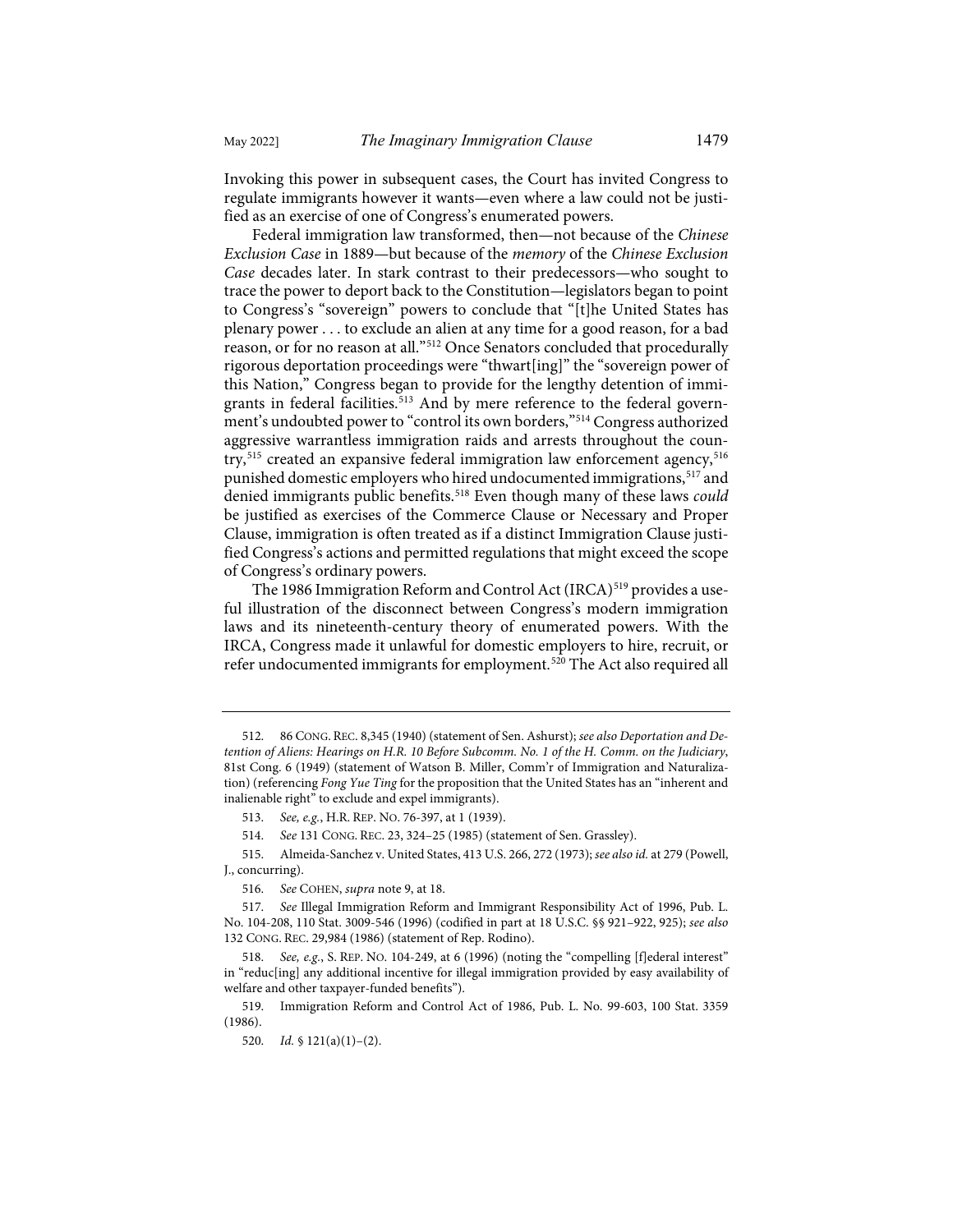<span id="page-61-11"></span>employers, regardless of size, to collect and inspect specific documentation for all new hires.[521](#page-61-0) By all accounts, IRCA marked an unprecedented expansion of federal immigration law, shifting the focus of legislation away from the bor-der and toward the interior.<sup>[522](#page-61-1)</sup> It also, for the first time, required domestic employers—as opposed to transportation companies<sup>[523](#page-61-2)</sup>—to assist in enforce-ment.<sup>[524](#page-61-3)</sup>

Yet rather than mentioning a power under Article I or relating employment regulations to the Commerce Clause, Congress justified the IRCA by sole reference to congressional power at the border. "The authority of Congress—indeed its responsibility—to regulate immigration derives from a source even higher than the Constitution," Representative Mazzoli explained.[525](#page-61-4) "In fact, the Supreme Court has stated on numerous occasions that the control of immigration is an inherent power arising out of national sovereignty and existing without regard to any constitutional grant."[526](#page-61-5) Drawing on this "inherent power," Congress imposed these employment laws as a means of dissuading Central American immigrants from crossing the border—an issue that Senator Simpson argued was stifling the country's ability to "perform the most basic function of a sovereign nation, which is to control the entry of aliens across its borders."[527](#page-61-6) The House Report accompanying the bill explained that "[e]mployment is the magnet that attracts aliens here illegally" and that limiting employment prospects would thus "deter aliens from entering."[528](#page-61-7) The federal government has relied on the closely related theory of "Prevention Through Deterrence" to expand the domestic deportation and detention infrastructure,<sup>[529](#page-61-8)</sup> drawing on the notion that fewer immigrants will enter the country if they must confront the risks of arrest,<sup>[530](#page-61-9)</sup> of separation

- 523. *See supra* Sections II.A.1, II.A.2.
- 524. Margaret Hu, *Reverse-Commandeering*, 46 U.C. DAVIS L. REV. 535, 564 (2012).
- 525. 132 CONG. REC. 29,988 (1986) (statement of Rep. Romano Mazzoli).
- 526. *Id.*

<span id="page-61-6"></span><span id="page-61-5"></span><span id="page-61-4"></span>527. 131 CONG. REC. 23,316 (1985) (statement of Sen. Simpson); *see also id.* at 23,324 (statement of Sen. Grassley) ("[T]he United States has lost one of the cardinal attributes of sovereignty—it no longer controls its own borders.").

<span id="page-61-7"></span>528. H.R. REP. NO. 99-682, at 46 (1986); *see also* 132 CONG. REC. 29,984–85 (1986) (statement of Rep. Rodino); 142 CONG. REC. 7,300 (1996) (statement of Sen. Kennedy). For a helpful explanation of this "magnet" theory, see Stephen Lee, *Private Immigration Screening in the Workplace*, 61 STAN. L. REV. 1103, 1112–13 (2009).

<span id="page-61-9"></span><span id="page-61-8"></span>530. *See* U.S. DEP'T OF HOMELAND SEC., ENDGAME: OFFICE OF DETENTION AND REMOVAL STRATEGIC PLAN, 2003–2012 (2003) (arguing that increasing the probability of domestic apprehension will deter future border crossings).

<span id="page-61-10"></span><sup>521.</sup> *Id.* § 121(b).

<span id="page-61-3"></span><span id="page-61-2"></span><span id="page-61-1"></span><span id="page-61-0"></span><sup>522.</sup> Juliet P. Stumpf, *States of Confusion: The Rise of State and Local Power over Immigration*, 86 N.C. L. REV. 1557, 1583 (2008).

<sup>529.</sup> *See* JASON DE LÉON, THE LAND OF OPEN GRAVES 29–37 (2015).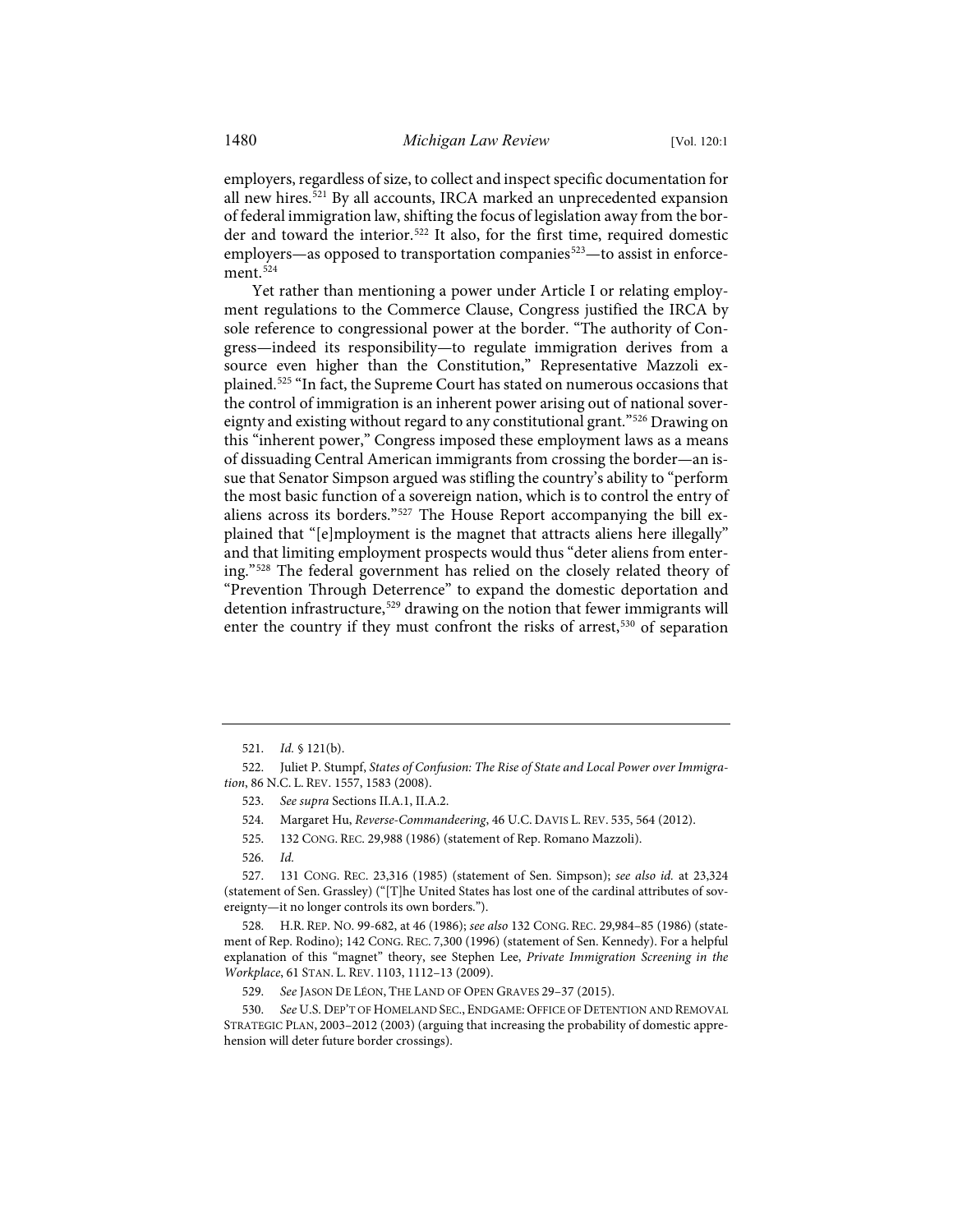from their minor children,<sup>[531](#page-62-0)</sup> and of encountering deadly obstacles while crossing the border.[532](#page-62-1)

A similar disconnect was on display ten years after the passage of IRCA, when the Senate first considered a bill to prohibit non-citizens from voting in federal elections.<sup>533</sup> When introducing the bill, its proponents failed to mention the scope of Congress's power under the Elections Clause<sup>534</sup> or the fact that the "power to *dis*enfranchise ha[d] traditionally been seen as a power belonging to the states alone."[535](#page-62-4) This novel extension of congressional power was passed with remarkably little debate and by simple reference to the plenary power doctrine: "[T]he Supreme Court has made such extraordinary statements over the years," Senator Simpson explained.<sup>[536](#page-62-5)</sup> In fact, "[o]ver no conceivable subject is the legislative power of Congress more complete than it is over the admission of aliens."[537](#page-62-6) The Court has "explicitly recognized" that federal legislation can favor citizens in the interest of encouraging naturalization,[538](#page-62-7) Simpson added. By this logic, abandoning the enumerated-powers constraint has given Congress essentially inscrutable power to do anything that limits the appeal of immigrating to the United States or that heightens the appeal of becoming a citizen.

<span id="page-62-11"></span>To be clear, no Supreme Court decision has directly cited the *Chinese Exclusion Case* since 2001.[539](#page-62-8) Instead, the Court often ties Congress's immigration laws back to the powers "[t]o establish [a] uniform Rule of Naturalization" and "[t]o regulate Commerce with foreign Nations.["540](#page-62-9) Yet, in stark contrast with its typically skeptical review of Congress's legislation, [541](#page-62-10)

533. This law eventually became 18 U.S.C. § 611.

<span id="page-62-3"></span><span id="page-62-2"></span>534. *See* H.R.REP. NO. 104-469, pt. 1 (1996); U.S.CONST. art. I, § 4, cl. 1 (granting Congress the power to "make or alter" regulations pertaining to federal elections).

<span id="page-62-4"></span>535. Stephen E. Mortellaro, *The Unconstitutionality of the Federal Ban on Noncitizen Voting and Congressionally-Imposed Voter Qualifications*, 63 LOY. L. REV. 447, 450 (2017); *see also* H.R. REP. NO. 104-469. Although the Supreme Court "has never held that aliens have a constitutional right to vote or to hold high public office under the Equal Protection Clause," *Sugarman v. Dougall*, 413 U.S. 634, 648 (1973), it has never suggested that Congress has the power to disenfranchise noncitizens. The distinction between states and Congress is significant because the theory of enumerated powers in the U.S. Constitution has never applied to states.

536. 142 CONG. REC. 8,665 (1996) (statement of Sen. Simpson).

<span id="page-62-6"></span><span id="page-62-5"></span>537. *Id.* (statement of Sen. Simpson) (quoting Kleindienst v. Mandel, 408 U.S. 753, 766 (1972)).

538. *Id.*

<span id="page-62-8"></span><span id="page-62-7"></span>539. Shawn E. Fields, *The Unreviewable Executive? National Security and the Limits of Plenary Power*, 84 TENN. L. REV. 731, 752 (2017).

<span id="page-62-10"></span><span id="page-62-9"></span>540. Toll v. Moreno, 458 U.S. 1, 10 (1982) (quoting U.S. CONST. art. I, § 8, cl. 3–4); *see* Cleveland, *supra* note [1,](#page-2-0) at 160–61 ("[T]he Court has reformulated [Congress's immigration] power as arising to some degree from the Constitution's enumerated provisions.").

541. *See, e.g.*, Nat'l Fed'n of Indep. Bus. v. Sebelius, 567 U.S. 519, 557–58 (2012).

<span id="page-62-0"></span><sup>531.</sup> *See* U.S. DEP'T OF HOMELAND SEC., MEMORANDUM FOR THE SECRETARY (Apr. 23, 2018). *See generally* SOBOROFF, *supra* not[e 9.](#page-3-0) 

<span id="page-62-1"></span><sup>532.</sup> *See* DE LÉON, *supra* note [529,](#page-61-10) at 29–37 (describing the idea that more arduous and dangerous border crossings will reduce the number of people willing to attempt entry).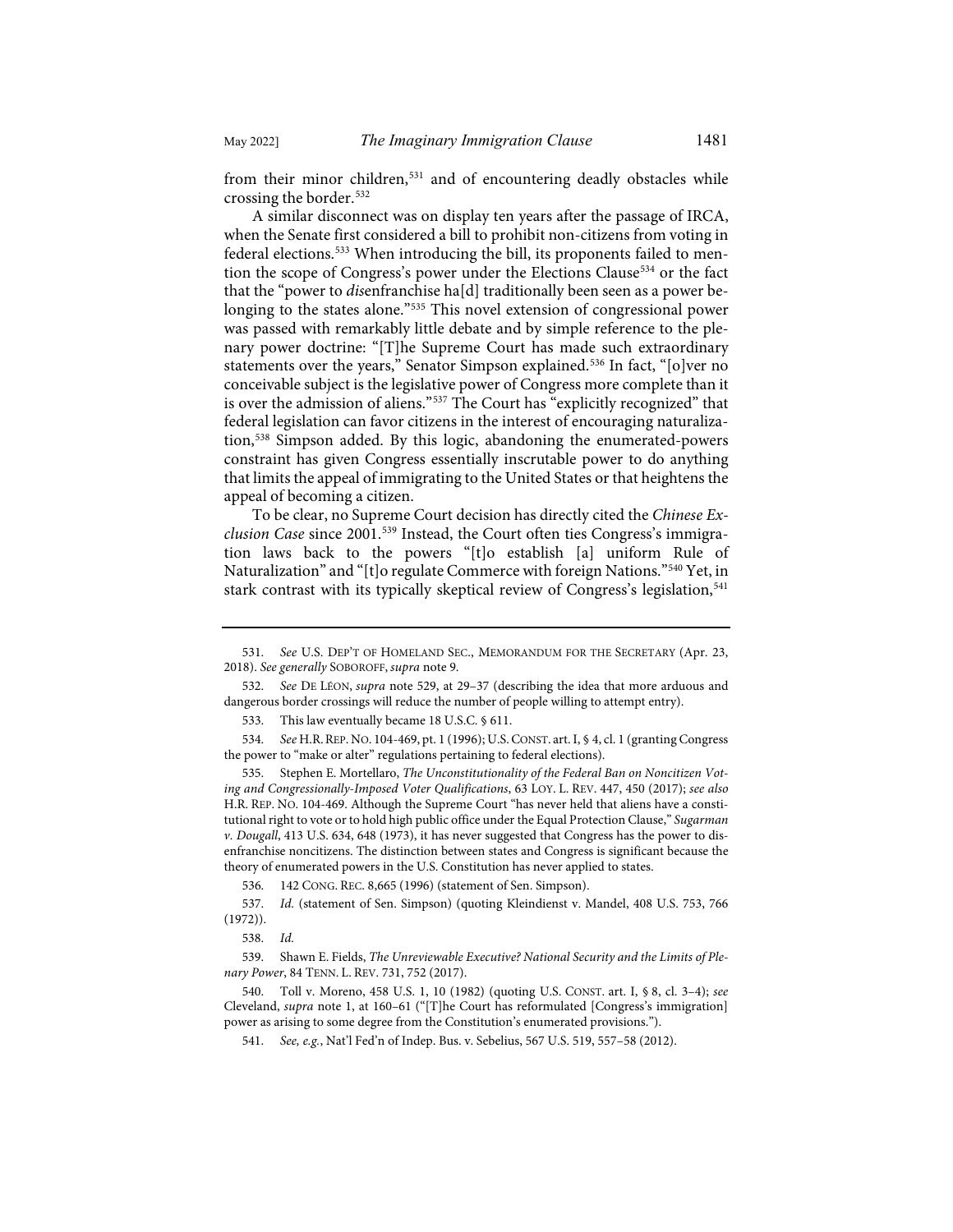the Court eschews detailed analysis of *how* a particular immigration law re-lates to naturalization or foreign commerce.<sup>[542](#page-63-0)</sup> These nominal references to the enumerated powers are supplemented by continued reference to the federal government's "inherent power as sovereign to control and conduct [foreign] relations"—a power that gives Congress "undoubted" jurisdiction over immigrants.[543](#page-63-1) The Court does exercise "*some* level of constitutional judicial review" over immigration laws,<sup>[544](#page-63-2)</sup> but has "firmly and repeatedly endorsed the proposition that Congress may make rules as to aliens that would be unacceptable if applied to citizens."[545](#page-63-3) The modern plenary power doctrine has therefore made it possible for Congress to exercise exclusive and broad power to exclude, arrest, detain, regulate, and deport immigrants.<sup>[546](#page-63-4)</sup>

### <span id="page-63-6"></span>III. THE MODERN LEGACY OF THE *CHINESE EXCLUSION CASE*

Judges, practitioners, and academics have increasingly contested both the breadth and validity of the Supreme Court's "plenary" power over immigrants. A chorus of scholars have urged the Court to apply the Constitution's explicit limits—particularly the Due Process Clause—to congressional regu-lation of immigration.<sup>[547](#page-63-5)</sup> Others have critiqued the idea that the nation's "sovereignty" and its powers over foreign relations can sustain the breadth of

<sup>542.</sup> *See, e.g.*, *Toll*, 458 U.S. at 10.

<span id="page-63-1"></span><span id="page-63-0"></span><sup>543.</sup> Arizona v. United States, 567 U.S. 387, 387, 395 (2012) (citing United States v. Curtiss-Wright Export Corp., 299 U.S. 304, 318 (1936)).

<span id="page-63-2"></span><sup>544.</sup> Fields, *supra* not[e 539,](#page-62-11) at 757 (emphasis added); Kevin R. Johnson, *Immigration in the Supreme Court, 2009–13: A New Era of Immigration Law Unexceptionalism*, 68 OKLA. L. REV. 57, 60–63 (2015).

<span id="page-63-3"></span><sup>545.</sup> Demore v. Kim, 538 U.S. 510, 522 (2003) (citing Mathews v. Diaz, 426 U.S. 67, 79–80 (1976)); *see also* Michael Kagan, *Plenary Power Is Dead! Long Live Plenary Power!*, 114 MICH. L. REV. FIRST IMPRESSIONS 21, 27 (2015); Martin, *supra* note [39,](#page-7-0) at 39; Matthew J. Lindsay, *Disaggregating "Immigration Law*,*"* 68 FLA. L. REV. 179, 193–94 (2016).

<span id="page-63-4"></span><sup>546.</sup> The historical and conceptual connection between the source of Congress's immigration powers and the application of constitutional *limits* has become somewhat muddled in contemporary academic discourse. Indeed, some scholars have argued that powers "inherent in sovereignty"—including the federal government's immigration powers—could seamlessly be limited by the Bill of Rights. *See, e.g.*, Legomsky, *supra* note [39,](#page-7-0) at 273–75; Victor C. Romero, *Elusive Equality: Reflections on Justice Field's Opinions in* Chae Chan Ping *and* Fong Yue Ting, 68 OKLA. L. REV. 165 (2015). But the chronic misinterpretation of the *Chinese Exclusion Case* sits at the root of both the Court's reluctance to identify the source of Congress's immigration power and its unexplained deference to immigration regulations, even in the face of explicit constitutional commands. At least some scholars have recognized that limited judicial review is integral to the idea of so-called "sovereign" powers. *See, e.g.,* Cleveland, *supra* not[e 1;](#page-2-0) Susan Bibler Coutin, Justin Richland & Véronique Fortin, *Routine Exceptionality: The Plenary Power Doctrine, Immigrants, and the Indigenous Under U.S. Law*, 4 U.C. IRVINE L. REV. 97, 99 n.11 (2014). And as Professor Don Herzog explains, a truly "sovereign" power—at least in the classical sense—would be "unlimited," "undivided," and "unaccountable," and thus constrained by neither the text of Article I nor the Constitution's implied and external limits. DON HERZOG, SOVEREIGNTY, RIP, at xi (2020).

<span id="page-63-5"></span><sup>547.</sup> *See* sources cited *supra* not[e 39.](#page-7-0)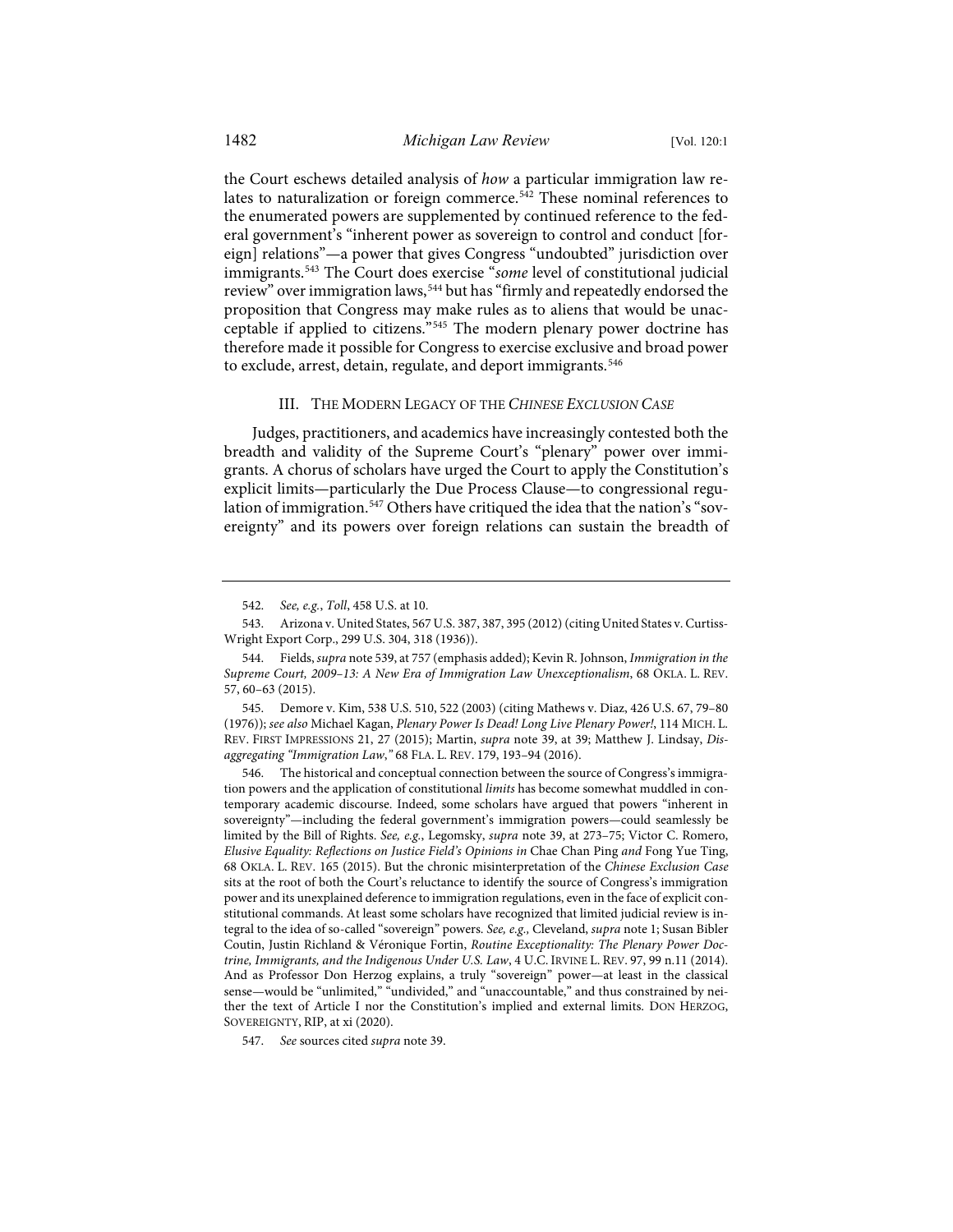modern immigration laws[.548](#page-64-0) And the Court itself has begun to supplement its references to "sovereignty" by mentioning certain enumerated powers as the basis of Congress's regulatory power.<sup>[549](#page-64-1)</sup> Despite these developments, the *Chinese Exclusion Case* continues to loom large. Most judges, legislators, and scholars take for granted that the plenary power doctrine originated with the decision accepting that even if "the precise source of the exclusive congressional power to regulate immigration is far from clear, it is nonetheless wellestablished."[550](#page-64-2)

The misreading of the *Chinese Exclusion Case* as a source of Congress's plenary immigration power continues to have two lasting effects on immigration doctrine and scholarship. First, it has invited courts and Congress to abandon enumerated powers with respect to immigration laws. By contrast, since the end of the nineteenth century—right when the Court began to firmly disavow judicial review of Congress's immigration laws—the Court developed a number of new doctrines that allowed it to closely scrutinize congressional regulation of business owners and white citizens, prohibiting Congress from invoking Article I to "regulate an individual from cradle to grave."[551](#page-64-3) Second, and more crucially, the misreading of the *Chinese Exclusion Case* has allowed Congress and the Court to avoid offering a cogent explanation for the anomaly between Congress's immigration power and its other powers. Neither the history of the *Chinese Exclusion Case* nor the relationship between immigration and foreign affairs can support the weight of these discrepancies.

### A. *The Inconsistency Between the Regulation of Immigrants and Citizens*

Throughout most of the nineteenth century, the Supreme Court adopted a general posture of deference toward all of Congress's legislation. As Chief Justice Marshall declared in *Gibbons v. Ogden*, "the sovereignty of Congress, though limited to specified objects, [was] *plenary* as to those objects."[552](#page-64-4) The Court generally declined to scrutinize Congress as it exercised its enumerated powers, save for ensuring compliance with the limits "prescribed in the constitution."[553](#page-64-5) Beyond that, any attempt to cabin the exercise of congressional power would have to be effected via "the influence which . . . constituents possess at elections."[554](#page-64-6) Yet notwithstanding the Court's deferential review, both the Supreme Court and Congress justified federal immigration legislation as

<span id="page-64-0"></span><sup>548.</sup> *See, e.g.*, Cleveland, *supra* note 1, at 278; NEUMAN, *supra* note 18, at 121, 136-37; Lindsay, *supra* note 545, at 199-204, 217-18.

<span id="page-64-5"></span><span id="page-64-4"></span><span id="page-64-3"></span><span id="page-64-2"></span><span id="page-64-1"></span><sup>549.</sup> *See, e.g.*, Arizona v. United States, 567 U.S. 387, 394 (2012) (quoting U.S. CONST. art. I, § 8, cl. 4) (referencing the power to "establish a uniform rule of naturalization").

<sup>550.</sup> Schuck, *supra* not[e 2,](#page-2-1) at 24.

<sup>551.</sup> Nat'l Fed'n of Indep. Bus. v. Sebelius, 567 U.S. 519, 557–58 (2012).

<sup>552.</sup> Gibbons v. Ogden, 22 U.S. (9 Wheat.) 1, 197 (1824) (emphasis added).

<sup>553.</sup> *Id.* at 196.

<span id="page-64-6"></span><sup>554.</sup> *Id.*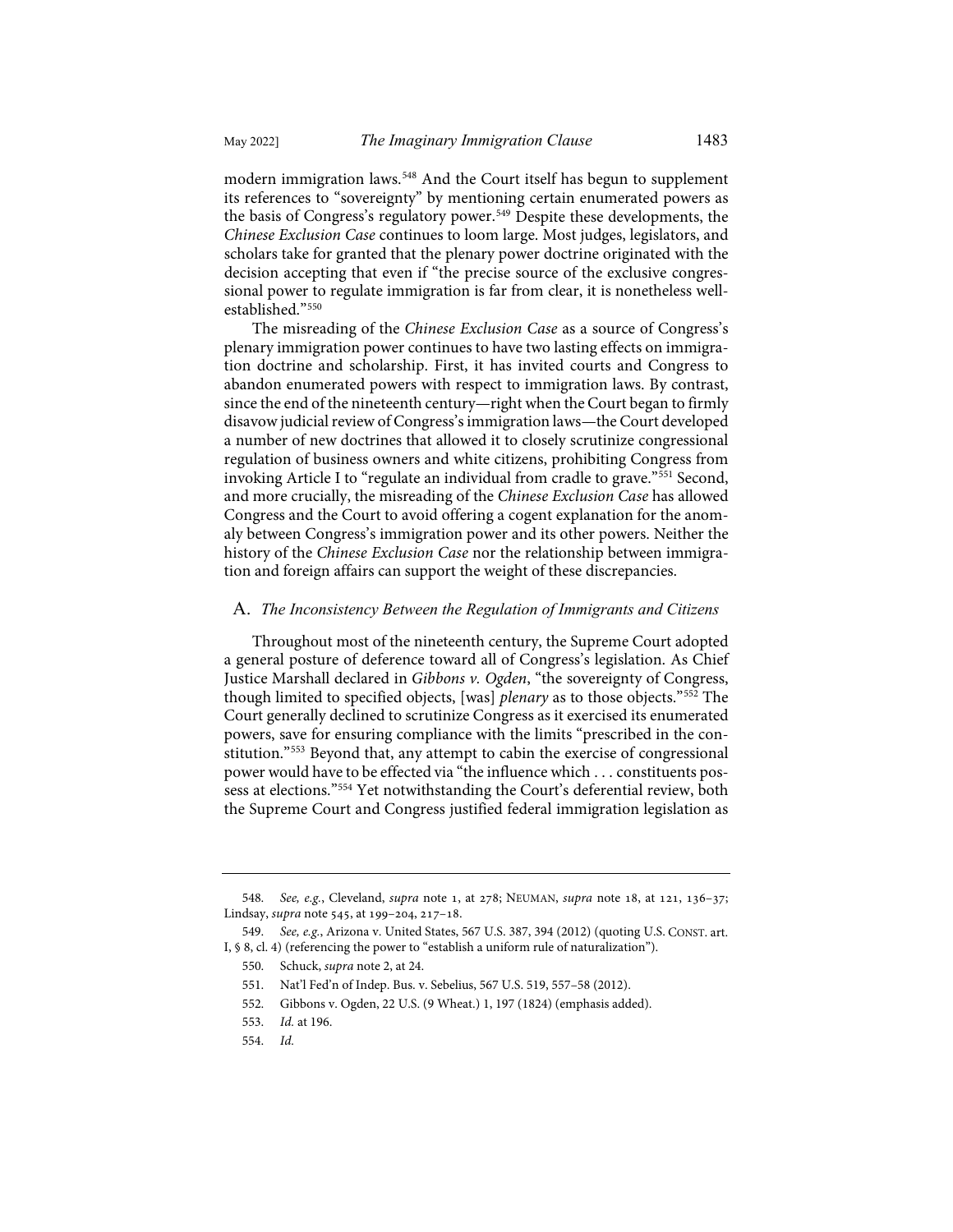an exercise of Article I—first as an exercise of the war powers<sup>[555](#page-65-0)</sup> and later as "necessary and proper" to the regulation of foreign commerce.<sup>[556](#page-65-1)</sup>

*Gibbons* adopted a weak version of *legislative constitutionalism*, an idea that political processes—not judicial review—are the most legitimate and effective method of resolving disagreements about the source of Congress's powers.[557](#page-65-2) This theory made sense in contexts like *Gibbons*, in which Congress regulated voters who could oppose abusive laws by electing politicians who shared their views.[558](#page-65-3) It was demonstrated in practice by the Alien and Sedition Acts, which were repealed not by the Supreme Court but by voters who rallied around the Democratic-Republicans and wielded their "influence . . . at elections."[559](#page-65-4)

But in the late nineteenth century, Justice Field and his colleagues distorted this call for legislative constitutionalism in two striking ways, both of which contributed to the legal toleration of white supremacy. First, during the same decades when the Supreme Court deferred to Congress in the *Chinese Exclusion Case*, the Court abandoned Marshall's judicial deference when Congress regulated white citizens and politically powerful domestic business interests. Second, the Court retained Marshall's judicial deference *only* in contexts when Congress regulated disenfranchised people, such as immigrants, Native Americans, and territorial residents. The result was a selective application of judicial deference: one in which the Court invented new protections for white voters while inexplicably leaving Congress alone to regulate everyone else.

### 1. Diverging Doctrinal Paths

From the end of Reconstruction through the rise of the *Lochner* era, the Supreme Court adopted a number of novel doctrines that limited Congress's power to regulate domestic capitalism and white citizens. This project began with the imposition of *implied* limits on Congress's legislative powers. In *Col-*lector v. Day,<sup>[560](#page-65-5)</sup> the Supreme Court intervened to protect state officers and governments from federal income taxation.<sup>[561](#page-65-6)</sup> Although there was "no express provision in the Constitution that prohibit[ed] the general government from taxing the means and instrumentalities of the States" or their governments, the Court concluded that the exception could be read by "necessary implica-

<sup>555.</sup> *See supra* text accompanying note[s 95–](#page-14-0)[100.](#page-14-1) 

<sup>556.</sup> *See supra* text accompanying note[s 433–](#page-51-8)[474.](#page-55-11)

<span id="page-65-2"></span><span id="page-65-1"></span><span id="page-65-0"></span><sup>557.</sup> *See* BELLAMY, *supra* not[e 41,](#page-8-0) at 4, 91 (describing this as *political* constitutionalism). We refer to legislative constitutionalism strictly in the context of judicial review of federal legislation, not state legislation.

<sup>558.</sup> Gibbons v. Ogden, 22 U.S. (9 Wheat.) 1, 197 (1824).

<sup>559.</sup> *Id.* at 197.

<span id="page-65-6"></span><span id="page-65-5"></span><span id="page-65-4"></span><span id="page-65-3"></span><sup>560. 78</sup> U.S. (11 Wall.) 113 (1871), *overruled in part by* Graves v. New York *ex rel.* O'Keefe, 306 U.S. 466 (1939).

<sup>561.</sup> *Id.* at 128.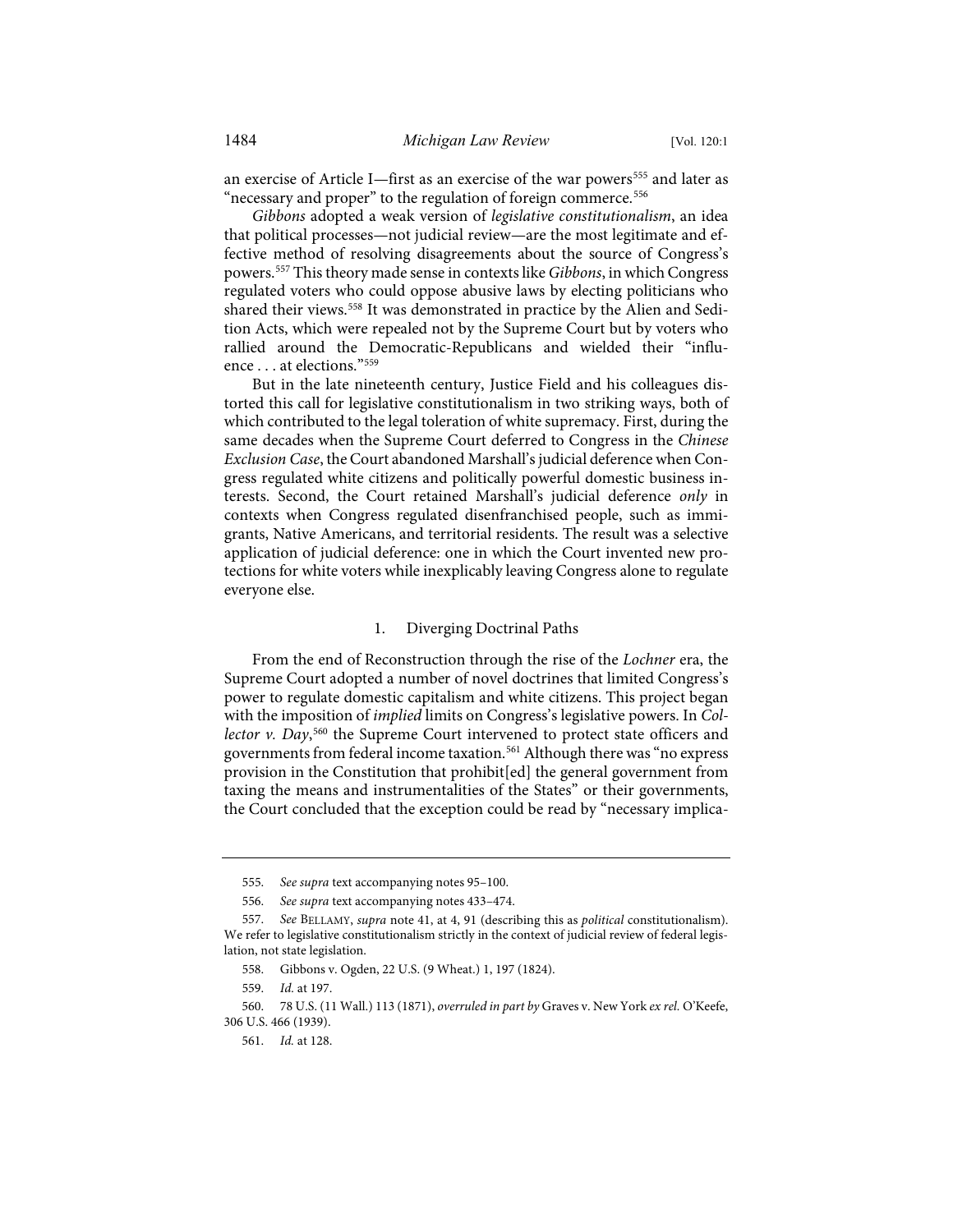tion" from the structural relationship between the states and the federal governments.[562](#page-66-0) The political checks that were so central to the Court's analysis in *Gibbons* were nowhere to be found in *Day*.

The idea that the Supreme Court must protect the states from congressional overreach animated the continued narrowing of Congress's powers after the fall of Reconstruction. Responding to state-sanctioned violence against black Americans throughout the South after the ratification of the Recon-struction Amendments,<sup>[563](#page-66-1)</sup> Congress had enacted a series of "enforcement acts" designed to entrench the right to vote, to suppress the power of the Ku Klux Klan, and to prohibit racial discrimination by white business owners and citizens.[564](#page-66-2) But when white citizens started challenging these enforcement acts, the Supreme Court read Congress's power narrowly, concluding that Congress lacked the power to enforce the Fourteenth Amendment against individuals.[565](#page-66-3) The Fourteenth Amendment did not "invest Congress with power to legislate upon subjects which are within the domain of State legislation" or "to create a code of municipal law for the regulation of private rights."[566](#page-66-4) And in the *Civil Rights Cases*, the Court made clear that Congress's powers under the Reconstruction Amendments were not "plenary," unlike its power to regulate "commerce with foreign nations, among the several States, and with the Indian tribes."[567](#page-66-5)

Notwithstanding this distinction between the Commerce Clause and the Fourteenth Amendment, the Court quickly narrowed Congress's supposedly "plenary" power to regulate interstate commerce. When Congress passed novel antitrust<sup>[568](#page-66-6)</sup> and labor<sup>[569](#page-66-7)</sup> laws at the turn of the century, the Supreme Court concluded that Congress could only regulate those activities that "di-rectly" affected interstate commerce.<sup>[570](#page-66-8)</sup> By contrast, Congress could not pass labor laws that only "indirectly" impacted commerce: Congress's power would otherwise extend to "every conceivable subject" and "obliterate all the limitations of power imposed by the Constitution.["571](#page-66-9)

By the beginning of the twentieth century, the Court had firmly adopted two irreconcilable visions of judicial review. When Congress expanded the

<span id="page-66-9"></span><span id="page-66-8"></span><span id="page-66-7"></span><span id="page-66-6"></span><span id="page-66-5"></span>570. *See, e.g.*, Swift & Co. v. United States, 196 U.S. 375 (1905); The Employers' Liability Cases, 207 U.S. 463 (1908).

<sup>562.</sup> *Id.* at 127.

<sup>563.</sup> *Id.*; ERIC FONER, THE SECOND FOUNDING 143–44 (2019).

<span id="page-66-2"></span><span id="page-66-1"></span><span id="page-66-0"></span><sup>564.</sup> *See* Enforcement Act of 1870, ch. 114, 16 Stat. 140; Enforcement Act of 1871, ch. 99, 16 Stat. 433; Ku Klux Klan Act of 1871, ch. 22, 17 Stat. 13; Civil Rights Act of 1875, 18 Stat. 335, *invalidated in part by* United States v. Stanley (The Civil Rights Cases), 109 U.S. 3, 25 (1883).

<span id="page-66-4"></span><span id="page-66-3"></span><sup>565.</sup> *See* United States v. Cruikshank, 92 U.S. 542, 554–55 (1876); United States v. Harris, 106 U.S. 629, 638 (1883).

<sup>566.</sup> *The Civil Rights Cases*, 109 U.S. at 11.

<sup>567.</sup> *Id.* at 18.

<sup>568.</sup> Sherman Antitrust Act of 1890, ch. 647, 26 Stat. 209.

<sup>569.</sup> *E.g.*, Employers' Liability Act of 1906, ch. 3073, 34 Stat. 232.

<sup>571.</sup> *The Employers' Liability Cases*, 207 U.S. at 502.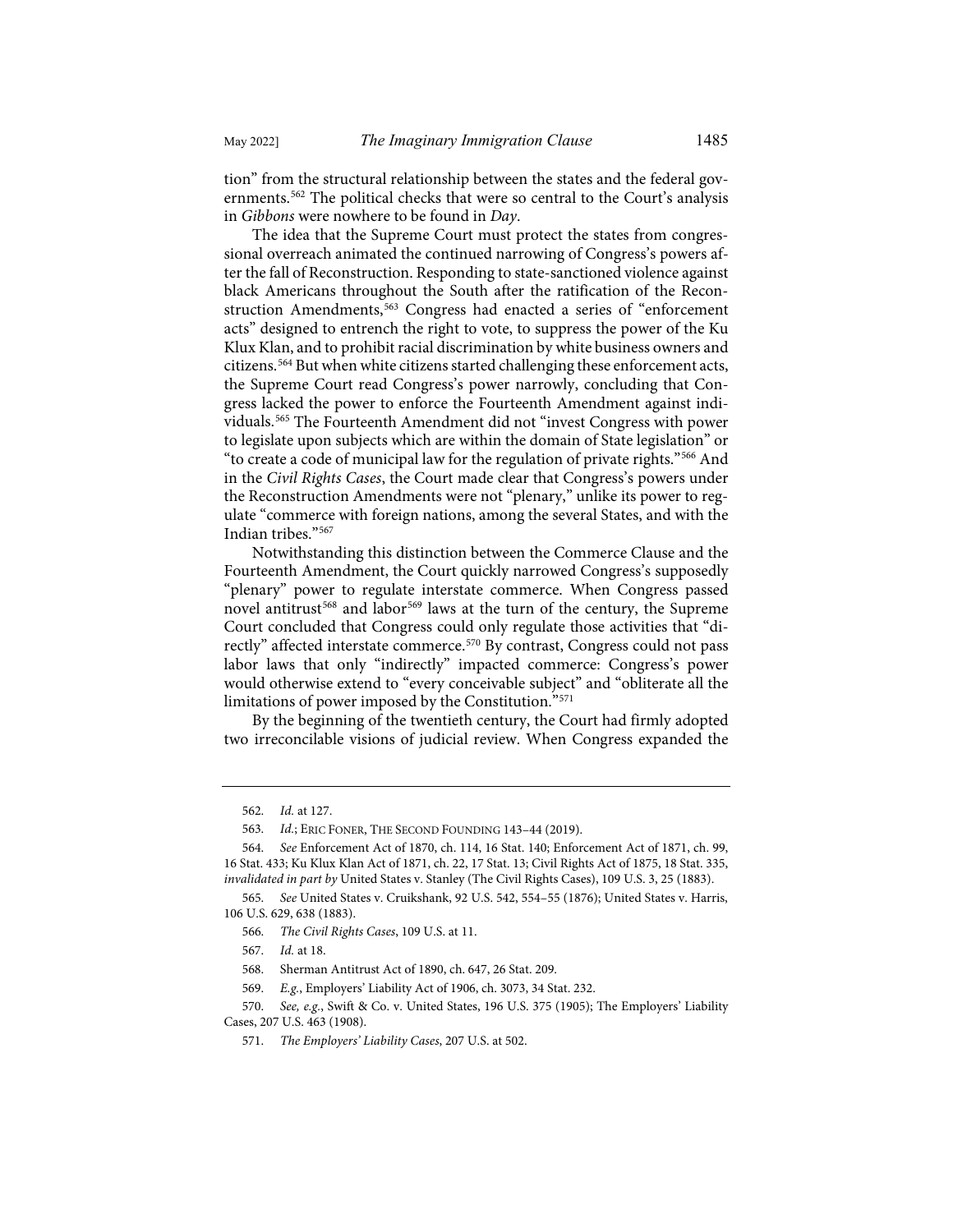scope of its power to deport and detain immigrants, the Court entrusted con-stitutional interpretation to a supposedly benevolent Congress.<sup>[572](#page-67-0)</sup> The Court adopted a similar approach when reviewing federal statutes regulating socalled unincorporated territories and Native American tribes. The power to legislate over the "islands and their inhabitants" must be "entrusted to Congress," the Court wrote in *Downes v. Bidwell*. [573](#page-67-1)" Plenary authority over the tribal relations of the Indians . . . has always been deemed a political one, not subject to be controlled by the judicial department of the government," the Court explained two years later.[574](#page-67-2) Echoing Chief Justice Marshall's refrain in *Gibbons*, the justices emphasized that any possible redress would have to be sought by an appeal to Congress itself,<sup>[575](#page-67-3)</sup> notwithstanding the fact that those most affected by this legislation were largely disenfranchised from the political process. The "influence which . . . constituents possess at elections"—designed to check congressional excesses in light of the Court's deferential posture[576—](#page-67-4)was largely illusory when Congress regulated immigrants, tribes, and "unincorporated" territories. By contrast, the Court opened its doors to constitutional claims by wealthy white business owners and state officials—exactly those individuals most likely to have a voice both in Congress's chambers and at the ballot box.

#### 2. Persistent Inconsistencies

These inconsistent theories of congressional power persist in the Court's review of federal legislation today. When evaluating laws that regulate domestic business interests, the Court has continued to monitor the exercise of Congress's enumerated powers closely. The Commerce Clause, the Court has clarified, "requires a distinction between what is truly national and what is truly local."[577](#page-67-5) And despite the broad language of the Necessary and Proper Clause, the Court has required that all "necessary" legislation be "convenient, or useful," "narrow in scope," and "incidental" to the beneficial exercise of an enumerated power.<sup>[578](#page-67-6)</sup> To be "proper," a law must also be "consist[ent] with

<sup>572.</sup> *See, e.g.*, Mahler v. Eby, 264 U.S. 32, 39 (1924).

<sup>573. 182</sup> U.S. 244, 283 (1901).

<span id="page-67-2"></span><span id="page-67-1"></span><span id="page-67-0"></span><sup>574.</sup> Lone Wolf v. Hitchcock, 187 U.S. 553, 565 (1903); *see also* Cleveland, *supra* not[e 1,](#page-2-0) at 71–73 (discussing *Lone Wolf* and its relationship to inherent powers).

<span id="page-67-3"></span><sup>575.</sup> *Lone Wolf*, 187 U.S. at 568; *Downes*, 182 U.S. at 283 (concluding that legislation dictated by Congress's "selfish interests" would surely receive "quick rebuke at the hands of the people").

<sup>576.</sup> Gibbons v. Ogden, 22 U.S. (9 Wheat.) 1, 196–97 (1824).

<sup>577.</sup> United States v. Morrison, 529 U.S. 598, 617–18 (2000).

<span id="page-67-6"></span><span id="page-67-5"></span><span id="page-67-4"></span><sup>578.</sup> Nat'l Fed'n of Indep. Bus. v. Sebelius, 567 U.S. 519, 559–60 (2012) (internal quotations omitted).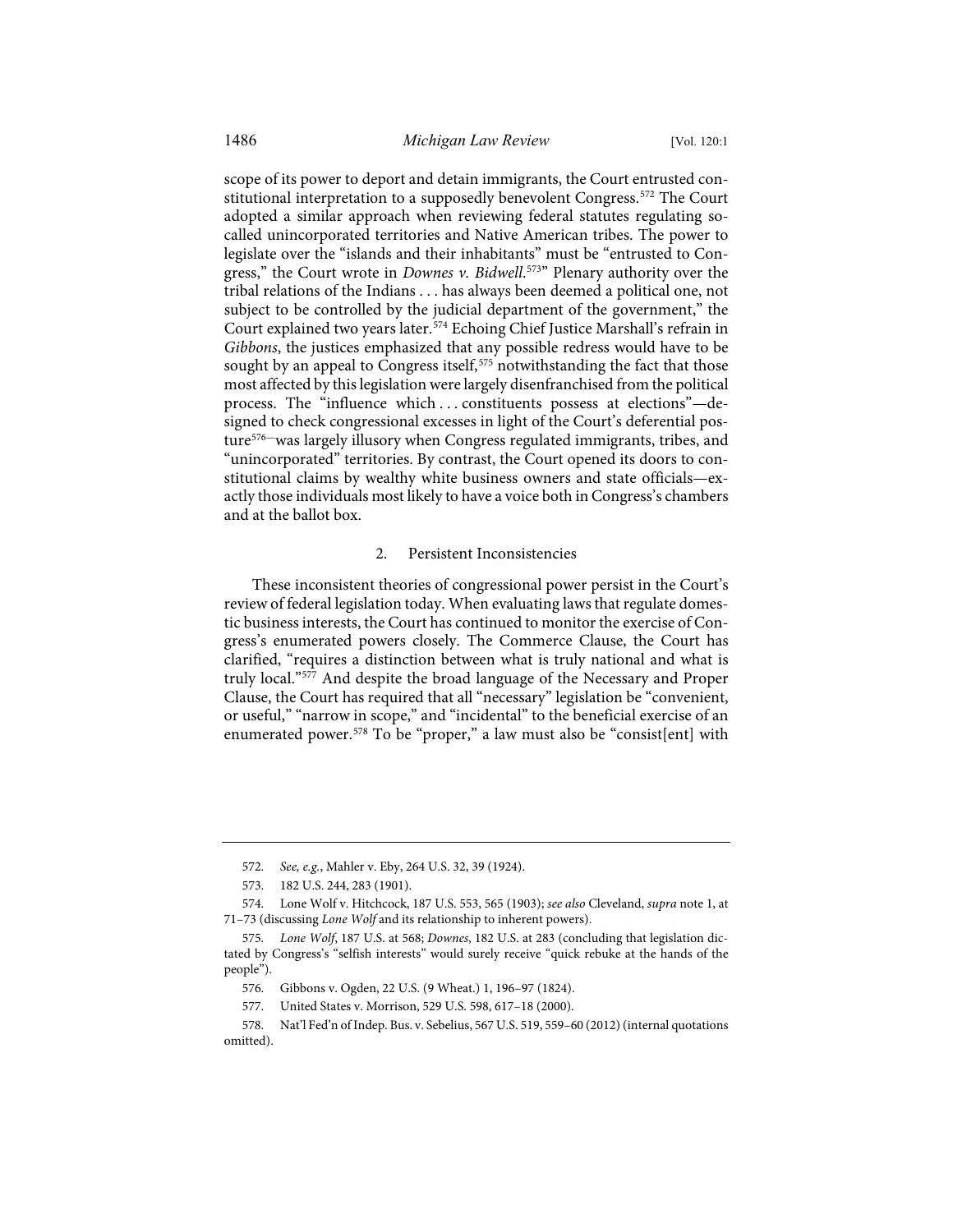the letter and spirit of the constitution["579](#page-68-0) and cannot compromise "essential attributes of state sovereignty . . . by the assertion of federal power."[580](#page-68-1)

The reflexive resort to "sovereignty" as the basis of immigration laws has allowed the Court to avoid applying these same doctrines to the regulation of immigrants. The federal government has assumed a nearly unlimited body of legislation over immigrants, including in traditional state realms.<sup>[581](#page-68-2)</sup> Yet the Court has not required that these laws be "narrow in scope" or considered their relationship with the "essential attributes of state sovereignty."<sup>[582](#page-68-3)</sup>

Perhaps most strikingly, Congress has granted the federal government the broad authority to arrest, detain, and deport immigrants without warrant, long after their entry into the country.<sup>583</sup> This regulatory regime is exceptional when viewed in light of the Court's modern Commerce Clause doctrine. The Court has affirmed that Congress's power over interstate commerce extends to the regulation of people traveling in interstate commerce,<sup>[584](#page-68-5)</sup> and goods that previously traveled in interstate commerce remain subject to federal regulatory jurisdiction even after they have concluded their journey across state lines.[585](#page-68-6) But in no other context has the Court asserted that just because a *person* has crossed a state or international border, Congress retains indefinite power to regulate her pursuant to the Commerce Clause. Outside of the immigration context, the Court has written that the Commerce Clause "is not a general license to regulate an individual from cradle to grave, simply because he will predictably engage in particular transactions."[586](#page-68-7)

### B. *The Missing Explanation for the Existing Regime*

Neither Congress nor the Supreme Court has ever explained *why* Congress can enact immigration laws without reference to Article I and without the same federalism or enumerated-power limits the Court typically imposes on congressional legislation. Throughout the past century, a mere reference to the *Chinese Exclusion Case* was sufficient—on the theory that Justice Field's opinion supports a "sovereign" immigration power disconnected from the text of the Constitution. Yet that case simply cannot carry the weight it has

<span id="page-68-0"></span><sup>579.</sup> *Id.* at 559 (internal quotations omitted); *cf.* Samuel L. Bray, *"Necessary AND Proper" and "Cruel AND Unusual": Hendiadys in the Constitution*, 102 VA. L. REV. 687, 721–22 (2016).

<span id="page-68-1"></span><sup>580.</sup> *Nat'l Fed'n of Indep. Bus.*, 567 U.S. at 560 (quoting United States v. Comstock, 560 U.S. 126, 153 (2010) (Kennedy, J., concurring)); *see also* John F. Manning, *The Supreme Court, 2013 Term—Foreword: The Means of Constitutional Power*, 128 HARV. L. REV. 1, 54–55 (2014) (discussing the federalism limitations that characterize the Court's "proper" inquiry).

<sup>581.</sup> *See* Stumpf, *supra* not[e 522,](#page-61-11) at 1582.

<sup>582.</sup> *Nat'l Fed'n of Indep. Bus.*, 567 U.S. at 560 (internal quotations omitted).

<sup>583.</sup> *See, e.g.*, Almeida-Sanchez v. United States, 413 U.S. 266, 268 (1973).

<span id="page-68-5"></span><span id="page-68-4"></span><span id="page-68-3"></span><span id="page-68-2"></span><sup>584.</sup> *See, e.g.*, Hoke v. United States, 227 U.S. 308, 323 (1913) (sustaining a prohibition on crossing state lines with a woman for the purpose of prostitution).

<span id="page-68-7"></span><span id="page-68-6"></span><sup>585.</sup> *See, e.g.*, Barrett v. United States, 423 U.S. 212, 225 (1976) (upholding a prohibition on receipt or possession of firearms that previously traveled "in interstate commerce").

<sup>586.</sup> *Nat'l Fed'n of Indep. Bus.*, 567 U.S. at 557.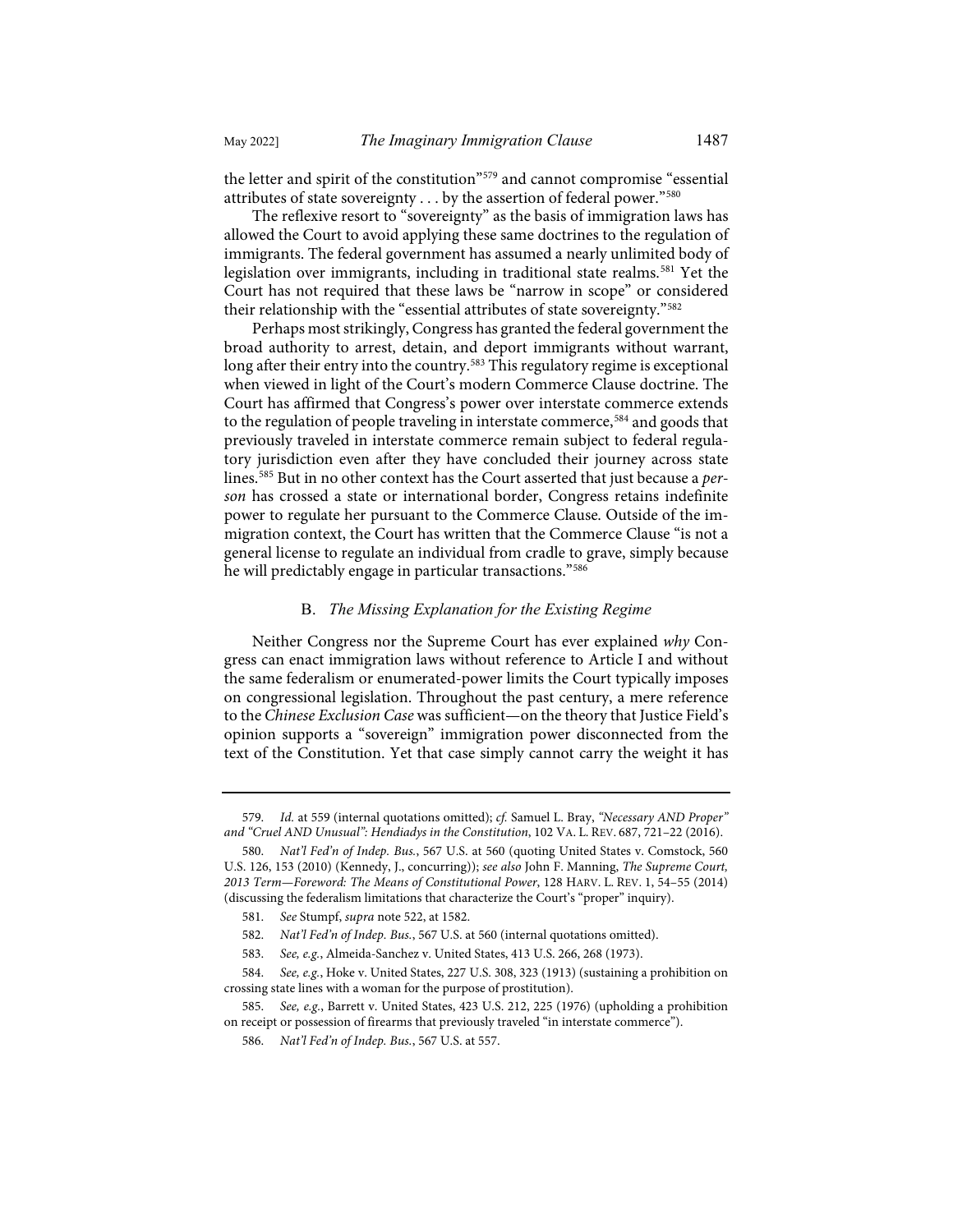been assigned: as discussed in Part II, the reference to "sovereignty" merely reaffirmed Congress's power to employ its "sovereign" Article I powers.<sup>587</sup> The Court has also not justified its deferential stance toward immigration law as an outgrowth of an earlier tradition of legislative constitutionalism expressed by Chief Justice Marshall in *Gibbons*—especially in light of the widespread disenfranchisement of immigrants and the Court's departure from legislative constitutionalism in reviewing Congress's domestic regulation.

1. The Relationship Between Foreign Affairs and Immigration

When courts have endeavored to justify plenary immigration power beyond a mere reference to the *Chinese Exclusion Case*, they most frequently cite the close relationship between immigration and foreign relations. Because immigration laws implicate the country's diplomatic relationships and its stand-ing on the world stage—the argument goes<sup>[588](#page-69-1)</sup>—the judicial doctrines designed to limit congressional power and protect state interests are inapposite to Congress's immigration power. Yet the connection between immigration and foreign relations cannot justify the anomalous status of Congress's immigration powers.

The idea that the nation's immigration policy implicates Congress's powers over foreign affairs is not new. A century before the *Chinese Exclusion Case* was decided, Henry Lee invoked this rationale in defense of the Alien Friends Act, writing that "[w]ith respect [to immigration], America is one nation."<sup>[589](#page-69-2)</sup> But the foreign affairs rationale did not form the basis of a plenary power doctrine at the time: rather, Lee invoked the "one nation" idea to conclude that "state governments are restrained from interfering" in the federal government's deportation laws.[590](#page-69-3) In this vein, he argued that the power to admit immigrants was properly located in Congress, which had been granted authority to regulate immigration in various clauses of Article I, including the Necessary and Proper Clause.<sup>[591](#page-69-4)</sup> This same notion pervaded the nineteenthcentury cases striking down state immigration laws: regulating the entry of immigrants was "a subject which concern[ed] our international relations,"<sup>[592](#page-69-5)</sup> which is why it was "confided exclusively to the discretion of Congress by the Constitution" in the Foreign Commerce and Treaty Clauses.<sup>[593](#page-69-6)</sup>

Yet as the federal immigration infrastructure expanded throughout the course of the twentieth century, the Court began to categorize prostitution

<sup>587.</sup> *See supra* text accompanying note[s 402–](#page-47-10)[414.](#page-48-7)

<span id="page-69-3"></span><span id="page-69-2"></span><span id="page-69-1"></span><span id="page-69-0"></span><sup>588.</sup> *See, e.g.*, Arizona v. United States, 567 U.S. 387, 394–95 (2012); Balkin, *supra* not[e 40,](#page-7-1)  at 28. For further discussion of the relationship between immigration and foreign affairs, see NEUMAN, *supra* not[e 18,](#page-4-0) at 136; T. Alexander Aleinikoff, *Citizens, Aliens, Membership and the Constitution*, 7 CONST. COMMENT. 9, 11–12 (1990).

<sup>589.</sup> MINORITY ADDRESS, *supra* not[e 89,](#page-13-0) at 6.

<sup>590.</sup> *Id.*

<span id="page-69-4"></span><sup>591.</sup> *Id.* at 7.

<sup>592.</sup> Henderson v. Mayor of New York, 92 U.S. 259, 273 (1876).

<span id="page-69-6"></span><span id="page-69-5"></span><sup>593.</sup> *Id.* at 271; *see also* Lindsay, *supra* not[e 18,](#page-4-0) at 26.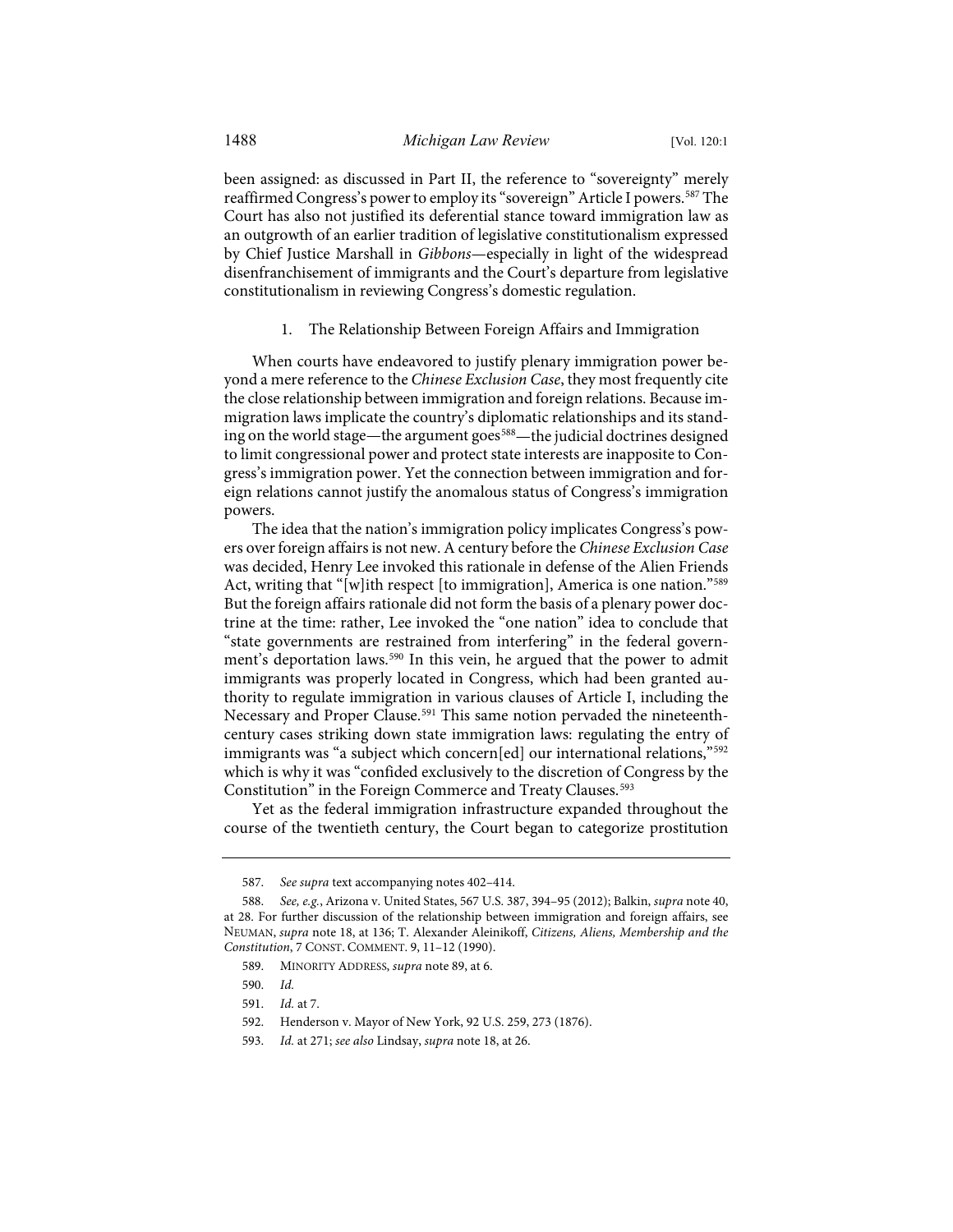and other laws that regulated immigrants—not just those touching on admis-sion and removal—as the exclusive domain of the federal government.<sup>[594](#page-70-0)</sup> "[*A]ny* policy toward aliens is vitally and intricately interwoven with contemporaneous policies in regard to the conduct of foreign relations," the Court wrote in 1952.[595](#page-70-1) The Court began to strike down a broad swath of state laws regulating immigrants, noting that immigration policy "can affect trade, investment, tourism, and diplomatic relations for the entire Nation" and that "[p]erceived mistreatment of aliens in the United States may lead to harmful reciprocal treatment of American citizens abroad."[596](#page-70-2) Because even domestic regulation concerning registration cards<sup>[597](#page-70-3)</sup> and welfare benefits<sup>[598](#page-70-4)</sup> might implicate the United States' relationship with foreign countries, the federal government alone had to be given broad power to regulate immigrants.

On this account, the plenary power doctrine exists out of necessity: if Congress were confined to legislate pursuant to the enumerated powers and subject to the Court's stringent judicial review under the Commerce and Necessary and Proper Clauses, it could neither effectively manage its foreign rela-tions<sup>599</sup> nor preempt state laws that interfere with them.<sup>[600](#page-70-6)</sup> Yet as Professor Legomsky has clarified, the Court is decidedly not selective in its application of the foreign affairs rationale to immigration laws<sup>[601](#page-70-7)</sup>: even where it concludes that foreign relations are not necessarily implicated, the Court draws on the connection with foreign affairs to grant Congress broad deference.<sup>[602](#page-70-8)</sup> This approach is also fundamentally out of step with the Court's approach to foreign relations law beyond the immigration context. Justice Sutherland's pronouncement in *United States v. Curtiss-Wright<sup>[603](#page-70-9)</sup>* that the limits of enumera-tion did not apply to foreign affairs<sup>[604](#page-70-10)</sup> has never been read to grant Congress plenary power domestically.<sup>[605](#page-70-11)</sup> Congress presumably could not draw on its "foreign affairs" powers to preempt state criminal laws simply because they

<span id="page-70-5"></span><span id="page-70-4"></span>599. *See* Fields, *supra* note [539,](#page-62-11) at 750 ("Immigration is one of the nation's many policy tools in the foreign arena . . . .").

600. *See* Balkin, *supra* not[e 40,](#page-7-1) at 28.

<span id="page-70-7"></span><span id="page-70-6"></span>601. Legomsky, *supra* not[e 39,](#page-7-0) at 262. *But see* Lindsay, *supra* not[e 545,](#page-63-6) at 237 (describing the Court's rejection of a foreign affairs rationale in Zadvydas v. Davis, 533 U.S. 638 (2001)).

<span id="page-70-9"></span><span id="page-70-8"></span>602. *See* Legomsky, *supra* not[e 39,](#page-7-0) at 262 (describing this phenomenon in Fiallo v. Bell, 430 U.S. 787 (1977)).

604. *Id.* at 315–16.

<sup>594.</sup> *See* Lindsay, *supra* not[e 545,](#page-63-6) at 199–204, 211 & n.176, 217–18.

<sup>595.</sup> Harisiades v. Shaughnessy, 342 U.S. 580, 588–89 (1952) (emphasis added).

<span id="page-70-3"></span><span id="page-70-2"></span><span id="page-70-1"></span><span id="page-70-0"></span><sup>596.</sup> Arizona v. United States, 567 U.S. 387, 395 (2012) (citing *Harisiades*, 342 U.S. at 588– 89).

<sup>597.</sup> *See* Hines v. Davidowitz, 312 U.S. 52 (1941).

<sup>598.</sup> *See* Mathews v. Diaz, 426 U.S. 67 (1976).

<sup>603. 299</sup> U.S. 304 (1936).

<span id="page-70-11"></span><span id="page-70-10"></span><sup>605.</sup> It is also worth noting that the Court has largely abandoned the foreign affairs exceptionalism espoused in *Curtiss-Wright*. *See* Ganesh Sitaraman & Ingrid Wuerth, *The Normalization of Foreign Relations Law*, 128 HARV. L. REV. 1897, 1919–35 (2015).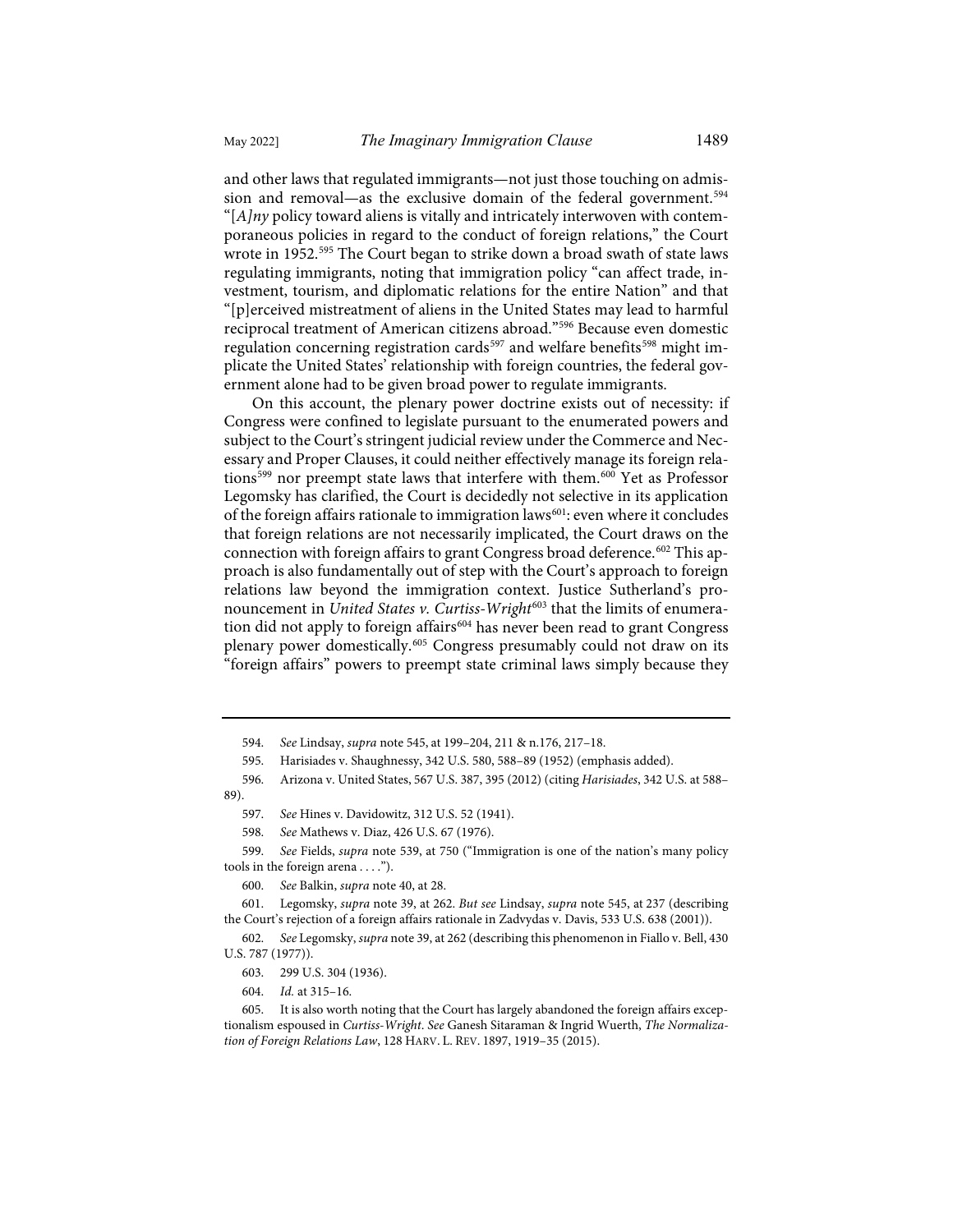spark controversy with the nation's allies.[606](#page-71-0) Yet this is precisely how the Court treats Congress's immigration laws.

Despite the Court's pronouncement to the contrary in *Arizona v. United States*, Congress does not need an unenumerated "foreign affairs" power to protect immigrants from discrimination by state governments.<sup>[607](#page-71-1)</sup> The Supreme Court has long scrutinized state immigration laws more searchingly under the Equal Protection Clause than their federal counterparts.[608](#page-71-2) *State* "classifications based on alienage, like those based on nationality or race, are inherently suspect and subject to close judicial scrutiny," the Court wrote in Graham v. Richardson.<sup>[609](#page-71-3)</sup> And Congress can continue to exercise its authority under the Fourteenth Amendment and the Commerce Clause to bar states from discriminating against immigrants.<sup>[610](#page-71-4)</sup> Neither the Court's foreign affairs doctrine nor the necessity of preemption can coherently explain the anomalous status of immigration law.

# 2. Assessing Congress's Power

Ultimately, neither the *Chinese Exclusion Case* nor Congress's authority to conduct foreign relations can sustain the idea that Congress's immigration powers "derive[] from a source even higher than the Constitution."<sup>[611](#page-71-5)</sup> Denaturalizing Congress's "plenary" immigration power in this way offers us the opportunity to assess our modern immigration laws as an exercise of Congress's Article I powers. Within this framework, it is difficult to justify understanding the Commerce Clause as two fundamentally different grants of power, which modulate in accordance with the subject of Congress's regulation. Applied domestically, the same clause cannot grant Congress the power to pass nearly *any* law regulating the daily lives of non-citizens while denying Congress the power to mandate health insurance coverage for all residents.<sup>[612](#page-71-6)</sup> And if Congress has the power to enact any law that would improve the United States' relationship with its allies, then it is incoherent for the Court to invalidate ordinary domestic legislation that might do so while upholding only immigration restrictions.

#### IV. TOWARD A LEGISLATIVE CONSTITUTIONALISM

Once we recognize that the anomalous place of immigration law is neither historically predetermined nor doctrinally defensible, two possible paths for resolution are available. Many scholars and activists have urged the Court to

<sup>606.</sup> *See* Legomsky, *supra* not[e 39,](#page-7-0) at 264.

<span id="page-71-2"></span><span id="page-71-1"></span><span id="page-71-0"></span><sup>607.</sup> Arizona v. United States, 567 U.S. 387, 395 (2012).

<sup>608.</sup> *See, e.g.*, Mathews v. Diaz, 426 U.S. 67, 86–87 (1976); Stumpf, *supra* not[e 522,](#page-61-11) at 1582.

<span id="page-71-3"></span><sup>609. 403</sup> U.S. 365, 372 (1971) (footnotes omitted).

<sup>610.</sup> *See, e.g.*, Enforcement Act of 1870, ch. 114, 16 Stat. 140.

<span id="page-71-6"></span><span id="page-71-5"></span><span id="page-71-4"></span><sup>611. 132</sup> CONG. REC. 29,988 (1986) (statement of Rep. Romano Mazzoli).

<sup>612.</sup> Nat'l Fed'n of Indep. Bus. v. Sebelius, 567 U.S. 519, 557–58 (2012).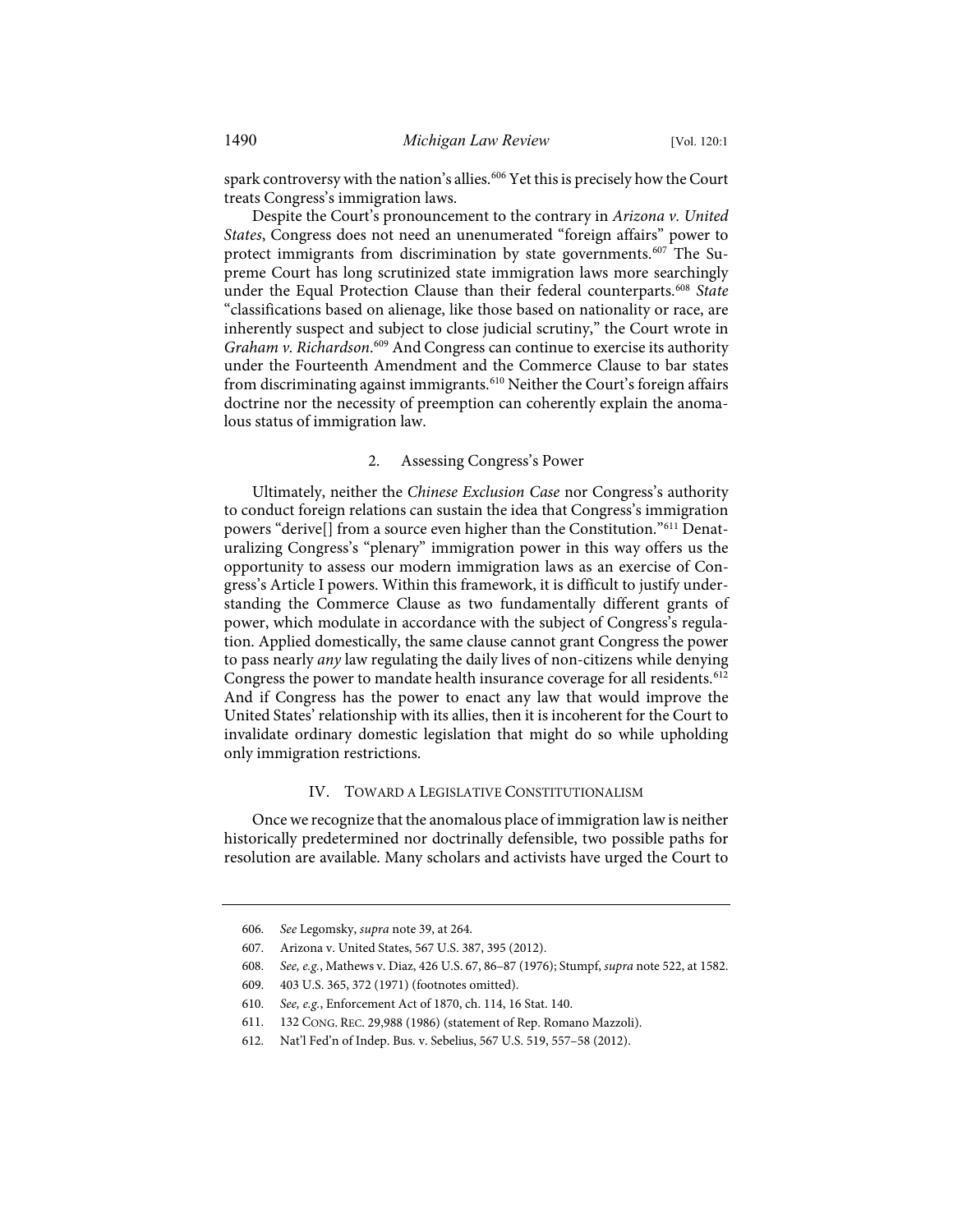subject Congress's regulation of immigrants to its ordinary skeptical review.<sup>[613](#page-72-0)</sup> Under this approach, the Supreme Court might consider whether Congress's immigration laws align with its Commerce Clause precedents, curtailing the scope of Congress's power to regulate immigrants from the "cradle" to the "grave"[614](#page-72-1) and carefully evaluating whether certain immigration laws compromise "essential attributes of state sovereignty."[615](#page-72-2)

Yet denaturalizing the plenary power doctrine does not require a resort to the Supreme Court or to a cabined vision of congressional power. Indeed, we argue that the history of Congress's immigration powers makes clear that *legislative* solutions—inspired by the tradition of legislative constitutionalism that animated the first century of federal immigration law—are far more promising in the fight toward a more just immigration framework. Rather than intervening to protect immigrants from an overzealous Congress, the Supreme Court has powerfully entrenched the plenary power doctrine in the congressional and public psyche. This version of judicial review has stifled serious legislative debate about the constitutional scope and policy merits of Congress's immigration powers over the past century. And as elsewhere, the Court has largely declined to serve as a meaningful counter-majoritarian check on congressional power over disenfranchised immigrants. Drawing from these conclusions, this Part argues that rather than turn to the courts to impose a restrictive version of Article I on Congress's immigration regulations, we should encourage legislators to rethink whether the Constitution and our political morality—permit the expanse of immigration laws in effect today.

## A. *Legislative Constitutionalism Modeled After 1798*

The history of Congress's immigration power reveals the promise of a legislative solution to the immigration anomaly. In the century before the emergence of the modern plenary power doctrine, legislators and executive branch officials engaged in fierce and contested debate about the constitutional scope of Congress's immigration powers[.616](#page-72-3) In 1798 and beyond, Democratic-Republicans mounted a vigorous campaign against the constitutionality of the Alien Friends Act, arguing that the Act was "neither among the specific powers granted by the Constitution to the General Government, nor necessary to carry into effect any of those specific powers."[617](#page-72-4) Even after the epidemic of anti-French sentiment swept the Alien Friends Act into legal effect, citizens and legislators deployed the tactics of popular constitutionalism to highlight

<span id="page-72-0"></span><sup>613.</sup> *See, e.g.*, Condon, *supra* not[e 39;](#page-7-0) Legomsky, *supra* not[e 39;](#page-7-0) Pillard & Aleinikoff, *supra* not[e 39;](#page-7-0) Henkin, *supra* note [39;](#page-7-0) Schuck, *supra* not[e 2.](#page-2-0)

<sup>614.</sup> *Nat'l Fed'n of Indep. Bus.*, 567 U.S. at 557–58.

<span id="page-72-4"></span><span id="page-72-3"></span><span id="page-72-2"></span><span id="page-72-1"></span><sup>615.</sup> *Id.* at 559–60 (quoting United States v. Comstock, 560 U.S. 126, 153 (2010) (Kennedy, J., concurring)).

<sup>616.</sup> *See supra* Sections I.B., I.C.

<sup>617. 9</sup> ANNALS OF CONG. 2993 (1799); *see supra* text accompanying note[s 147–](#page-20-0)[152.](#page-20-1)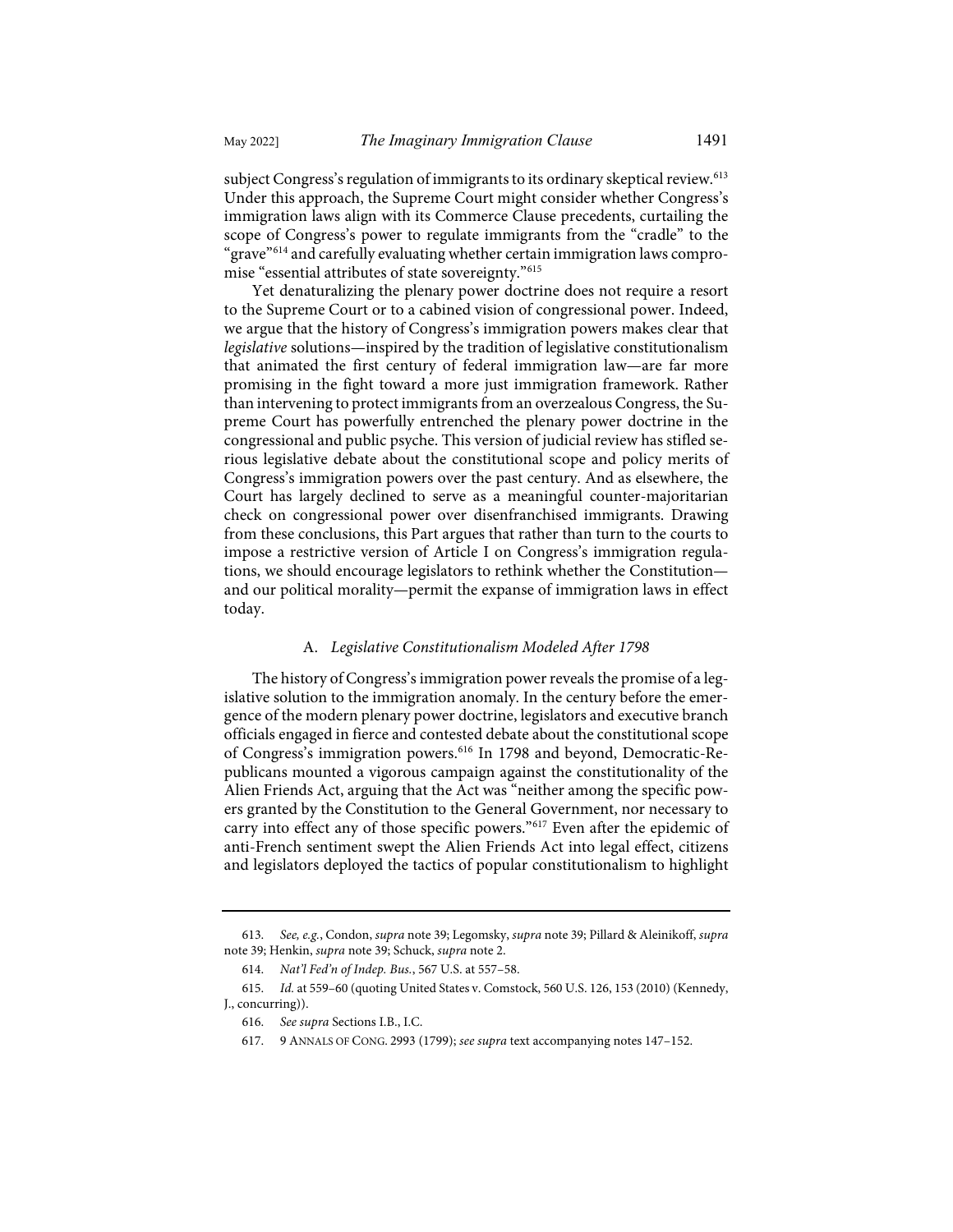the Act's unconstitutionality and undermine its legitimacy.<sup>[618](#page-73-0)</sup> These constitutional challenges—presented in town squares and in the halls of Congress helped inspire "a mighty wave of public opinion" that swept the Federalist Party out of power<sup>[619](#page-73-1)</sup> and left the Alien Friends Act to expire in infamy.<sup>620</sup>

That the Democratic-Republicans framed their opposition to the Alien Friends Act in constitutional terms inspired the Federalists to canvass Article I in search of a source for Congress's power to deport both immigrant "friends" and "enemies."[621](#page-73-3) The Federalists persuasively argued that the War Clauses allowed Congress to exclude and expel immigrants from countries that had threatened to invade the United States.<sup>[622](#page-73-4)</sup> Yet the Democratic-Republicans successfully convinced the public that neither the War Clauses nor any other clause in Article I supported Congress's ability to deport so-called alien *friends*. [623](#page-73-5) This constitutional back-and-forth had a powerful, lasting effect on Congress's understanding of its own powers, as the Alien Friends Act was me-morialized as "a flagrant violation of the Constitution"<sup>[624](#page-73-6)</sup> while the Alien Enemies Act survived unscathed.

Though framed in constitutional terms, this debate required legislators to carefully advance a normative justification for each extension of congressional power over immigrants. When Congress assessed its power to remove "alien friends," it considered not only whether the War Clauses *objectively* allowed for such legislation but also the normative implications of reading a broad power to prevent invasion into Article I. If the Necessary and Proper Clause gave Congress the power to deport immigrants in the interest of merely *preventing* war, legislators argued, Congress would be able to justify almost any action in the name of national security,<sup>[625](#page-73-7)</sup> including "attack[ing] the liberties of the citizens themselves."[626](#page-73-8) Rather than waiting for the Supreme Court to do so, members of Congress assumed responsibility for assessing both the constitutional source of their power and the normative implications of exercising it.

The legislative constitutionalism of 1798 extended throughout much of the nineteenth century. Even as a renewed wave of anti-immigrant sentiment swept from the port states of California and New York to Congress in the 1880s, legislators continued to interpret the scope of their constitutional authority. They considered the extent of Congress's power to enforce treaties under the Necessary and Proper Clause<sup>[627](#page-73-9)</sup> and to regulate immigration under

<span id="page-73-0"></span><sup>618.</sup> *See supra* text accompanying note[s 196–](#page-25-0)[202.](#page-25-1)

<span id="page-73-2"></span><span id="page-73-1"></span><sup>619.</sup> *See supra* text accompanying not[e 204.](#page-26-0) 

<sup>620.</sup> *See supra* text accompanying note[s 216–](#page-27-0)[219.](#page-27-1)

<span id="page-73-4"></span><span id="page-73-3"></span><sup>621.</sup> *See* discussion *supra* Sections I.B, I.C.

<sup>622.</sup> *See supra* text accompanying note[s 93–](#page-14-0)[100.](#page-14-1) 

<span id="page-73-5"></span><sup>623.</sup> *See supra* text accompanying note[s 154–](#page-20-2)[206.](#page-26-1)

<sup>624. 3</sup> REG. DEB. 1268–69 (1829) (statement of Rep. William C. Rives).

<span id="page-73-8"></span><span id="page-73-7"></span><span id="page-73-6"></span><sup>625.</sup> *See supra* text accompanying not[e 166.](#page-21-0) 

<sup>626. 9</sup> ANNALS OF CONG. 3000–01 (1799); *see supra* text accompanying note[s 159](#page-21-1)[–162.](#page-21-2) 

<span id="page-73-9"></span><sup>627.</sup> *See supra* text accompanying not[e 341.](#page-41-0)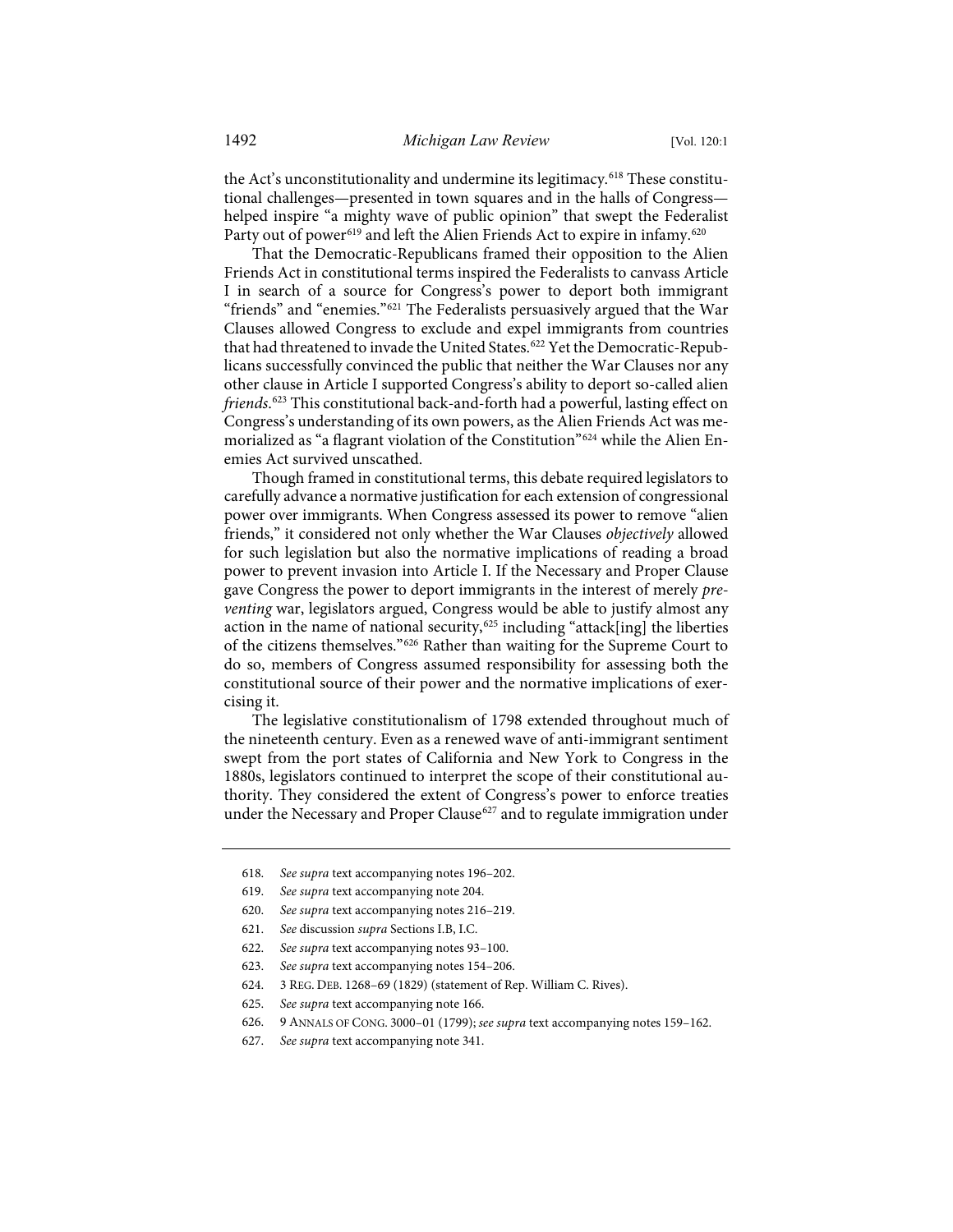the Commerce Clause,<sup>[628](#page-74-0)</sup> over the objections of their colleagues who de-nounced the injustices arising from hasty and restrictive exclusion laws.<sup>[629](#page-74-1)</sup> And when Congress sought to expand its domestic powers over immigrants in 1892, legislators decried the Geary Act as "barbarous" and "beyond the power of Congress."[630](#page-74-2)

Yet once the Supreme Court began to read the *Chinese Exclusion Case* as the basis of Congress's "plenary," "sovereign" power over immigrants, this constitutional discourse started to dry up.[631](#page-74-3) When Congress sought to "purg[e] [the] body politic of poisonous elements"<sup>[632](#page-74-4)</sup> through new sedition laws and registration requirements in 1940,<sup>[633](#page-74-5)</sup> select few legislators contested the bill's constitutionality, arguing that it was a "new alien and sedition bill" incompatible with "our constitutional principles."[634](#page-74-6) But rather than respond to these critiques on their constitutional merits—as the Federalists had in 1798[635](#page-74-7)—proponents of harsher detention and deportation laws could recite the common refrain that the "Supreme Court of the United States has repeatedly held that the right to exclude or expel is an inherent and inalienable right of every sovereign and independent nation," and therefore both Article I and political morality were irrelevant.[636](#page-74-8)

By the end of the twentieth century—when Congress proposed new ways to deter undocumented immigrants from crossing the border—any remnants of this constitutional debate had dissipated from legislative discourse. Relying on the Supreme Court's precedents, legislators simply urged Congress to "exercise its sovereign right—and its sovereign responsibility—to control its borders."[637](#page-74-9)

One of the only recent legislative debates framed in constitutional terms concerned—tellingly—the scope of the Supreme Court's decision in *Plyler v. Doe*. [638](#page-74-10) In *Plyler*, the Supreme Court struck down a Texas law that denied undocumented children access to public education, concluding that this policy was "difficult to reconcile . . . with the framework of equality embodied in the Equal Protection Clause."[639](#page-74-11) More than a decade later, members of the U.S.

<span id="page-74-5"></span><span id="page-74-4"></span><span id="page-74-3"></span><span id="page-74-2"></span><span id="page-74-1"></span><span id="page-74-0"></span>631. *See* GOODMAN, *supra* not[e 443,](#page-52-0) at 23; 23 CONG. REC. 3,623 (1892) (statement of Sen. Call); *id.* at 3,878 (statement of Sen. Palmer).

- 633. Alien Registration (Smith) Act of 1940, Pub. L. No. 76-670, 54 Stat. 670.
- 634. 84 CONG. REC. 10,361 (1939) (statement of Rep. Celler).
- 635. *See supra* Section II.B.

<span id="page-74-11"></span><span id="page-74-10"></span><span id="page-74-9"></span><span id="page-74-8"></span><span id="page-74-7"></span><span id="page-74-6"></span>636. H.R. REP. NO. 76-397, at 1 (1939); *see also Deportation and Detention of Aliens: Hearings on H.R. 10 Before Subcomm. No. 1 of the H. Comm. on the Judiciary*, 81st Cong. 6 (1949) (statement of Watson B. Miller, Comm'r of Immigration and Naturalization).

<sup>628.</sup> *See supra* text accompanying note[s 382–](#page-45-0)[384.](#page-45-1)

<sup>629.</sup> *See supra* text accompanying note[s 385–](#page-45-2)[386.](#page-45-3)

<sup>630.</sup> *See supra* text accompanying note[s 451–](#page-53-0)[458.](#page-53-1)

<sup>632. 87</sup> CONG. REC. 9,032 (1940) (statement of Rep. Hobbs).

<sup>637. 132</sup> CONG. REC. 29,988 (1986) (statement of Rep. Romano Mazzoli).

<sup>638. 457</sup> U.S. 202 (1982).

<sup>639.</sup> *Id.* at 222.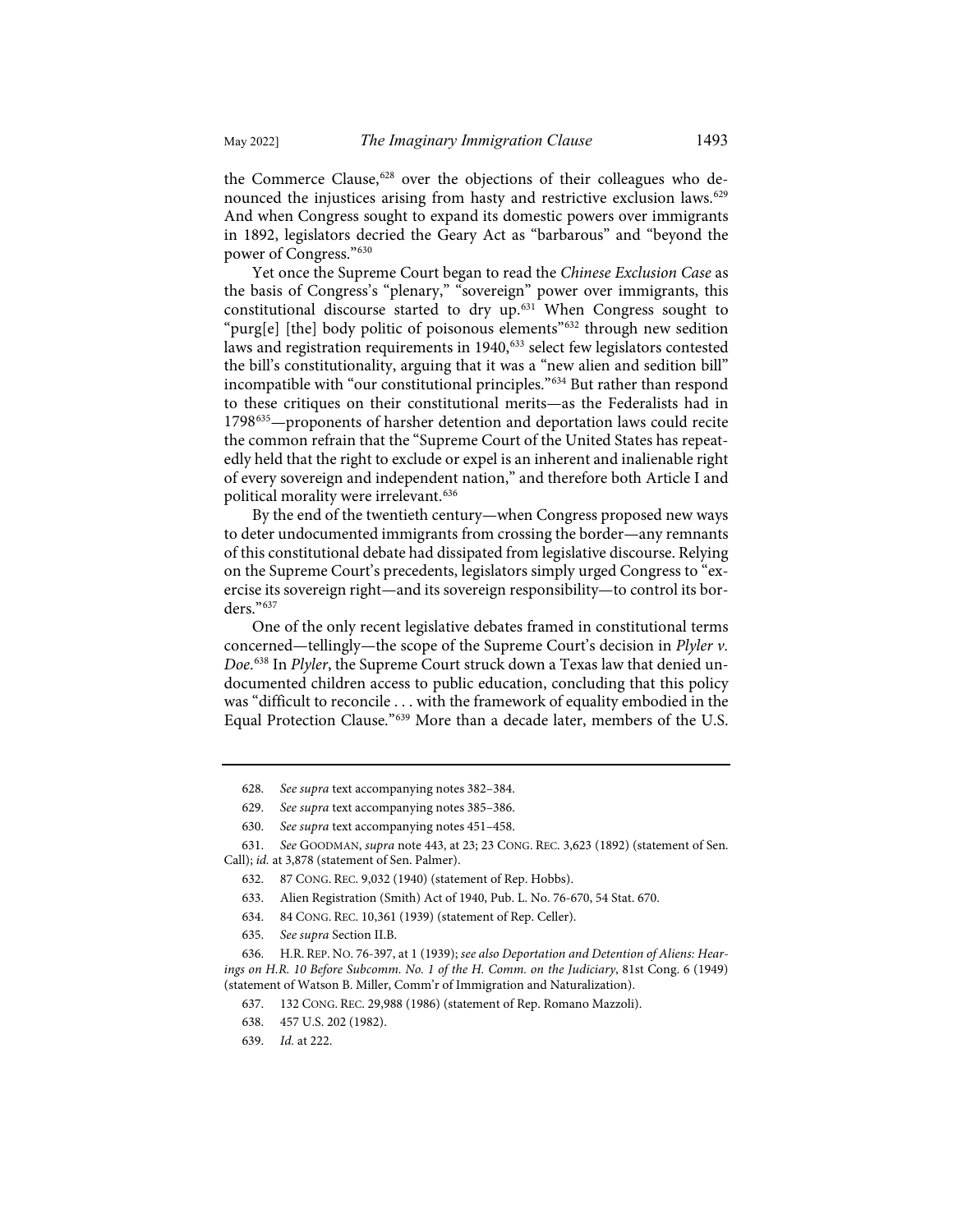House of Representatives introduced a legislative amendment that would have given the states express permission to deny undocumented children access to state benefits such public education.<sup>[640](#page-75-2)</sup> Supporters of the amendment argued that the *Plyler* decision left open the possibility of *federal* intervention on the issue—even as *states* could not deprive immigrant children of public educa-tion on their own initiative.<sup>[641](#page-75-3)</sup> But the amendment was swiftly rebuked. Legislators urged their colleagues to recognize the policy as "unconstitutional" and "morally repugnant.["642](#page-75-4) Representative Green of Texas noted that if the amendment passed, "we would see [this] come back to the Supreme Court, and they would probably rule the same way they did [in *Plyler v. Doe*]."[643](#page-75-5)

<span id="page-75-1"></span><span id="page-75-0"></span>The terms of this debate underscore how far we have diverged from the constitutionalism that characterized the first century of U.S. immigration law. Substantive engagement with the constitutionality of Congress's immigration laws is now the exception rather than the norm. And even where members of Congress mount constitutional objections to immigration laws,<sup>[644](#page-75-6)</sup> the debate more closely resembles an exercise in predictive judgment about whether the Supreme Court will think the law is constitutional—rather than a sincere inquiry into the scope of Congress's powers.

<span id="page-75-11"></span>The evolution of immigration legislation in the wake of the plenary power doctrine is a powerful illustrator of the way in which judicial review can distort both legislative outcomes and legislative discussion.<sup>[645](#page-75-7)</sup> As Professor Tushnet describes, "[c]ourts may design some doctrines to reflect their sense of their own limited abilities, not to reflect directly substantive constitutional values."[646](#page-75-8) Yet legislators attach themselves to these competency-oriented doctrines and begin to consider the "constitutional implications of what they were about to do in the same terms."[647](#page-75-9) This dynamic is palpable in the interplay between Congress and the Court on the subject of immigration. The Supreme Court ostensibly adopted the plenary power doctrine to extract itself from continuous review of immigration statutes. Yet Congress has marshaled this same doctrine to avoid discussing the constitutional implications of its own legislation.[648](#page-75-10) And despite growing political will to resist and curtail the breadth of federal immigration enforcement over the past decade, the robust

<sup>640. 142</sup> CONG. REC. 5,651 (1996).

<span id="page-75-4"></span><span id="page-75-3"></span><span id="page-75-2"></span><sup>641.</sup> *Id.* at 5651–52 (statement of Rep. Elton Gallegly); *id.* at 5652 (statement of Rep. Margaret Roukema); *id.* at 5654 (statement of Rep. Randall H. Cunningham).

<sup>642.</sup> *Id.* at 5654 (statement of Rep. William L. Clay).

<sup>643.</sup> *Id.* at 5655 (statement of Rep. Gene Green).

<sup>644.</sup> *See supra* text accompanying note[s 642–](#page-75-0)[643.](#page-75-1)

<span id="page-75-8"></span><span id="page-75-7"></span><span id="page-75-6"></span><span id="page-75-5"></span><sup>645.</sup> For broader discussion of this phenomenon beyond immigration law, see MARK TUSHNET, TAKING THE CONSTITUTION AWAY FROM THE COURTS 58–60 (1999).

<sup>646.</sup> *Id.* at 60.

<sup>647.</sup> *Id.*

<span id="page-75-10"></span><span id="page-75-9"></span><sup>648.</sup> *Cf.* KRAMER, *supra* not[e 196,](#page-25-0) at 233 (characterizing judicial review as a "device to deflect and dampen the energy of popular constitutionalism").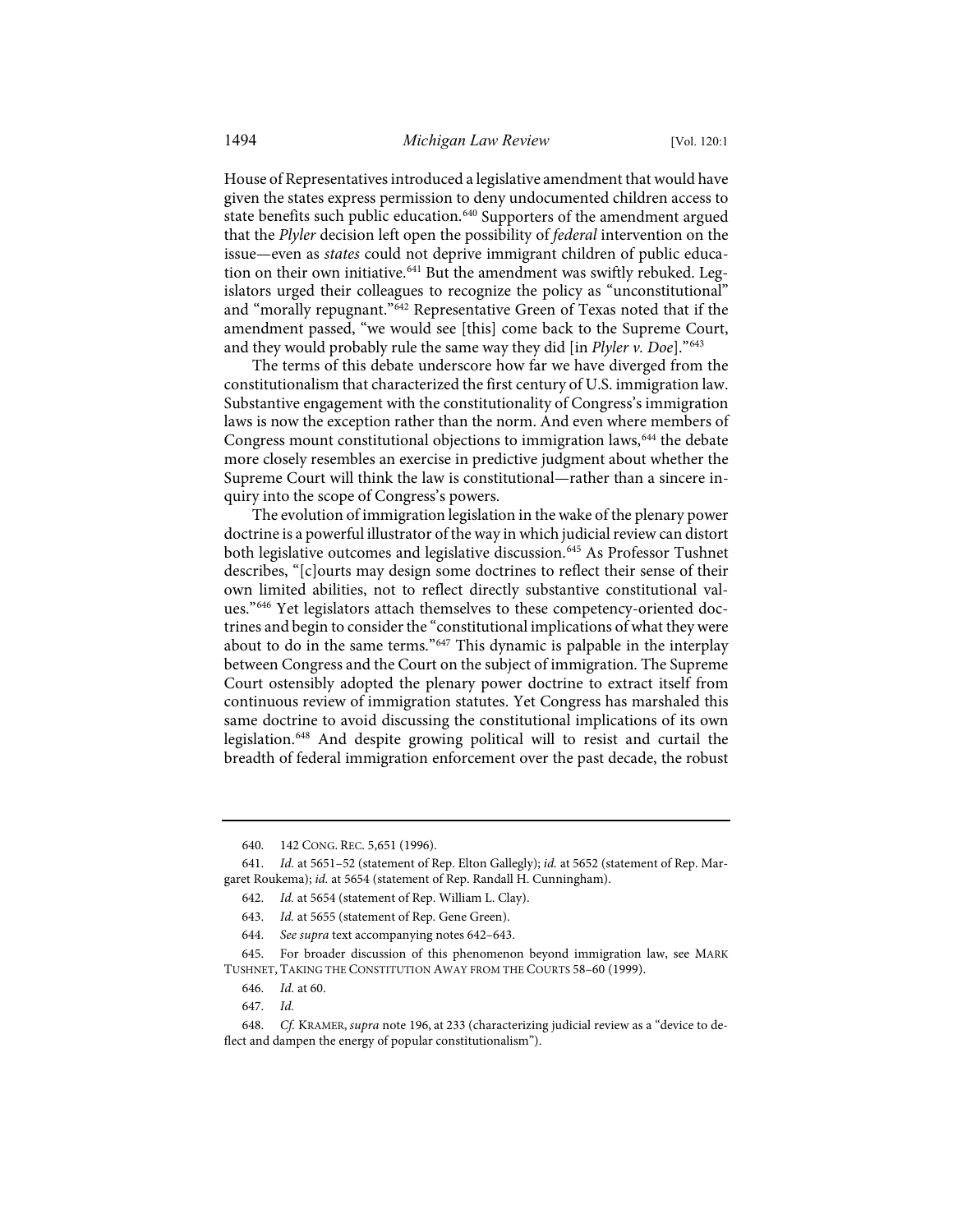policy debates occurring in state legislatures, in town hall meetings, <sup>[649](#page-76-0)</sup> and in the press<sup>[650](#page-76-1)</sup> have barely made their way into Congress's chambers.

## B. *Judicial Supremacy and Counter-Majoritarian Politics*

Rather than considering the constitutional basis of its own immigration laws, Congress has handed the Supreme Court the power to police the boundaries of the federal government's immigration powers. This allocation of responsibility aligns to some extent with the idea—articulated by the Court in *United States v. Carolene Products Co.*[651—](#page-76-2)that searching judicial review is most warranted where legislation affects religious, national, or racial minori-ties who lack the power to assert their interests through the political process.<sup>[652](#page-76-3)</sup> The Supreme Court's insulation from partisan politics, the argument proceeds, allows it to evaluate our laws for "prejudice against discrete and insular minorities . . . , which tends seriously to curtail the operation of those political processes ordinarily to be relied upon to protect minorities."[653](#page-76-4) Within this framework, laws regulating disenfranchised immigrants are prime candidates for robust judicial review.

<span id="page-76-7"></span>Yet the history of federal immigration law undermines the expectation that the courts will intervene to protect vulnerable minorities from hostile and repressive legislation.<sup>[654](#page-76-5)</sup> To the contrary, as Congress enacted increasingly aggressive and xenophobic deportation laws throughout the late-nineteenth and early-twentieth century, the Supreme Court morphed its constitutional law doctrines to authorize these novel powers. When Congress began to extend the scope of its immigration laws from the border to the interior, the Court decided that Congress possessed extensive power to "make [its] exclusion[s] effective" via domestic regulation.<sup>[655](#page-76-6)</sup> Eventually, confronting deportations

<span id="page-76-0"></span><sup>649.</sup> *See, e.g.*, NAT'L IMMIGR. L. CTR., IMMIGRANTS' RIGHTS GAIN GROUND IN THE STATES (2019), [https://www.nilc.org/wp-content/uploads/2019/12/Immigrants-Rights-Gain-](https://www.nilc.org/wp-content/uploads/2019/12/Immigrants-Rights-Gain-Ground-in-the-States-2019-12-11.pdf)[Ground-in-the-States-2019-12-11.pdf](https://www.nilc.org/wp-content/uploads/2019/12/Immigrants-Rights-Gain-Ground-in-the-States-2019-12-11.pdf) [\[perma.cc/AK82-3RDX\]](https://perma.cc/AK82-3RDX); Christopher N. Lasch et al., *Understanding "Sanctuary Cities*,*"* 59 B.C. L. REV. 1703, 1721–22 (2018).

<span id="page-76-1"></span><sup>650.</sup> *See, e.g.*, Felipe De La Hoz, *Why ICE Cooperation Is Dangerous Even with Biden in the White House*, APPEAL (Mar. 25, 2021), [https://theappeal.org/politicalreport/cooperation-with](https://theappeal.org/politicalreport/cooperation-with-ice-after-biden-guidelines)[ice-after-biden-guidelines](https://theappeal.org/politicalreport/cooperation-with-ice-after-biden-guidelines) [\[perma.cc/L3P6-V43X\]](https://perma.cc/L3P6-V43X).

<sup>651. 304</sup> U.S. 144 (1938).

<span id="page-76-3"></span><span id="page-76-2"></span><sup>652.</sup> *Carolene Prods.*, 304 U.S. at 152 n.4. *See* JOHN HART ELY, DEMOCRACY AND DISTRUST 135–180 (1980); ALEXANDER M. BICKEL, THE LEAST DANGEROUS BRANCH 16 (1962); Barry Friedman, *The Birth of an Academic Obsession: The History of the Countermajoritarian Difficulty, Part Five*, 112 YALE L.J. 153, 155 (2002).

<sup>653.</sup> *Carolene Prods.*, 304 U.S. at 152–53 n.4.

<span id="page-76-5"></span><span id="page-76-4"></span><sup>654.</sup> *Cf.* Nicholas O. Stephanopoulos, *The Anti-*Carolene *Court*, 2019 SUP. CT. REV. 111, 118–19 ("[T]he Court has ruled in favor of just one African American plaintiff mounting an equal protection challenge in recent decades."); Ryan D. Doerfler & Samuel Moyn, *Democratizing the Supreme Court*, 109 CALIF. L. REV. 1703, 1742–43 (2021).

<span id="page-76-6"></span><sup>655.</sup> Lees v. United States, 150 U.S. 476, 480 (1893); *see supra* not[e 488](#page-56-0) and accompanying text.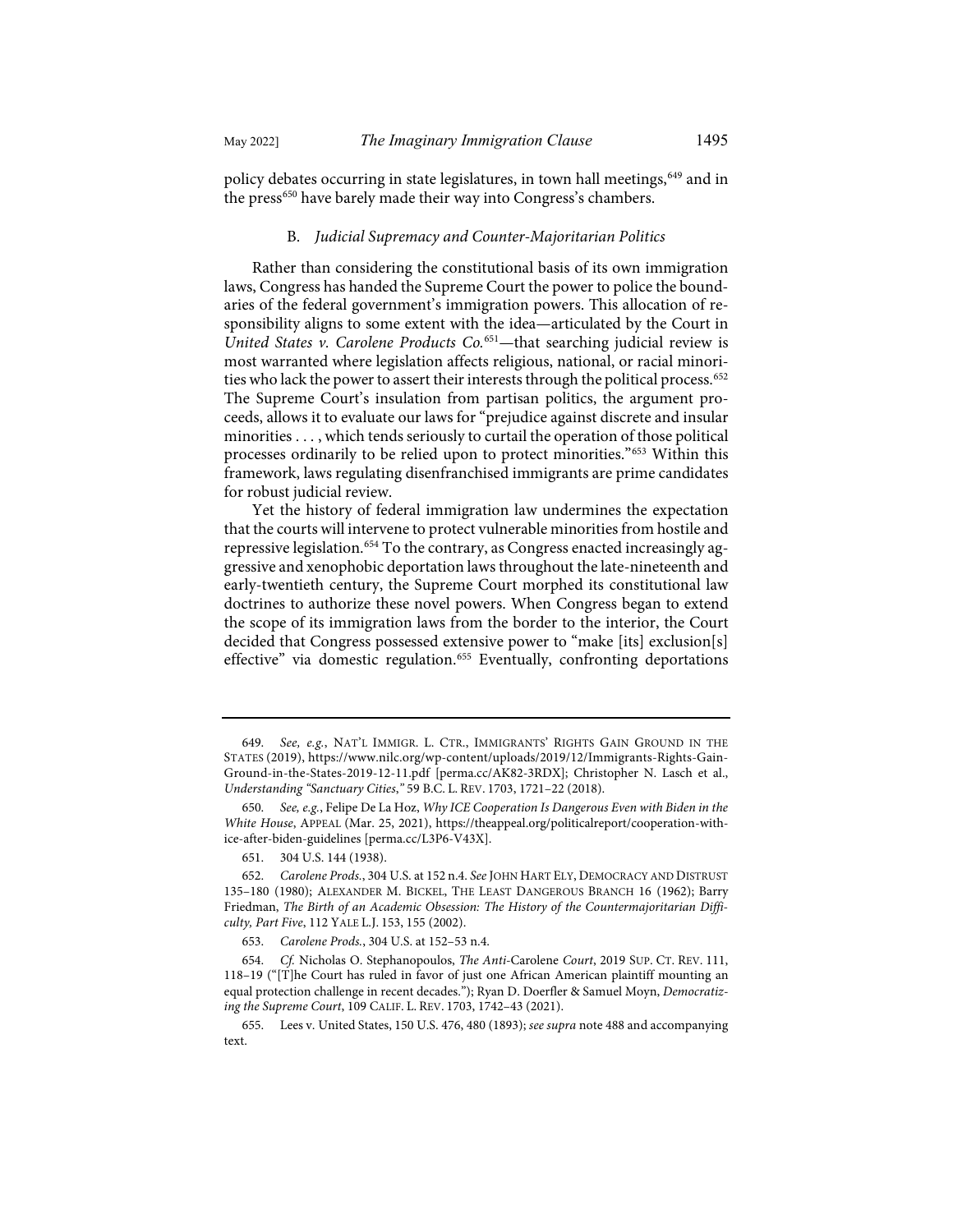that could not be sustained under any previous constitutional theory, the Supreme Court abandoned the Constitution altogether and allowed Congress to pass virtually any law as long as it regulated immigrants.[656](#page-77-1) Even during the political frenzy of wartime emergencies—circumstances invoked most frequently to justify judicial oversight of legislative majorities—the Court has seamlessly permitted the federal government to arrest and detain supposedly suspicious ethnic and religious minorities.<sup>[657](#page-77-2)</sup>

In this sense, the historical trajectory of immigration law illustrates the notion that courts are "regularly . . . more or less in line with what the dominant national political coalition wants."[658](#page-77-3) As Professor Spann has powerfully contended, "[t]he formal safeguards of life tenure and salary protection, which are designed to insulate the judiciary from external political pressures, are not designed to guard against the majoritarianism inherent in a judge's own assimilation of dominant social values."[659](#page-77-4) That judges and justices might not suffer immediate political consequences of a counter-majoritarian decision will not ensure their willingness to controvert majoritarian political and social consensus in favor of minority rights, especially when their confirmation pro-cess is explicitly designed to favor alignment with majoritarian politics.<sup>[660](#page-77-5)</sup> Indeed, even beyond immigration law, there have been few examples over the past 250 years of the Supreme Court intervening in a timely fashion to curtail Congress's racist or xenophobic impulses.<sup>[661](#page-77-6)</sup>

<span id="page-77-10"></span><span id="page-77-0"></span>As Professors Bell and Klarman have argued, the Court's willingness to protect minorities is in fact highly contingent on majoritarian social and political opinion.[662](#page-77-7) The Court's decision in *Brown v. Board of Education*, Bell argues, "cannot be understood without some consideration of the decision's value to whites" and to "the economic and political advances at home and abroad" resulting from the decision itself.<sup>[663](#page-77-8)</sup> And as Klarman illustrates, the Supreme Court's decision invalidating the Defense of Marriage Act in *United States v. Windsor*[664—](#page-77-9)though seemingly counter-majoritarian in nature—was

<span id="page-77-1"></span><sup>656.</sup> Lapina v. Williams, 232 U.S. 78, 82–83, 88 (1914); Bugajewitz v. Adams, 228 U.S. 585, 591 (1913). For further discussion of this shift, see *supra* text accompanying note[s 493](#page-57-0)[–499.](#page-58-0) 

<span id="page-77-3"></span><span id="page-77-2"></span><sup>657.</sup> *E.g.*, Korematsu v. United States, 323 U.S. 214 (1944); *see also* Ziglar v. Abbasi, 137 S. Ct. 1834 (2017).

<sup>658.</sup> TUSHNET, *supra* not[e 645,](#page-75-11) at 153.

<sup>659.</sup> GIRARDEAU A. SPANN, RACE AGAINST THE COURT 19 (1993).

<span id="page-77-5"></span><span id="page-77-4"></span><sup>660.</sup> *See* Jeremy Waldron, *The Core of the Case Against Judicial Review*, 115 YALE L.J. 1346, 1404 (2006) ("A practice of judicial review cannot do anything for the rights of the minority if there is no support at all in the society for minority rights.").

<sup>661.</sup> *See* Stephanopoulos, *supra* not[e 654,](#page-76-7) at 118.

<span id="page-77-9"></span><span id="page-77-8"></span><span id="page-77-7"></span><span id="page-77-6"></span><sup>662.</sup> Derrick A. Bell, Jr., Comment, Brown v. Board of Education *and the Interest-Convergence Dilemma*, 93 HARV. L. REV. 518, 523 (1980); Michael J. Klarman, Comment, Windsor *and*  Brown*: Marriage Equality and Racial Equality*, 127 HARV. L. REV. 127, 130, 160 (2013).

<sup>663.</sup> Bell, *supra* not[e 662,](#page-77-0) at 524.

<sup>664. 570</sup> U.S. 744, 775 (2013).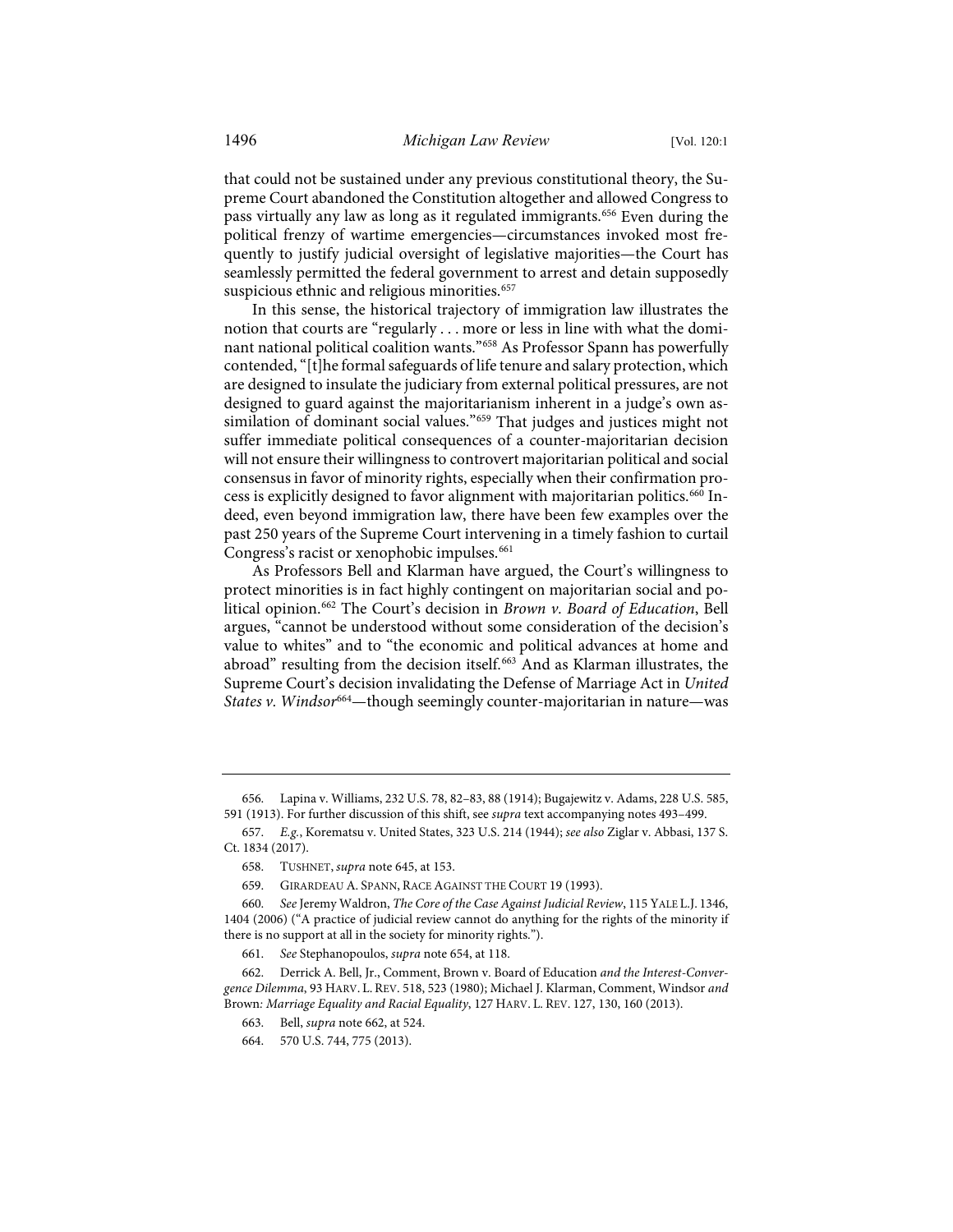only conceivable because of the rapid evolution of public opinion that pre-ceded the decision.<sup>[665](#page-78-0)</sup> In the four years before the Court's decision, President Obama, the Democratic Party, half of United States senators, and voters in numerous states publicly expressed their support for gay marriage.<sup>666</sup>

Yet this account also suggests that lasting legislative solutions to the immigration anomaly will require giving immigrants more power in the political process. When the Democratic-Republicans were contesting Congress's power to enact the Alien Friends Act in 1798, most immigrants were eligible to become United States citizens eventually—and thus voters—after a certain period of living in the country.[667](#page-78-2) But by the time Congress turned its ire against Chinese immigrants, many Chinese Americans had been forever de-prived of U.S. citizenship<sup>[668](#page-78-3)</sup>—and were thus unable to exercise the same kind of political influence in response to increasingly harsh deportation laws. To the extent that the current exceptionality of Congress's immigration power *relies* on the permanent disenfranchisement of immigrants most affected by Congress's laws, the denaturalization of the plenary power doctrine must walk hand in hand with the widespread efforts of advocates to give immigrants more political power<sup>[669](#page-78-4)</sup> and to create more pathways to citizenship.<sup>670</sup>

Notwithstanding the political and structural obstacles to meaningful legislative solutions, the story of Congress's immigration powers reminds us that turning to the *courts* to invalidate xenophobic legislation can backfire even when the specific decision leads to favorable outcomes.<sup>[671](#page-78-6)</sup> Over the past several decades, litigants have asked the Supreme Court to strike down xenophobic state laws on the grounds that Congress—and not the states—is entrusted with the exclusive power to regulate immigrants.<sup>[672](#page-78-7)</sup> Yet the Supreme Court has responded to these cases by reaffirming Congress's "undoubted" and "sovereign" immigration power $673$ —a conclusion that makes it nearly impossible

<sup>665.</sup> Klarman, *supra* note [662,](#page-77-0) at 130.

<sup>666.</sup> *Id.* at 134.

<span id="page-78-2"></span><span id="page-78-1"></span><span id="page-78-0"></span><sup>667.</sup> The Naturalization Act of 1795 set this residency requirement at five years, Naturalization Act of 1795, ch. 20, 1 Stat. 414 (superseded by statute 1798), but Congress increased this to fourteen years in 1798, Naturalization Act of 1798, ch. 54, 1 Stat. 566 (repealed 1802).

<sup>668.</sup> *See* Naturalization Act of 1870, ch. 254, 16 Stat. 254 (repealed 1952).

<span id="page-78-4"></span><span id="page-78-3"></span><sup>669.</sup> Historically, much of this advocacy has focused on organizing immigrant workers, *see* GOODMAN, *supra* note [443,](#page-52-0) at 138, 140–43, and expanding the franchise to immigrants, *see* KEYSSAR, *supra* not[e 259,](#page-32-0) at 83–89.

<sup>670.</sup> *See, e.g.*, American Dream and Promise Act of 2021, H.R. 6, 117th Cong. (2021).

<span id="page-78-6"></span><span id="page-78-5"></span><sup>671.</sup> *Cf.* TUSHNET, *supra* not[e 645,](#page-75-11) at 142 ("Lawyers ought to be careful in articulating their legal claims, so that if the court adopts their arguments the long-term prospects for change will not be impaired by the ideological implications of the *way* in which the legal claims were made.").

<span id="page-78-7"></span><sup>672.</sup> Abrams, *supra* note [2,](#page-2-0) at 612-14 (describing the relationship between the plenary power doctrine and robust preemption).

<span id="page-78-8"></span><sup>673.</sup> Arizona v. United States, 567 U.S. 387, 394–95 (2012); *cf.* TUSHNET, *supra* note [645,](#page-75-11)  at 143–46 (critically evaluating whether *Brown v. Board of Education* actually made a meaningful difference in securing civil rights).